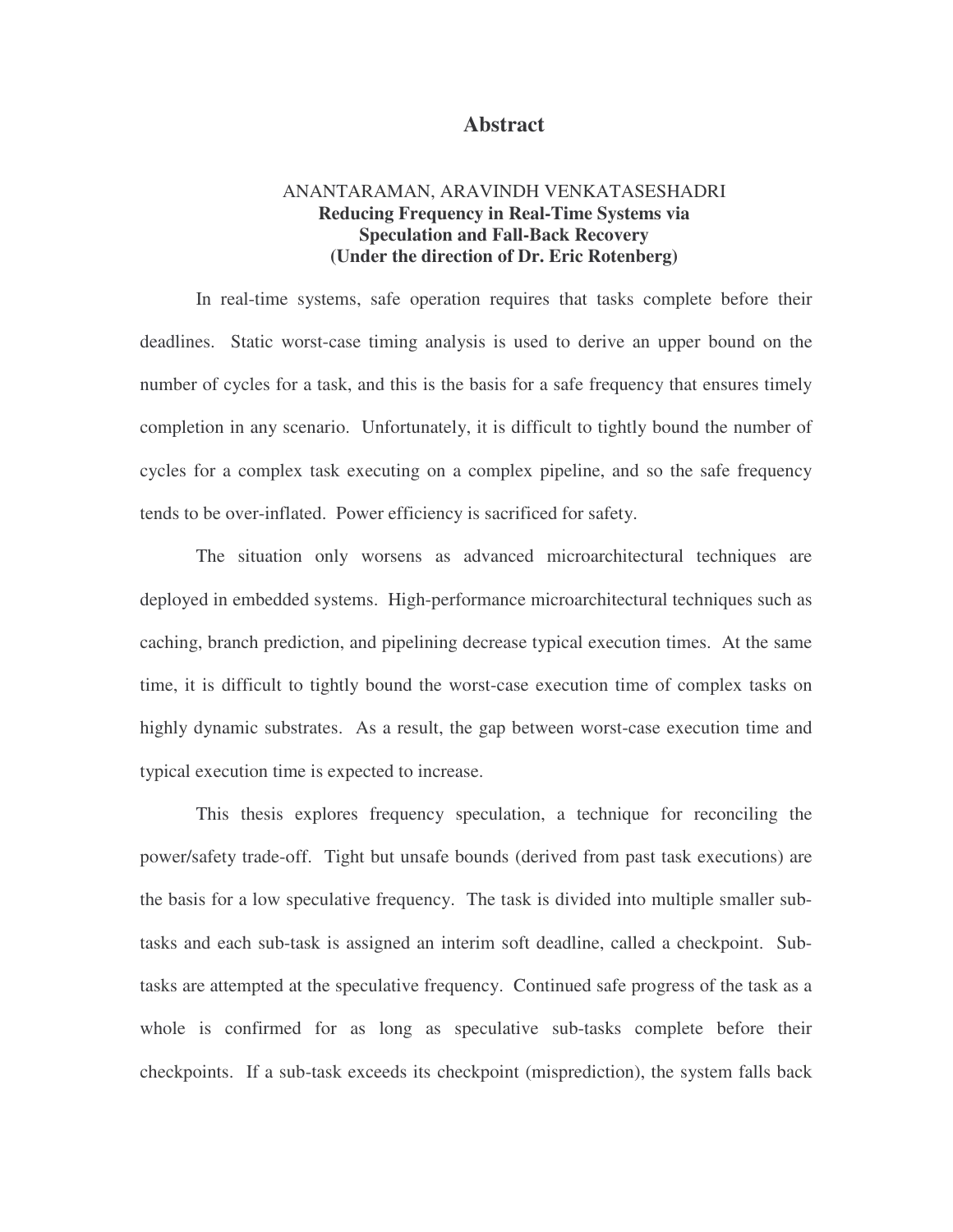to a higher recovery frequency that ensures the overall deadline is met in spite of the interim misprediction.

The primary contribution of this thesis is the development of two new frequency speculation algorithms. A drawback of the original frequency speculation algorithm is that a sub-task misprediction is detected only after completing the sub-task. The misprediction can be detected earlier through the use of a watchdog timer that expires at the checkpoint unless the sub-task completes in time to advance it to the next checkpoint. Early detection is superior because recovery can be initiated earlier, in the middle of the mispredicted sub-task. This introduces extra slack that can be used to lower the speculative frequency even further.

A new issue that arises with early detection is bounding the amount of work that remains in the mispredicted sub-task after the misprediction is detected. The two new algorithms differ in how the unfinished work is bounded. The first algorithm conservatively bounds the execution time of the unfinished portion using the worst-case execution time of the entire sub-task. The second uses more sophisticated analysis to derive a much tighter bound. Both early-detection algorithms outperform the latedetection algorithm. For tight deadlines, the sophisticated analysis of the second earlydetection algorithm truly pays off. It yields 60-70% power savings for six real-time applications from the C-lab suite.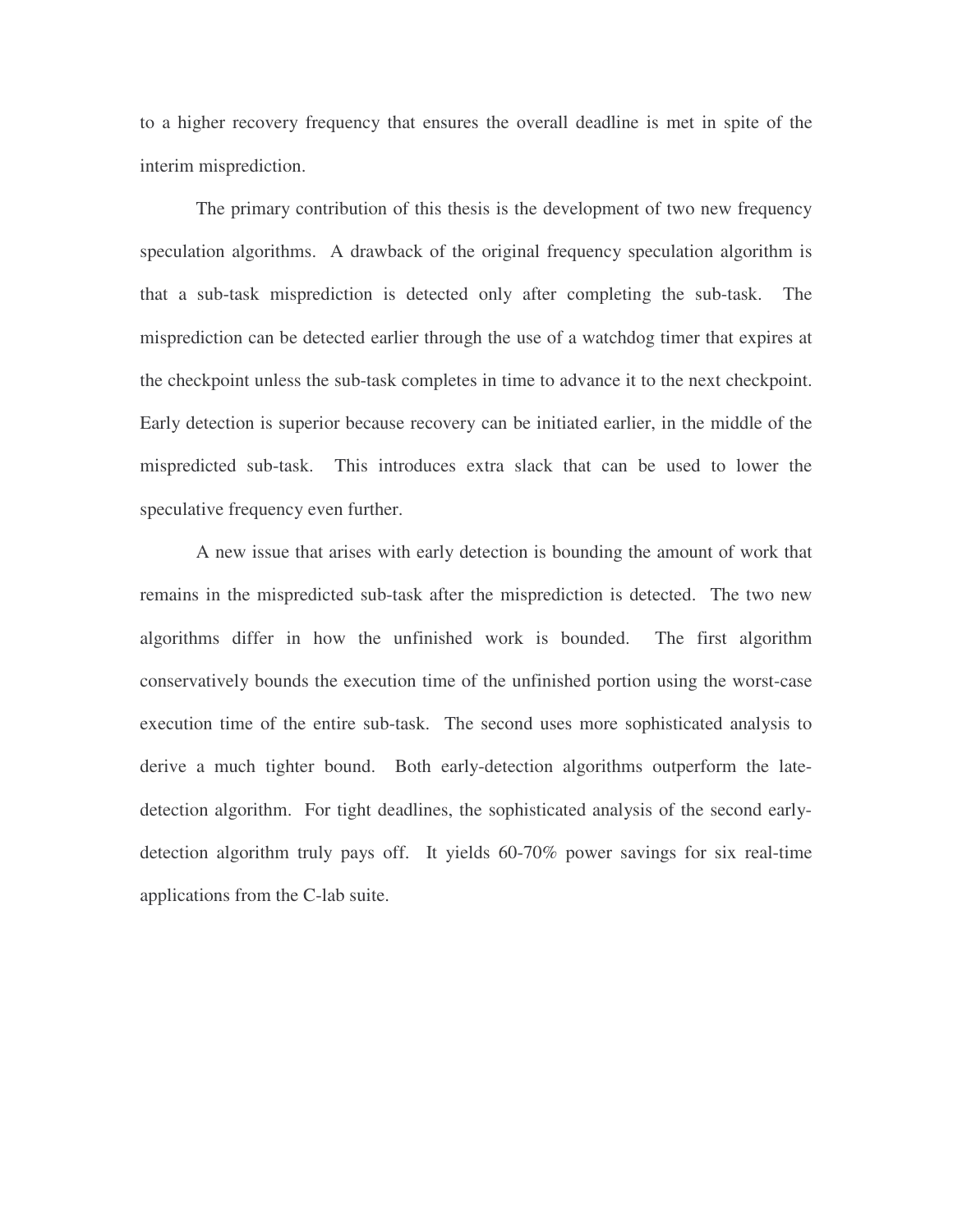**Reducing Frequency in Real-Time Systems via Speculation and Fall-Back Recovery**

**by**

**Aravindh Venkataseshadri Anantaraman**

**A thesis submitted to the graduate faculty of**

**North Carolina State University**

**In partial fulfillment of the requirements of the degree of**

**Master of Science**

## **COMPUTER ENGINEERING**

**Raleigh**

**2003**

**Approved by**

**\_\_\_\_\_\_\_\_\_\_\_\_\_\_\_\_\_\_\_\_\_\_\_\_\_\_\_\_\_\_\_\_**

**Dr. Eric Rotenberg, Chair of the Advisory Committee**

**\_\_\_\_\_\_\_\_\_\_\_\_\_\_\_\_\_\_\_\_\_\_\_\_\_\_ \_\_\_\_\_\_\_\_\_\_\_\_\_\_\_\_\_\_\_\_\_\_\_\_\_\_\_\_\_**

**Dr. Gregory T. Byrd Dr. Alexander G. Dean**

**Dr. Frank Mueller**

**\_\_\_\_\_\_\_\_\_\_\_\_\_\_\_\_\_\_\_\_\_\_\_\_\_\_\_\_\_\_\_\_**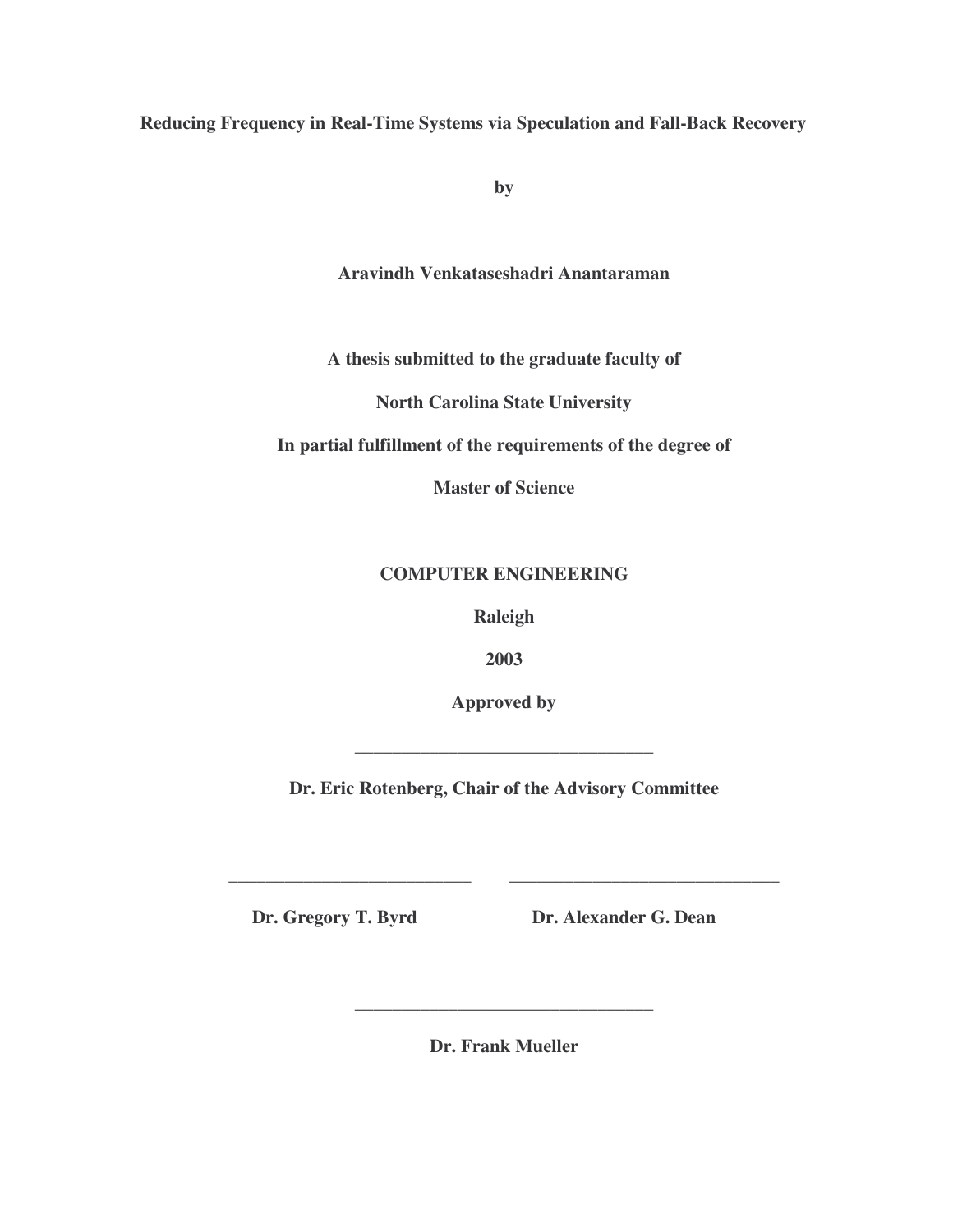## **BIOGRAPHY**

Aravindh Venkataseshadri Anantaraman was born on 29<sup>th</sup> October 1979 in the Union Territory of Pondicherry, India. In 2001, he graduated with a B.E (Honors) degree in Electrical and Electronics Engineering from the Birla Institute of Technology and Science (BITS), Pilani, Rajasthan, India. He was an intern with Motorola GSM design center at Bangalore, India between July and December 2000.

In fall 2001, he enrolled in the masters program in computer engineering at North Carolina State University, Raleigh. He has been working under the guidance of Dr. Eric Rotenberg since spring 2002 in the area of real-time embedded systems.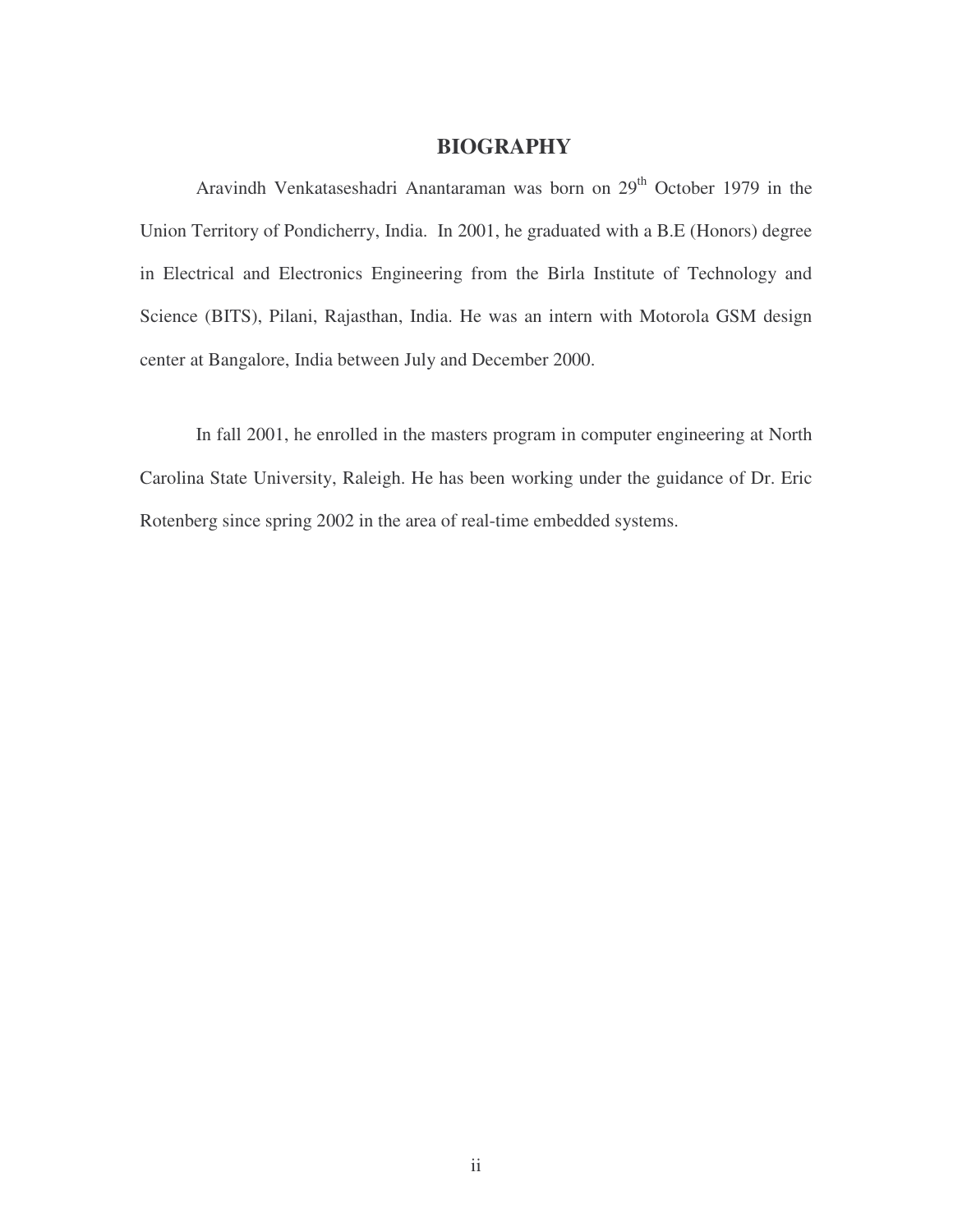#### **Acknowledgements**

First, I would like to thank my parents Anantaraman and Rukmani for their support. I cannot describe in words my gratitude for them for all they have done for me.

I would like to thank my graduate advisor, Dr. Eric Rotenberg, for having given me the opportunity to work under him. He is a fantastic teacher and I have learned a lot from him about computer architecture and about research. His enthusiasm and energy have influenced me a lot. He has shown tremendous confidence in me and I am indebted to him. His way of expressing things clearly and without ambiguity continues to amaze me. His writing style is the best that I have seen and I have tried my best to write this thesis to meet his high standards.

Sincere appreciation is due to Dr. Frank Mueller for his guidance and his valuable suggestions during the course of this project. I would also like to specially thank him for permission to use the static timing analyzer tool developed by him.

I also thank Dr. Gregory Byrd, Dr. Alexander Dean, and Dr. Frank Mueller for having agreed to be on my thesis committee and for their valuable comments after reviewing my thesis.

I would like to thank my colleague on this project Kiran Seth. It was a great experience working with him. He was fully responsible for fixing the static timing analyzer tool used in this thesis.

I would like to thank Nikhil Gupta and Prakash Ramrakhyani for having put up with my antics and for providing me with much needed breaks. They have been a great help when I needed help with the simulator. Special thanks are due to Prakash for his help with the Wattch models.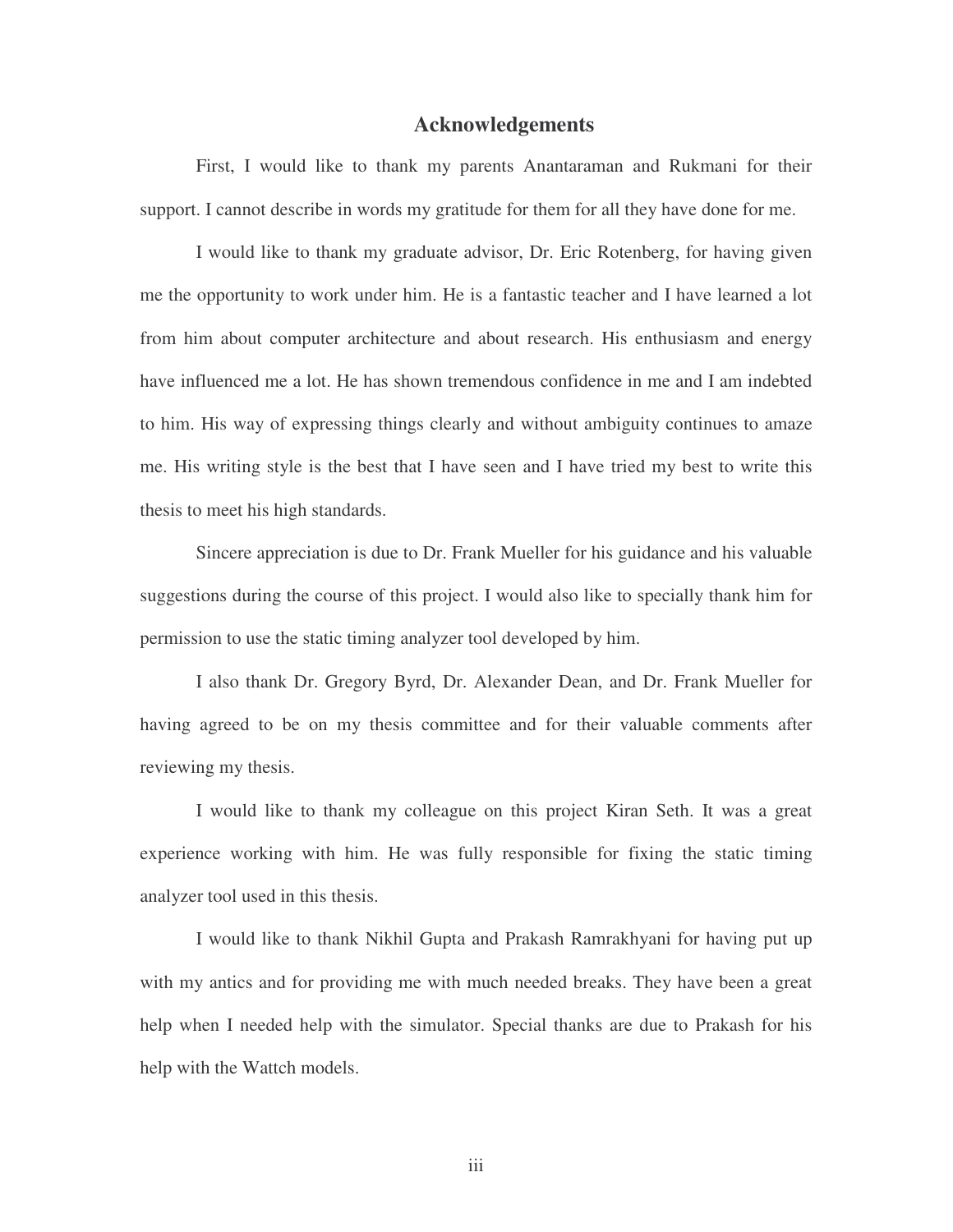I would also like to thank the other members of my research group - Zach Purser, Karthik Sundaramoorthy, and Jinson Koppanallil - for having helped me out on various occasions. Zach's critical comments have been very thought-provoking and have helped me to look at this research from different perspectives. Special acknowledgements are due to Steve Lipa and David Winick for their help while at 301 EGRC.

My friend Vishwanath Sundararaman has been a great help. He is a great source of inspiration to me. He has helped me out in crunch times and I am thankful to him for his support.

I am deeply indebted to Lashminarayan Venkatesan and Udayakumar Shanmugam for their help in various ways.

Friends who have helped me in numerous ways include Uma Raghuraman, Prasanna Venkatesh, Balaji Sundar, Anand Natarajan, Karthik Subramanian, Narayanan Chandrasekar, Geethapriya Thamilarasu, Anupama Balasubramanian, Anand Parthasarathy, Visvanathan Hariharan, Mohamed Sheik Nainar, Jaikumaran Cancheevaram, Srivatsan Ravindran, Sajjan Raghavan, Pradeep Mahadevan, Karthikeyan Santhanagopalan, Manukaran Karunakaran, Arianathan Rajagopal, Patrick Hamilton, Yogesh Ramados, Subhashini Sivagnanam, Anita Nagarajan…the list is endless. I thank them all for their support.

I would like to take this opportunity to thank my friends from high school Varadarajan Sridharan, Denis Joe David, and Namassivayam Sandrasse. They have been a constant source of support to me.

This research has been supported by NSF grant No. CCR-0208581 and generous funding and equipment donations from Intel.

iv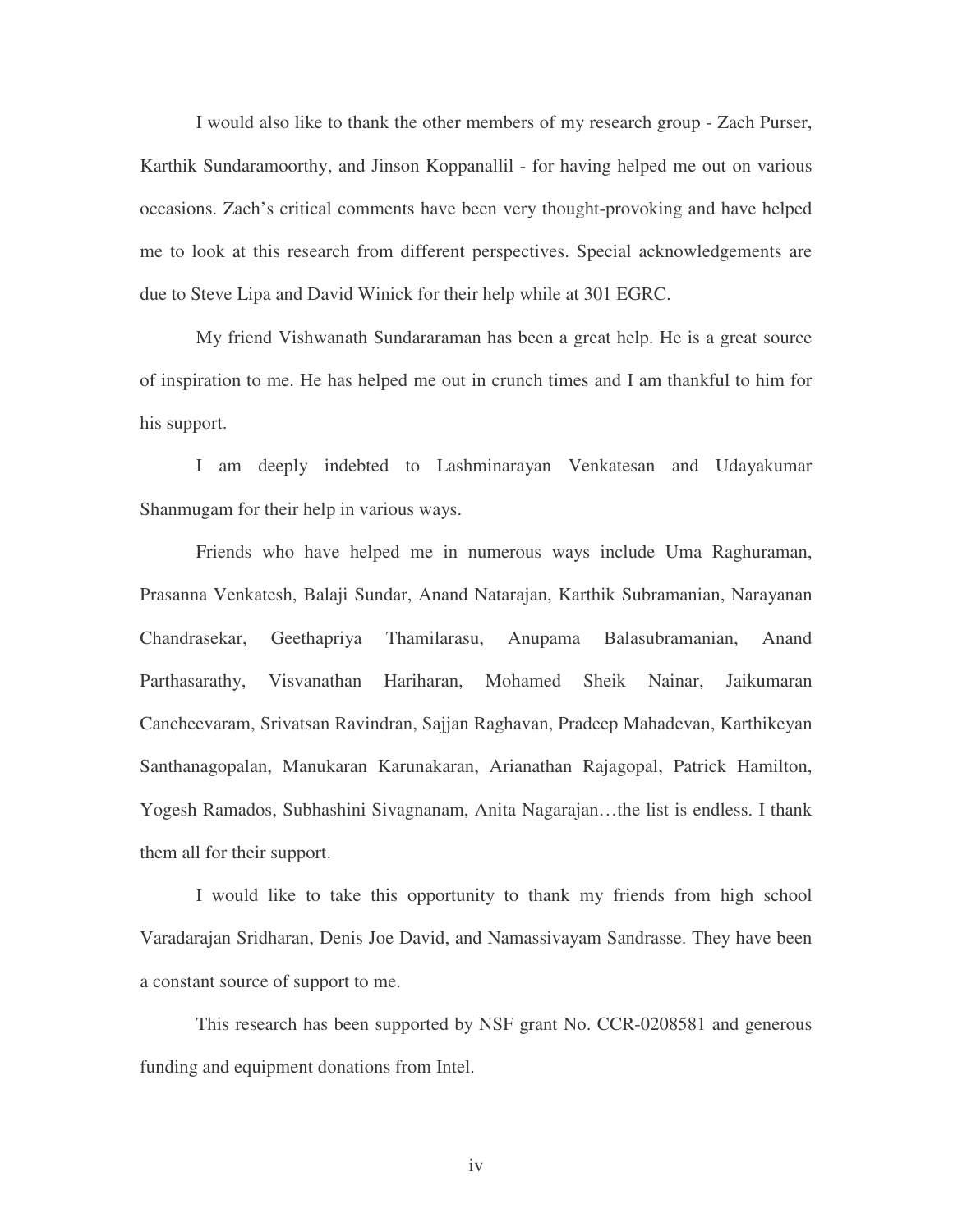## **TABLE OF CONTENTS**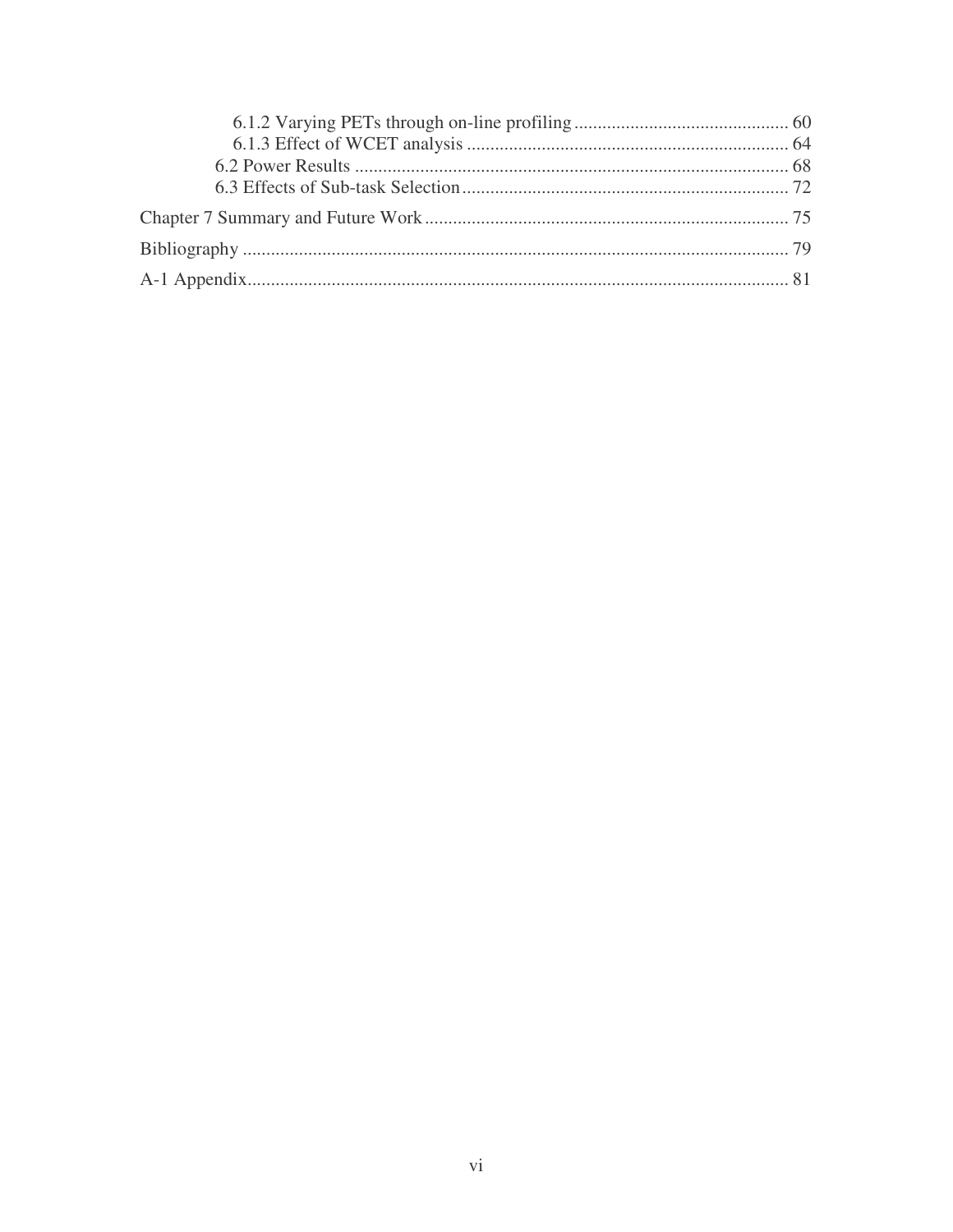## **LIST OF FIGURES**

| Figure 1-1. Effect of microarchitectural techniques on actual and worst-case execution    |
|-------------------------------------------------------------------------------------------|
|                                                                                           |
|                                                                                           |
| Figure 3-3. Timing of a task with one misprediction and early-detection 14                |
|                                                                                           |
| Figure 3-5. Timing of a real-time task in a system implementing the original frequency    |
| Figure 3-6. Timing of a real-time task executed on a system implementing the early-       |
| Figure 3-7. Timing of a real-time task executed on a system implementing the early-       |
| Figure 3-8. Timeline of the mispredicted sub-task in the early-detection continuous-      |
|                                                                                           |
| Figure 4-2. Run-time software support showing light-weight code snippets and run-time     |
|                                                                                           |
| Figure 4-4. Maintenance of watchdog counter by code snippets within a task 49             |
| Figure 6-1. (a) Speculative and (b) recovery frequencies generated by different frequency |
| Figure 6-2. (a) Speculative and (b) recovery frequencies generated by different frequency |
| Figure 6-3. (a) Speculative and (b) recovery frequencies generated by different frequency |
| Figure 6-4. (a) Speculative and (b) recovery frequencies generated by different frequency |
| Figure 6-5. (a) Speculative and (b) recovery frequencies generated by different frequency |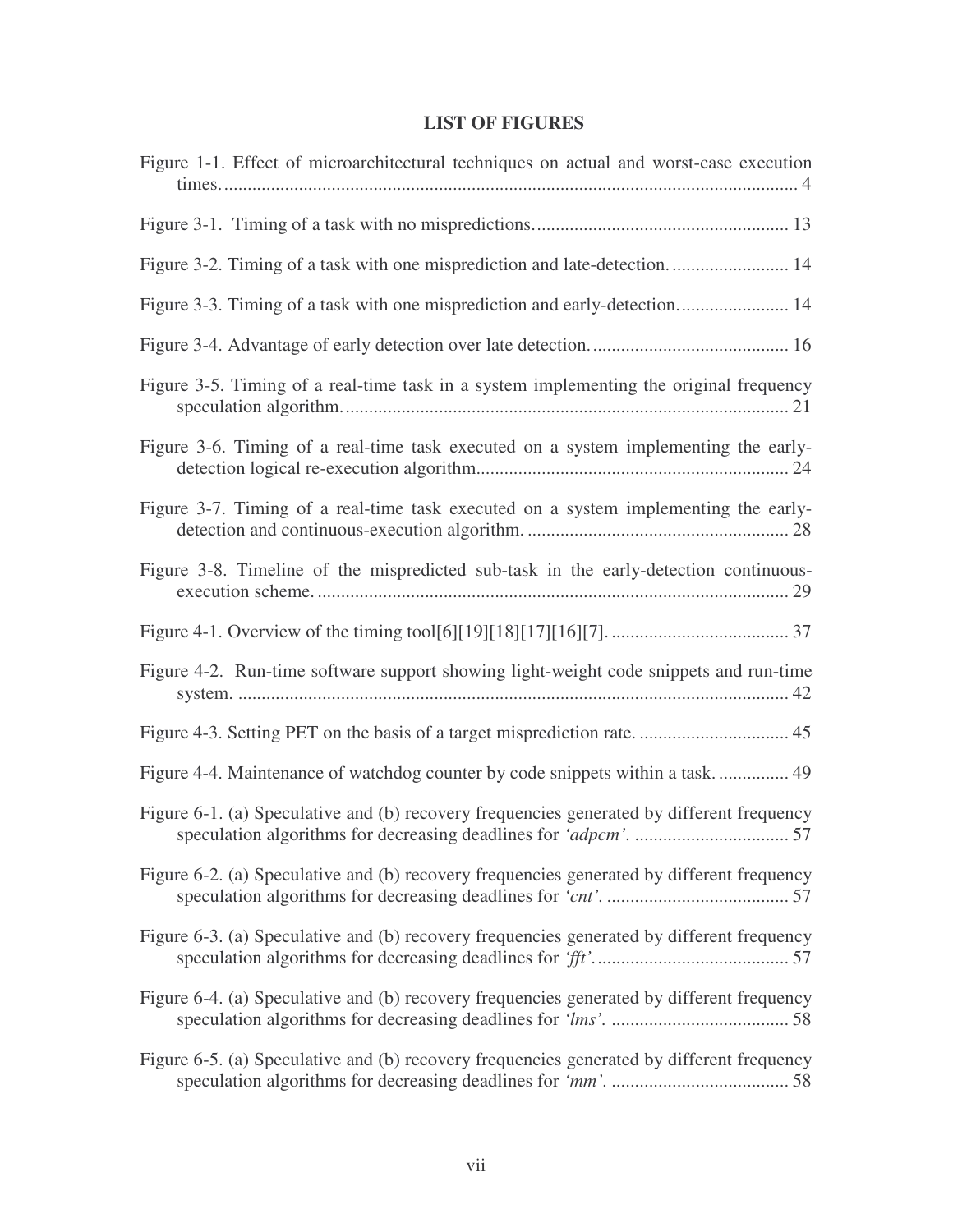- Figure 6-6. (a) Speculative and (b) recovery frequencies generated by different frequency speculation algorithms for decreasing deadlines for *'srt'.*........................................ 58
- Figure 6-7. Worst-case, speculative, and recovery frequencies generated by the original frequency speculation algorithm for decreasing deadlines for *'adpcm'.*.................. 59
- Figure 6-8. Worst-case, speculative, and recovery frequencies generated by the earlydetection re-execution algorithm for decreasing deadlines for *'adpcm'.*.................. 59
- Figure 6-9. Worst-case, speculative, and recovery frequencies generated by the earlydetection continuous-execution algorithm for decreasing deadlines for '*adpcm'.* ... 60
- Figure 6-10. Speculative frequency generated by different speculation algorithms for different PETs for 'adpcm', for (a) a tight deadline and (b) a loose deadline. ......... 62
- Figure 6-11. Speculative frequency generated by different speculation algorithms for different PETs for 'cnt', for (a) a tight deadline and (b) a loose deadline................ 62
- Figure 6-12. Speculative frequency generated by different frequency speculation algorithms for different PETs for 'fft', for (a) a tight deadline and (b) a loose deadline. .................................................................................................................... 63
- Figure 6-13. Speculative frequency generated by different frequency speculation algorithms for different PETs for 'lms', for (a) a tight deadline and (b) a loose deadline. .................................................................................................................... 63
- Figure 6-14. Speculative frequency generated by different frequency speculation algorithms for different PETs for 'mm', for (a) a tight deadline and (b) a loose deadline. .................................................................................................................... 63
- Figure 6-15. Speculative frequency generated by different frequency speculation algorithms for different PETs for 'srt', for (a) a tight deadline and (b) a loose deadline. .................................................................................................................... 64
- Figure 6-16. (a) Speculative and (b) recovery frequencies generated by different algorithms assuming tight worst-case analysis, for *cnt.*............................................ 66
- Figure 6-17. (a) Speculative and (b) recovery frequencies generated by different algorithms assuming slightly pessimistic worst-case analysis, for *cnt.* .................... 66
- Figure 6-18. (a) Speculative and (b) recovery frequencies generated by different algorithms assuming pessimistic worst-case analysis, for *cnt.* ................................. 67
- Figure 6-19. (a) Speculative and (b) recovery frequencies generated by different algorithms assuming highly pessimistic worst-case analysis, for *cnt.*...................... 67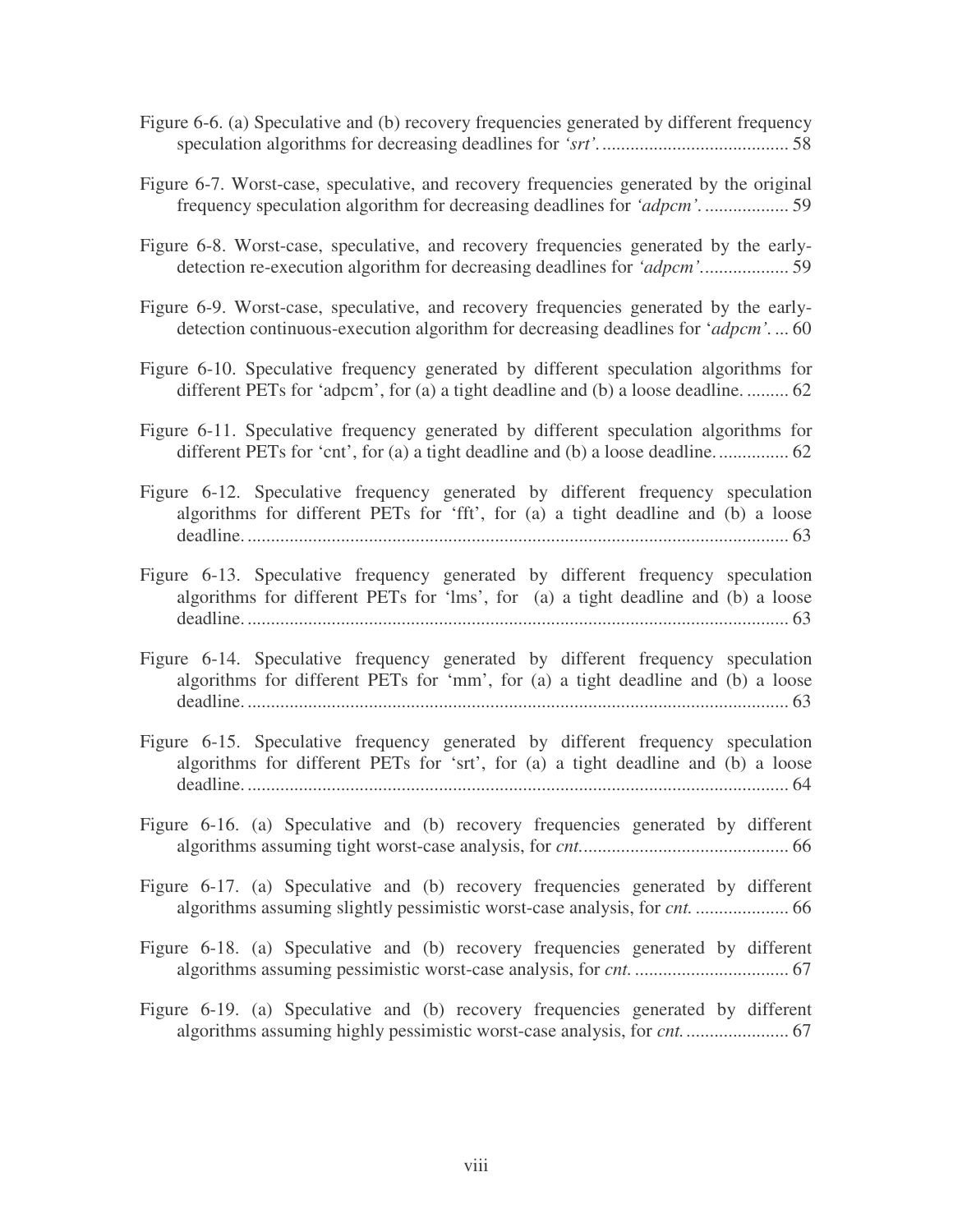Figure 6-20. Power savings for different frequency speculation algorithms for a tight deadline, assuming (a) perfect clock gating and (b) perfect clock gating with standby power......................................................................................................................... 69

- Figure 6-21. Energy savings for different frequency speculation algorithms for a tight deadline, assuming (a) perfect clock gating and (b) perfect clock gating with standby power......................................................................................................................... 69
- Figure 6-22. Savings in power for different frequency speculation algorithms for a loose deadline assuming (a) perfect clock gating and (b) perfect clock gating with standby power......................................................................................................................... 70
- Figure 6-23. Savings in energy for different frequency speculation algorithms for a loose deadline assuming (a) perfect clock gating and (b) perfect clock gating with standby power......................................................................................................................... 70
- Figure 6-24. Power savings for different frequency speculation algorithms for a tight deadline, assuming (a) perfect clock gating and (b) perfect clock gating with standby power, with 20 mispredictions out of 200 task executions....................................... 71
- Figure 6-25. Energy savings for different frequency speculation algorithms for a tight deadline, assuming (a) perfect clock gating and (b) perfect clock gating with standby power, with 20 mispredictions out of 200 task executions....................................... 72
- Figure 6-26. (a) Speculative and (b) recovery frequencies generated by the original frequency speculation algorithm for various sub-task selection methods, for 'adpcm '. ................................................................................................................................ 74
- Figure 6-27. (a) Speculative and (b) recovery frequencies generated by the earlydetection re-execution algorithm for various sub-task selection methods, for 'adpcm '. ................................................................................................................................ 74
- Figure 6-28. (a) Speculative and (b) recovery frequencies generated by early-detection continuous-execution algorithm for various sub-task selection methods, for 'adpcm '. ................................................................................................................................ 74
- Figure A-1. Worst-case frequency, speculative, and recovery frequencies generated by the original frequency speculation algorithm for varying deadlines, for *'cnt'.* ........ 81
- Figure A-2. Worst-case frequency, speculative, and recovery frequencies generated by the early-detection re-execution algorithm for varying deadlines, for *'cnt'.*............ 81
- Figure A-3. Worst-case frequency, speculative, and recovery frequencies generated by the early-detection continuous-execution algorithm for decreasing deadlines, for *'cnt'.* .......................................................................................................................... 82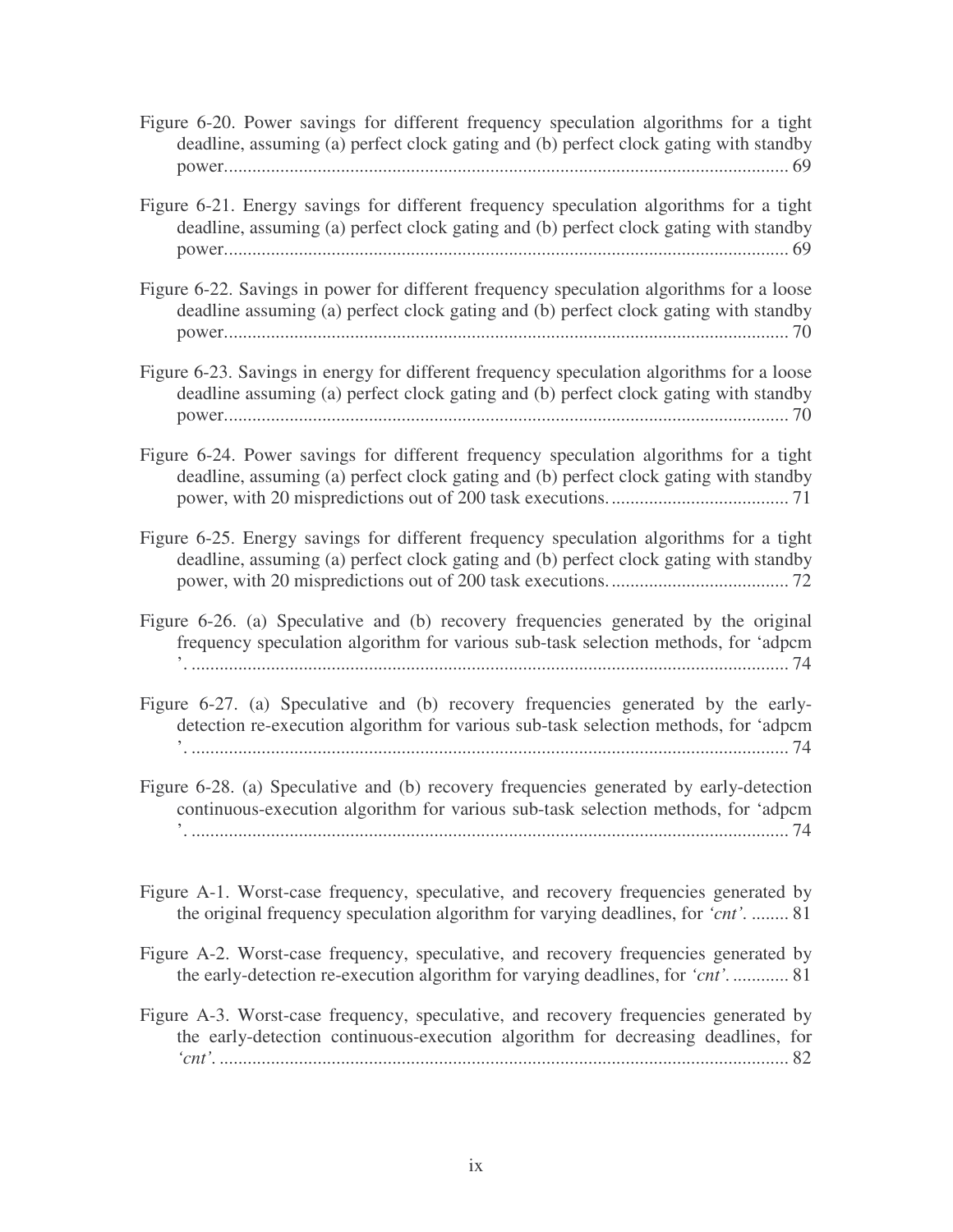- Figure A-4. Worst-case frequency, speculative, and recovery frequencies generated by the original frequency speculation algorithm for varying deadlines, for *'fft'.*.......... 82
- Figure A-5. Worst-case frequency, speculative, and recovery frequencies generated by the early-detection re-execution algorithm for varying deadlines, for *'fft'.*.............. 83
- Figure A-6. Worst-case frequency, speculative, and recovery frequencies generated by the early-detection continuous-execution algorithm for varying deadlines, for *'fft'.*83
- Figure A-7. Worst-case frequency, speculative, and recovery frequencies generated by the original frequency speculation algorithm for varying deadlines, for *'lms'.*........ 84
- Figure A-8. Worst-case frequency, speculative, and recovery frequencies generated by the early-detection re-execution algorithm for varying deadlines, for *'lms'.* ........... 84
- Figure A-9. Worst-case frequency, speculative and recovery frequencies generated by the early-detection continuous-execution algorithm for varyingdeadlines, for *'lms'.*.... 85
- Figure A-10. Worst-case frequency, speculative, and recovery frequencies generated by the original frequency speculation algorithm for varying deadlines, for *'mm'.* ....... 85
- Figure A-11. Worst-case frequency, speculative, and recovery frequencies generated by the early-detection re-execution algorithm for varying deadlines, for *'mm'.* ........... 86
- Figure A-12. Worst-case frequency, speculative, and recovery frequencies generated by the early-detection continuous algorithm for varying deadlines, for *'mm'.*.............. 86
- Figure A-13. Worst-case frequency, speculative, and recovery frequencies generated by the original frequency speculation algorithm for varying deadlines, for *'srt'.*......... 87
- Figure A-14. Worst-case frequency, speculative, and recovery frequencies generated by the early detection re-execution algorithm for varying deadlines, for *'srt'.* ............. 87
- Figure A-15. Worst-case frequency, speculative, and recovery frequencies generated by the early detection continuous algorithm for varying deadlines for *'srt'.* ................ 88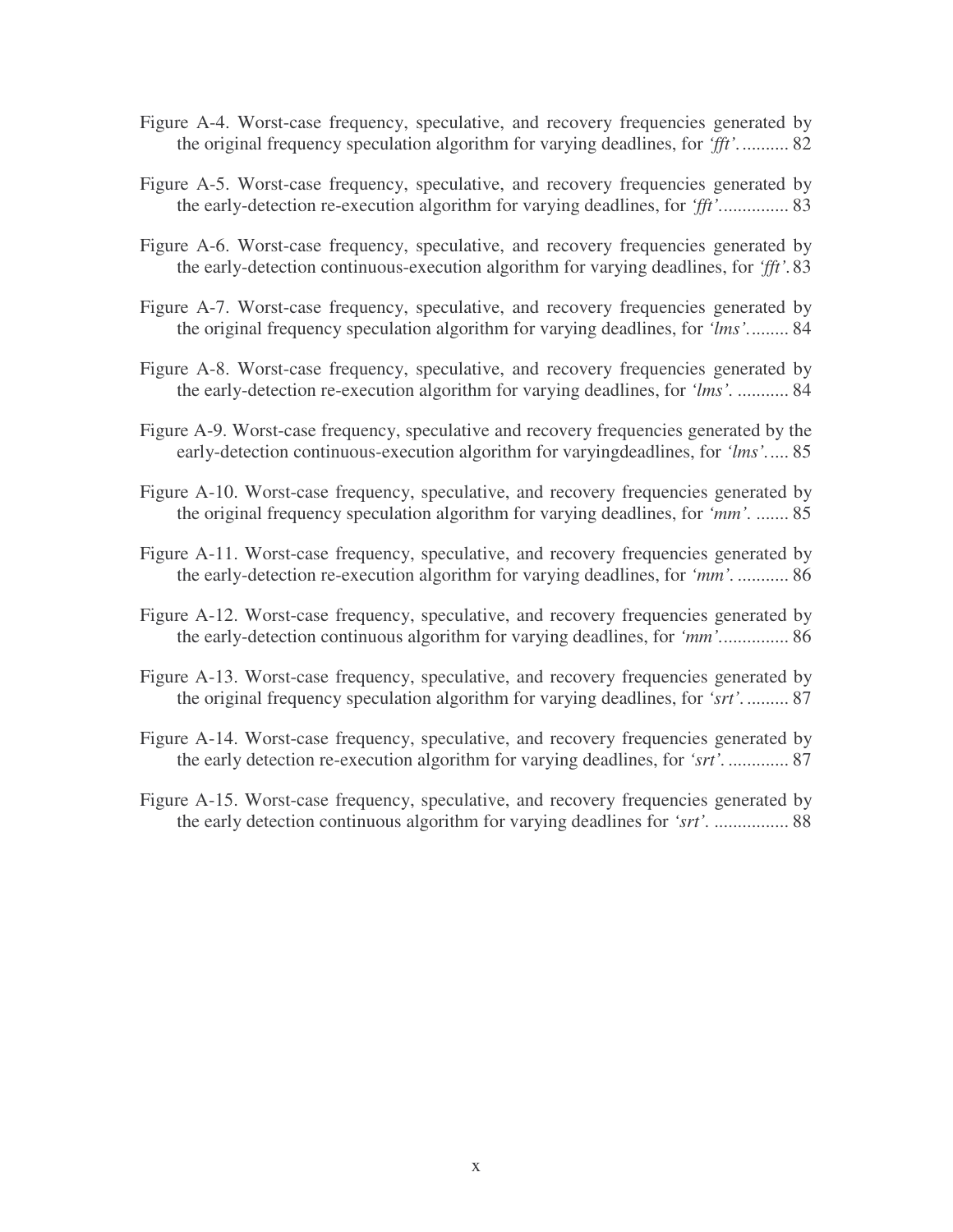## **LIST OF TABLES**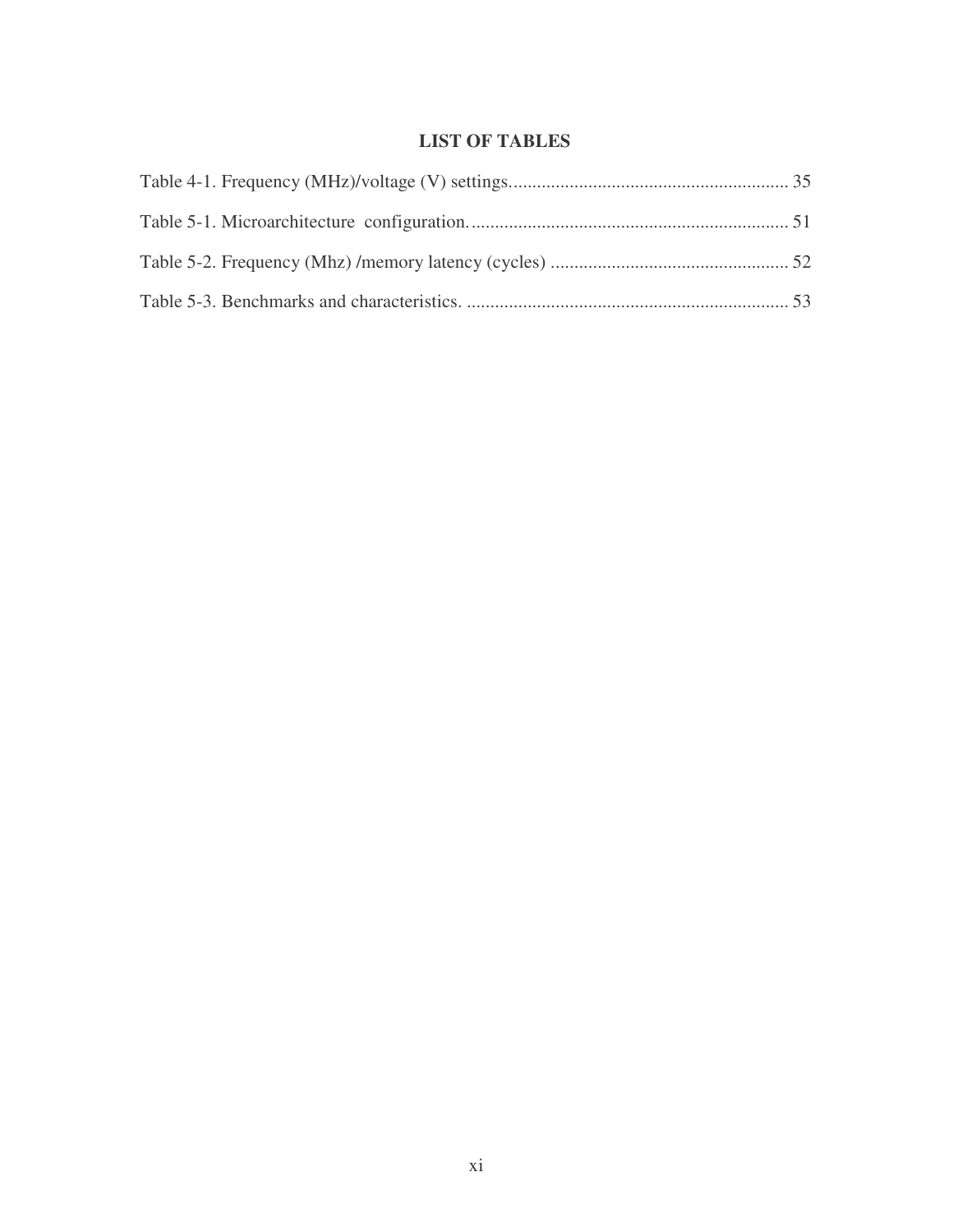# **LIST OF EQUATIONS**

| Equation 3-2. Mathematical representation of the original frequency speculation model. |
|----------------------------------------------------------------------------------------|
| Equation 3-3. Mathematical representation of the early-detection logical re-execution  |
|                                                                                        |
| Equation 3-5. Mathematical equivalent of the early-detection continuous-execution      |
| Equation 3-6. Number of cycles of the mispredicted sub-task at the recovery frequency. |
| Equation 3-7. Number of cycles that remain and must be completed at the recovery       |
|                                                                                        |
|                                                                                        |
|                                                                                        |
| Equation 3-11. Mathematical representation of the early-detection continuous-execution |
|                                                                                        |
| Equation 4-1. Checkpoint for sub-task i computed using the forward checkpointing       |
| Equation 4-2. Checkpoint for sub-task i using the backward checkpointing method,       |
| Equation 4-3. Checkpoint for sub-task i using the backward checkpointing method,       |

assuming early-detection continuous-execution algorithm. ..................................... 48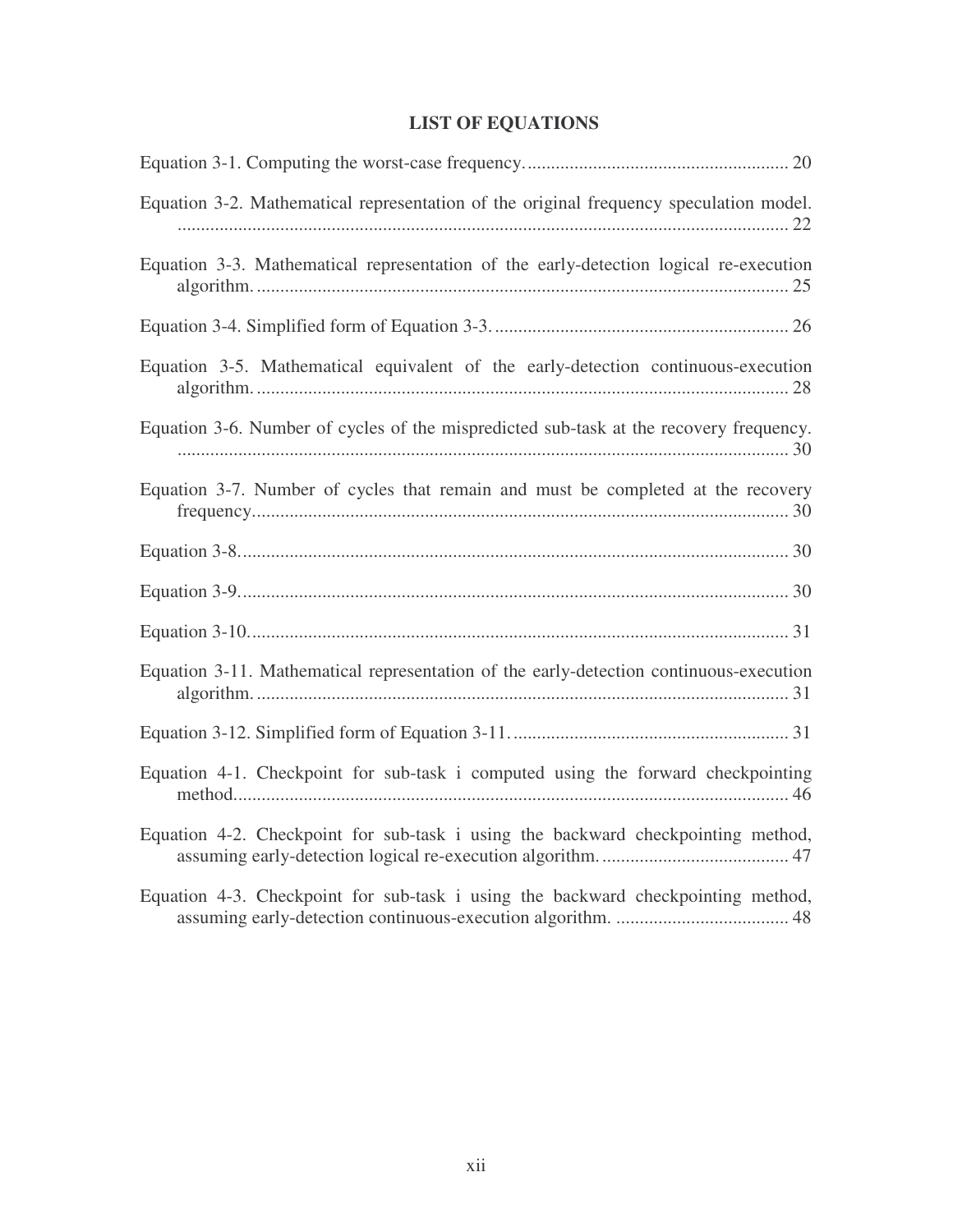## **Chapter 1 Introduction**

In hard real-time systems, it is critical to ensure that a task always finishes before its deadline. Missing a deadline could have potentially hazardous effects. To guarantee safety, designers of real-time systems estimate an upper bound on the number of cycles needed for the task. The upper bound should be safe, i.e., it should always be greater than the actual execution time even in the worst possible scenario.

Static worst-case timing analysis is a means for automatically deriving a safe upper bound for the execution time. Static timing analysis performs a traversal of all possible execution paths of a program and identifies the longest execution path. More importantly, static timing analysis accounts for both program uncertainty (path uncertainty due to input dependencies, statically unknown addresses, etc.) and also microarchitectural uncertainty, (pipelining, caching, dynamic branch prediction, etc.). Unfortunately, due to the complexity of the analysis and the constraint of ensuring a safe bound, the analysis is very conservative and the upper bound on the execution cycles is typically over-inflated.

To ensure safety, the minimum clock frequency needed by the system depends on the worst-case number of cycles for a task and the task deadline.

> *deadline worst - case cycles frequency* ≥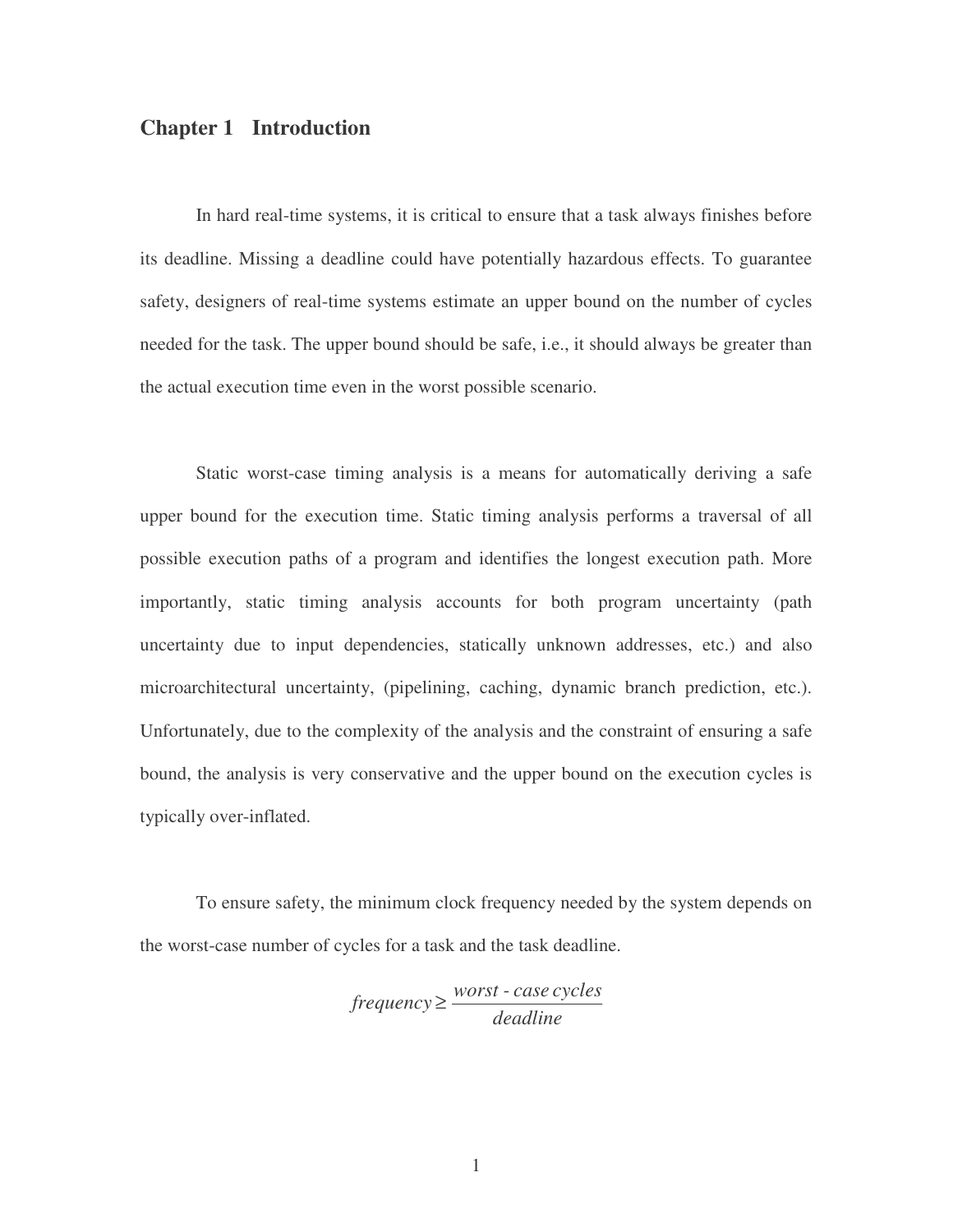Ideally, the worst-case number of cycles should be close to the typical number of cycles, so that the frequency is close to the frequency needed in practice. Over-inflation of the worst-case bound leads to a correspondingly over-inflated frequency.

Static frequency speculation, proposed by Rotenberg [22], is a method by which a task is executed at a low speculative frequency, derived using typical execution times. Progress of the speculative task is periodically gauged. If the task is making satisfactory progress, the system continues executing the task at the speculative frequency. Otherwise, it is assumed that continued execution of the task at the speculative frequency could potentially lead to the task missing its deadline. To avoid this, the system falls back to a higher but safe recovery frequency. The recovery frequency is derived using the worstcase execution times (WCET) obtained from worst-case analysis.

Gauging progress of a speculative task is achieved by dividing it into smaller portions called sub-tasks. Each sub-task is assigned a soft interim deadline, called a checkpoint. Sub-tasks executing at the speculative frequency are expected to complete before their checkpoints, and continued safe progress of the overall task is assured as long as checkpoints are met. If a sub-task fails to complete before its checkpoint while running at the speculative frequency, the sub-task is said to have mispredicted since its actual execution time exceeds its predicted execution time. A misprediction signifies unsatisfactory progress of the task at the speculative frequency, i.e., corrective measures are needed to guarantee the overall deadline is met. Hence, the system falls back to the recovery frequency and all the remaining sub-tasks are executed at that frequency.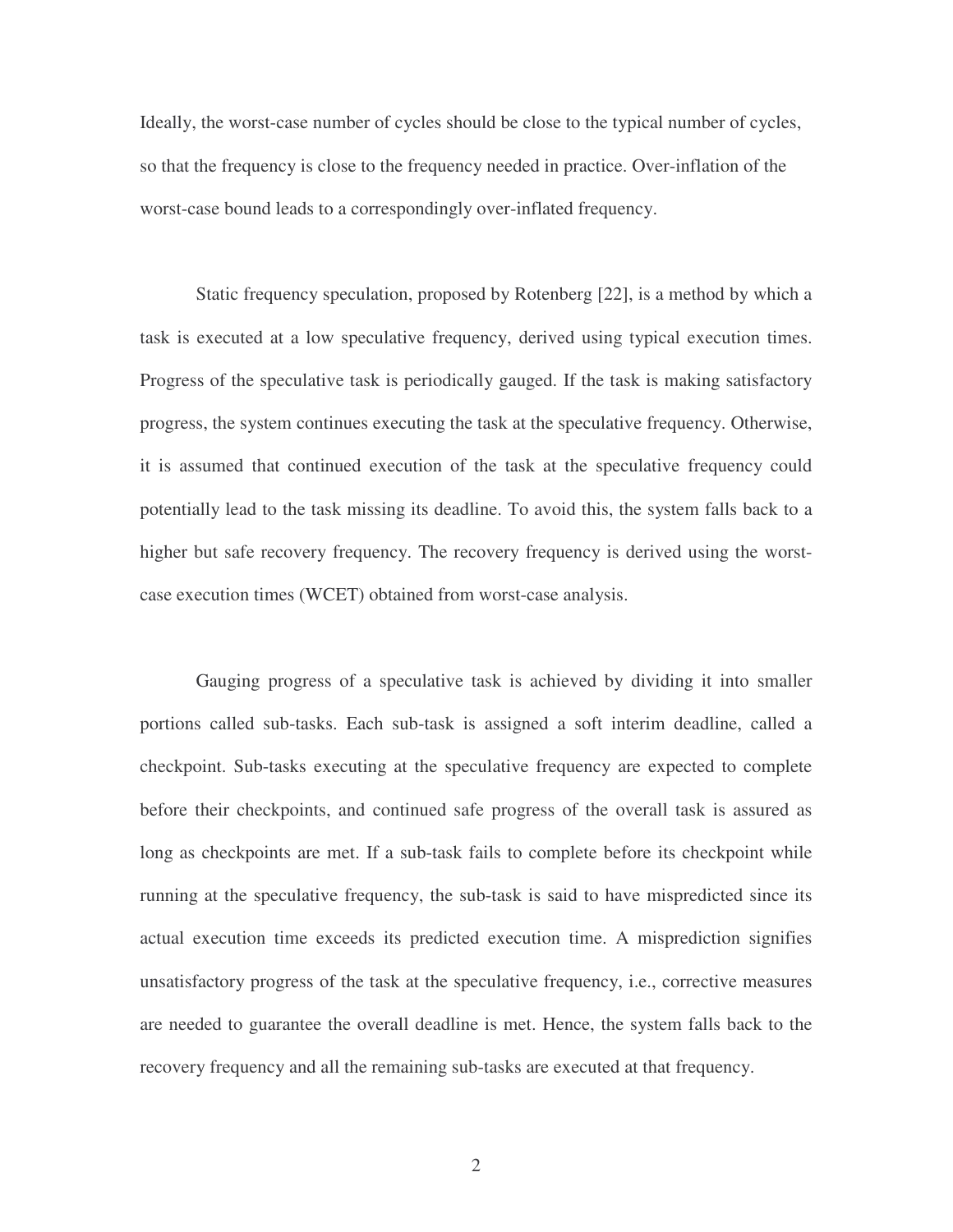Reducing the system frequency by running at a low speculative frequency most of the time has benefits. Probably the most important and direct benefit is savings in power. Power is directly proportional to processor voltage and frequency by the fundamental relation P  $\alpha$  fV<sup>2</sup>. Clocking the processor at a lower frequency means that circuits are permitted to run slower. Lowering supply voltage is a way of slowing down circuits. This technique of reducing frequency and hence voltage is called dynamic voltage scaling (DVS) [21]. Frequency speculation, coupled with DVS, results in cubic reductions in power. In addition, DVS contributes to savings in energy since energy varies directly as the square of voltage (E  $\alpha$  V<sup>2</sup>). Thus, frequency speculation, in conjunction with DVS, enables significant savings in power and energy.

Trends in real-time systems suggest that high-performance microarchitectural techniques may be deployed to meet the ever-increasing need for performance in the realm of embedded processing. As a result, caching, branch prediction, and pipelining may soon be used in embedded processors. Although microarchitectural enhancements reduce the actual exectution time of a task, worst-case bounds for execution time will continue to be used to guarantee safety. Moreover, worst-case analysis has to account for timing complexity introduced by the microarchitectural techniques. It is difficult to foresee how well worst-case analysis will scale with increasing microarchitectural complexity in terms of deriving tight bounds. However, we expect bounding execution time of complex tasks on highly dynamic substrates will be even more difficult than bounding execution time on simple pipelines, widening the gap between worst-case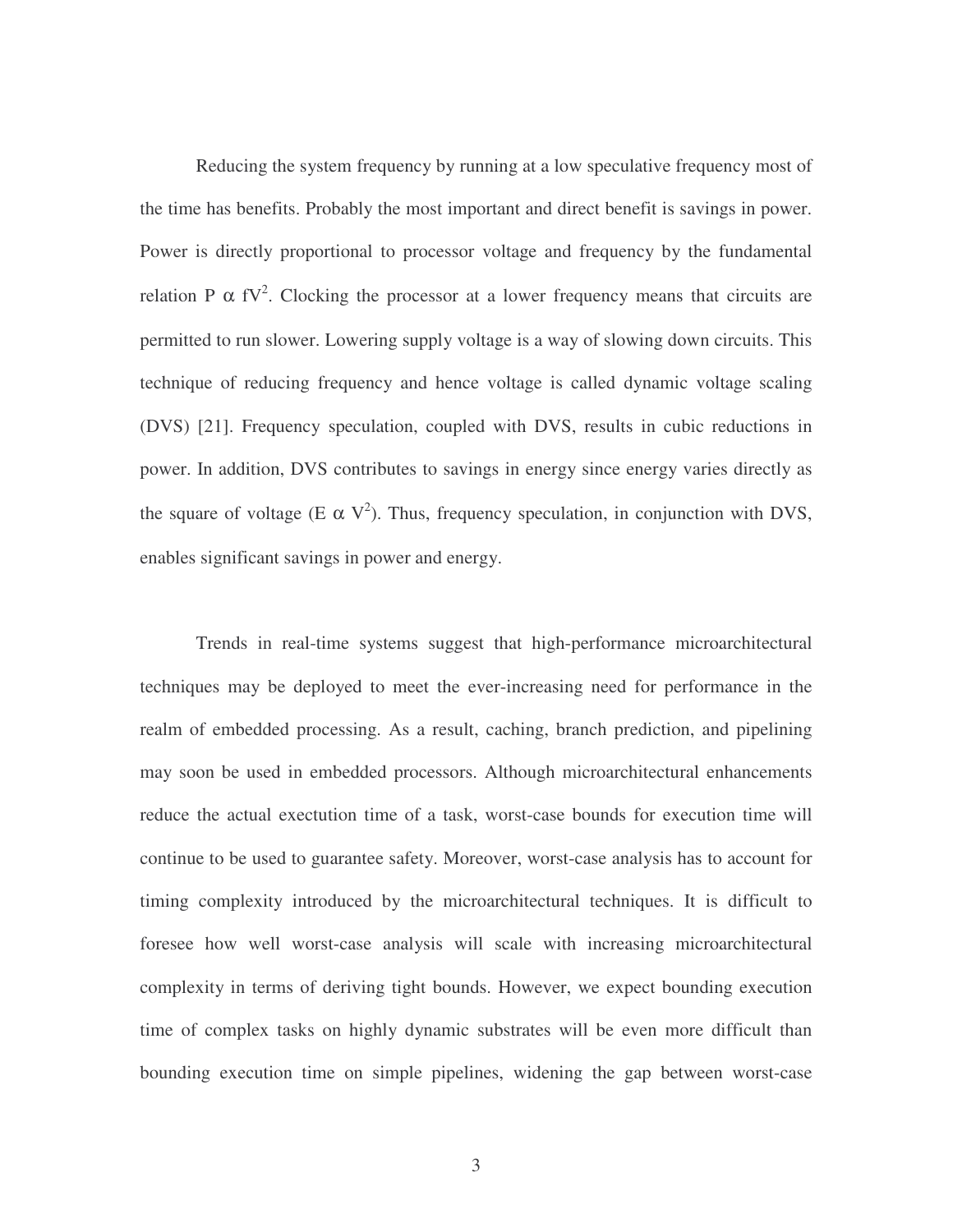execution time and actual execution time. Figure 1-1 illustrates this trend qualitatively. Increasing microarchitectural complexity is shown on the X-axis and execution time on the Y-axis. While it is true that typical execution time scales down as microarchitectural complexity increases, the statically-derivable worst-case execution time may decrease at a slower rate, stay roughly the same, or even increase. However, irrespective of the scaling of WCET, reduction in actual execution time (brought about by the above mentioned microarchitectural techniques) will most likely increase the gap between worst-case execution time and typical execution time as shown in the figure. Since frequency speculation efficiently reconciles this gap, it is especially important that frequency speculation be employed in future embedded processors.



**Figure 1-1. Effect of microarchitectural techniques on actual and worst-case execution times.**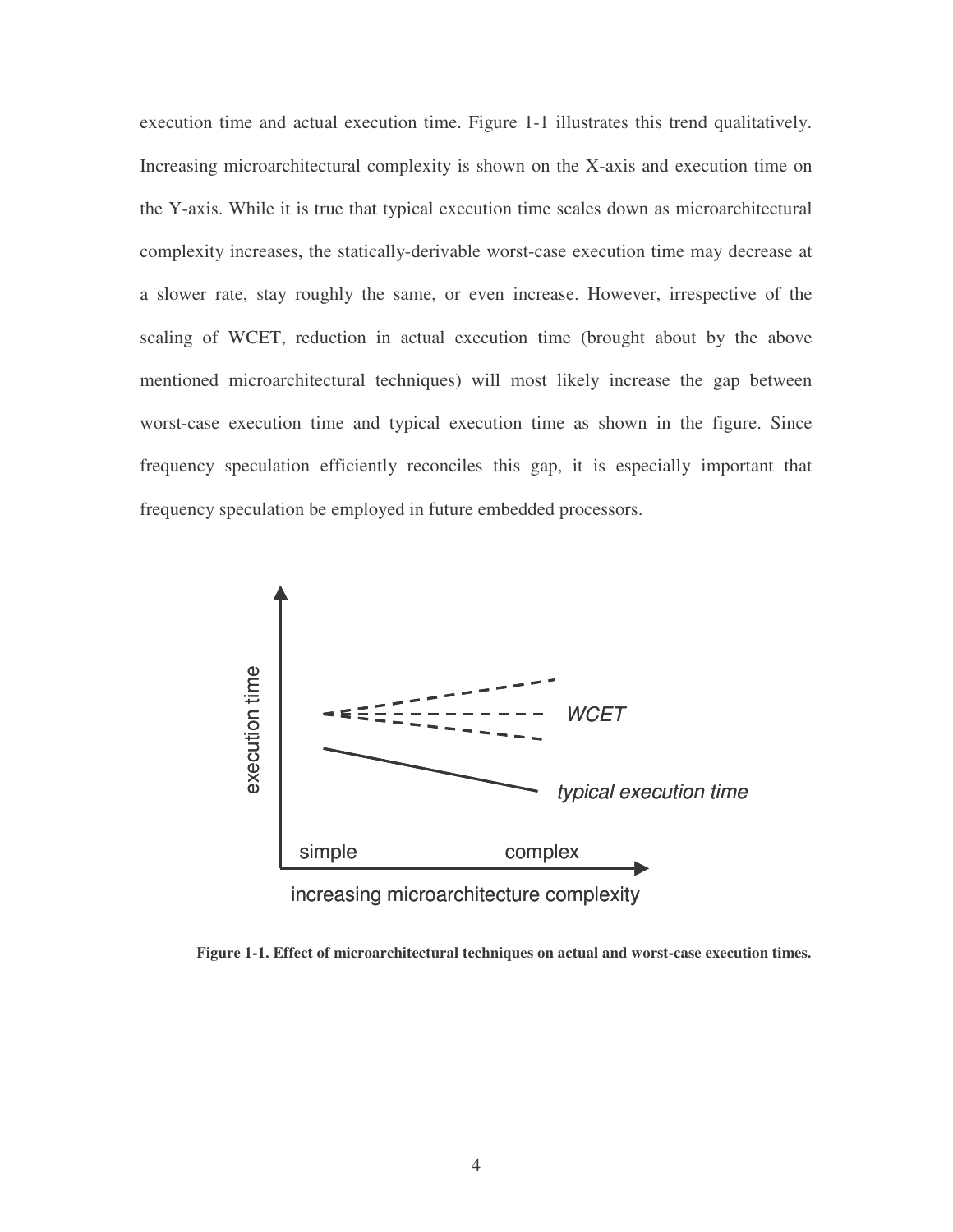#### **1.1 Contributions**

The contributions of this thesis are as follows.

- Two new static frequency speculation algorithms have been proposed in this thesis that significantly outperform the original static frequency speculation algorithm [22]. The mathematical models for these algorithms have been derived. The key innovation is detecting mispredictions early, by means of a watchdog timer, namely at the checkpoint instead of at sub-task completion. This modification further decouples the speculative frequency from the worst-case execution time.
- Hardware and software requirements for static frequency speculation have been identified and described in detail.
- Sub-task selection is essential for implementing the proposed frequency speculation algorithms. Rotenberg's initial published work implemented sub-task selection by concatenating sixteen FFT programs to form the hard-real time task, each FFT program representing a sub-task [22]. This thesis takes a step forward and performs actual sub-task selection for six real-time benchmarks, albeit manually.
- The predicted execution times of sub-tasks play an important part in determining the speculative and recovery frequencies. It is important that the predicted execution times be as accurate as possible. Since task execution times are not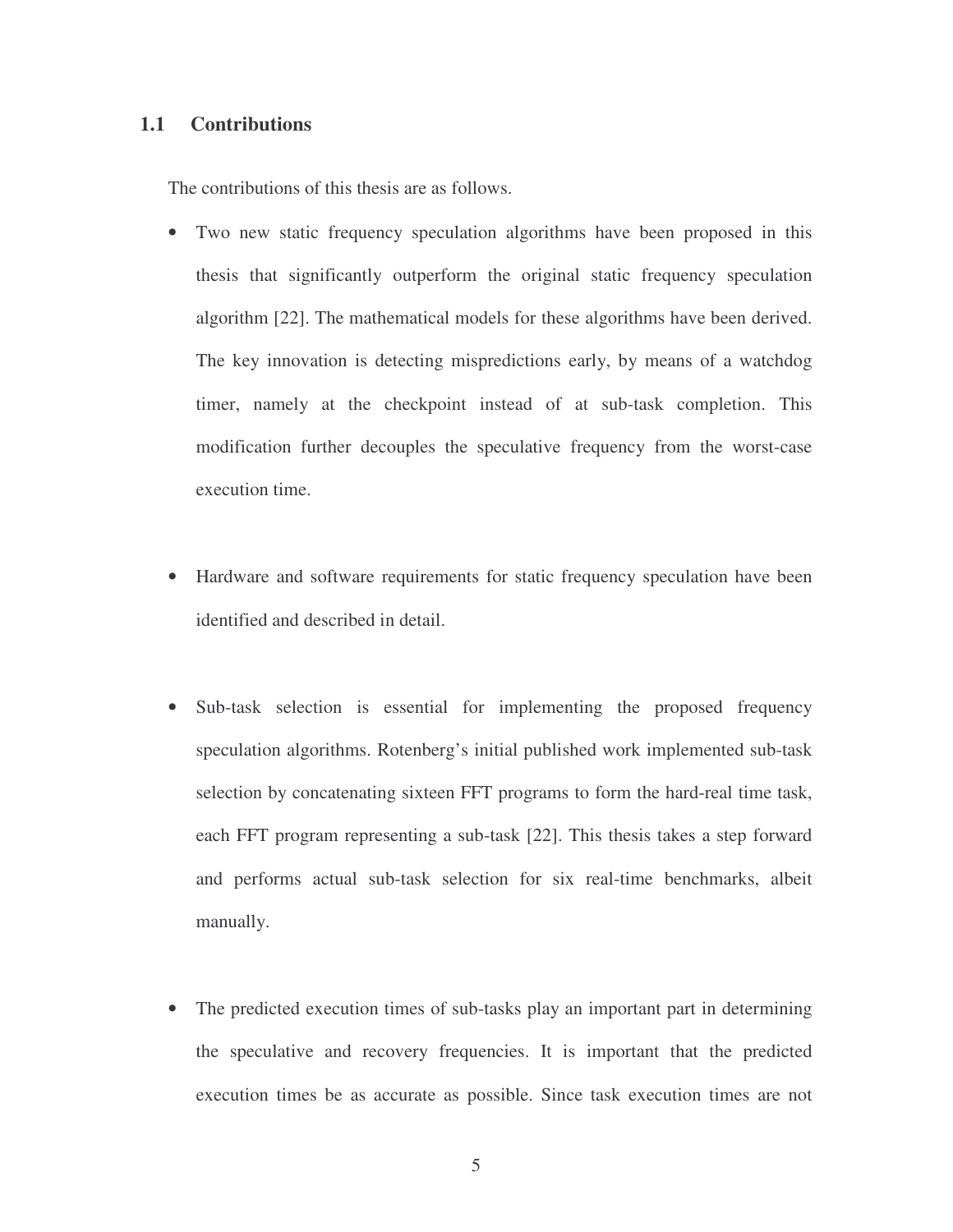known initially, the initial predicted execution time is set to be equal to the worstcase execution time. Since the actual execution times may vary over time, the predicted execution times have to be updated periodically to reflect the actual execution times. Rotenberg proposed using off-line simulation to predict the execution times [22]. A key contribution of this thesis is an on-line method for profiling the actual execution times of the sub-tasks, and periodically updating the predicted execution times based on a target misprediction rate.

- A simulation framework, with the necessary hardware and software support for frequency speculation, has been developed during the course of this thesis. This environment accurately models a real-time system employing frequency speculation, including the processor, the run-time system, and sub-task delineated tasks.
- The Wattch power models [3] have been adapted to the above mentioned simulation framework. This has enabled measurement of the power consumption by a real-time system. The ability to measure power consumption in the simulation environment has enabled quantifying the savings in power due to frequency speculation techniques, as opposed to only measuring frequency reduction as done in previous work [22]. It has also enabled comparison of the different frequency speculation algorithms in terms of power savings.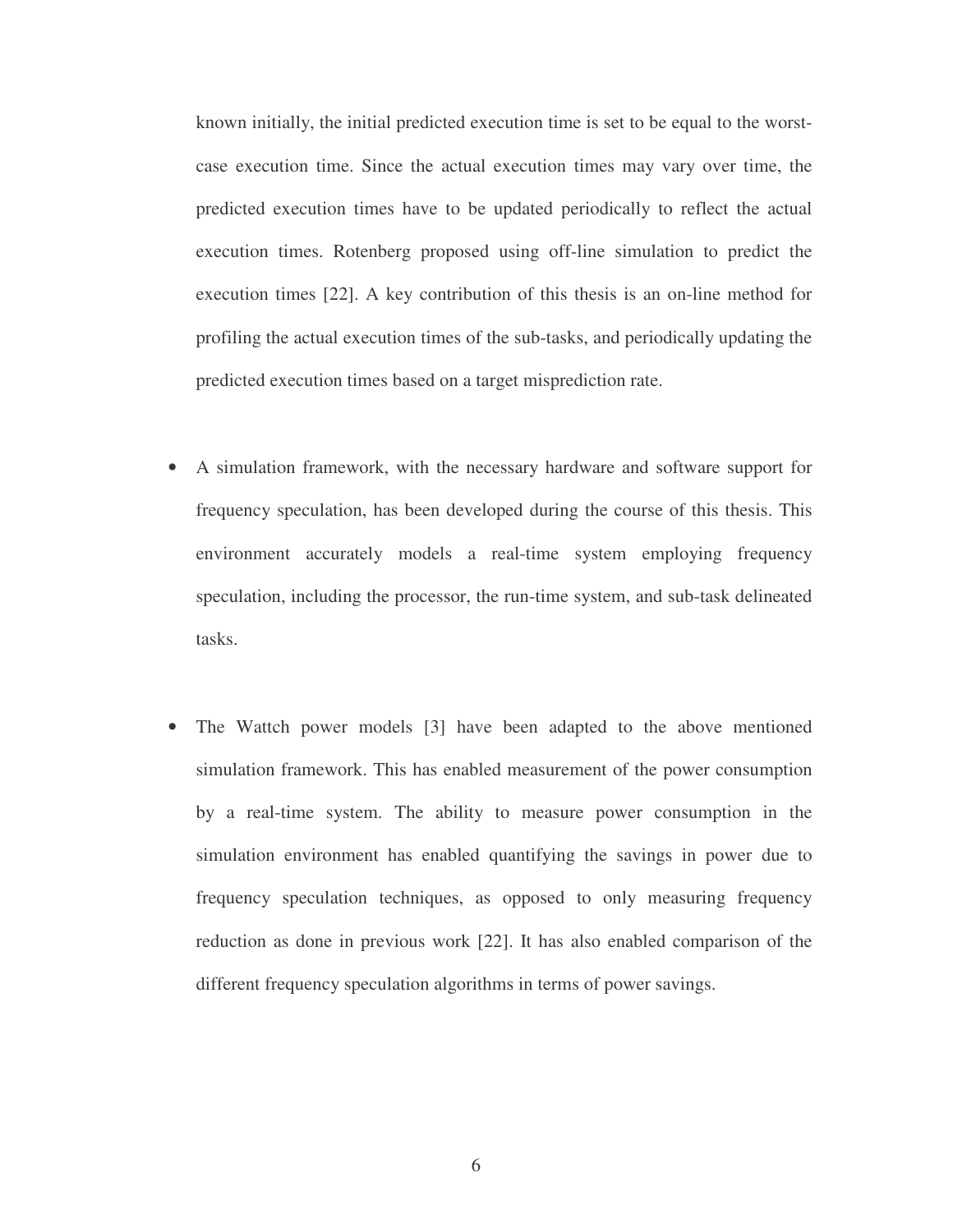### **1.2 Thesis Organization**

Chapter 2 describes the related work that has been done in this research area. Chapter 3 focuses on the various frequency speculation algorithms and their mathematical implementation. Chapter 4 describes the hardware and software requirements of the real-time system to successfully incorporate the frequency speculation algorithms proposed in Chapter 3. The simulation environment and the benchmarks are described in Chapter 5. The results and analyses are presented in Chapter 6. Chapter 7 summarizes the conclusions of this thesis and describes future work in this research area.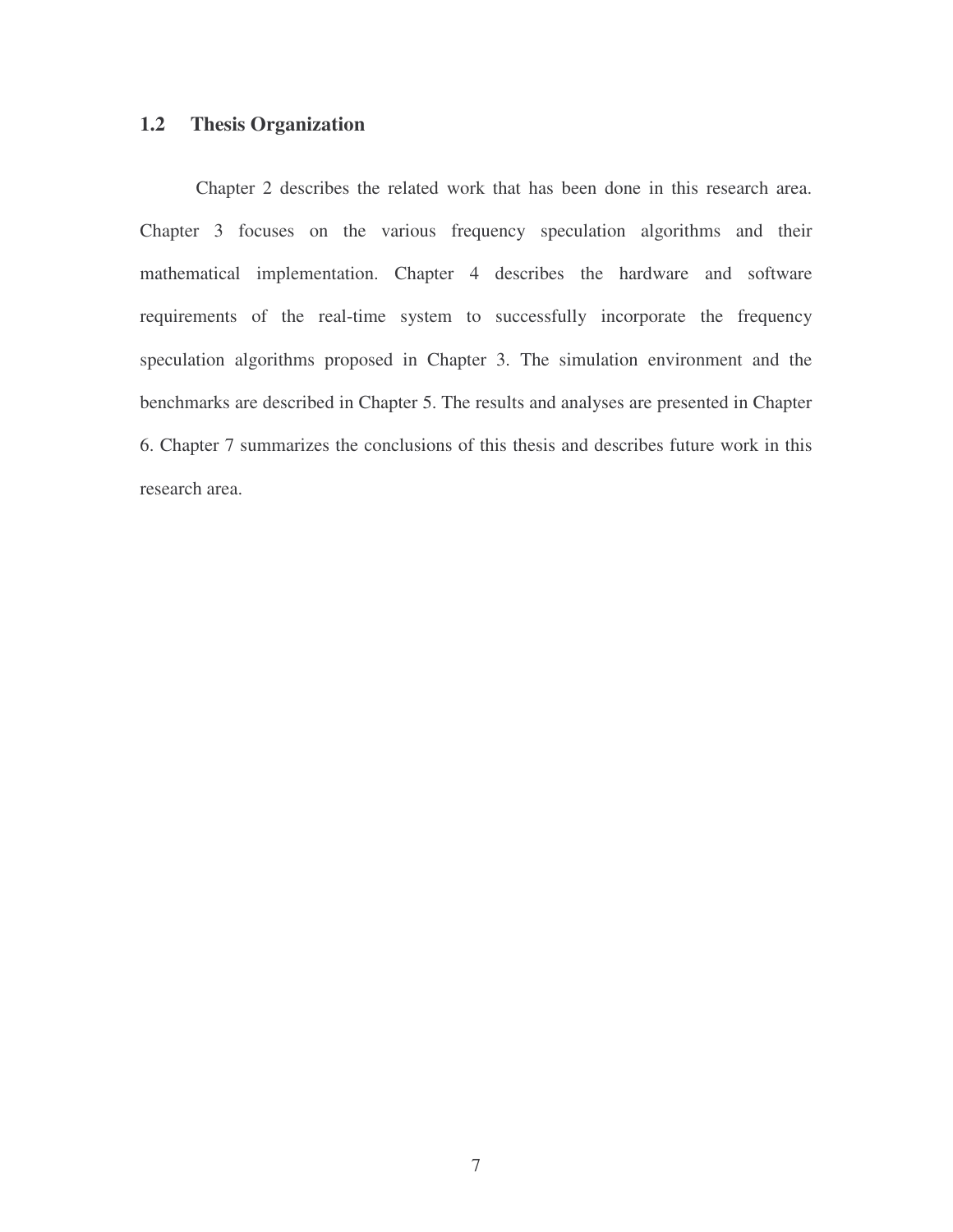## **Chapter 2 Related Work**

This thesis is closely related to the work of Rotenberg [22] and is as an extension of that research. My work shares key aspects with the original work, including (1) exploiting the large gap between actual execution times and WCET, (2) dividing the task into smaller sub-tasks to gauge the progress, and (3) implementing static speculation, in which the speculative and recovery frequencies are computed in advance and remain fixed during the execution of the task. However, some new techniques have been developed that are unique to this thesis. One such technique is early misprediction detection, in which a misprediction is detected as early as the checkpoint via a watchdog timer, unlike the earlier method in which a misprediction is detected only at the end of the sub-task. Sub-task selection has been done manually for six real-time benchmarks and this has helped establish that it is indeed possible to do sub-task selection. In the earlier work, off-line simulations were used to estimate the predicted execution times, whereas this thesis uses an on-line profiling mechanism implemented in the real-time system. The earlier work presented savings in terms of frequency, whereas here, power and energy savings are reported using the Wattch [3] power models adapted for a contemporary superscalar microarchitecture.

Mossé, Aydin, Childers, and Melhem also proposed the idea of dividing a realtime task into sub-tasks [15]. The sub-task boundaries are called power management points (PMPs) [1]. At each PMP, frequency/voltage for remaining sub-tasks is adjusted based on the time elapsed to that point. As such, the frequency scaling algorithm aims to reclaim slack dynamically. In contrast, frequency speculation pre-computes the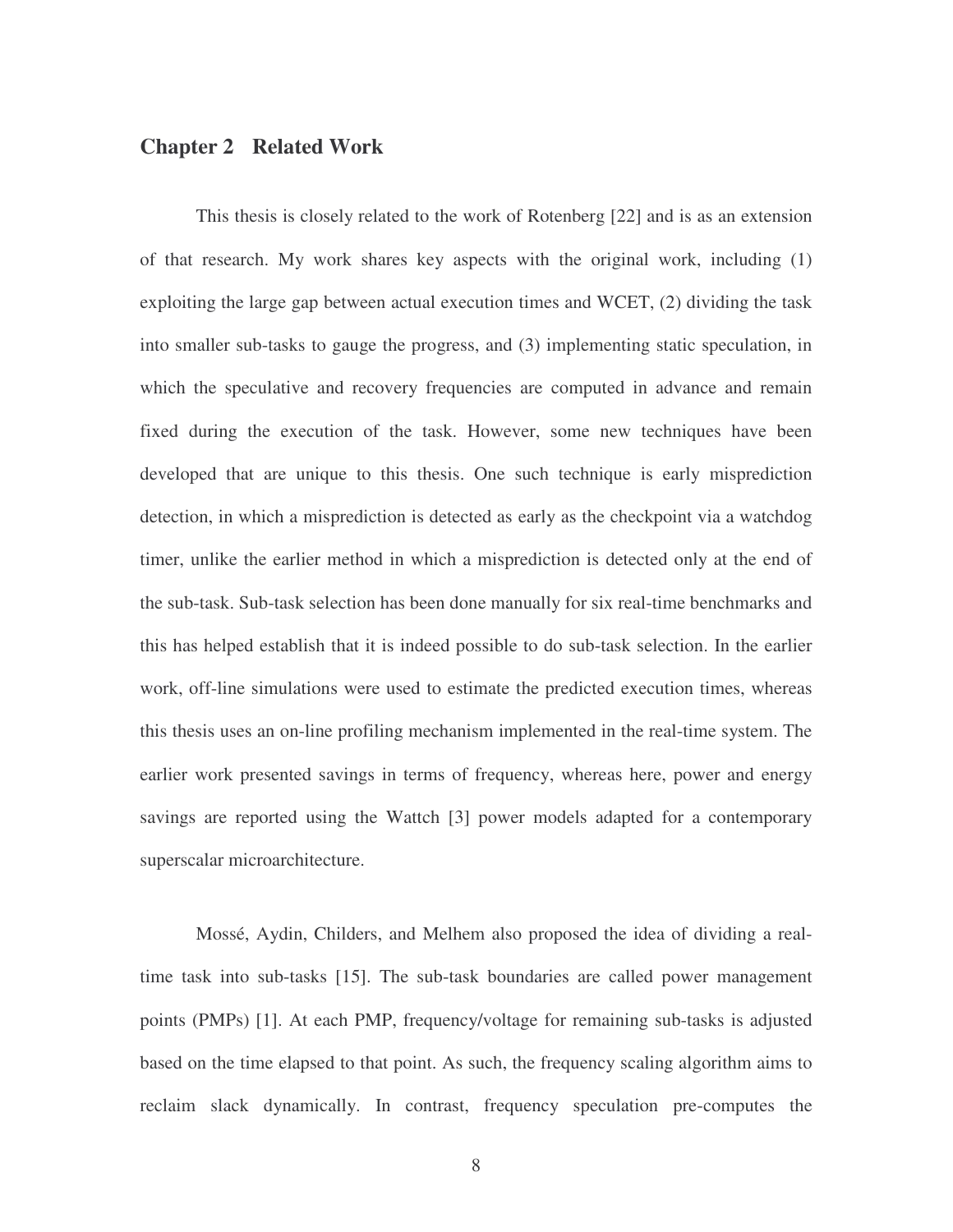speculative and recovery frequencies for a task as a whole and they do not change during the lifetime of the task.

Using our static frequency speculation approach, there are at most two frequency switches during a real-time task. The first frequency switch is at the beginning of the task, when the system sets the processor frequency to the speculative frequency computed for that task. If there is a misprediction, a second switch occurs when the system falls back to the recovery frequency. A dynamic speculation scheme, like the one proposed by Mossé et al [15], may yield greater power savings by tracking small changes in the frequency demands of the task. However, the overhead of continuously monitoring the available slack, recomputing the frequency accordingly, and switching frequencies often, can be significant (especially in systems where the frequency-switching overhead is significant).

Much research has been done in using dynamic voltage/frequency scaling to reduce power consumption in general purpose computers [8][9][14][26]. The general idea is to adjust frequency to reduce power consumption by predicting future processor utilization, while maintaining performance.

Similarly, much research has been done in the area of scheduling real-time tasks on variable-frequency processors to minimize power consumption [10][11][12][13][23]. However, most techniques are based on worst-case estimates of task execution times and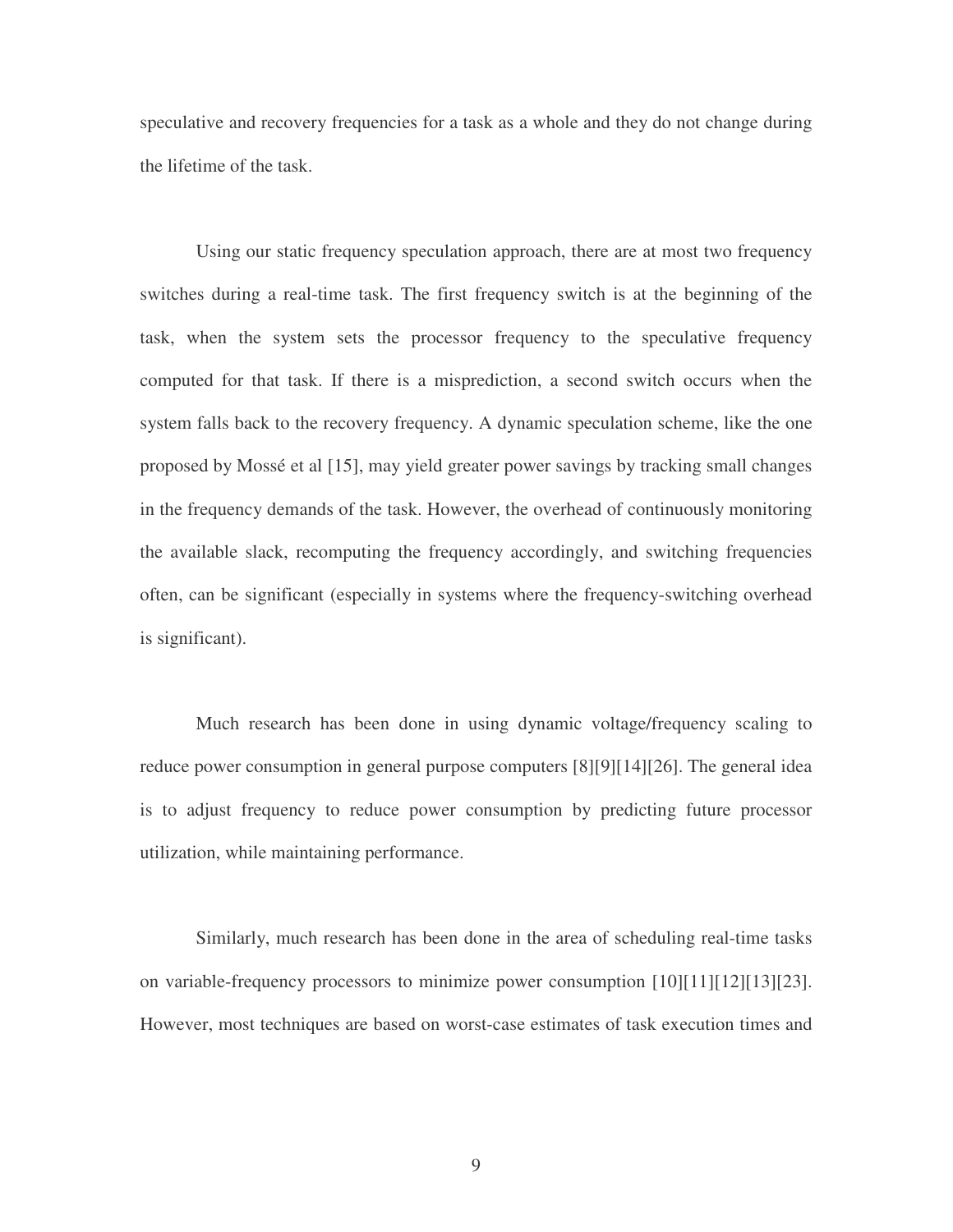work within those constraints (although some techniques exploit variations in task execution times).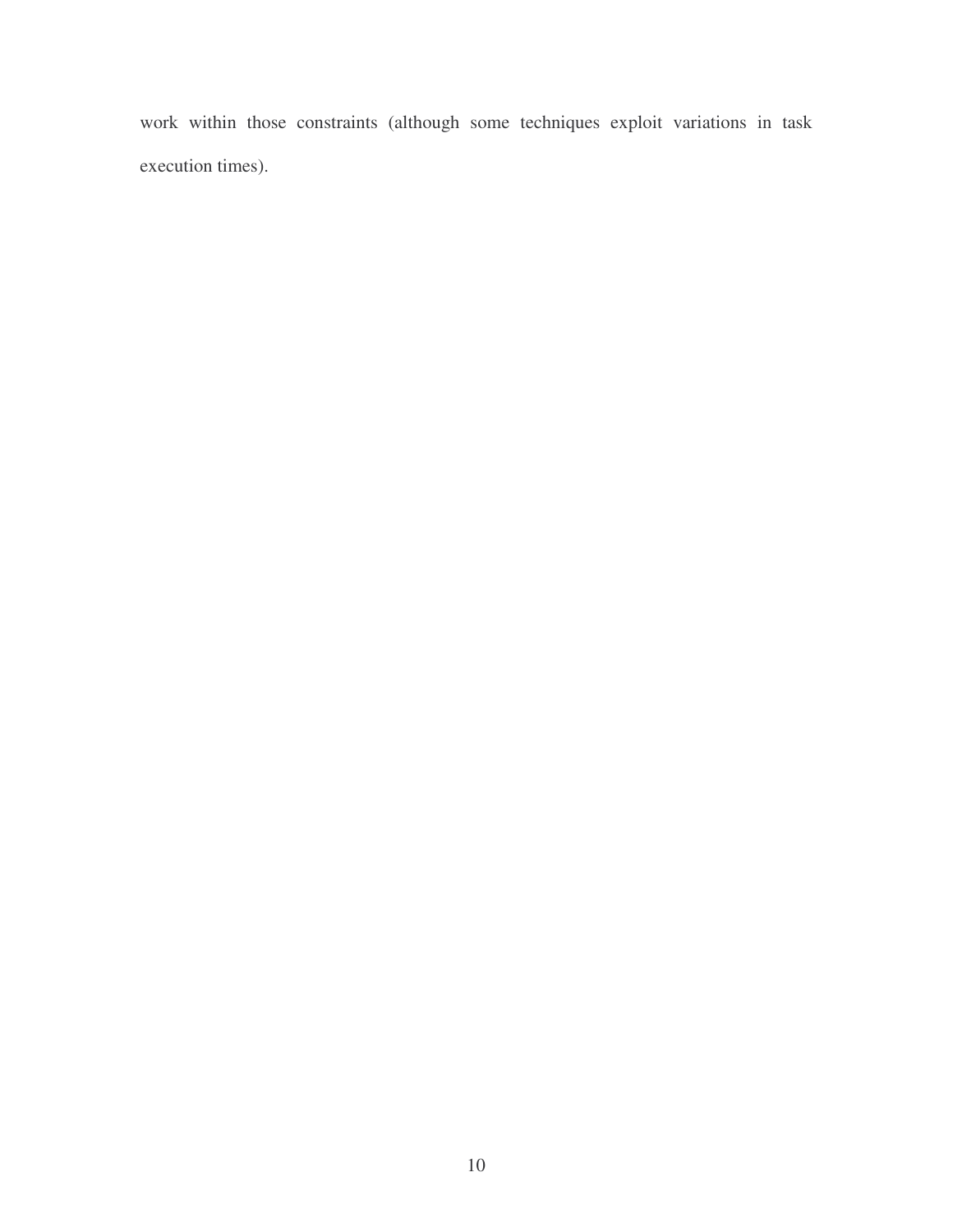#### **Chapter 3 Frequency Speculation Algorithms**

Safe planning in real-time systems requires having upper bounds for the execution times of tasks. The worst-case execution time (WCET) is statically derived either manually by the designer or automatically by a timing analyzer integrated with the compiler. Correct worst-case timing analysis ensures that WCET is never underestimated. At the same time, overestimation of WCET is minimized as much as possible. However, as microarchitectural complexity increases, WCET may become increasingly exaggerated due to analysis complexity. Since WCET is used as a basis for computing the lower frequency bound of the real-time system, the frequency needed to guarantee a safe system is also highly inflated.

Static frequency speculation reconciles the large gap between worst-case execution time and typical execution times. The real-time task is divided into smaller sub-tasks. Typical execution times of the sub-tasks are obtained from off-line simulation, and WCET of the sub-tasks are obtained from static worst-case timing analysis. The typical execution times provide tight but unsafe bounds for the number of cycles for subtasks. These bounds serve as the basis for a low speculative frequency. The overall deadline is met at the speculative frequency as long as the sub-tasks finish within their predicted bounds. If a sub-task exceeds its predicted bound, then the system switches to a higher recovery frequency. Executing remaining sub-tasks at the recovery frequency guarantees that the task will finish before the deadline, in spite of the single mispredicted sub-task.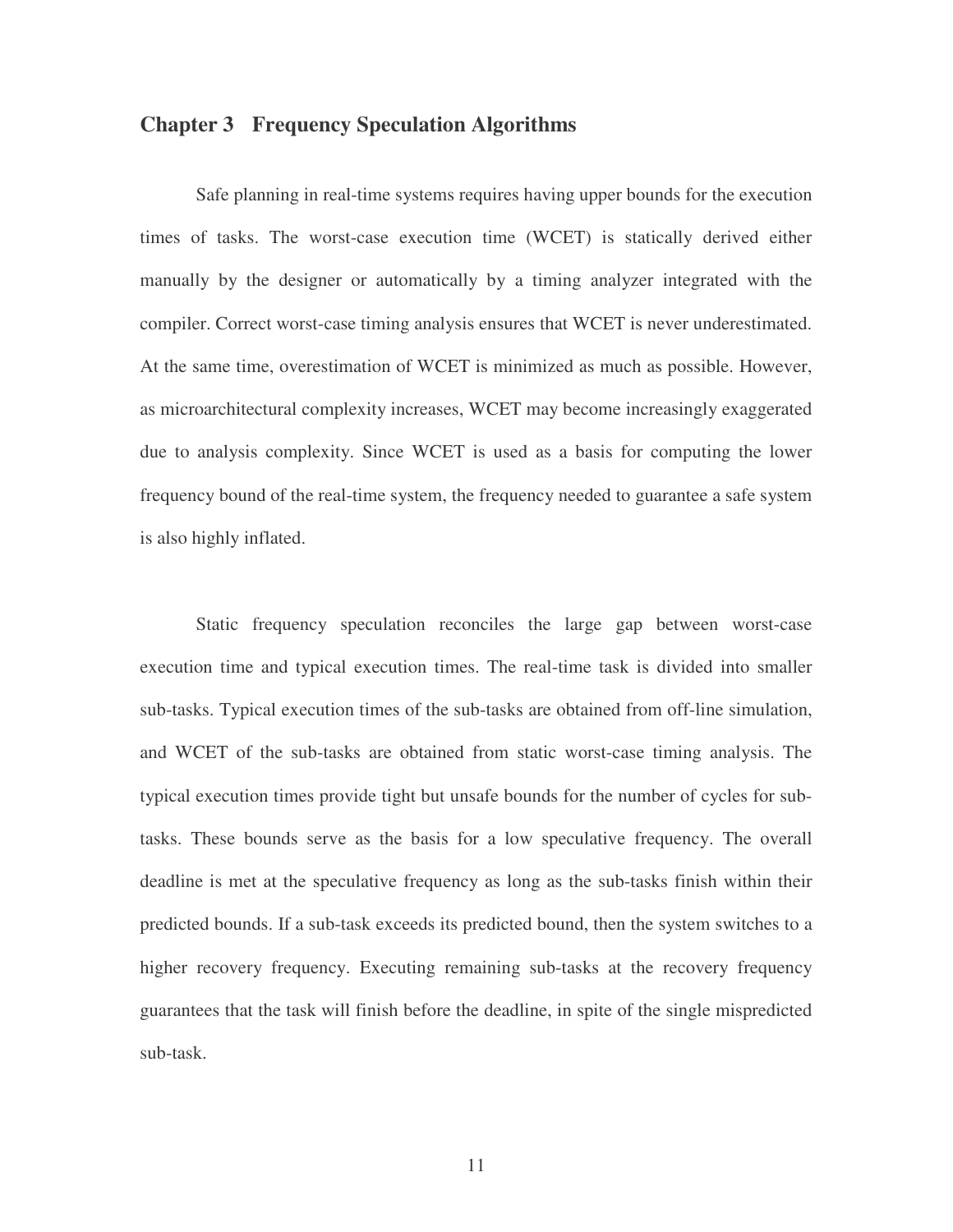Static frequency speculation has been shown to significantly reduce frequency while maintaining system safety.

#### **3.1 Frequency Speculation Overview**

As previously mentioned, the hard real-time task is divided into smaller portions called sub-tasks. The process of splitting up the task into sub-tasks is called sub-task selection. Sub-task selection can be performed manually by the programmer or automatically by the compiler.

Each sub-task has its own interim deadline, called a checkpoint. A sub-task is expected to complete before its checkpoint at the speculative frequency. Continued safe progress of the task as a whole is confirmed by successfully completing a sub-task before its checkpoint. Note that checkpoints are soft deadlines and their purpose is only to gauge progress at the speculative frequency. Hence, a checkpoint can be missed without compromising overall safety. Recovery ensures that the overall task deadline will still be met in spite of missing a checkpoint.

Missed checkpoints are detected by means of a hardware watchdog timer. The setting of the checkpoints and the operation of the watchdog timer will be described in detail in Chapter 4.

If a checkpoint is missed, the system stops speculation and falls back to the recovery frequency, since further operation at the speculative frequency could cause the overall deadline to be missed. Sub-tasks after the mispredicted sub-task are executed at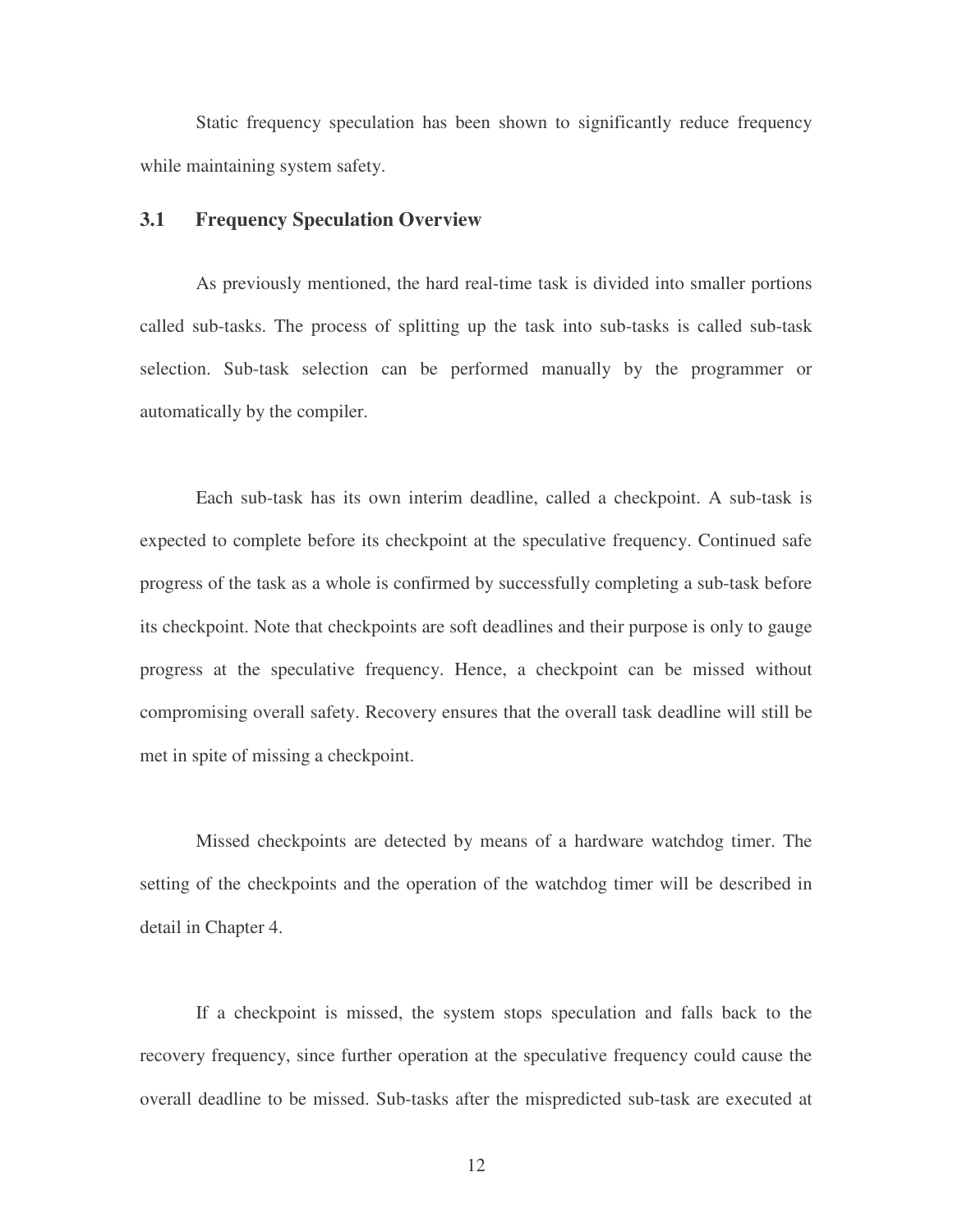the recovery frequency. How the mispredicted sub-task itself is handled depends on the frequency speculation algorithm, as we explain below. The mispredicted sub-task is special in that it is unfinished when the watchdog timer expires.

Figure 3-1 shows the timing of a task in which all the sub-tasks are correctly predicted (and hence has no mispredictions). The entire task is run at the speculative frequency since there are no mispredictions. Figure 3-2 and Figure 3-3 show the timing of a task in which one of the sub-tasks is mispredicted. There is a key difference in the method for detecting the misprediction, as illustrated in the two figures. In the latedetection model (Figure 3-2), the value in the watchdog timer is examined on the completion of the sub-task. If the value is zero (expired), it means that the actual execution time of the sub-task is more than its predicted execution time. Thus, a misprediction must have occurred, so remaining sub-tasks are executed at the recovery frequency.



**Figure 3-1. Timing of a task with no mispredictions.**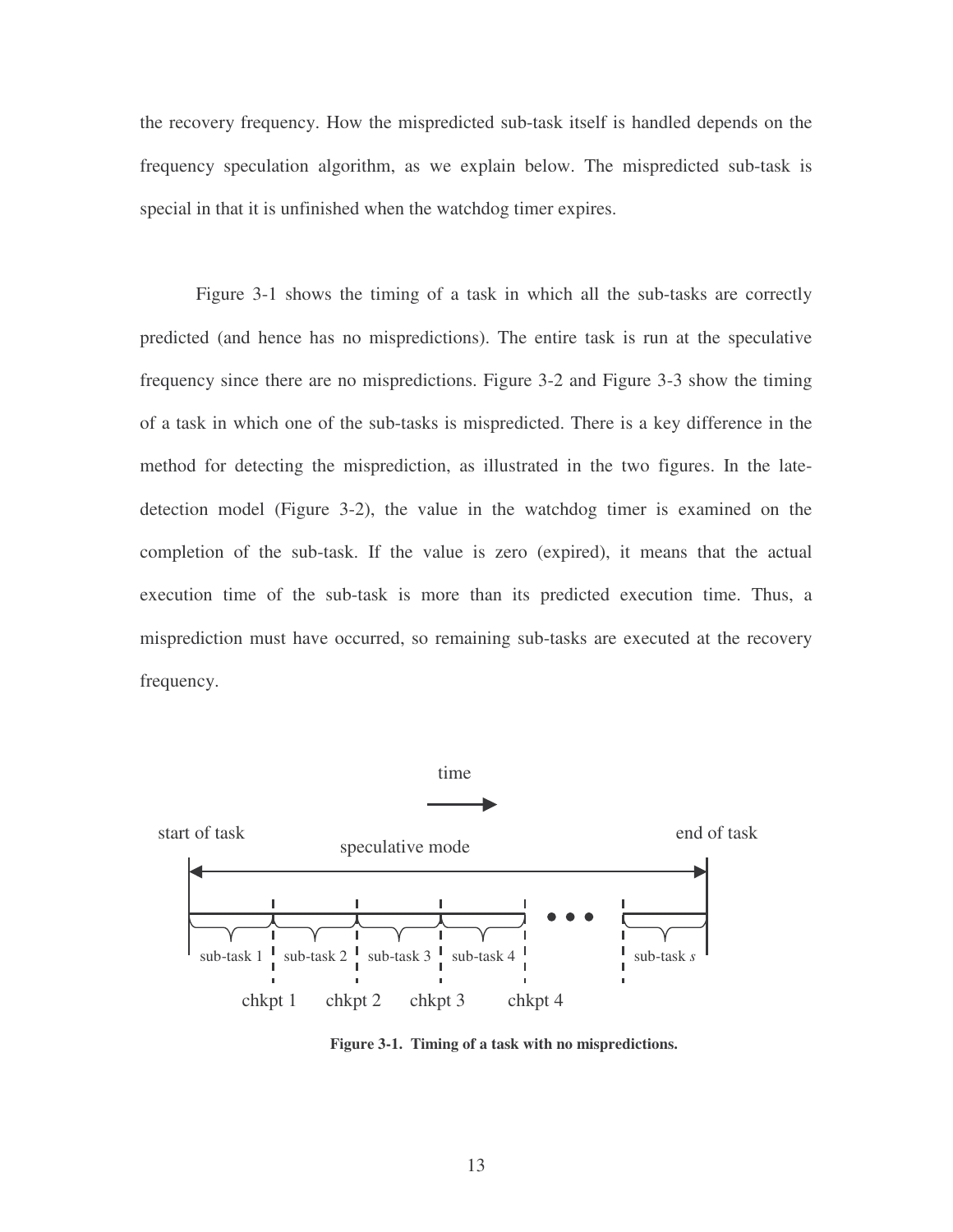

**Figure 3-2. Timing of a task with one misprediction and late-detection.**



**Figure 3-3. Timing of a task with one misprediction and early-detection.**

The late detection mechanism has a drawback, however. Recovery is delayed since a misprediction is detected only at the end of the sub-task. If the misprediction were detected earlier, recovery could be initiated earlier and the unfinished portion of the mispredicted sub-task could be completed at the higher recovery frequency. We know that missing a checkpoint is the earliest indication of a misprediction. Detecting a misprediction at the checkpoint itself provides a means to execute the unfinished portion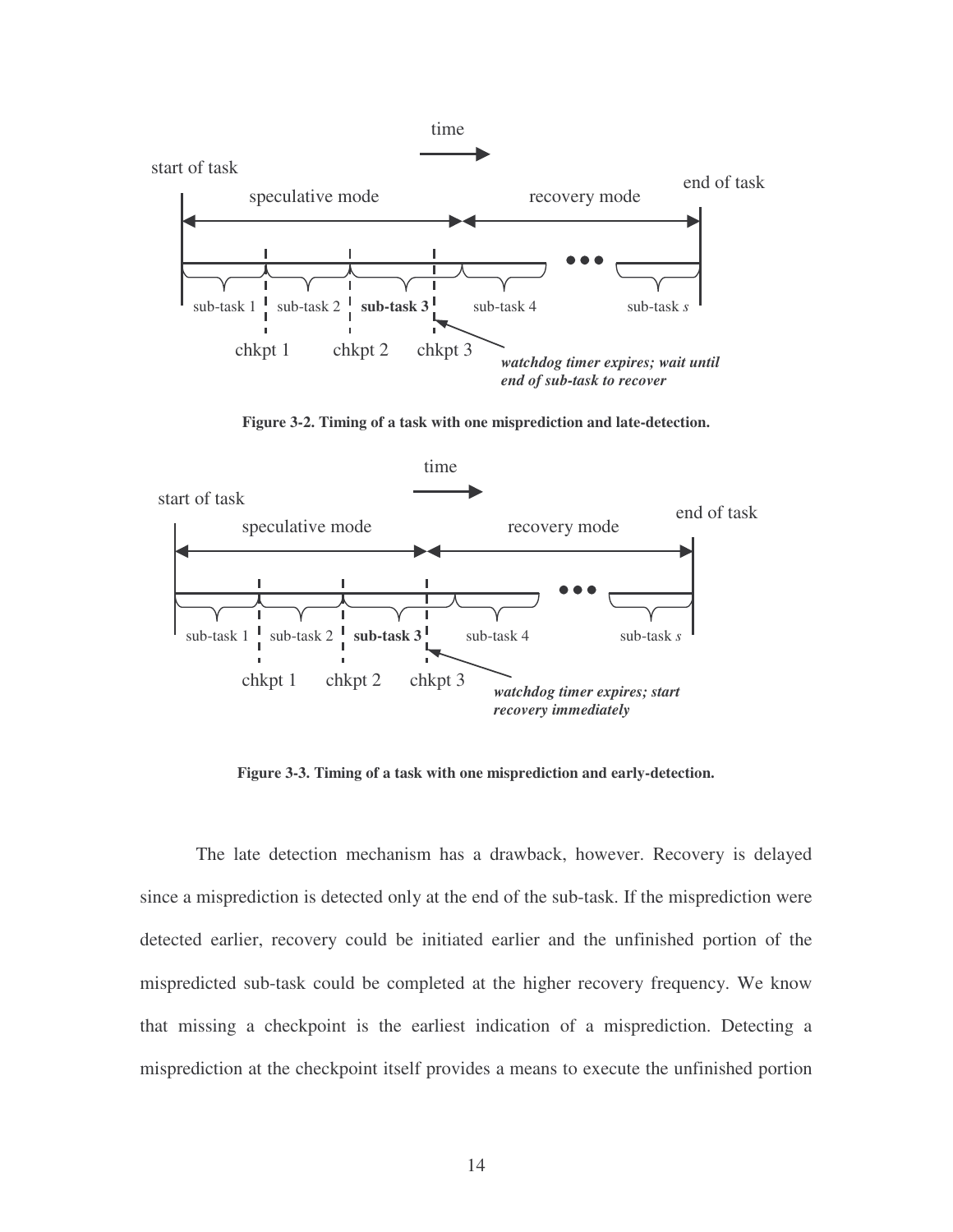of the mispredicted sub-task at the recovery frequency. In the early detection method (Figure 3-3), the watchdog timer raises an interrupt as soon as it expires (actual execution time exceeds predicted execution time).

Figure 3-4 shows the advantage of early detection over late detection. Two identical tasks with the same mispredicted sub-task (highlighted) are shown. The first case employs late detection, while the second employs early detection. The correctly predicted sub-tasks (prior to the mispredicted sub-task) and the subsequent sub-tasks (after the mispredicted sub-task) are not explicitly delineated. The amount of work in the correctly predicted sub-tasks (say X cycles) is the same in both cases. For the same frequency  $f_{spec}$ , the time spent is equal to  $X/f_{spec}$  (shown as  $T_1$  in the figure) for both cases. Similarly, the amount of work for the sub-tasks after the mispredicted sub-task (say W cycles) is the same in both cases and hence the amount of time needed for the remaining sub-tasks is  $W/f_{rec}$  (shown as  $T_4$  in the figure) for both cases, for the same recovery frequency frec. Consider now the amount of time needed for the mispredicted sub-task. The amount of work completed before the checkpoint (say Y cycles) is the same since both cases have the same speculative frequency. The time taken is  $Y/f_{\text{spec}}$  (shown as  $T_2$  in the figure). Let Z be the amount of work (in cycles) remaining after the checkpoint. In the first case, the remaining work (Z cycles) is executed at the speculative frequency ( $T_3$  =  $Z/f<sub>spec</sub>$ ), whereas in the second case, the unfinished work is executed at the higher recovery frequency  $(T_3' = Z/f_{rec})$ . The portion of the mispredicted sub-task after the checkpoint is executed faster in the second case because it is executed at a higher frequency, i.e.,  $T_3' < T_3$  in the figure. The total time to execute the entire task is less for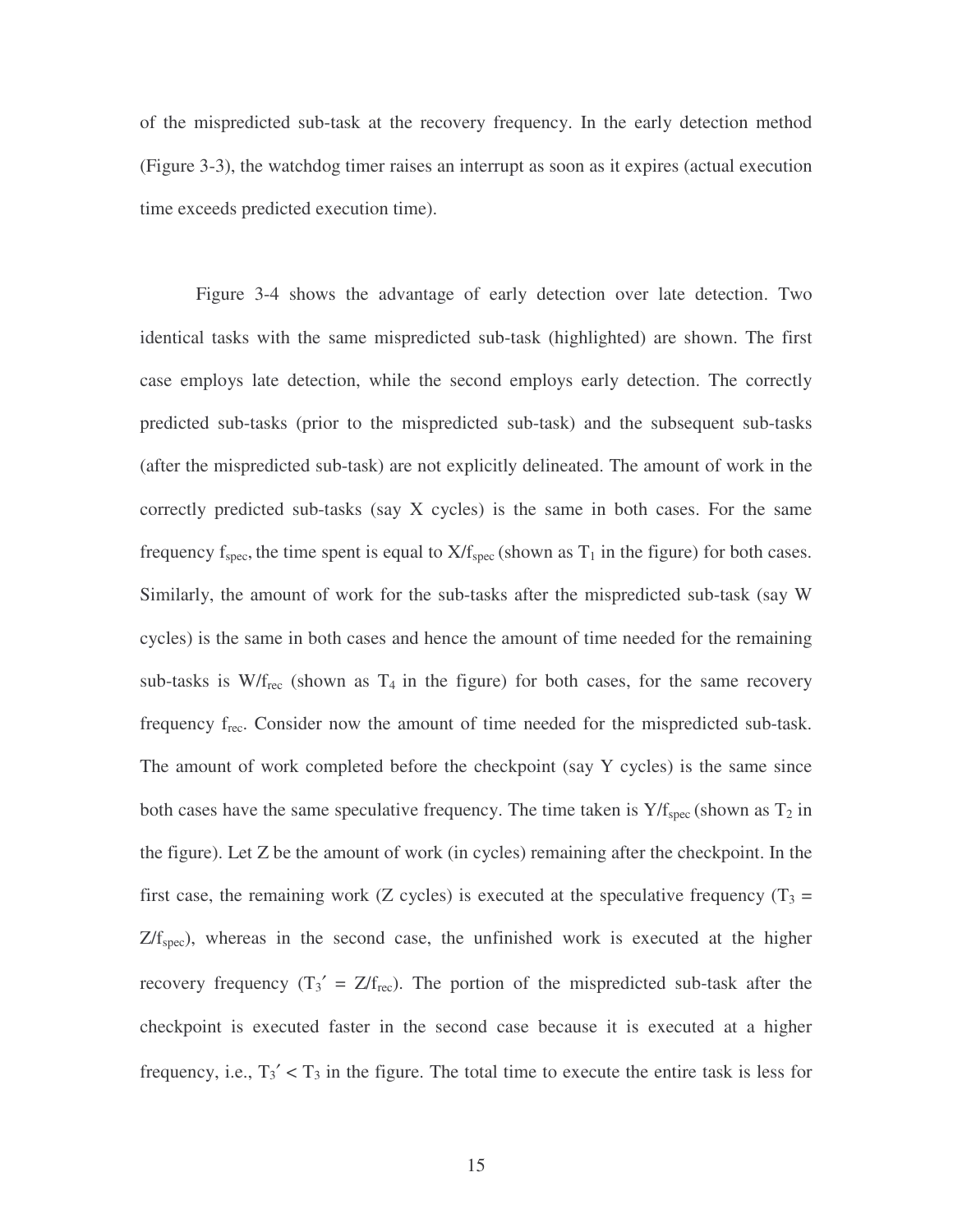the early detection method than for the late detection method as shown in the figure, assuming the same  $\{f_{\text{spec}}, f_{\text{rec}}\}$  pair. The extra slack in the timeline generated by initiating recovery earlier can be utilized to *lower* the speculative frequency, in case of early detection.



*slack gained by running unfinished portion of mispredicted sub-task at recovery frequency*

#### **Figure 3-4. Advantage of early detection over late detection.**

Above, we explained how early detection has the potential to yield a lower speculative frequency. However, a new problem arises, in particular determining a tight yet safe bound for the unfinished work of a mispredicted sub-task (Z cycles in Figure 3-4). The simplest solution is to bound the unfinished work using the worst-case number of cycles for the *entire* sub-task. This is tantamount to re-executing the mispredicted subtask. In reality, the sub-task is not re-executed. The notion of "re-execution" is only an abstraction for simplifying the mathematical analysis. Hence this method for bounding the unfinished work is called logical re-execution. Logical re-execution is highly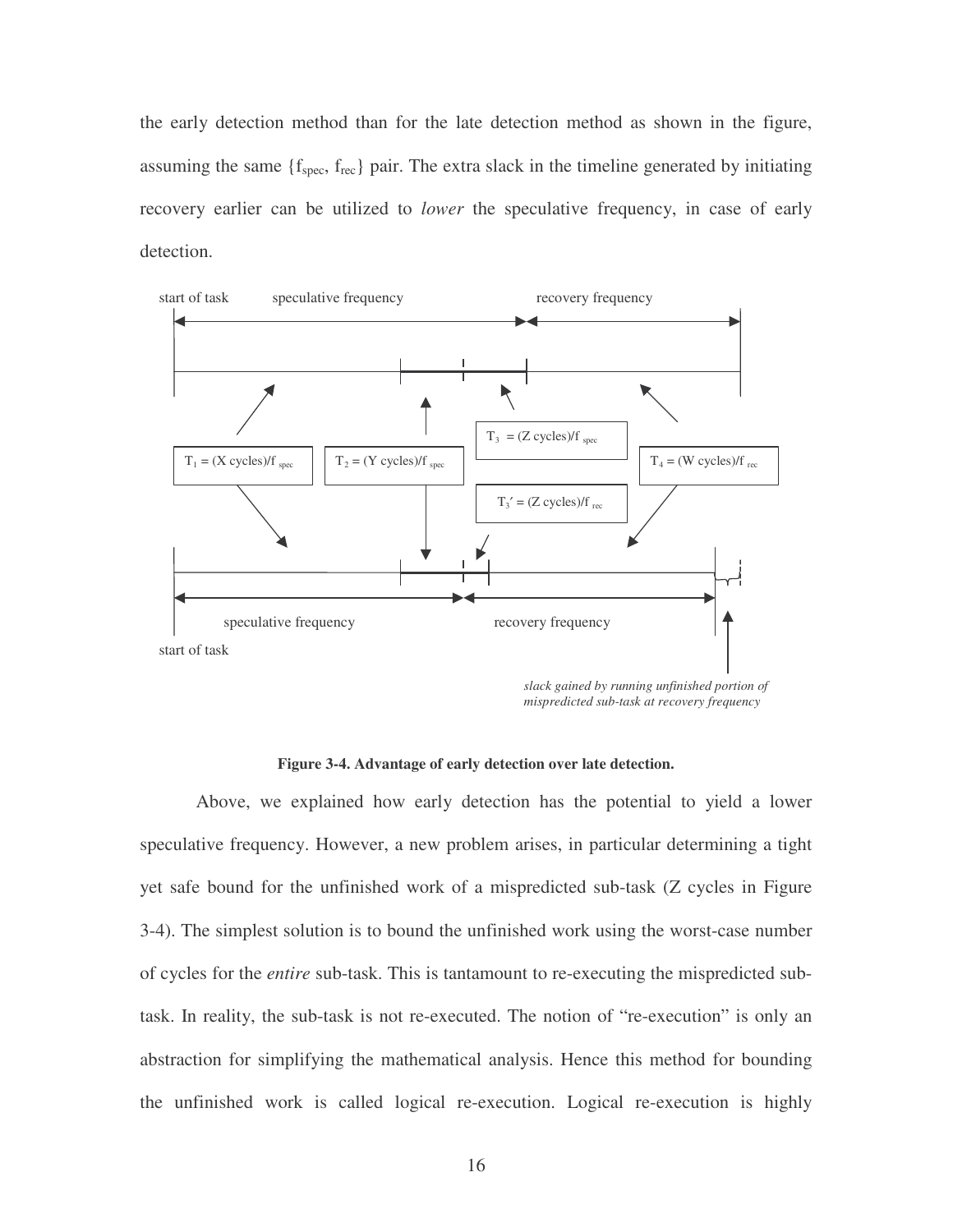pessimistic since it assumes no work is completed by the mispredicted sub-task at the speculative frequency (before the misprediction is detected). Nevertheless, as long as the time spent by the mispredicted sub-task until the checkpoint plus the time needed to logically re-execute the sub-task (at the high recovery frequency assuming worst-case conditions) is less than the time needed to execute the entire sub-task at the low speculative frequency assuming worst-case conditions, the early-detection logical reexecution method will outperform late-detection. As we will show, this is often the case.

However, the penalty of logical re-execution is significant and reduces potential frequency savings due to early-detection. To overcome this, a tighter bound for the unfinished work and hence the time needed to complete the unfinished work at the recovery frequency is derived using a more sophisticated analysis. This tighter method, called early-detection continuous-execution, effectively addresses the problems of both late-detection and early-detection with logical re-execution.

#### **3.2 Terminology**

The notation that will be used throughout this thesis (to describe the characteristics of the system that uses frequency speculation) is described in this section.

- The total number of sub-tasks in the hard real-time task is denoted by the letter s.
- Frequency is denoted by the letter f.
- $\bullet$   $f_{wc}$  denotes the minimum frequency at which the processor should be run such that the deadline of the task is met, if frequency speculation is not employed. Hence  $f_{wc}$  is based solely on conventional worst-case analysis.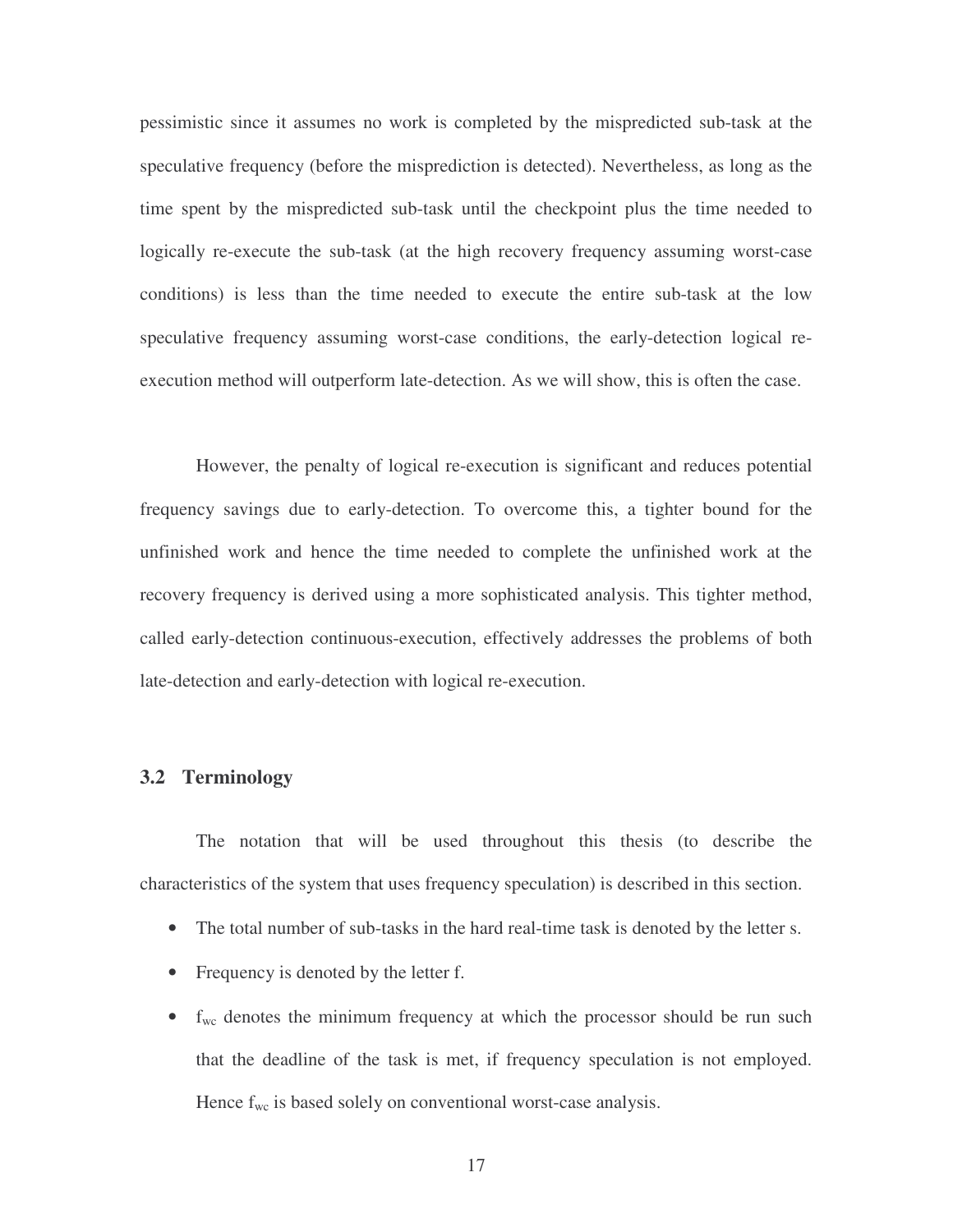- $\bullet$   $f_{\text{spec}}$  represents the speculative frequency as determined by the frequency speculation algorithm. Typically  $f_{spec}$  is much lower than  $f_{wc}$ . A system running at the speculative frequency  $(f_{spec})$  is expected to meet the deadline, but not guaranteed to do so. Therefore, progress must be continuously gauged and a recovery mechanism deployed as needed.
- f<sub>rec</sub> represents the recovery frequency as determined by the frequency speculation algorithm. The recovery frequency is the minimum frequency at which the remainder of the task must be executed to ensure that the overall deadline is met in case a sub-task is mispredicted.
- i, j, and k denote individual sub-tasks that constitute the overall task.
- Static worst-case timing analysis is performed by a static timing analyzer on a per sub-task basis. The worst-case execution time of a sub-task is denoted by  $WCET<sub>i,f</sub>$ , where the subscript i denotes the sub-task and the subscript f denotes the frequency at which WCET is estimated.
- The predicted execution time of a sub-task i at frequency f is denoted by  $PET_{i,f}$ .
- The actual execution times of a sub-task i at frequency f is denoted by  $AET_{i,f}$ . Actual execution time is not known until run-time and is not used directly in the analysis that generates the speculative and recovery frequencies.

 $WCEPT_{i,f}$  and  $PET_{i,f}$  are the two key inputs for the frequency speculation algorithms described in Section 3.3 to compute the speculative and recovery frequencies.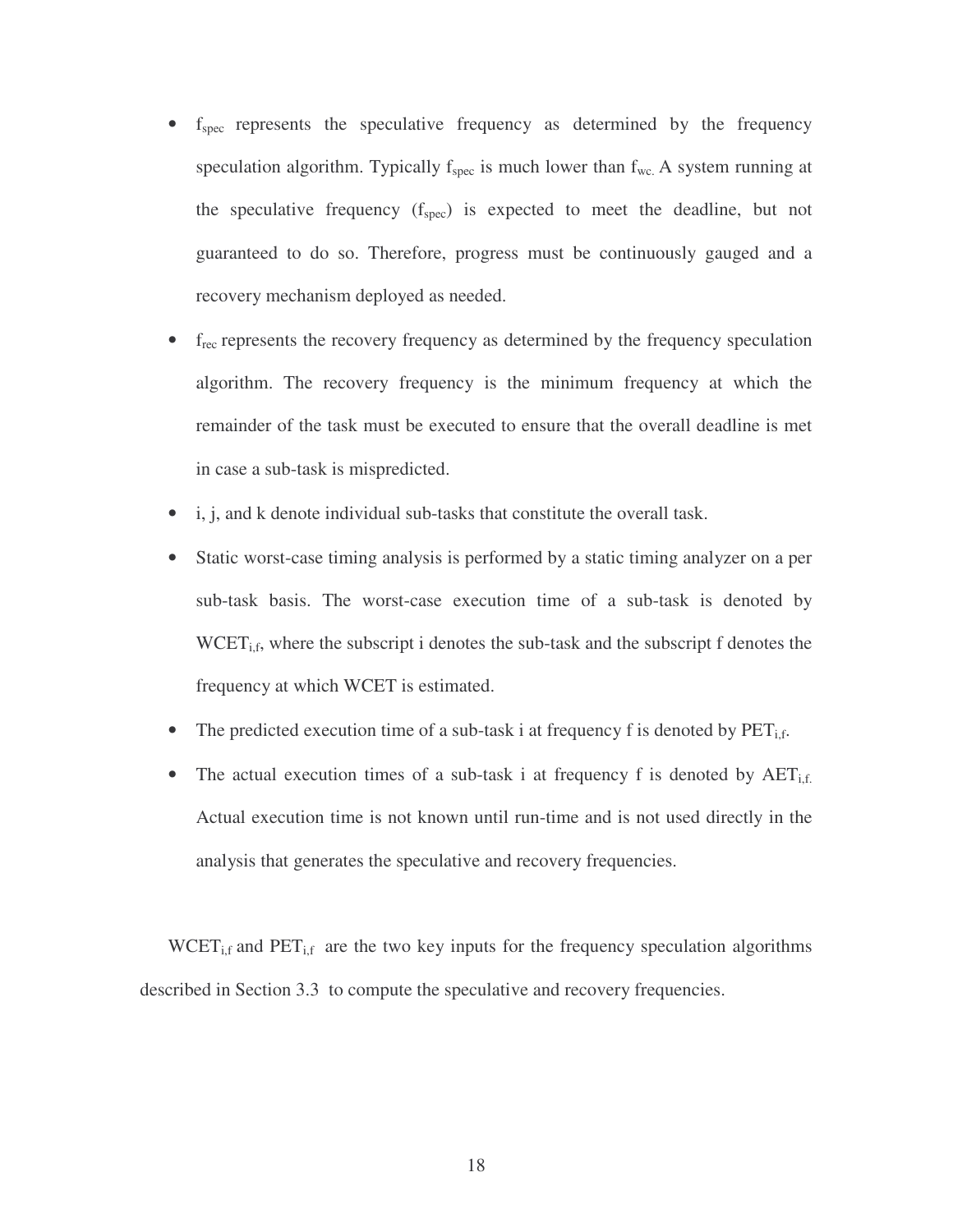#### **3.3 Frequency Speculation Algorithms**

In this section, we describe the various static frequency speculation algorithms used to derive the speculative and recovery frequencies. The speculative and recovery frequencies are derived before the task executes and kept the same for the duration of the task. In this sense, frequency speculation is "static". However, a run-time software component periodically re-applies the frequency speculation algorithm to update the speculative and recovery frequencies, based on more recent history of actual execution times. (This approach is described in detail in Section 4.3.)

Before describing the frequency speculation algorithms, we define the input parameters needed for the analysis:

- Task deadline.
- Number of sub-tasks.
- Frequency range supported by the microprocessor.
- PET<sub>i,f</sub>: Predicted execution times for each of the sub-tasks at all supported frequencies.
- WCET<sub>i.f</sub>: Worst case execution times for each of the sub-tasks at all supported frequencies.
- Frequency switching overhead: There is a fixed penalty incurred whenever frequency is switched (e.g., from the speculative to the recovery frequency). This overhead depends on the DVS implementation of the system. In some systems, voltage and frequency are incremented/decremented in steps and the switching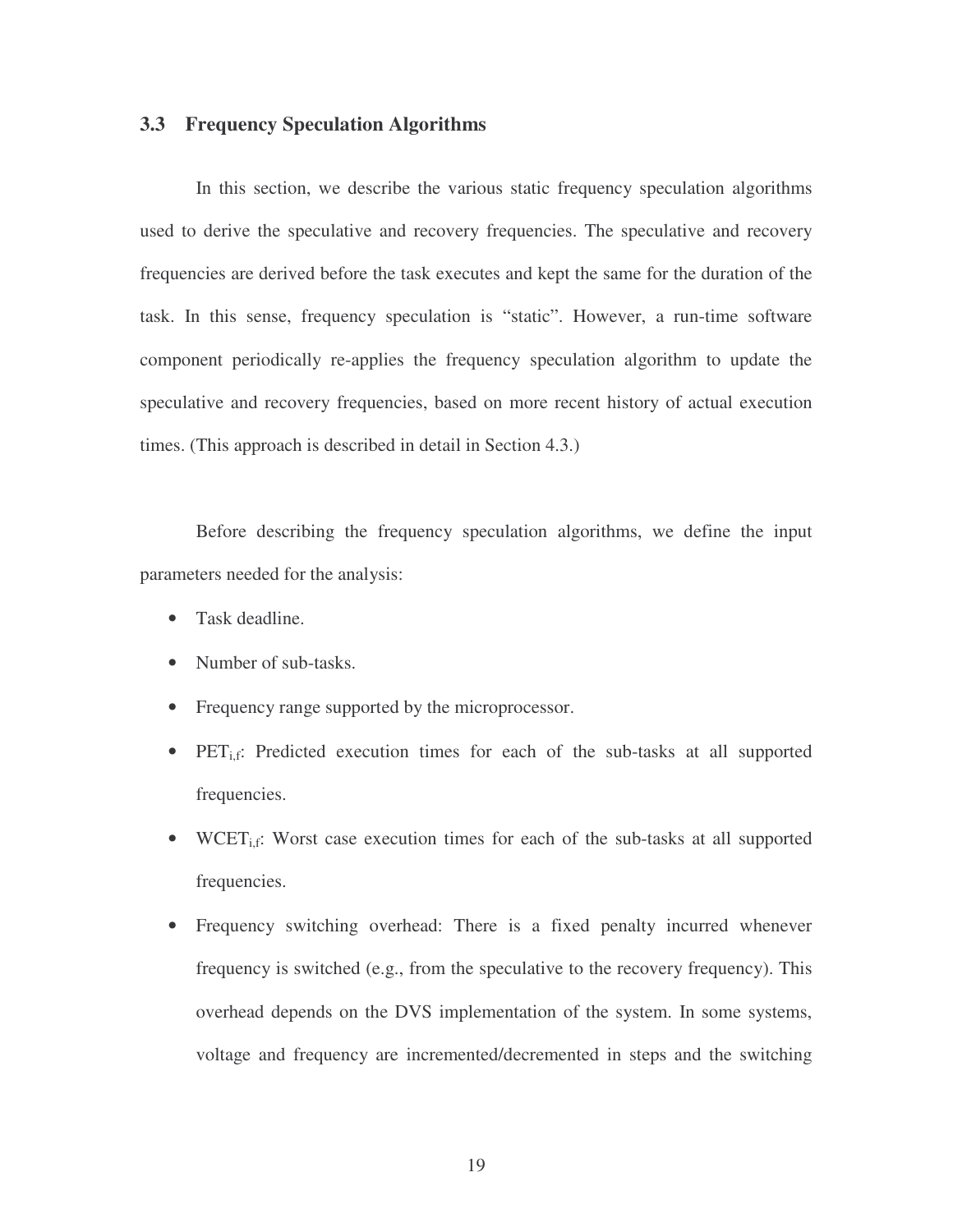overhead depends upon the number of steps between the starting and ending frequencies.

#### **3.3.1 No speculation**

The worst-case frequency  $f_{wc}$  is derived without speculation, i.e., using only worst-case execution times.

$$
\sum_{i=1}^s WCET_{i,\, {\rm fwc}}\leq {\rm deadline}
$$

**Equation 3-1. Computing the worst-case frequency.**

The worst-case frequency  $f_{wc}$  for a task, given a deadline, is computed using Equation 3-1. WCET<sub>i,f</sub> for all the sub-tasks are substituted into Equation 3-1 starting from the lowest available frequency and progressively increasing the frequency until the inequality is satisfied. Starting at the lowest frequency and proceeding upwards ensures that we arrive at the minimum value for  $f_{wc}$ . It is to be noted that the worst-case frequency  $f_{wc}$  is not needed for frequency speculation purposes. However, it is calculated to provide a basis for comparison.

#### **3.3.2 Original frequency speculation algorithm**

This section reviews the original frequency speculation algorithm as proposed by Rotenberg [22]. In this algorithm, the real-time task, which has been divided into subtasks, is initially executed at the speculative frequency. Each sub-task has an interim deadline, i.e., checkpoint. At the end of each sub-task, the system checks if that sub-task completed before its checkpoint. If it has completed before its checkpoint, the system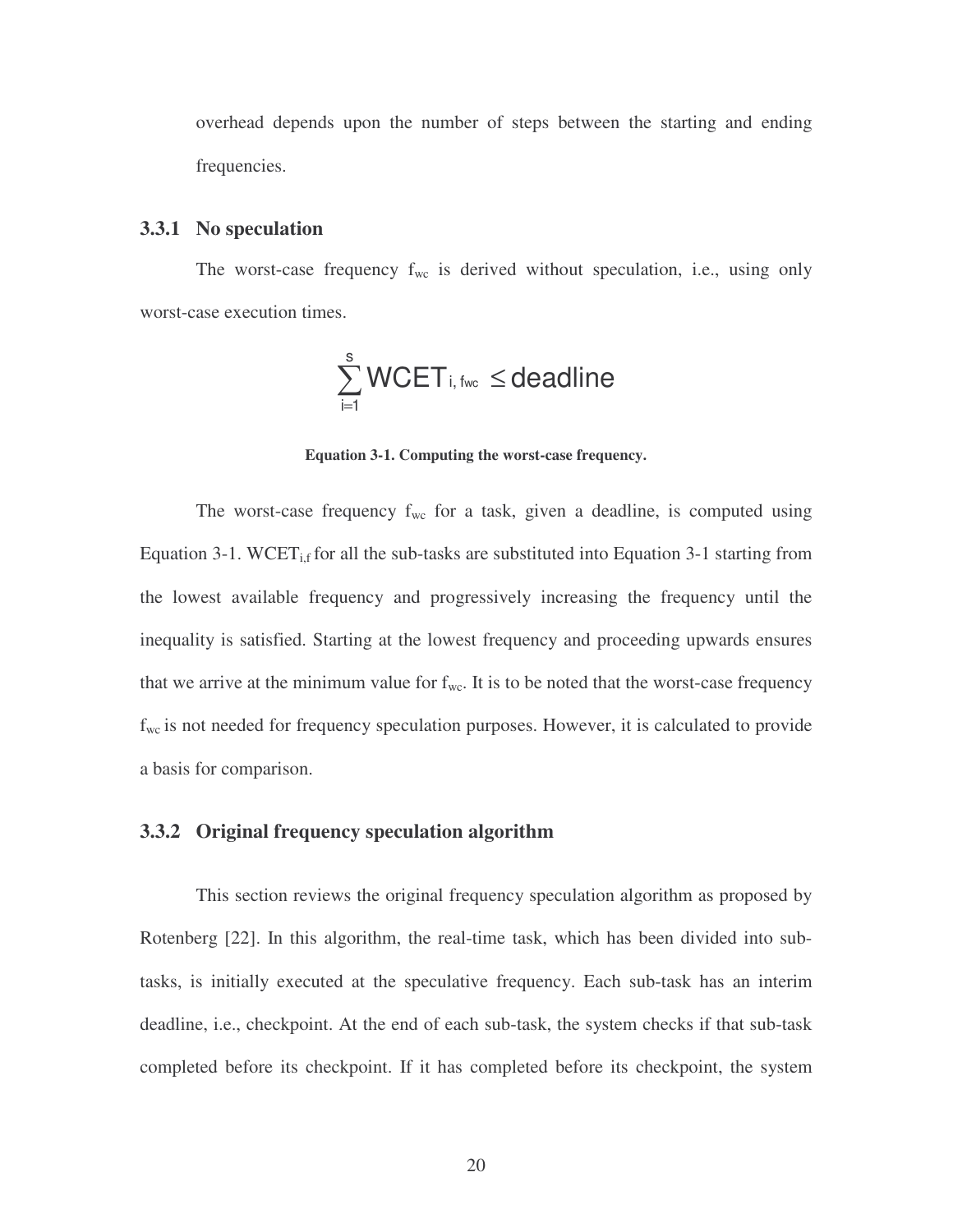continues to execute the next sub-task at the speculative frequency. However, if a checkpoint is missed (actual execution time exceeds predicted execution time), then that sub-task is said to be mispredicted. On a misprediction, recovery is initiated. All subsequent sub-tasks are executed at the recovery frequency. Note that misprediction detection is late, i.e., a misprediction is detected on completion of the sub-task.

Figure 3-5 shows the timing of a task, complete with sub-tasks and checkpoints. Each speculative sub-task is expected to complete before its checkpoint, meaning its actual execution time should not exceed  $\text{PET}_{i, \text{fppec}}$ . At the end of each speculative subtask, the system checks if the sub-task completed before its checkpoint. The third subtask, marked with a cross, represents a misspredicted sub-task in Figure 3-5. The misprediction is detected at the end of the third sub-task. After a fixed switching overhead, the system falls back to the recovery mode and all the sub-tasks that follow the mispredicted sub-task are run in recovery mode.



**Figure 3-5. Timing of a real-time task in a system implementing the original frequency speculation algorithm.**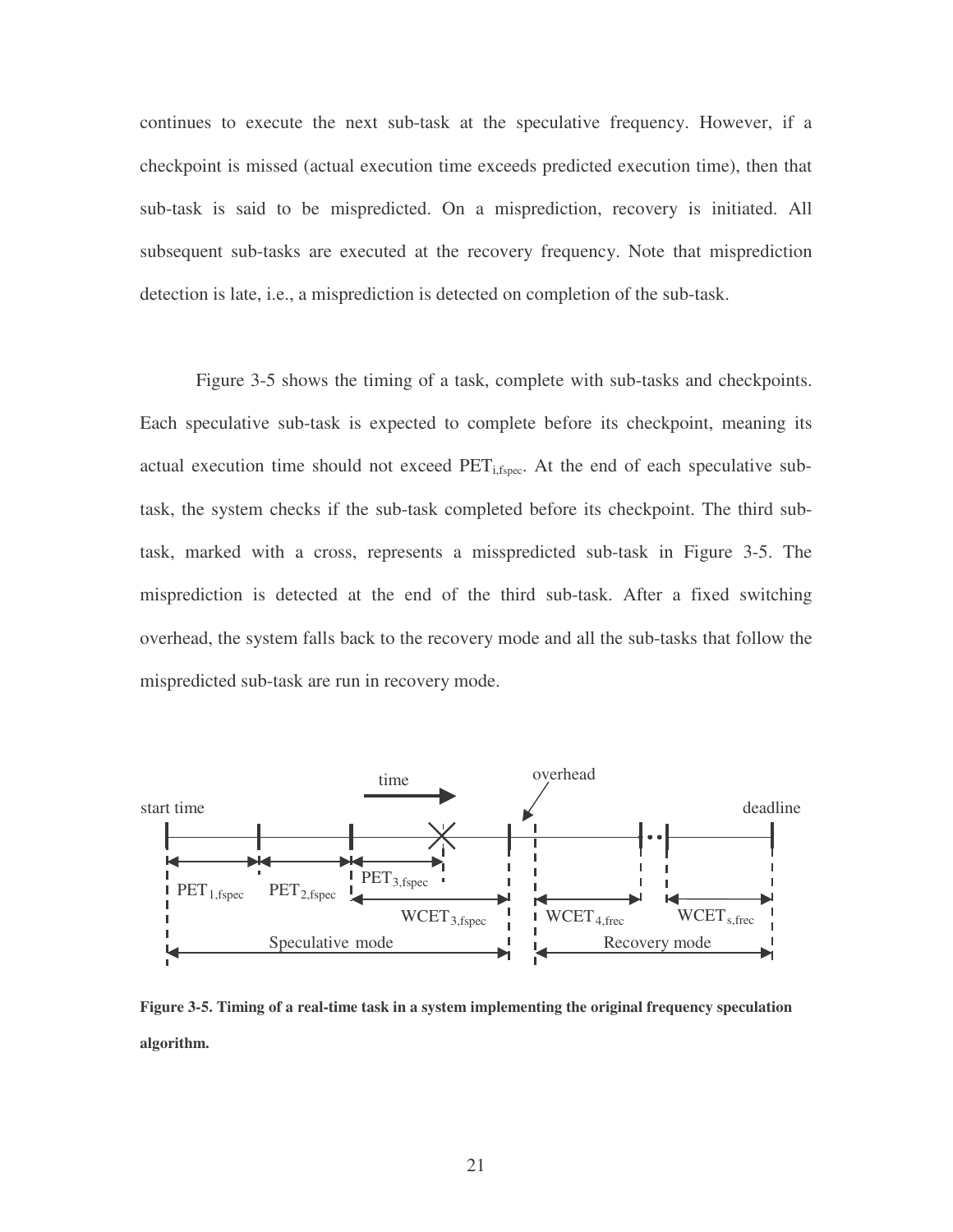At the end of the task, the system returns to some other speculative frequency to begin execution of the next task. There is a second switching overhead incurred in this transition from the recovery to the speculative frequency. If the task had no mispredictions, then the frequency is changed from the current speculative frequency to the speculative frequency for the next task.

Equation 3-2 is the mathematical implementation of the original static frequency speculation algorithm. The first term on the left-hand side represents an upper bound on the cumulative execution time of all the correctly predicted sub-tasks, the sum of their PETs at the speculative frequency. The second term is an upper bound on the time taken by the mispredicted sub-task, which is assumed to be the worst-case execution time of that sub-task at the speculative frequency. It is to be noted that the actual execution time of a sub-task,  $AET_{i,fspec}$ , is unknown until run-time. If the sub-task completes before its checkpoint, it means that  $AET_{i,fpec}$  is less than or equal to  $PET_{i,fpec}$ . However, in the case of a misprediction,  $AET_{i,fspec}$  is greater than  $PET_{i,fspec}$  but less than  $WCEPT_{i,fspec}$ . In the worst case,  $AET_{i,fspec}$  would be equal to  $WCEPT_{i,fspec}$ . Hence, for the purpose of safe analysis, we use WCET at the speculative frequency for the execution time of a mispredicted sub-task.

$$
\sum_{j=1}^{i-1} PET_{j,\text{ fspec}} + WGET_{i,\text{ fspec}} + overhead + \sum_{k=i+1}^{s} WGET_{k,\text{ frec}} \leq deadline
$$

**Equation 3-2. Mathematical representation of the original frequency speculation model.**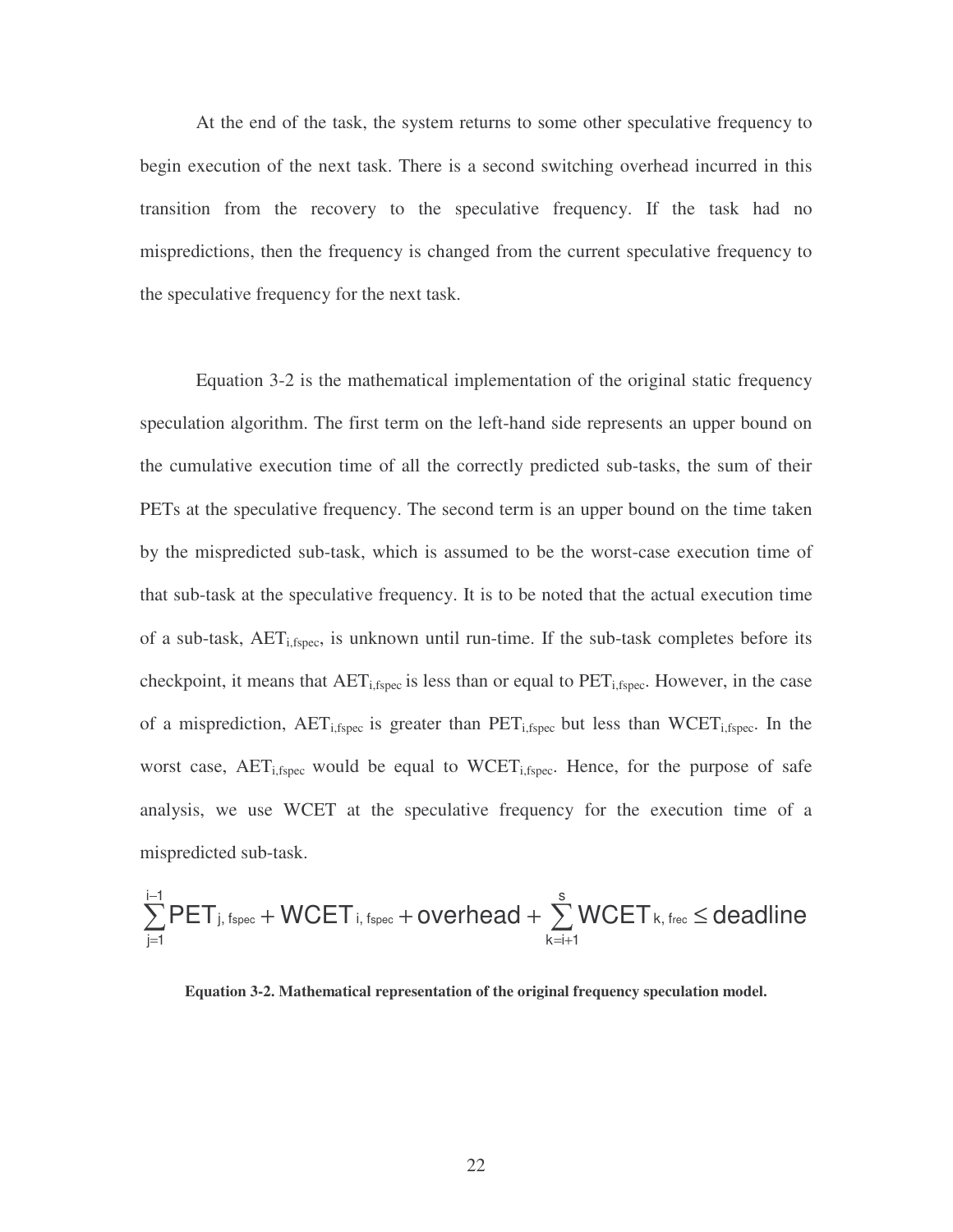The third term in Equation 3-2 is the fixed overhead that is incurred when switching from the speculative to the recovery frequency.

To ensure a safe system, the worst-case scenario is assumed for all the remaining sub-tasks that are executed at the recovery frequency. Note that while WCET is assumed for both the mispredicted sub-task (WCET<sub>i,fspec</sub>) and subsequent sub-tasks (WCET<sub>i,frec</sub>), the mispredicted sub-task is executed at the speculative frequency whereas the subsequent sub-tasks are executed at the recovery frequency. The last term in Equation 3-2 accounts for the cumulative execution time of the remaining sub-tasks assuming WCET at the recovery frequency.

The sum of the four terms on the left-hand side of Equation 3-2 must be less than or equal to the deadline specified for the real-time task to ensure a safe system.

Since any one of the s sub-tasks could be the mispredicted sub-task, Equation 3-2 actually represents s inequalities. It is essential that Equation 3-2 be satisfied for all the s sub-tasks to ensure that the deadline will be safely met. The lowest supported frequency is chosen as the starting value for the speculative frequency, and the lowest frec that satisfies the inequality in Equation 3-2 assuming the first sub-task is mispredicted is determined. It is then checked if this  $\{f_{\text{spec}}, f_{\text{rec}}\}$  pair satisfies the inequality assuming the second sub-task was mispredicted, and so on for all the s sub-tasks. If there is a sub-task for which there is no  $f_{\text{rec}}$  to satisfy the inequality, the  $f_{\text{spec}}$  is incremented to the next available frequency and we iterate again through all the s inequalities until we fail to find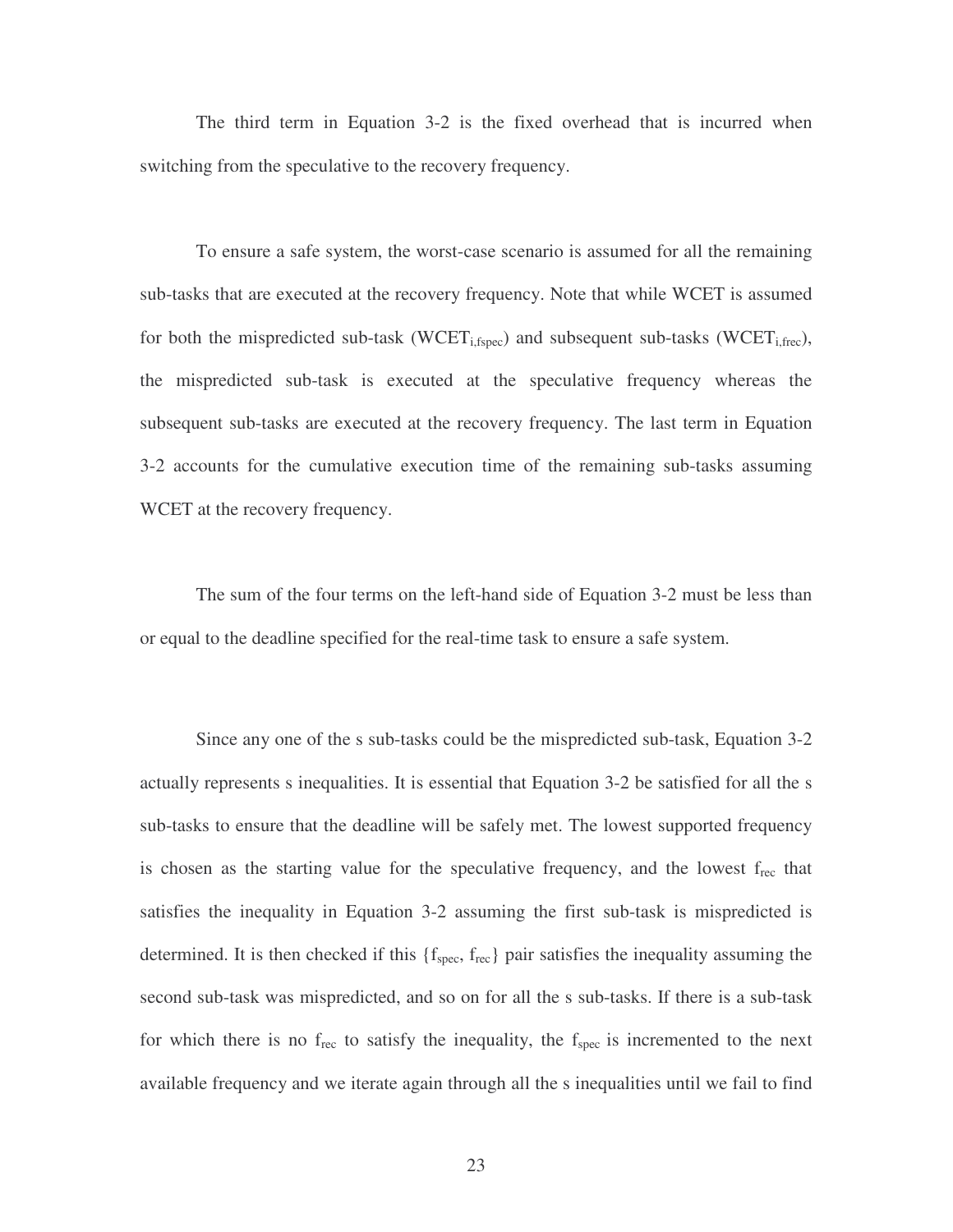an f<sub>rec</sub> for one of them (for that  $f_{spec}$ ). This process continues until a minimum { $f_{spec}$ ,  $f_{rec}$ } pair is found that satisfies all s inequalities.

#### **3.3.3 Early-detection logical re-execution algorithm**

As mentioned in Section 3.1, the late-detection method is not very efficient. The early-detection method was introduced to overcome the deficiencies of the late-detection method. This section describes the early-detection logical re-execution algorithm, which uses the WCET of the entire mispredicted sub-task to conservatively bound the work remaining in a sub-task after a misprediction is detected.

Figure 3-6 illustrates the timing of a task employing the logical re-execution algorithm. The first two sub-tasks are correctly predicted. The third sub-task, denoted by a cross, is mispredicted and the misprediction is detected at its checkpoint. The figure shows the entire mispredicted sub-task to be re-executed (logically). All the remaining sub-tasks are executed at the recovery frequency assuming worst-case execution times.



**Figure 3-6. Timing of a real-time task executed on a system implementing the early-detection logical re-execution algorithm.**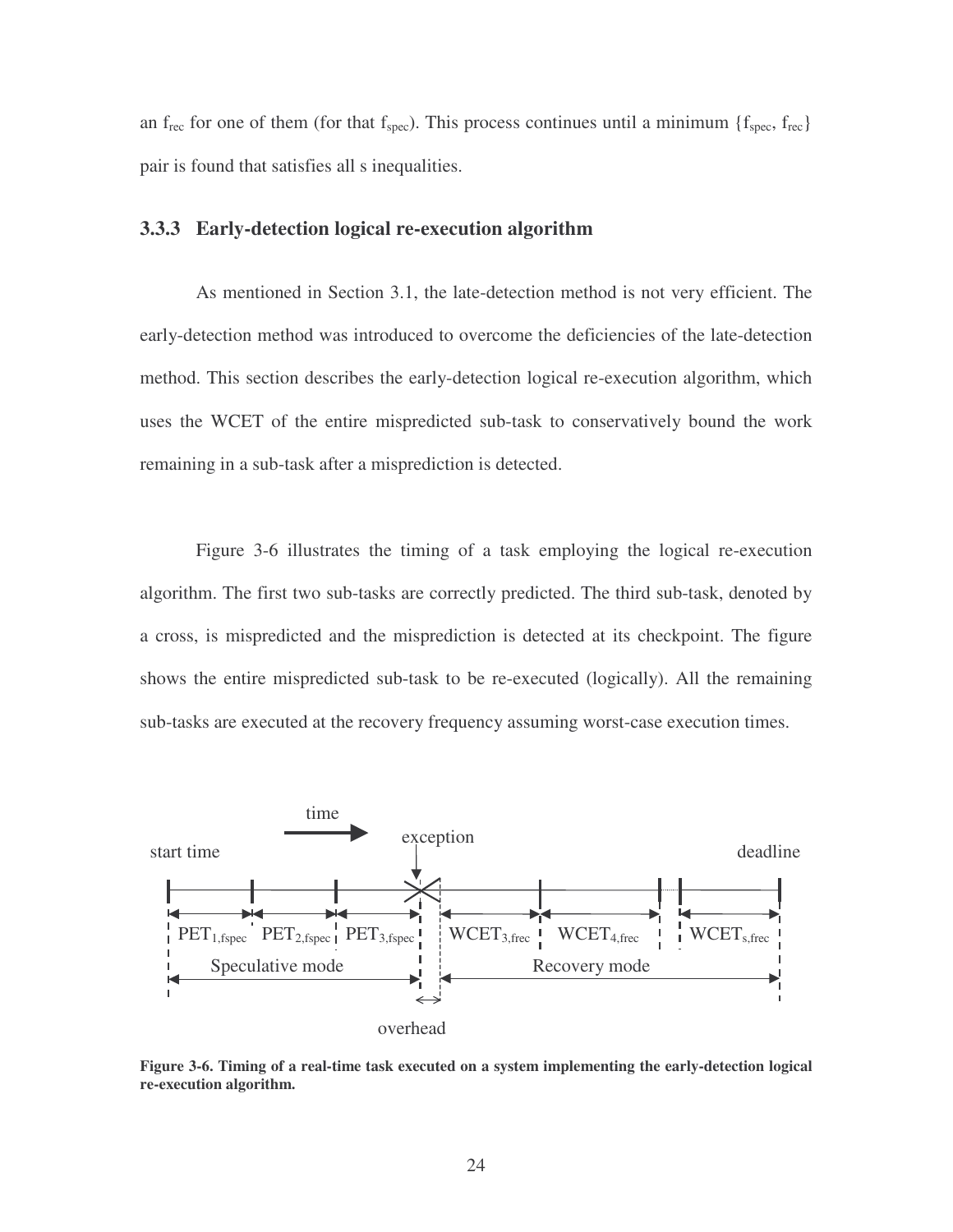Equation 3-3 is the mathematical model for the logical re-execution algorithm. The first term of the inequality represents the cumulative execution time of all the correctly predicted sub-tasks. The second term represents the predicted execution time of the mispredicted sub-task at the speculative frequency. This is the amount of time that elapses before the watchdog timer raises an exception. The third term represents the overhead incurred in switching from the speculative to the recovery frequency. The fourth term very conservatively bounds the remaining time needed by the unfinished, mispredicted sub-task, at the recovery frequency. The simplest way to bound the remaining time is to use the WCET of the entire sub-task; hence it seems like the sub-task is "re-executed" (in fact, it continues normally, i.e., re-execution is apparent only in the mathematical expression). The fifth expression is the sum of the worst-case execution times of the sub-tasks after the mispredicted sub-task while running at the recovery frequency. The sum of these five terms should be less than or equal to the deadline to ensure safe operation.

$$
\sum_{j=1}^{i-1} PET_{j,\,fspec} + PET_{i,\,fspec} + overhead + WGET_{i,\,free} + \sum_{k=i+1}^{s} WGET_{k,\,free} \leq deadline
$$

**Equation 3-3. Mathematical representation of the early-detection logical re-execution algorithm.**

Again, Equation 3-3 represents s inequalities since any one of the s sub-tasks could be the mispredicted sub-task. The speculative and recovery frequencies are determined iteratively as previously described in the original frequency speculation algorithm.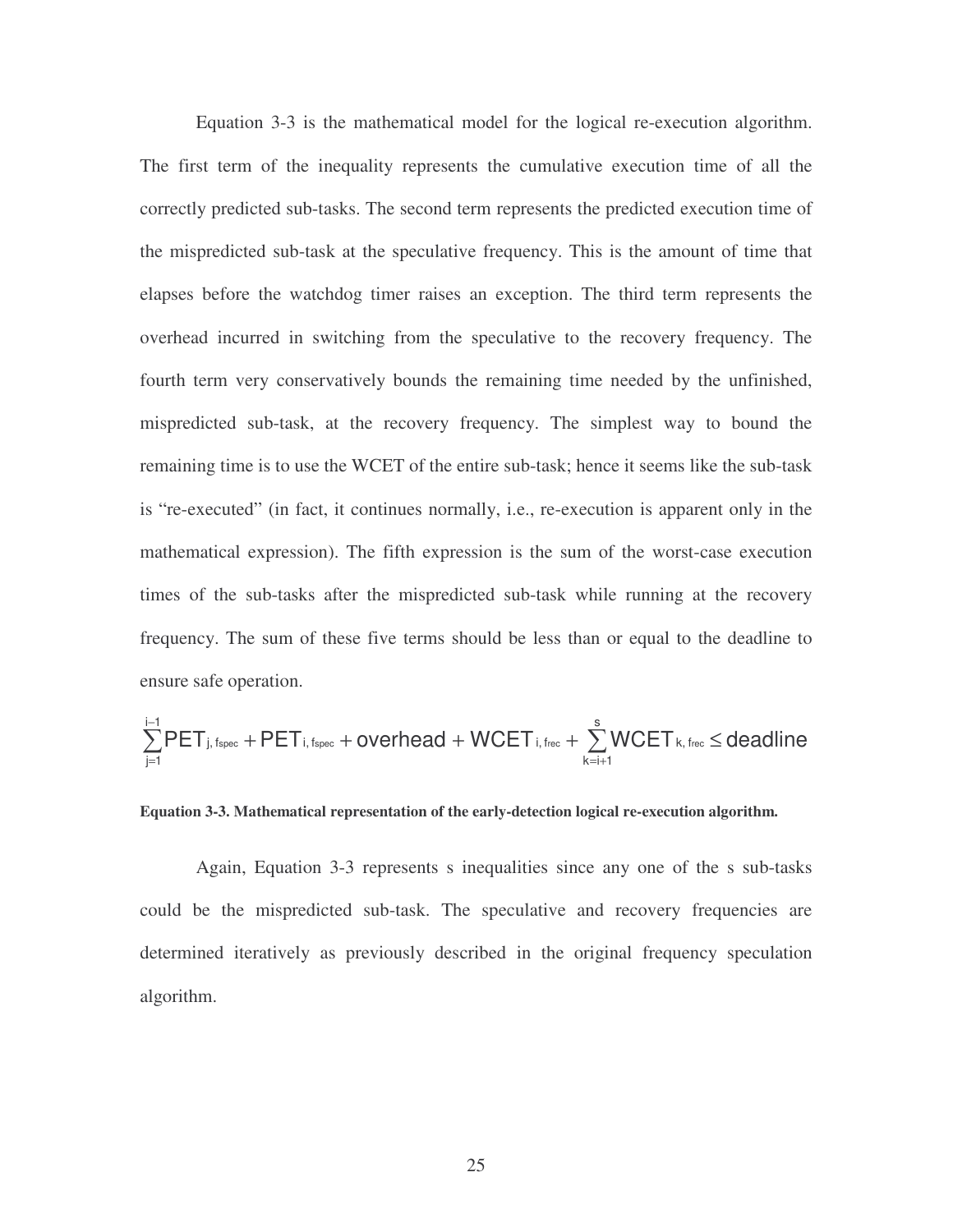The mispredicted sub-task is assumed to be *logically* re-executed at the recovery frequency only for the purposes of analysis. In reality, the mispredicted sub-task is not reexecuted from the beginning of the sub-task. Only the unfinished portion of the mispredicted sub-task is actually executed at the recovery frequency. For the purpose of analysis, it is safe to assume that the worst-case execution time of the entire sub-task at the recovery frequency (WCET<sub>i,frec</sub>) is a safe upper bound for the execution time of any part of that sub-task assuming worst-case conditions. This algorithm is pessimistic in the sense that it assumes no useful work was done by the mispredicted sub-task at the speculative frequency.

Equation 3-3 can be simplified by merging the PET and WCET terms of the mispredicted sub-task with the corresponding summation terms as shown in Equation 3-4.

$$
\sum_{j=1}^{i} PET_{j,\;fspec}+overhead\;+\sum_{k=i}^{s} WGET_{k,\;free}\leq deadline
$$

**Equation 3-4. Simplified form of Equation 3-3.**

#### **3.3.4 Early-detection continuous-execution algorithm**

This section describes a frequency speculation algorithm that is an optimization of the early-detection logical re-execution algorithm. In the logical re-execution algorithm, WCET of the *entire* mispredicted sub-task is used to bound the time needed to complete the unfinished portion of the sub-task. The early-detection continuous-execution algorithm derives a tighter bound for the time needed to complete the unfinished portion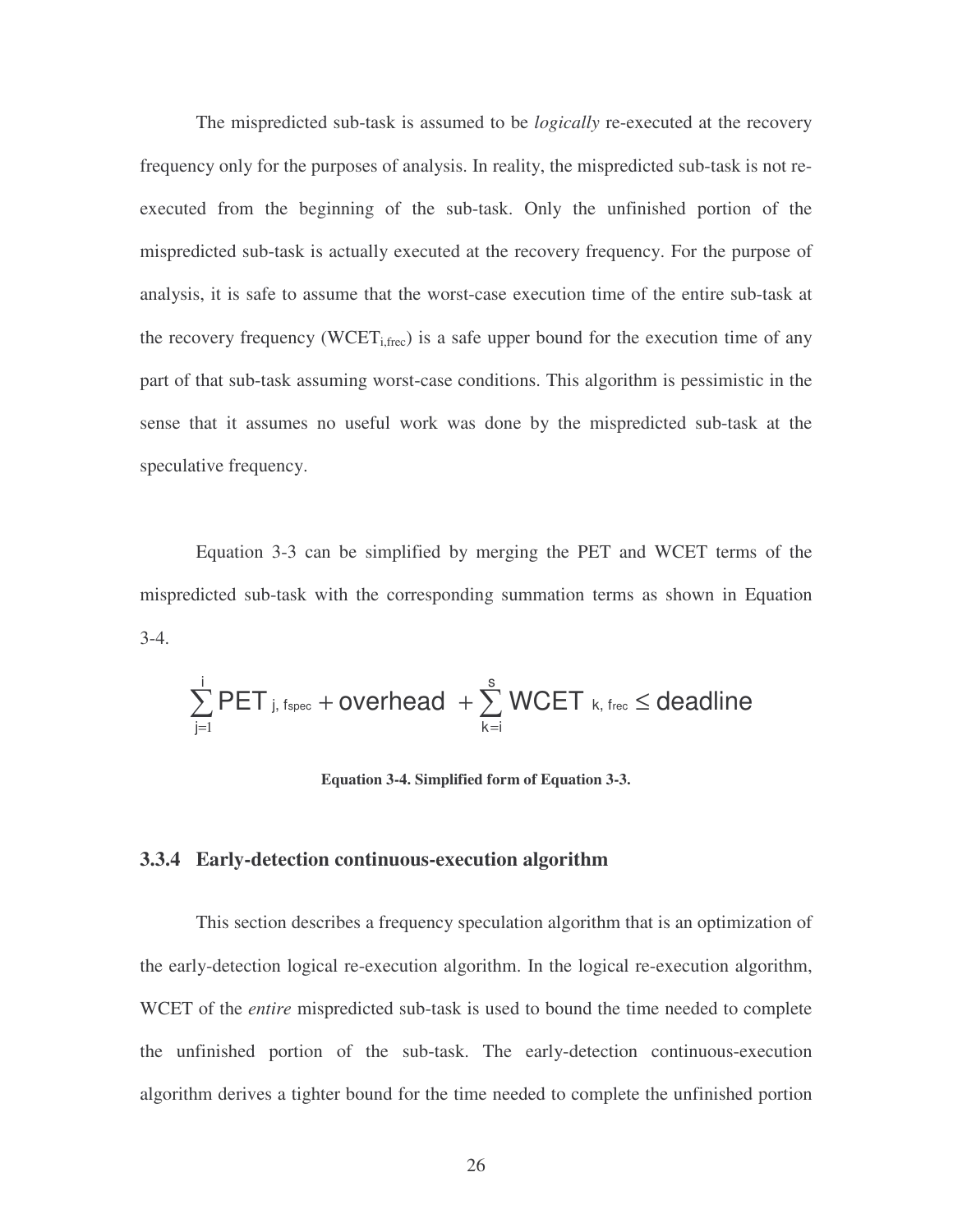of the mispredicted sub-task, thereby introducing more slack in the schedule and reducing the speculative frequency further.

In this algorithm, an exception is raised when a misprediction is detected and the unfinished portion of the mispredicted sub-task is executed at the recovery frequency. The early-detection continuous-execution algorithm estimates the amount of work that has been completed at the speculative frequency, and from this computes a tight bound for the amount of time needed to complete the unfinished portion of the mispredicted sub-task at the recovery frequency. The remaining sub-tasks are executed at the recovery frequency as in the previous algorithms.

Figure 3-7 depicts the timing of a real-time system that implements the earlydetection and continuous-execution algorithm. The first two sub-tasks meet their checkpoints while the third is mispredicted. On misspeculation, the system transitions to the recovery frequency after the switching overhead and completes the mispredicted task. Subsequent sub-tasks are executed at the recovery frequency assuming worst-case conditions.

27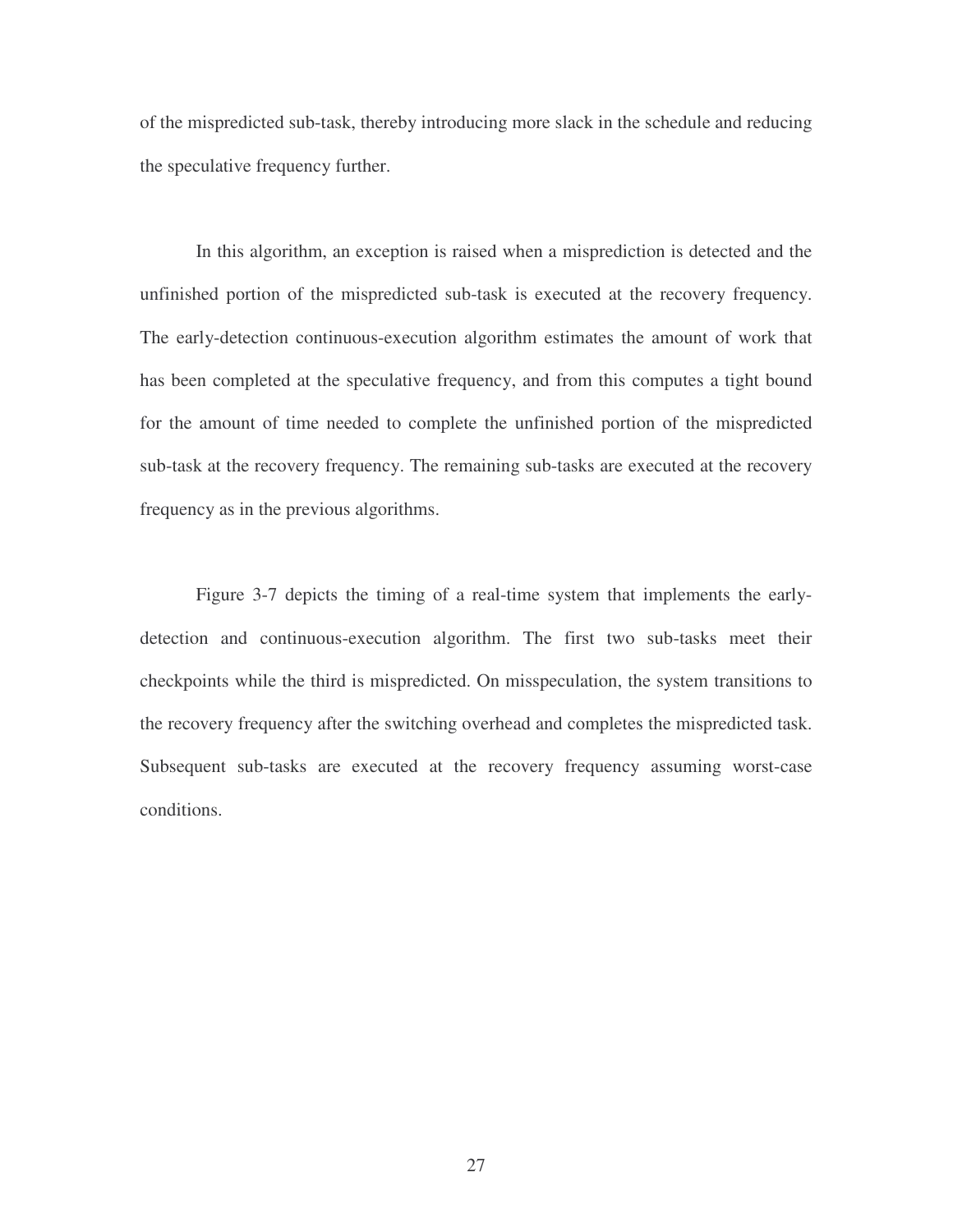

**Figure 3-7. Timing of a real-time task executed on a system implementing the early-detection and continuous-execution algorithm.**

Equation 3-5 is the overall equation that implements the early-detection and continuous-execution algorithm. The first term is the sum of the predicted execution times of the correctly predicted sub-tasks at the speculative frequency. The second term is the amount of time spent by the mispredicted sub-task at the speculative frequency before the exception is triggered. The third term denotes the amount of time that is needed to complete the unfinished portion of the mispredicted sub-task at the recovery frequency. The fourth term denotes the overhead incurred in switching from the speculative to the recovery frequency. The fifth term denotes the sum of the worst-case execution times of the sub-tasks following the mispredicted sub-task, executed at the recovery frequency.

$$
\sum_{j=1}^{i-1} PET_{j, \text{ fspec}} + PET_{i, \text{ fspec}} + \text{ time left to complete mispredicted sub-task} + \text{overhead} + \sum_{k=i+1}^{s} WCET_{k, \text{ frec}} \leq \text{deadline}
$$

**Equation 3-5. Mathematical equivalent of the early-detection continuous-execution algorithm.**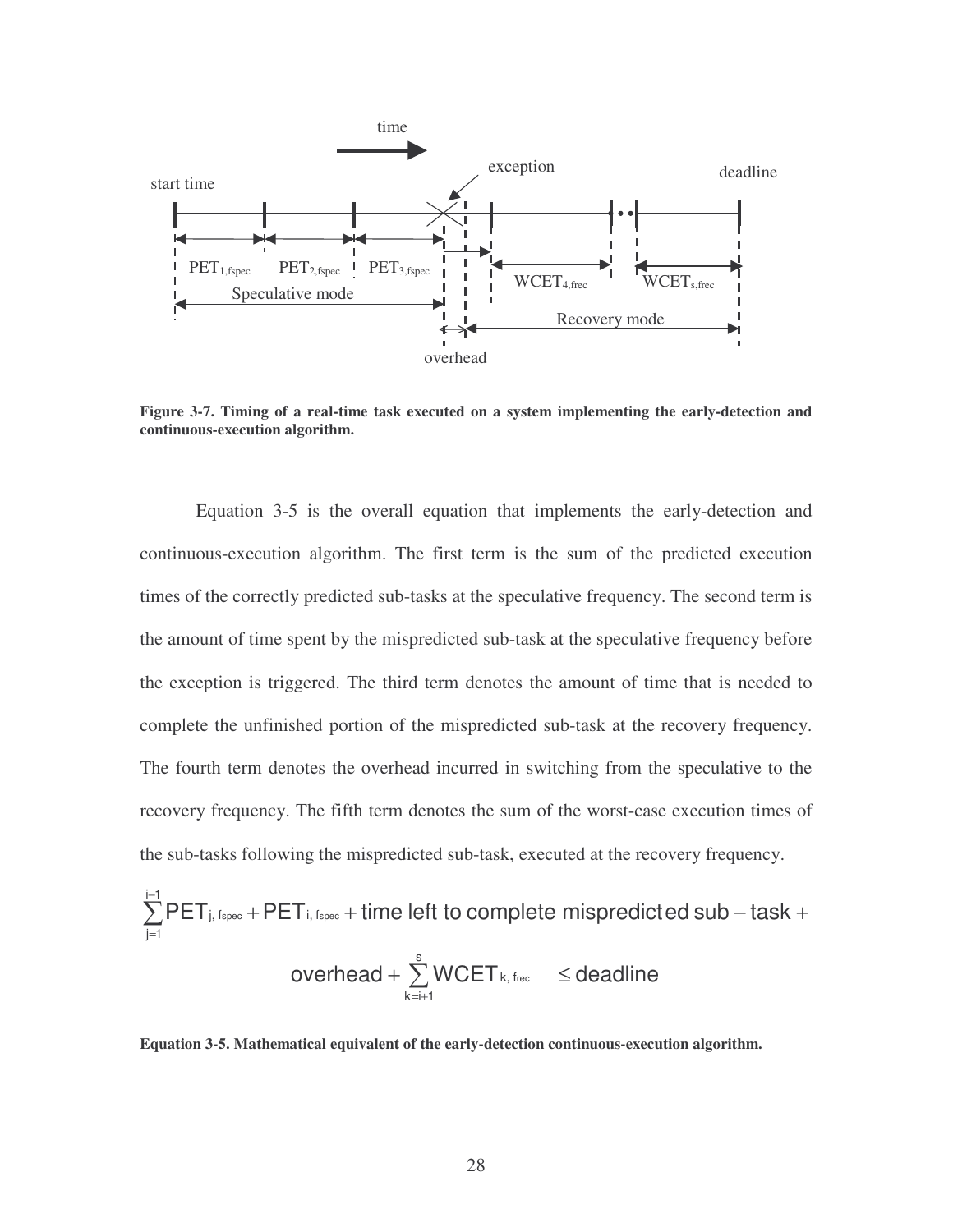

 $cycles<sub>i,WC,free</sub>$ 

**Figure 3-8. Timeline of the mispredicted sub-task in the early-detection continuous-execution scheme.**

Figure 3-8 highlights the timeline of the mispredicted sub-task i. Because it was mispredicted, we must assume the worst-case scenario (WC) occurred. Hence, we bound the number of cycles for the entire sub-task using cycles<sub>i,WC,f</sub>. Note that the number of cycles depends on frequency only due to memory effects: the number of cycles to access main memory increases with frequency. The mispredicted sub-task i is partially executed at  $f_{\text{spec}}$  and partially executed at  $f_{\text{rec}}$ . Since memory cycles increases with frequency, we can safely bound the worst-case number of cycles for sub-task i using only the higher of the two frequencies, as follows:  $cycles<sub>i,WC,free</sub>$ .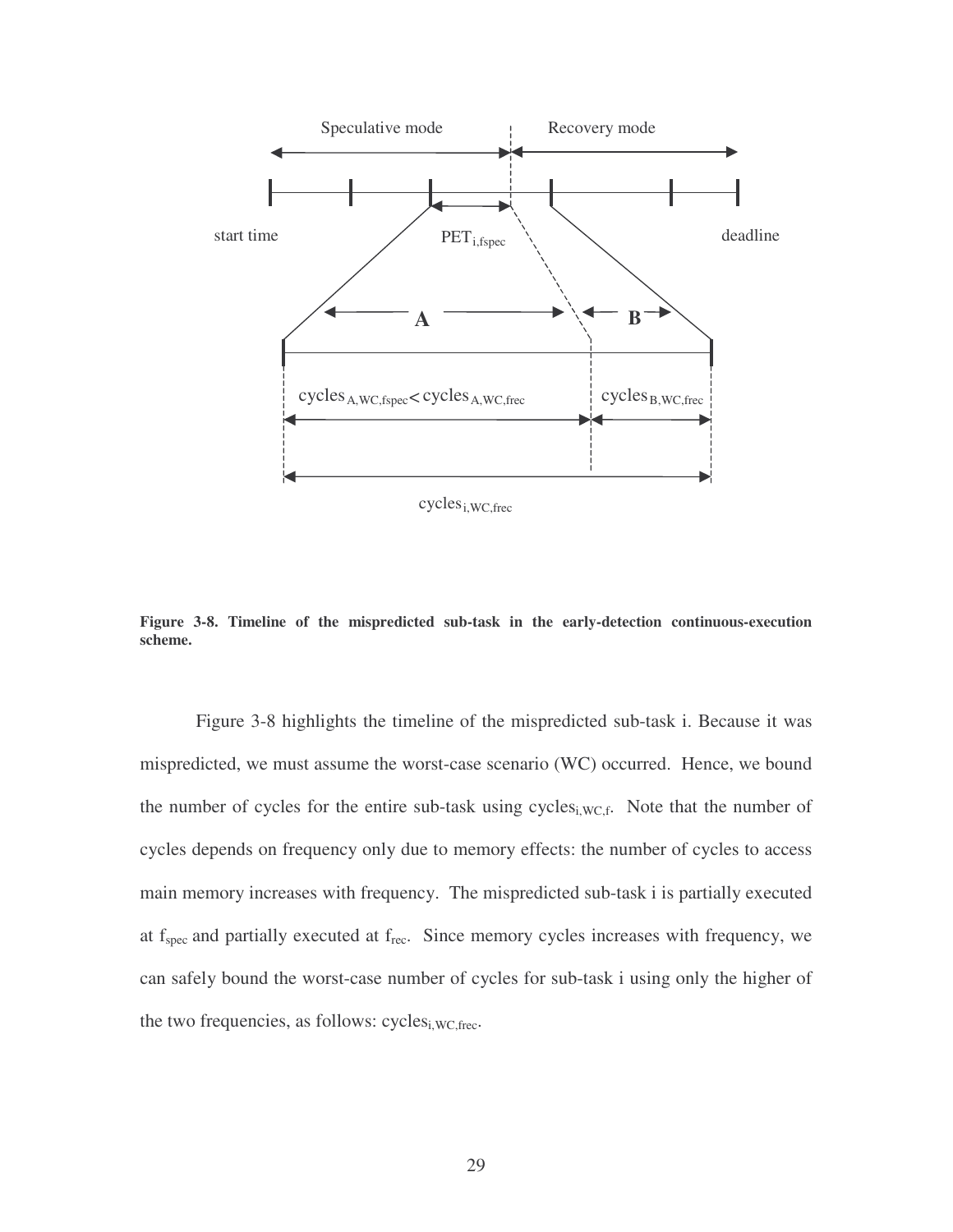We divide the sub-task into two smaller components, A and B. A is the component completed before the misprediction and B is the component left to be done. The upper bound on the number of cycles derived above can be broken down as follows.

 $cycles<sub>i,WC,free</sub> = cycles<sub>A,WC,free</sub> + cycles<sub>B,WC,free</sub>$ **Equation 3-6. Number of cycles of the mispredicted sub-task at the recovery frequency.**

Since we are interested in bounding the time for B, the unfinished portion, Equation 3-6 is re-arranged as follows.

 $cycles_{B,WC,free} = cycles_{i,WC,free} - cycles_{A,WC,free}$ 

**Equation 3-7. Number of cycles that remain and must be completed at the recovery frequency.**

Of course, A is executed at the speculative frequency, not the recovery frequency. We know that cycles<sub>A,WC,fspec</sub>  $\lt$  cycles<sub>A,WC,frec</sub> because memory cycles increase with higher frequency. Since the term for A in Equation 3-7 is *subtracted* from the total number of cycles, it is safe to use a smaller term for  $A - \text{doing}$  so only increases the number of cycles assumed for B, the unfinished portion. So, Equation 3-7 can be safely re-expressed as follows.

# $cycles_{B,WC,free} \leq cycle_{i,WC,free} - cycles_{A,WC,fspec}$ **Equation 3-8.**

Now, the number of cycles spent on A is simply the product of the frequency at which A was executed,  $f_{\text{spec}}$ , and the time spent executing A. The time spent executing A is the predicted execution time of sub-task i,  $\text{PET}_{i, \text{fppec}}$ . So we get the following expression.

 $cycles<sub>A,WC,fspec</sub> = PET<sub>i,fspec</sub> * f<sub>spec</sub>$ 

#### **Equation 3-9.**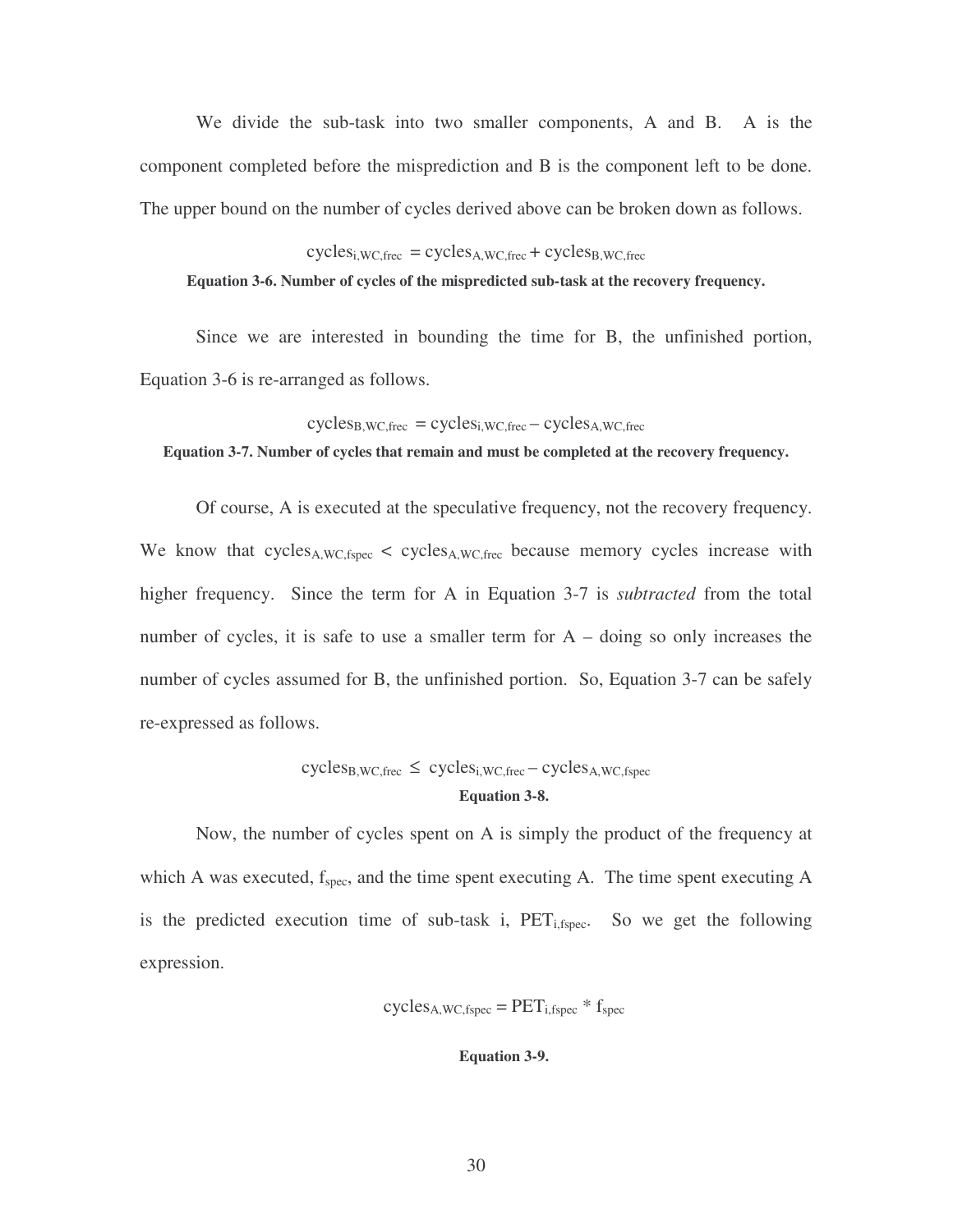Substituting Equation 3-9 into Equation 3-8, we get the following expression.

cycles<sub>B,WC,frec</sub> ≤ cycles<sub>i,WC,frec</sub> – PET<sub>i,fspec</sub> \* f<sub>spec</sub>

#### **Equation 3-10.**

The B term can be converted from cycles to time (which is what we want  $- a$ ) bound on the remaining *time*) by dividing it by the recovery frequency. The right-hand side of Equation 3-10 is also scaled by the reciprocal of the recovery frequency to preserve the inequality.

$$
(cycles_{B,WC,free}/f_{rec}) \le (cycles_{i,WC,free}/f_{rec}) - (PET_{i,fspec} * f_{spec}/f_{rec})
$$

Equation 3-10 can be re-expressed as follows.

Time left = cyles<sub>B,WC,frec</sub>/ $f_{\text{rec}}$  = WCET<sub>i,frec</sub> – ( $f_{\text{spec}}/f_{\text{rec}}$ ) PET<sub>i,fspec</sub>

Substituting the above expression into Equation 3-5, we get the final expression for the early detection and continuous execution algorithm as:

$$
\sum_{j=1}^{i-1} PET_{j,\,\rm{fspec}} + PET_{i,\,\rm{fspec}} + WCET_{i,\,\rm{free}} - \Bigg(\frac{f_{\rm{spec}}}{f_{\rm{rec}}}\BigPFT_{i,\,\rm{fspec}} + overhead + \sum_{k=i+1}^{s} WCET_{k,\,\rm{free}}
$$

### ≤ deadline

#### **Equation 3-11. Mathematical representation of the early-detection continuous-execution algorithm.**

By merging the PET term of the mispredicted sub-task into the corresponding summation term, Equation 3-11 can be re-expressed as:

$$
\sum_{j=1}^{i} PET_{j,\,\rm{fpec}} + overhead + WGET_{i,\,\rm{free}} - \Bigg(\frac{f_{\rm{spec}}}{f_{\rm{rec}}}\Bigg) PET_{i,\,\rm{fpec}} + \sum_{k=i+1}^{s} WGET_{k,\,\rm{free}}
$$

# ≤ deadline

#### **Equation 3-12. Simplified form of Equation 3-11.**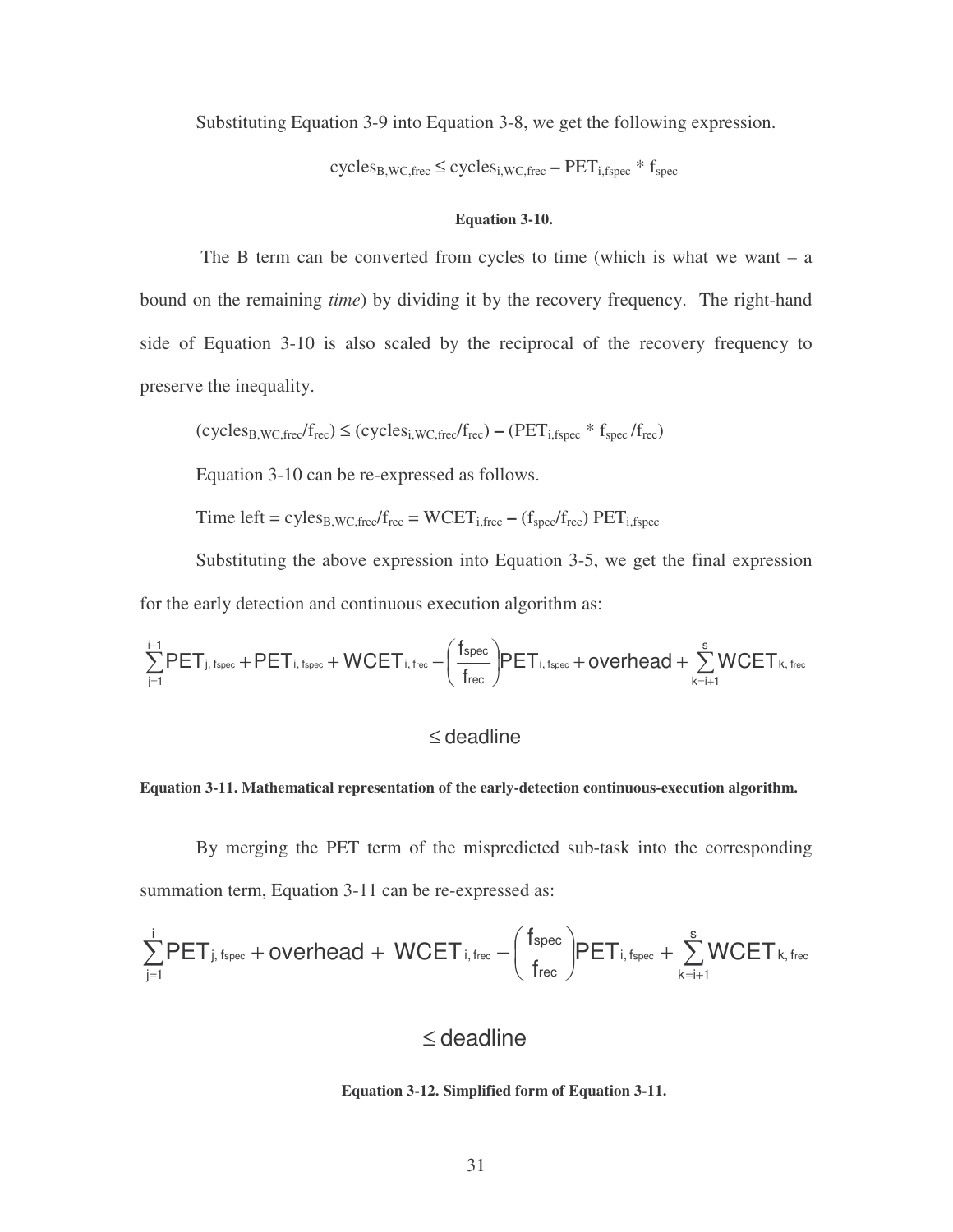Similar to the previous algorithms, Equation 3-12 has to be satisfied for all s subtasks, since any one of the s sub-tasks could be the mispredicted sub-task. The minimum {fspec, frec} pair that satisfies the above inequality for all s sub-tasks is determined iteratively as described before.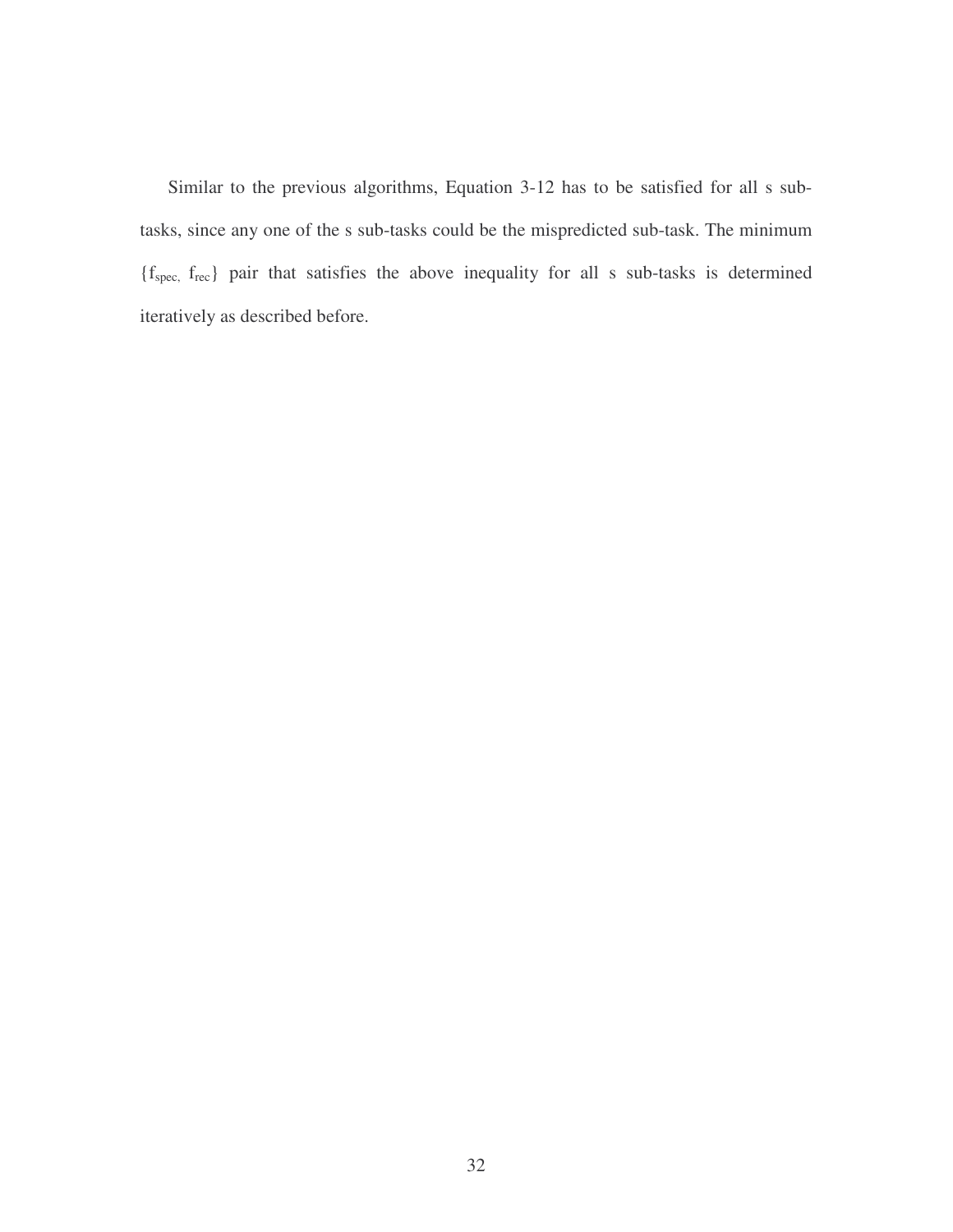# **Chapter 4 System Requirements and Design**

To implement frequency speculation in a real-time system, both software and hardware support are needed. Hardware support includes a watchdog counter, a cycle counter for measuring actual execution times of sub-tasks, and two registers that control the speculative and recovery frequency settings. Software support consists of off-line and run-time components. Off-line software support includes static worst-case timing analysis and sub-task selection. Run-time software support consists of management of hardware registers/counters at sub-task boundaries, and periodically re-calculating frequencies and checkpoints, according to the frequency speculation algorithm.

This chapter describes in detail both the hardware and software requirements and their implementation. Section 4.1 describes the hardware support. The off-line and runtime software support are discussed in Section 4.2 and Section 4.3, respectively.

### **4.1 Hardware Support**

This section focuses on the hardware support required in a hard real-time system to safely implement frequency speculation. This includes architectural support, such as memory-mapped counters and registers, and low-level support such as multiple frequency and voltage settings.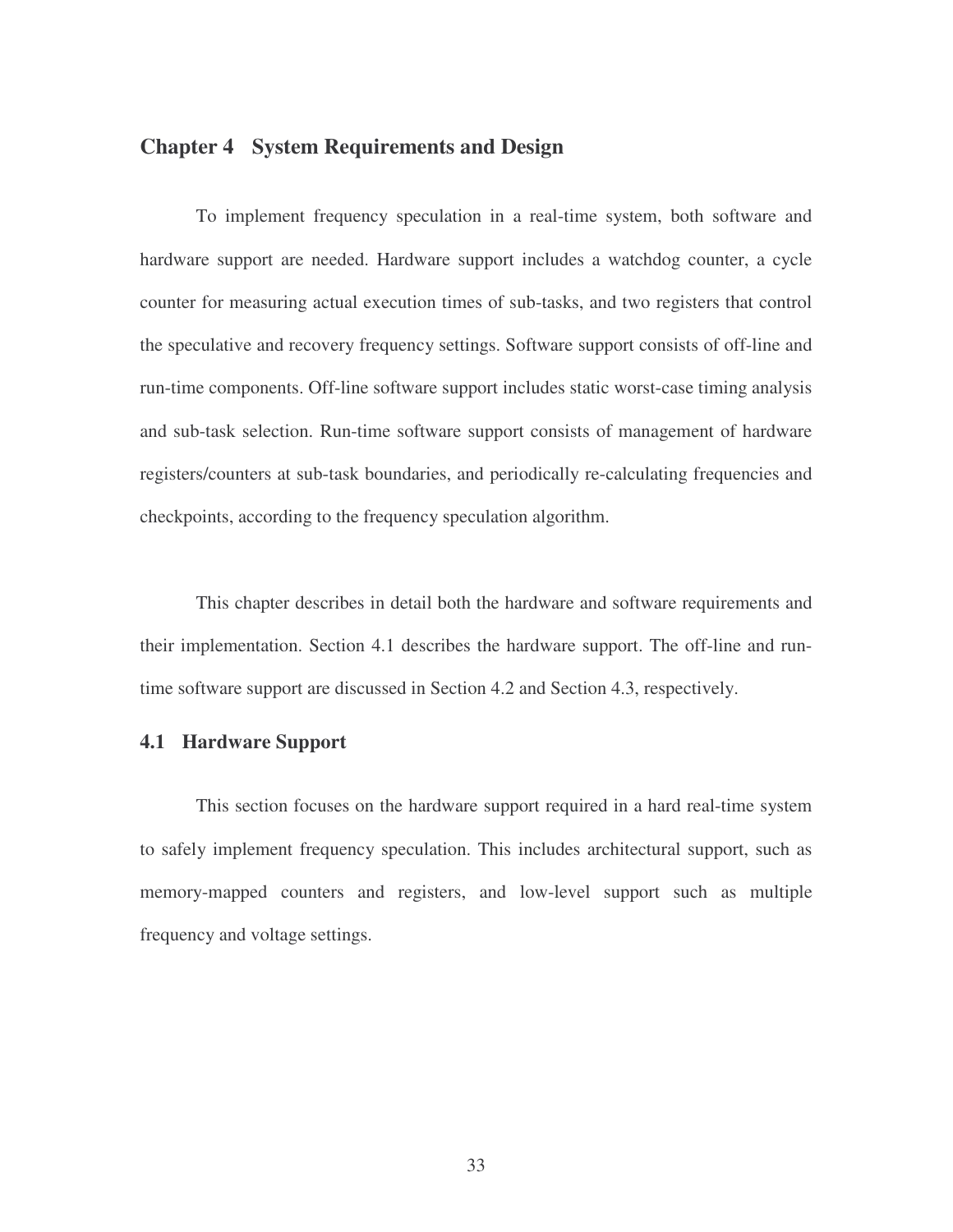#### **4.1.1 Watchdog counter**

The processor provides a watchdog counter. It is memory-mapped and hence accessible by software. An initial value can be stored into the watchdog counter via a store instruction. The watchdog counter contents can be read via a load instruction.

The processor decrements the watchdog counter by one every cycle. If it reaches zero, an exception is raised unless watchdog exceptions are disabled by the run-time software.

The watchdog counter is managed by software to detect missed checkpoints. Derivation of watchdog increment values is explained in Section 4.3.1.3.3 while management of the watchdog counter is described in Section 4.3.2.1.

### **4.1.2 Multiple frequency/voltage settings**

A real-time system employing frequency speculation should be equipped with multiple frequency/voltage settings. Processors such as the Transmeta Crusoe, Intel® PXA25x series, and Intel® PXA26x series are good examples of processors with multiple voltage settings [28].

In our framework, the system can support frequencies from 100 Mhz to 1 Ghz in steps of 25 Mhz. The Intel Xscale [27] has four frequency/voltage settings and these are used as the basis for our settings. Other frequency/voltage settings have been interpolated as shown in Table 4-1.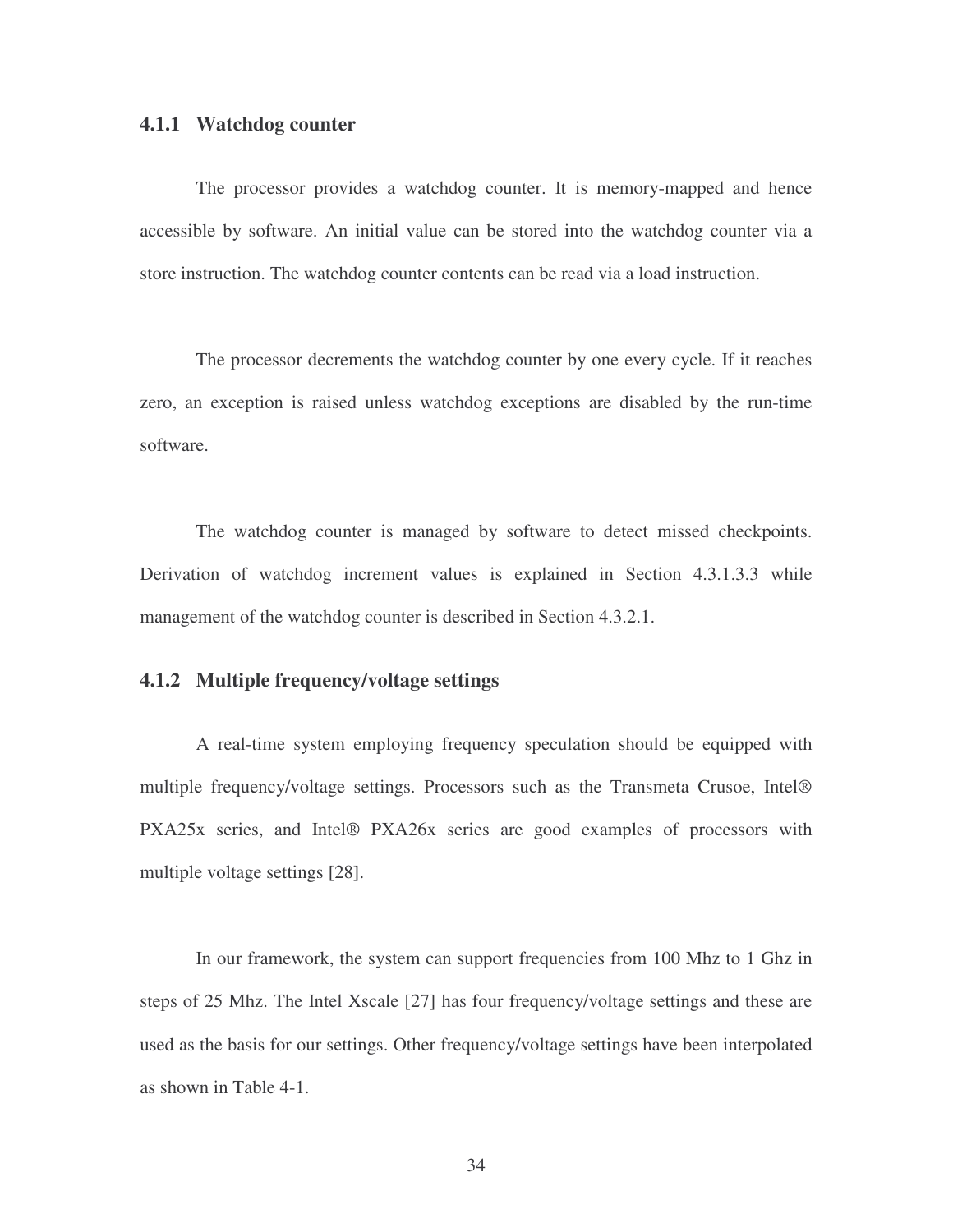| 100/0.7  | 200/0.82 | 300/0.95 | 400/1.07 | 500/1.19 | 600/1.31   | 700/1.43 | 800/1.56 | 900/1.68 | 1000/1.8 |
|----------|----------|----------|----------|----------|------------|----------|----------|----------|----------|
|          |          |          |          |          |            |          |          |          |          |
| 125/0.73 | 225/0.85 | 325/0.98 | 425/1.1  | 525/1.22 | $625/1.34$ | 725/1.46 | 825/1.59 | 925/1.71 |          |
|          |          |          |          |          |            |          |          |          |          |
| 150/0.76 | 250/0.89 | 350/1.01 | 450/1.13 | 550/1.25 | 650/1.37   | 750/1.5  | 850/1.62 | 950/1.74 |          |
|          |          |          |          |          |            |          |          |          |          |
| 175/0.79 | 275/0.92 | 375/1.04 | 475/1.16 | 575/1.28 | 675/1.41   | 775/1.53 | 875/1.65 | 975/1.77 |          |
|          |          |          |          |          |            |          |          |          |          |

**Table 4-1. Frequency (MHz)/voltage (V) settings.**

### **4.1.3 Hardware registers**

This section describes additional hardware resources such as memory-mapped registers, apart from the watchdog counter, that are required to implement the frequency speculation algorithms. Specifically, the processor has to provide three extra memorymapped registers. One of these three registers is referred to as the profiling register and the other two registers are called frequency registers.

## **4.1.3.1 Profiling register**

The profiling register provides a means to measure the actual execution time of a sub-task. Accumulated profile information is later used in selecting the PET of a subtask.

The profiling register is essentially a hardware cycle counter. Its contents are incremented by one every cycle by the processor. The profiling register is also memorymapped and hence can be accessed by usual load and store instructions.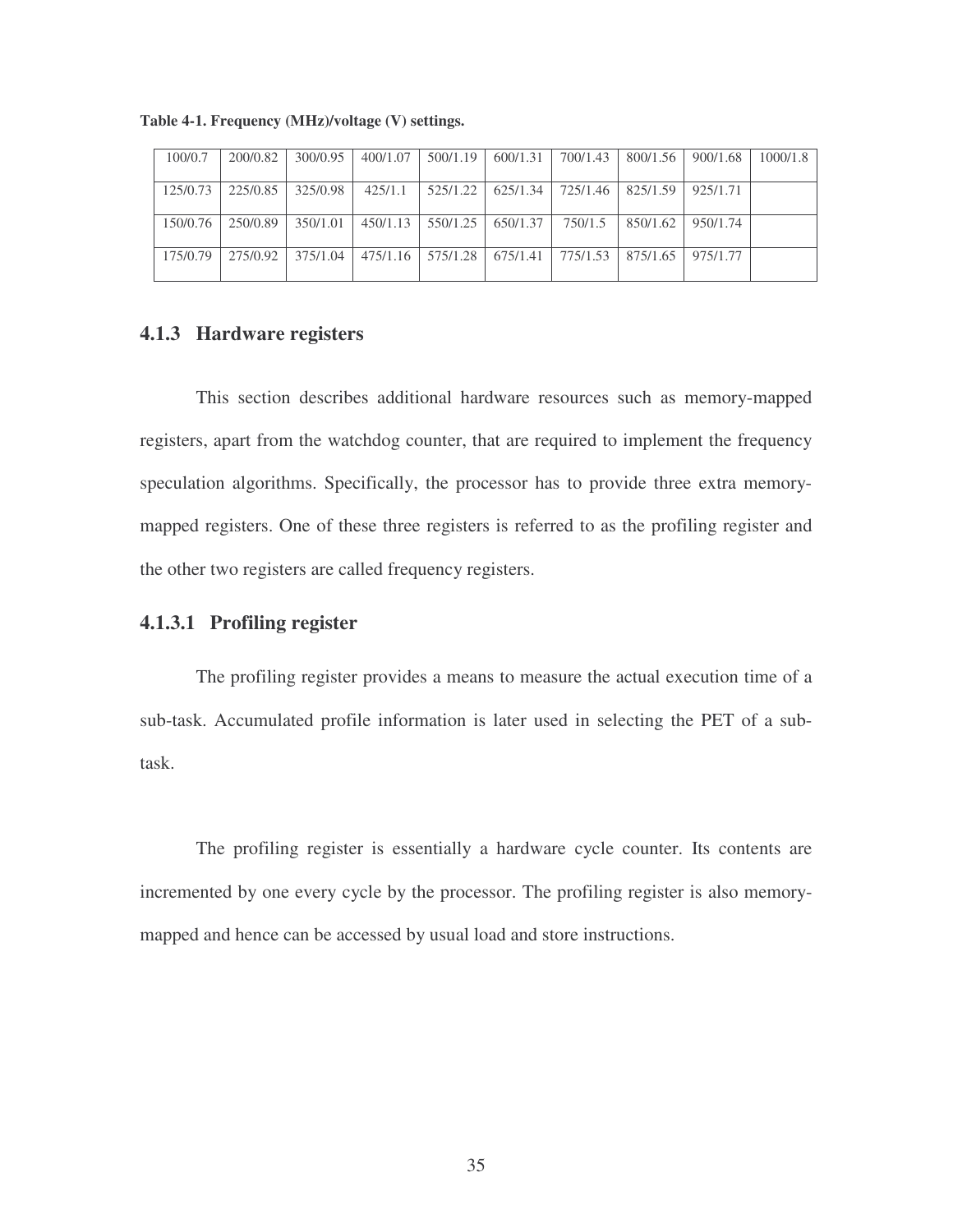### **4.1.3.2 Frequency registers**

The frequency registers are memory-mapped registers. Unlike the watchdog counter and the profiling register, these registers are not incremented or decremented by the hardware. These just contain the current and recovery frequency settings for the current task.

A store to the current frequency register causes the processor to switch to the specified frequency setting. It is assumed that the frequency/voltage combinations are preset in the processor and hence knowledge about the frequency is sufficient to determine the corresponding voltage setting.

A watchdog exception indicates a sub-task was mispredicted. In this case, the processor automatically copies the contents of the recovery frequency register into the current frequency register and therefore switches to that frequency. Note that watchdog exceptions are only enabled for the early-detection schemes. For the late-detection scheme, software must explicitly set the processor frequency to the recovery frequency using the current frequency register.

### **4.2 Off-line Software Support**

#### **4.2.1 Static worst-case timing analysis**

The purpose of worst-case timing analysis is to bound the total execution time for a task irrespective of the input data. Worst-case timing analysis has to take into account two sources of execution time variability. The first is variability due to the algorithmic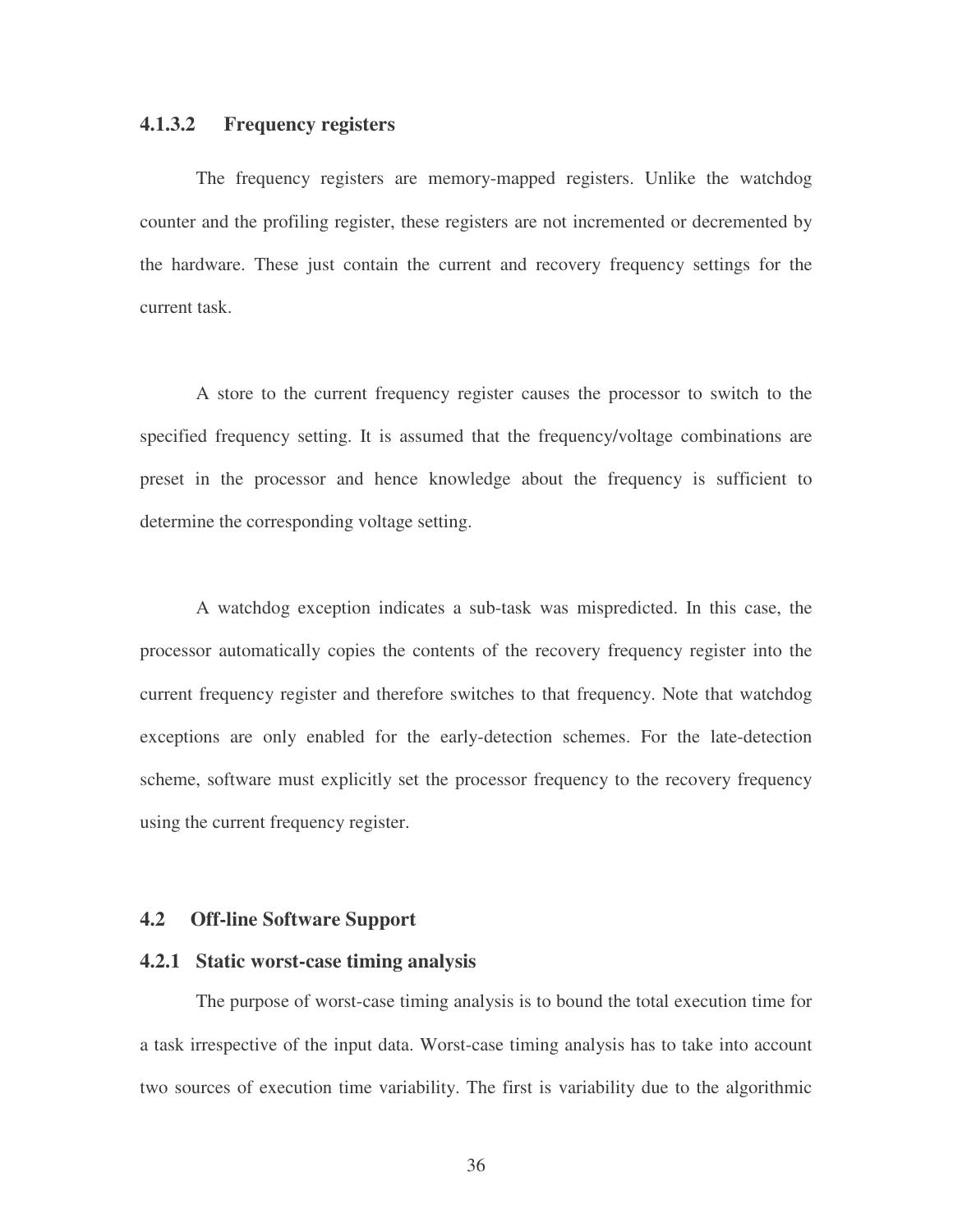properties of the task and can potentially be affected by the input data set. The second is variability due to hardware complexity, such as the pipeline, caches, and branch predictors.

Timing analysis can be performed either dynamically or statically. Dynamic timing analysis is based on simulation. This involves identifying the input data set that causes the longest path to be traversed. A brute force method of trying all possible input combinations to determine the worst-case input may not be practical. Moreover, there is no guarantee that this worst-case input would also induce worst-case behavior in terms of pipeline effects. That is, the program could exhibit worse timing behavior with a *different* set of inputs, because of interactions with hardware.

On the other hand, static timing analysis is guaranteed to derive a safe upper bound for the execution time of a task, also called worst-case execution time (WCET).



**Figure 4-1. Overview of the timing tool[6][19][18][17][16][7].**

Static timing analysis determines the timing information for a program by logically traversing over all potential execution paths. The analysis does not track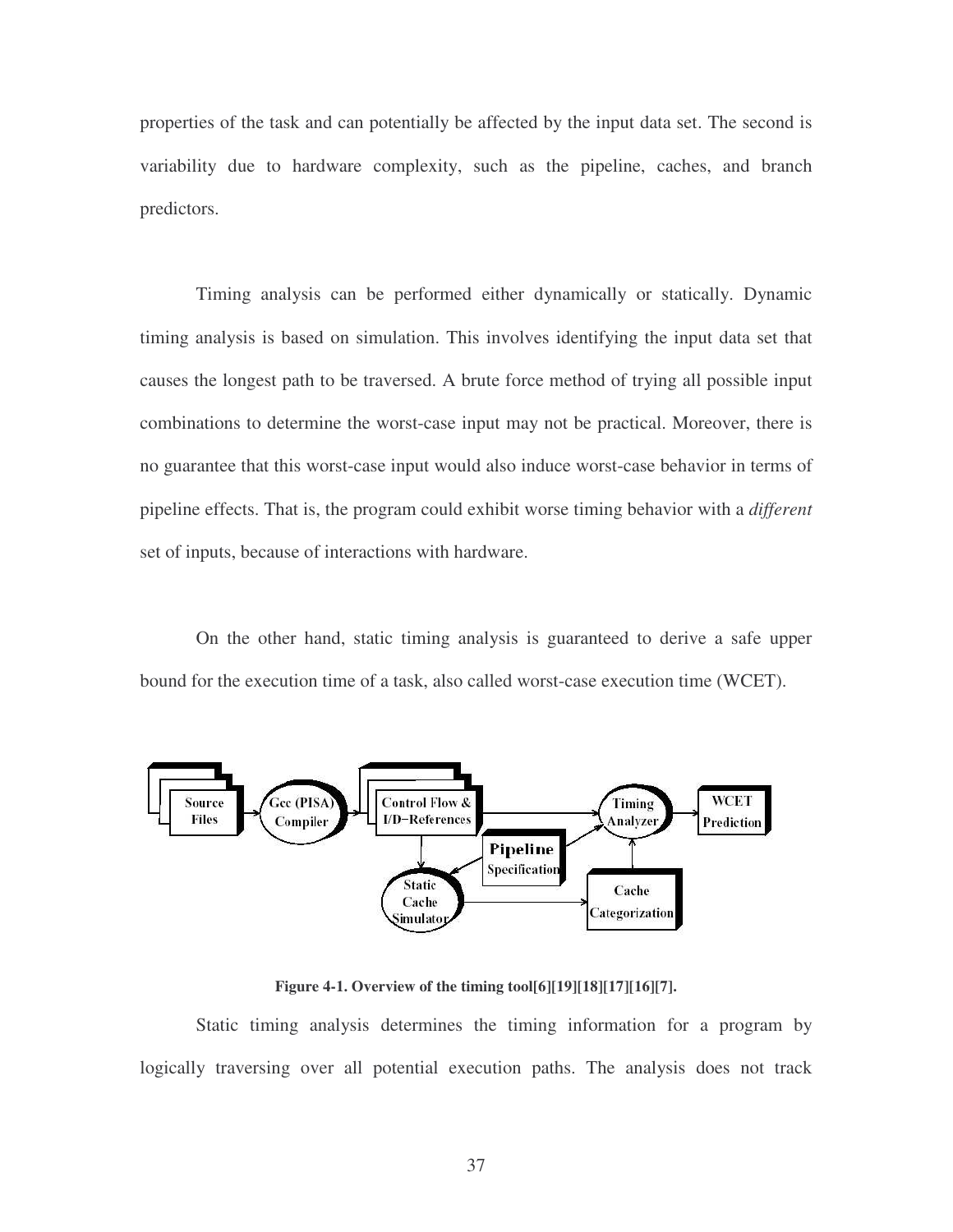program values or variables. The worst-case behavior of architectural components along all execution paths is determined and a bound for the worst-case execution time in cycles is computed [2][6][7][16][17][18][20][24][25].

Figure 4-1 shows the organization of the timing tool used to statically bound WCET for an application. The complete working of the timing tool is beyond the scope of this thesis. A brief synopsis of its various components follows.

The application is compiled using the PISA gcc compiler [4]. Control flow information and references to memory are extracted from the assembly code. It is impossible to bound WCET for unbounded loops. Hence it is essential to provide the upper bound for the number of iterations for each loop.

Using the concept of *abstract cache state* [2][16], a static cache simulator generates one of four cache categorizations for each memory reference (always miss, always hit, first miss, first hit) to be used by the timing analyzer. The data cache however is not complete at this time. Hence, additional cycles have been padded onto WCET to account for actual data cache misses, obtained via simulation.

The pipeline description is an important input to the timing analysis. Since current timing analysis tools are not capable of analyzing a complex pipeline such as the one used in this thesis, we use a simplified pipeline for the purpose of timing analysis. As such, the resulting WCET is not provably safe although it is safe in practice. In fact the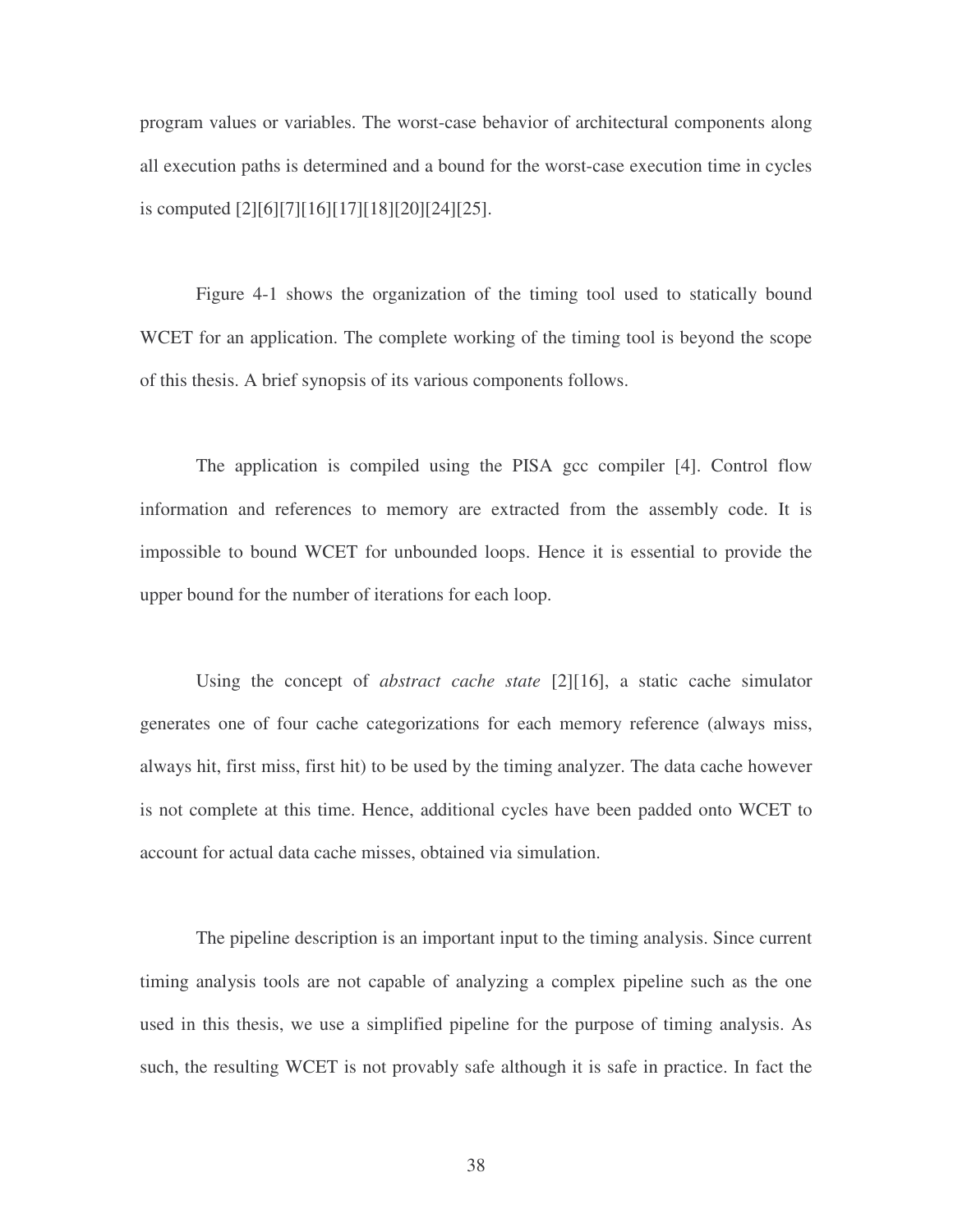resulting WCET may be too pessimistic, although with no tools currently capable of analyzing complex pipelines, this aspect cannot be assessed. To study the effect of tighter WCET, we also decrease WCET without underestimating actual execution times in practice.

The simplified pipeline model is a six-stage, scalar, in-order pipeline. Fetch, decode, register read, execute, memory access, and write-back form the pipeline stages. Only one instruction is fetched per cycle by the fetch unit. Static branch prediction is used. Forward branches are predicted not-taken, while backward branches are predicted taken. The instruction cache and the branch target buffer are merged to simplify analysis, that is, decoded branch targets are stored with the branches in the instruction cache. Instruction fetch is stalled in the case of an indirect branch, i.e., indirect branches are not predicted.

There is no register renaming since write-after-write (WAW) hazards are handled by in-order completion and write-after-read (WAR) hazards are handled by earlyreads/late-writes. Read-after-write (RAW) hazards are checked by the register read unit as the values are read from the registers. A single, unpipelined function unit, with all the usual data bypasses from later pipeline stages, forms the execute stage of the pipeline. Load and store instructions access memory in program order. Thus, memory disambiguation is not needed and there is no load/store queue. Writeback is the last stage of the simplified pipeline model, during which instructions update the register file and are removed from the pipeline.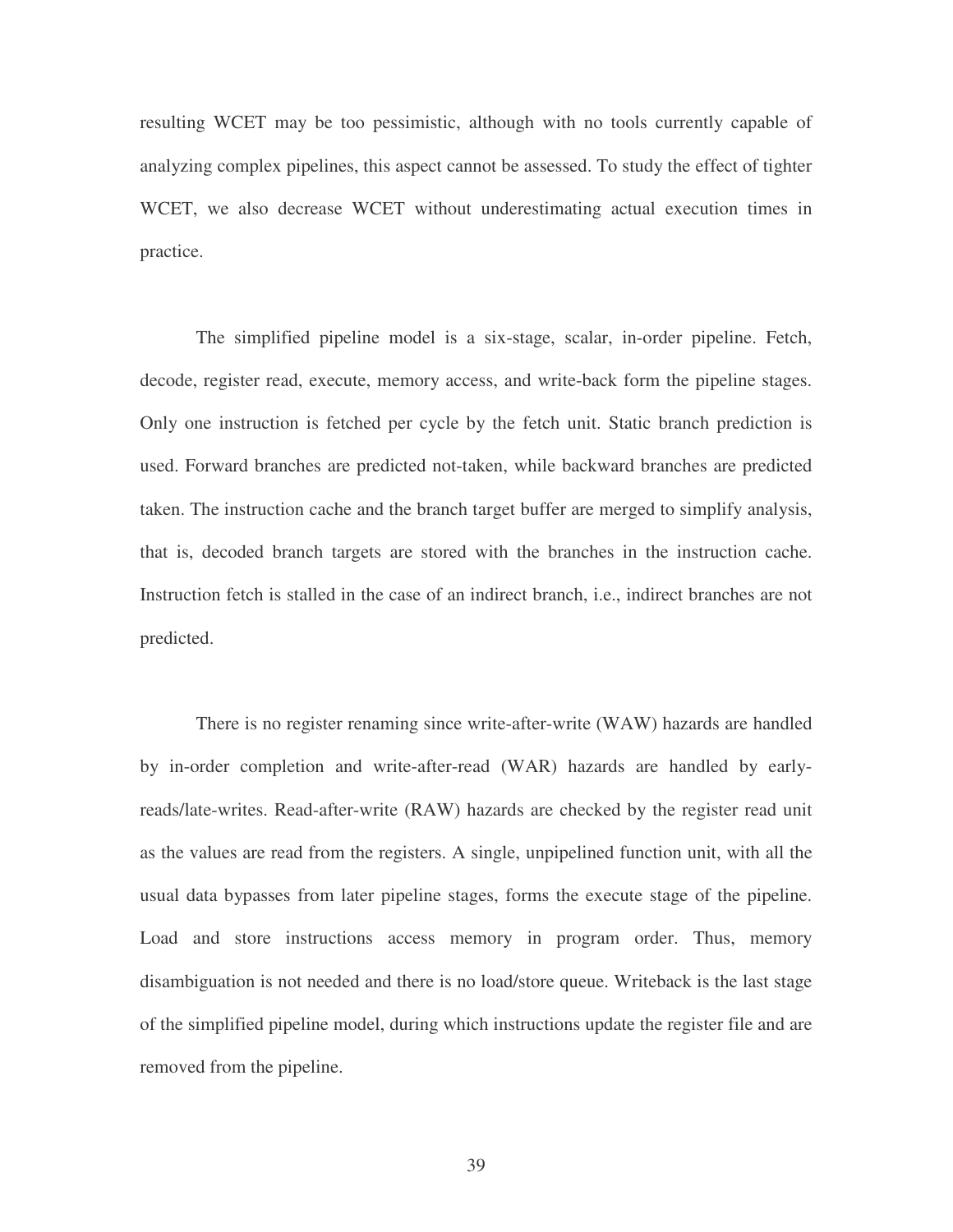The next component of the timing tool is the timing analyzer. Using the supplied control flow information and loop bounds, cache categorizations from the static cache simulator, and the pipeline specification above, the timing analyzer bounds the timing for each path, then loops, and then functions. Thus the timing analyzer starts with the innermost loops and proceeds outwards until it reaches the outermost level. This hierarchical approach is particularly useful to us since it provides a straightforward means to query WCET for regions of the program. Thus, WCET for a specific sub-task can be easily obtained.

The tool has been used as is from its developers [6][19][18][17][16][7]. No work has been done on the tool as part of this thesis.

### **4.2.2 Sub-task selection**

Sub-task selection is the process of dividing a real-time task into smaller parts. Sub-task selection can be done manually by the programmer or automatically by the compiler (or the static timing analyzer).

Sub-task selection has been done manually for six real-time benchmarks. Certain rules of thumb have been followed while manually selecting sub-tasks.

- 1. A sufficient number of sub-tasks are selected from the real-time task.
- 2. Sub-tasks are balanced in terms of execution cycles.
- 3. High-level control flow constructs such as loops and functions are good initial starting points for sub-task selection.

40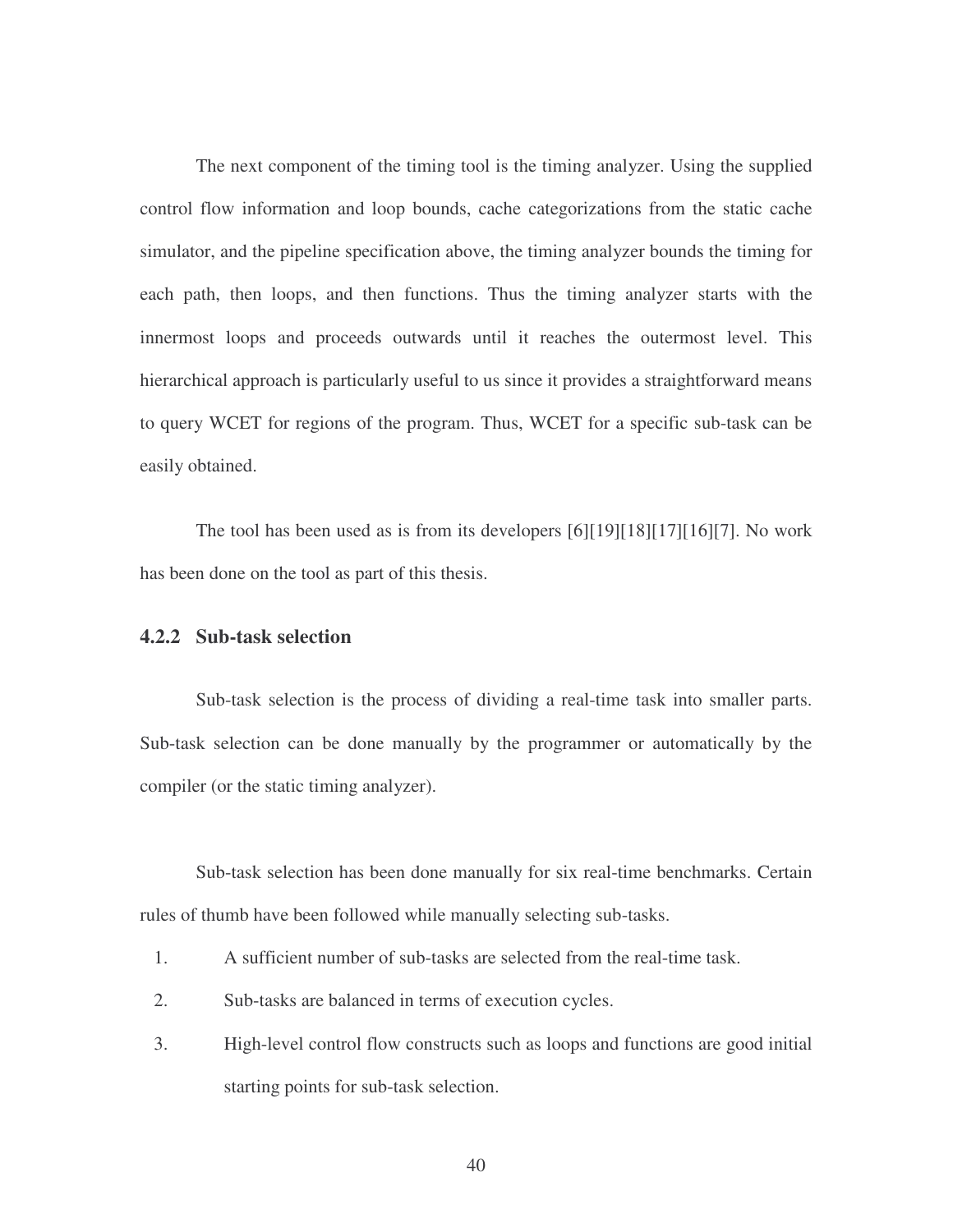4. A key requirement is that the sub-tasks execute in a linear sequence (complex sub-task graphs are not permitted). The frequency speculation algorithms assume sub-tasks are concatenated to form the task.

Most real-time benchmarks used in this thesis are simple in structure and lend themselves easily to sub-task selection. In particular, sub-task selection has been done by peeling off chunks of iterations from the outermost loop.

### **4.3 Run-Time Software Support**

This section describes run-time software support for frequency speculation. Runtime support can be further divided into two components. The first component is part of the run-time system (for example, the operating system) and hence separate from the task itself. This component periodically selects new PETs on the basis of latest profile information (actual execution times of sub-tasks), re-applies the frequency speculation algorithm to compute new speculative and recovery frequencies, and pre-computes new checkpoint information.

The second component is light-weight, as it is part of the real-time task itself. This component consists of code snippets inserted at sub-task boundaries. The snippets manage the various hardware registers (watchdog counter, profiling register, and frequency registers).

Figure 4-2 provides an example timeline in which task A is executed periodically. Task A has 4 sub-tasks. Light-weight code snippets at the beginning of each sub-task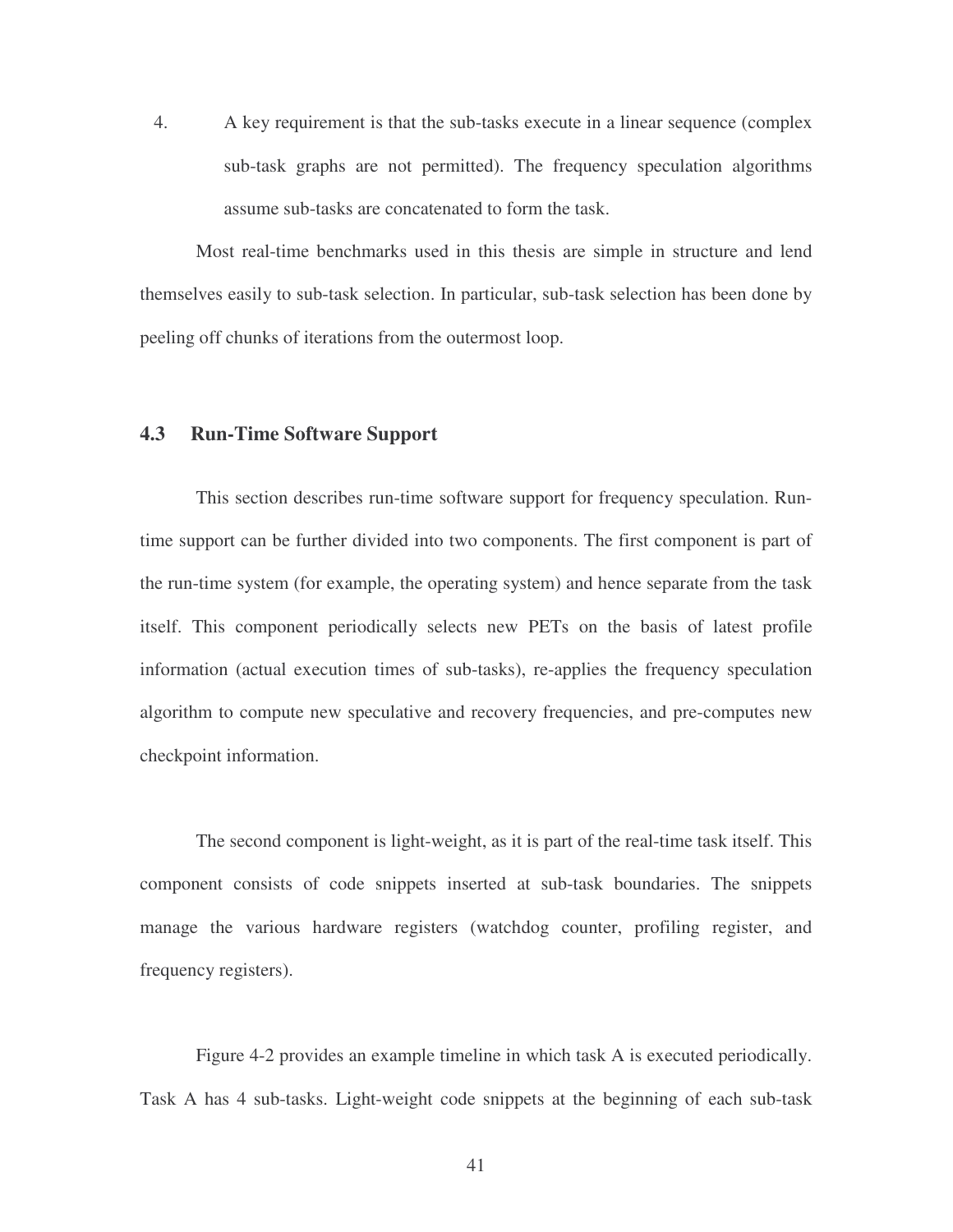manage the hardware registers. After n executions of task A, the run-time system component selects new PETs and re-computes the speculative and recovery frequencies and the checkpoints. Note that the run-time system component is not a part of task A and is executed between executions of A.



**Figure 4-2. Run-time software support showing light-weight code snippets and run-time system.**

### **4.3.1 Run-time system component**

This section describes in detail the run-time system components, which includes setting new PETs, re-computing frequencies, and pre-computing the checkpoint information.

### **4.3.1.1 Setting PETs**

Frequency speculation algorithms take advantage of the gap between WCET and PET. Experiments show that the reduction in frequency is directly correlated to the disparity between WCET and PET. A tight estimate for the predicted executed time increases the gap between PET and WCET, thereby increasing the frequency savings.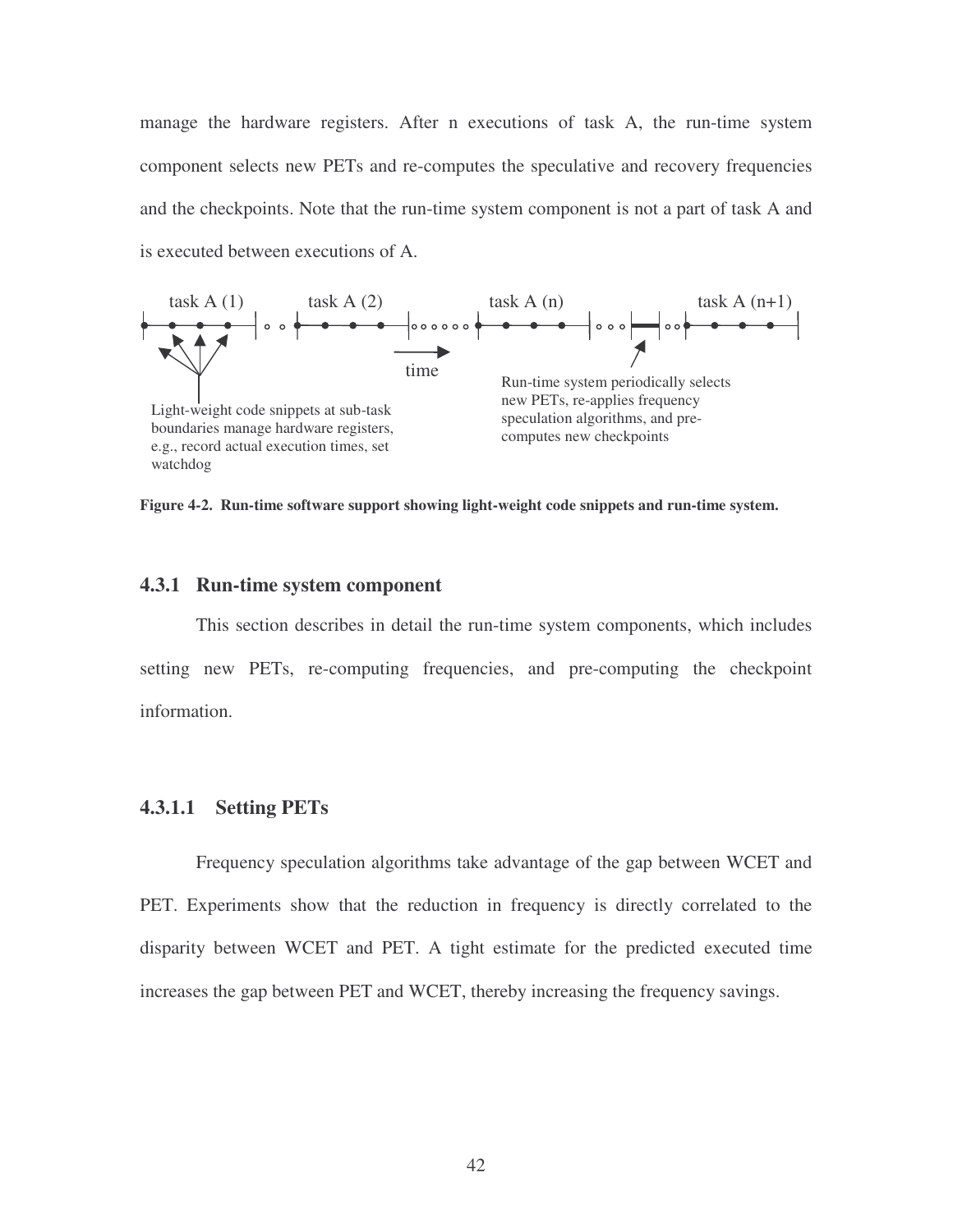A key point is that PETs, as the name suggests, are just predictions of the execution times. The frequency speculation technique ensures safe operation even if the predicted execution times are exceeded during actual execution of the program. Hence, predicted execution times do not need to be safe bounds for execution times, and can be optimistic.

PETs that are too high, that is, which are close to WCET itself, are bad because they lead to high speculative and recovery frequencies. However, if the PETs are too low, the likelihood of mispredicting increases, reducing the power-savings potential of frequency speculation.

Predictions of sub-task execution times are made on the basis of prior actual execution times of the sub-tasks on the target processor. In prior work [22], off-line simulation was used to collect execution times of the sub-tasks and these were used as a basis for PETs. However, off-line simulation is inflexible.

A new on-line scheme to periodically update the PETs is described in this section. Actual execution times for multiple instances of a sub-task are collected by using the profiling register (details of how the profiling register is used is described in Section 4.3.2.2). These actual execution times form a history of the sub-task. Note that a separate history is maintained for each sub-task in the task. After a certain number of executions of the task, the PETs of all its sub-tasks are re-evaluated using the sub-task histories. The frequency speculation algorithm is re-run using the updated PETs, thereby calculating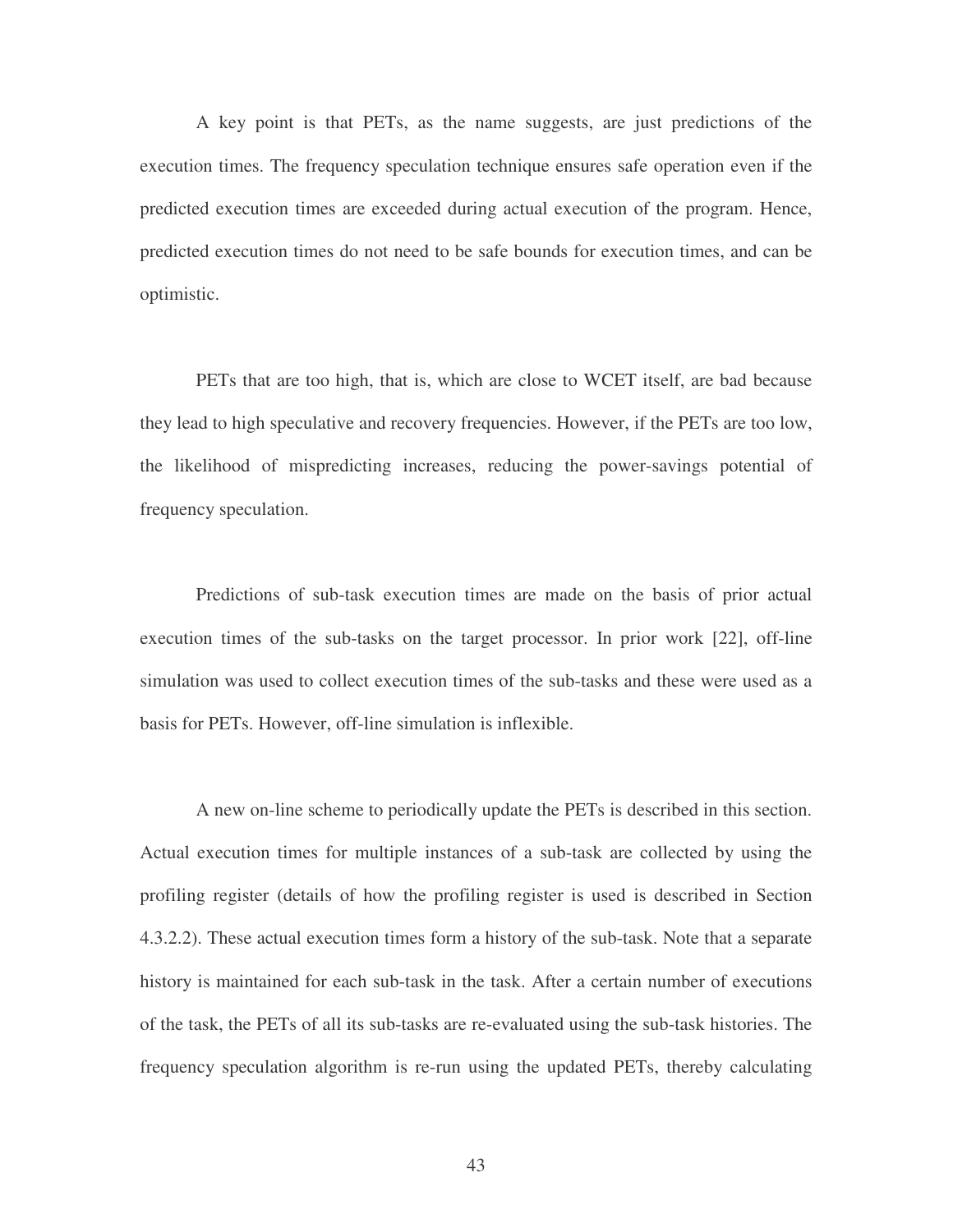new speculative and recovery frequencies. With new frequencies, the checkpoints and the watchdog increments are re-calculated also.

#### *4.3.1.1.1 Histogram-based prediction method*

In this method, the history referred to earlier is a histogram of actual execution times. Each time a sub-task executes, the actual execution time is added to its histogram. Periodically, the run-time system examines the histograms and updates the PETs for all sub-tasks based on a pre-defined target misprediction rate. The misprediction rate essentially represents the rate of sub-task mispredictions that can be tolerated by the system. A misprediction rate of zero means that the system has zero tolerance towards mispredictions and the PET is set at the highest non-zero bin. A higher misprediction rate would mean that the PETs can be more optimistic and it is possible that a sub-task might be mispredicted because the PETs might be lower than future actual execution times.

Figure 4-3 shows a hypothetical distribution of actual execution times. The X-axis represents the bins for the actual execution times and the Y-axis represents the number of samples. The distribution is assumed to be a Gaussian distribution. Assume that the total number of task executions and hence the total number of sample points is 100. The dashed line indicates a misprediction rate of 0.1. The PET is chosen to be the value at which this line intersects the X-axis. In doing so, actual execution time exceeds the predicted execution time 10% of the time and hence there is a 10% probability of the subtask exceeding its PET, leading to a misprediction. The misprediction rate is left as a design choice for the system designer.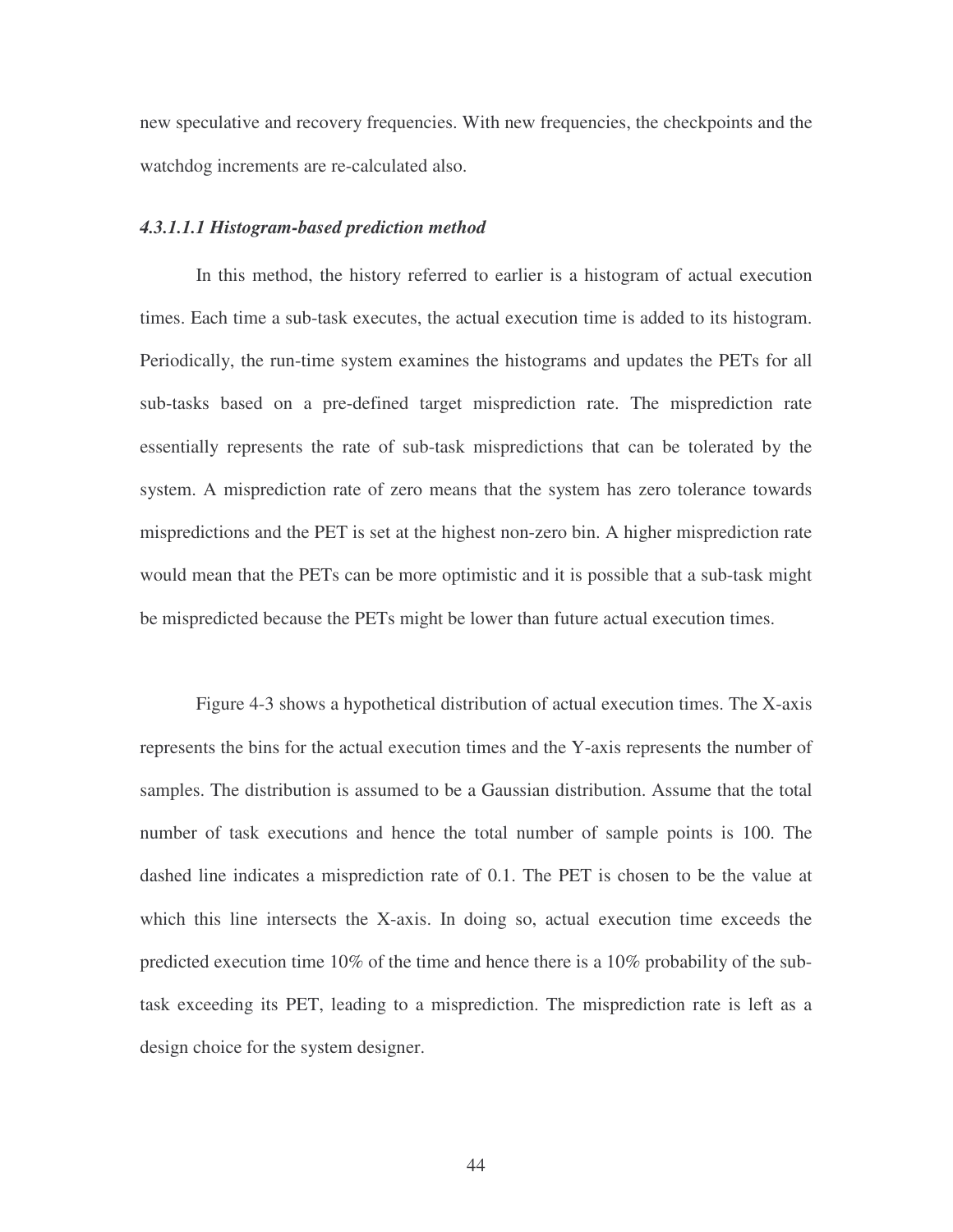

actual execution times of a sub-task (bins)

**Figure 4-3. Setting PET on the basis of a target misprediction rate.**

An interesting point to consider while setting the misprediction rate is the usage of different misprediction rates for different sub-tasks, since separate histograms are maintained for each sub-task. For example, if the first sub-task is mispredicted, then almost the entire task has to be executed at the recovery frequency. So, a low misprediction rate could be used for earlier sub-tasks. However, the last sub-task mispredicting might not be expensive in terms of power consumption. Also, later subtasks can typically utilize slack generated by previous sub-tasks and the chances of mispredicting are fairly low. In such cases, a higher misprediction rate could be used for those sub-tasks.

#### *4.3.1.1.2 Last-N-based prediction method*

In the last-N-based prediction method, the last N actual execution times are recorded and the maximum of these is chosen to be the PET.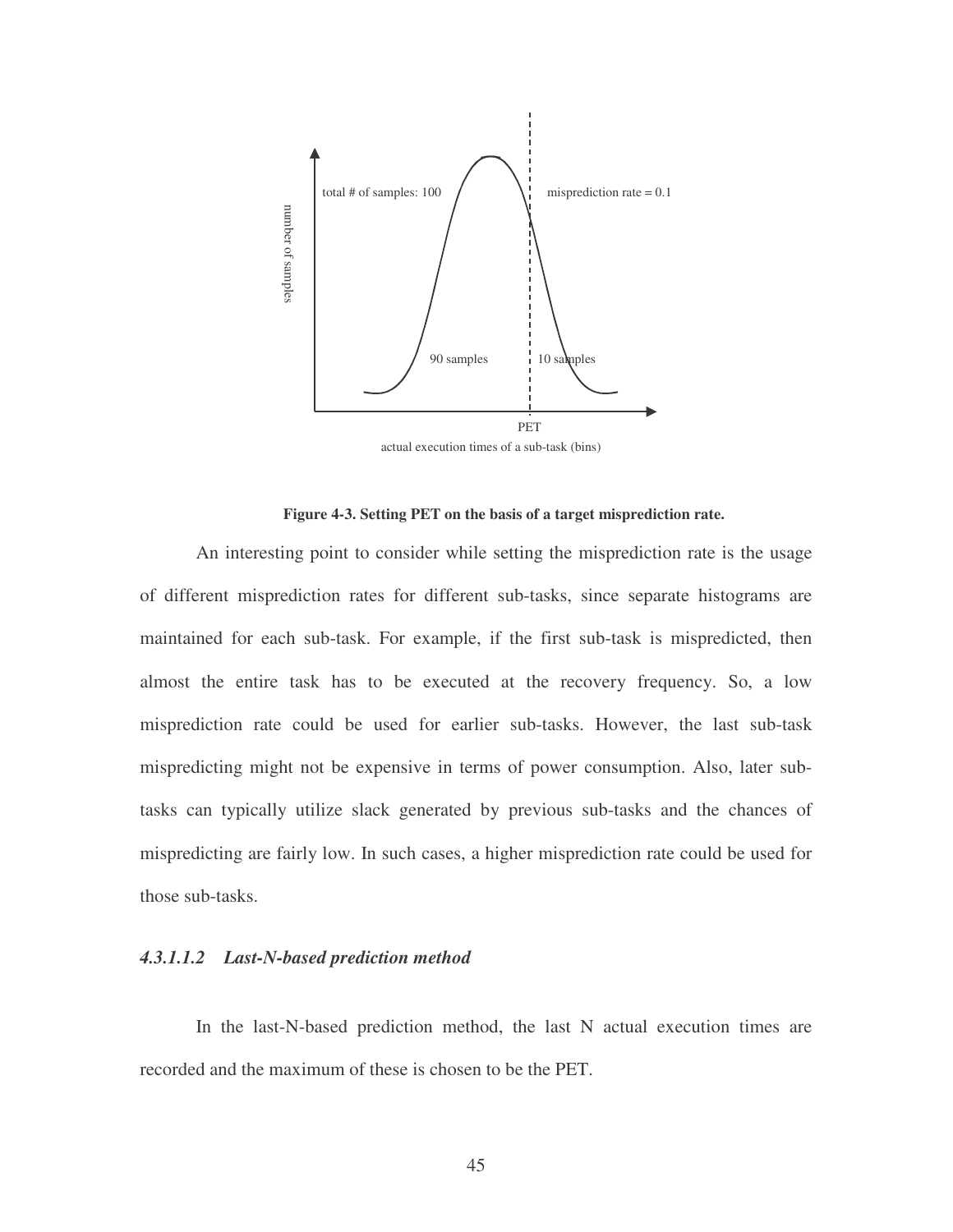### **4.3.1.2 Recomputing frequencies**

After setting new PETs for the sub-tasks of a task, the run-time system component re-applies the frequency speculation algorithm described in Section 3.3, and thereby recomputes the speculative and recovery frequencies for the next N executions of the task.

### **4.3.1.3 Pre-computing checkpoint information**

Checkpoints provide a mechanism to monitor progress of speculative sub-tasks and are critical for safe system operation. Checkpoints are pre-computed by the run-time system component. There are two methods of setting checkpoints: forward checkpointing and backward checkpointing.

### *4.3.1.3.1 Forward checkpointing*

In the forward checkpointing methodology, the checkpoint for a sub-task is the accumulated predicted execution time of the sub-task and all prior sub-tasks at the speculative frequency, as shown in Equation 4-1.

$$
\text{checkpoint}_{i} = \sum_{j=1}^{i} \text{PET}_{j,\text{fspec}}
$$

**Equation 4-1. Checkpoint for sub-task i computed using the forward checkpointing method.**

#### *4.3.1.3.2 Backward checkpointing*

In the backward checkpointing methodology, we proceed backwards from the deadline to calculate the checkpoints. If a sub-task is mispredicted, there must be enough time between then and the deadline to (1) switch the frequency, (2) execute the remainder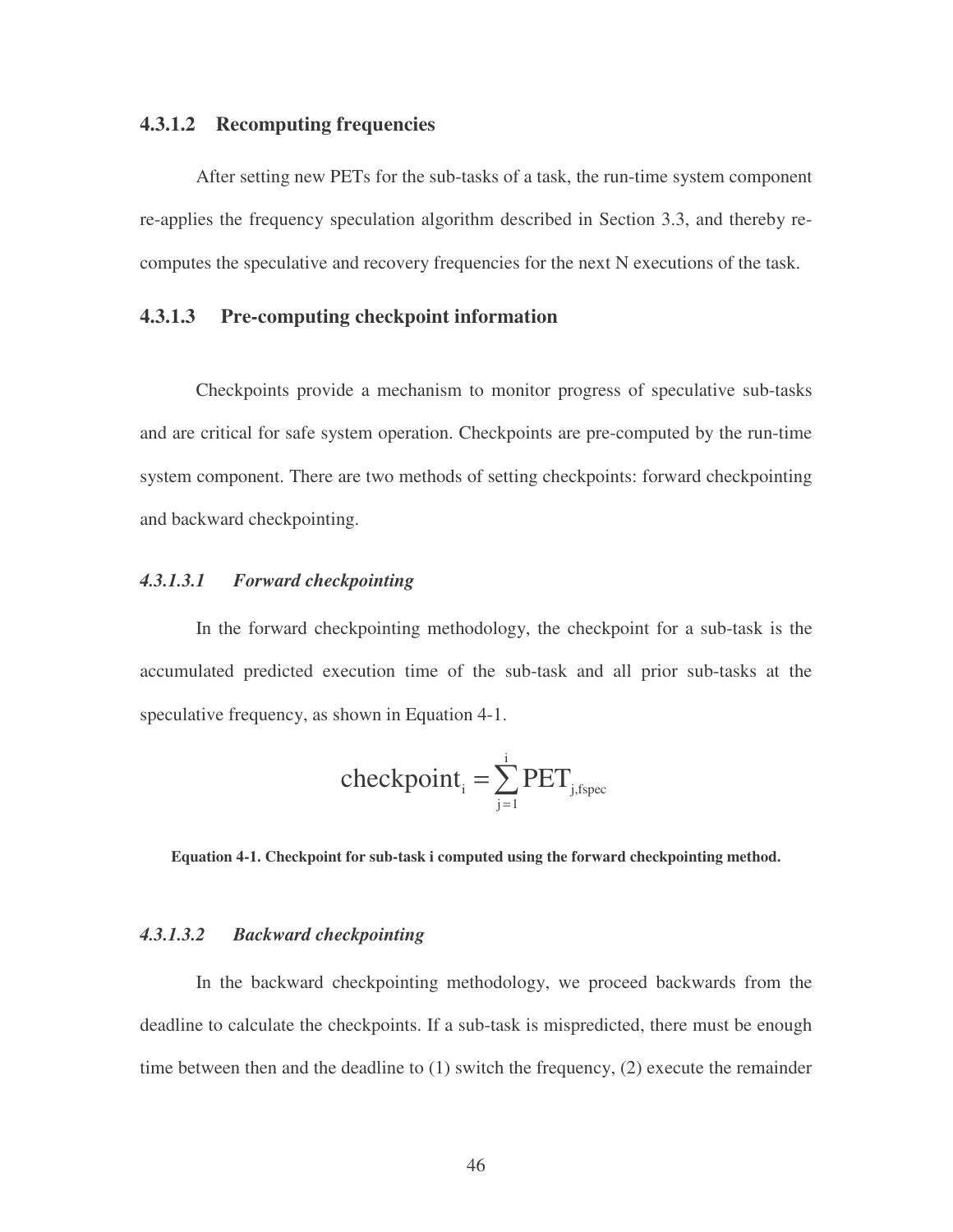of the mispredicted sub-task, and (3) execute all subsequent sub-tasks at the recovery frequency. As derived in Section 3.3.3, the time needed to complete the unfinished portion of the mispredicted sub-task can be conservatively bounded by the worst-case execution time of the entire sub-task. The time taken to execute the remaining sub-tasks is bounded by the cumulative worst-case execution times of those sub-tasks. The time taken to switch frequency is a fixed overhead. Hence, the checkpoint for sub-task i is as follows.

$$
checkpoint_i = \left( deadline - overhead - \sum_{k=i}^{s} WCEPT_{k,free} \right)
$$

**Equation 4-2. Checkpoint for sub-task i using the backward checkpointing method, assuming earlydetection logical re-execution algorithm.**

Equation 4-2 shows the checkpoint for sub-task i relative to the beginning of the task. Assuming that the total number of sub-tasks is s, the difference between the checkpoint and the deadline is enough to accommodate the frequency switching overhead and the time to execute the entire mispredicted sub-task i and all subsequent sub-tasks at the recovery frequency assuming worst-case conditions.

With more sophisticated analysis (for early-detection continuous-execution), we were able to bound the remaining time of the mispredicted sub-task with a more complex expression and hence the checkpoint for sub-task i is as follows.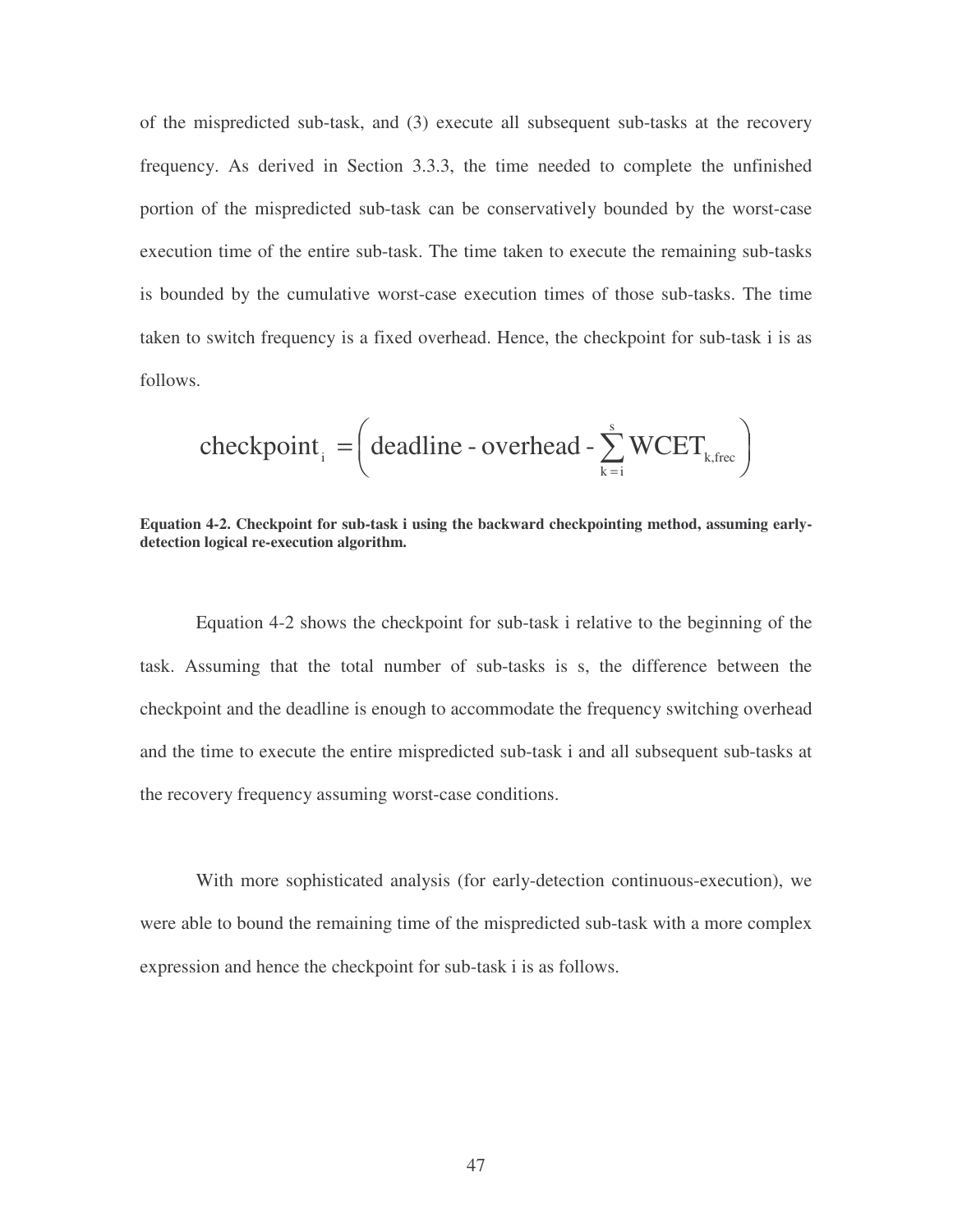$$
\text{checkpoint}_{i} = \left(\text{deadline} - \text{overhead} - \sum_{k=i}^{s} WCEPT_{k,\text{free}} + \left(\frac{f_{\text{spec}}}{f_{\text{rec}}}\right) PET_{i,\text{fspec}}\right)
$$

**Equation 4-3. Checkpoint for sub-task i using the backward checkpointing method, assuming earlydetection continuous-execution algorithm.**

#### *4.3.1.3.3 Watchdog increment amounts*

The checkpoints are transformed into watchdog increment amounts, for simple management of the watchdog counter. The first sub-task initializes the watchdog counter to the number of cycles between the start of the task and the first checkpoint, which is equal to (checkpoint $1*f_{spec}$ ). Each new sub-task adds to the watchdog counter the number of cycles between the previous checkpoint and its checkpoint. That is, a sub-task i adds ((checkpoint<sub>i</sub> – checkpoint<sub>i-1</sub>) \*  $f_{\text{spec}}$ ) cycles to the watchdog counter. As long as sub-tasks finish before their checkpoints, the watchdog counter will not reach zero (mispredict) before it is incremented by the next sub-task.

Note that by augmenting the watchdog counter instead of overwriting it, extra cycles may accumulate due to sub-tasks that complete ahead of schedule. This slack provides extra time for later sub-tasks. Accumulated slack can lead to the situation where a sub-task exceeds its PET, yet completes before its checkpoint.

#### **4.3.2 Management of hardware registers**

The second component of run-time software support is part of the real-time task itself. It involves simple management of the hardware counters such as the watchdog counter, the profiling counter, and the frequency registers.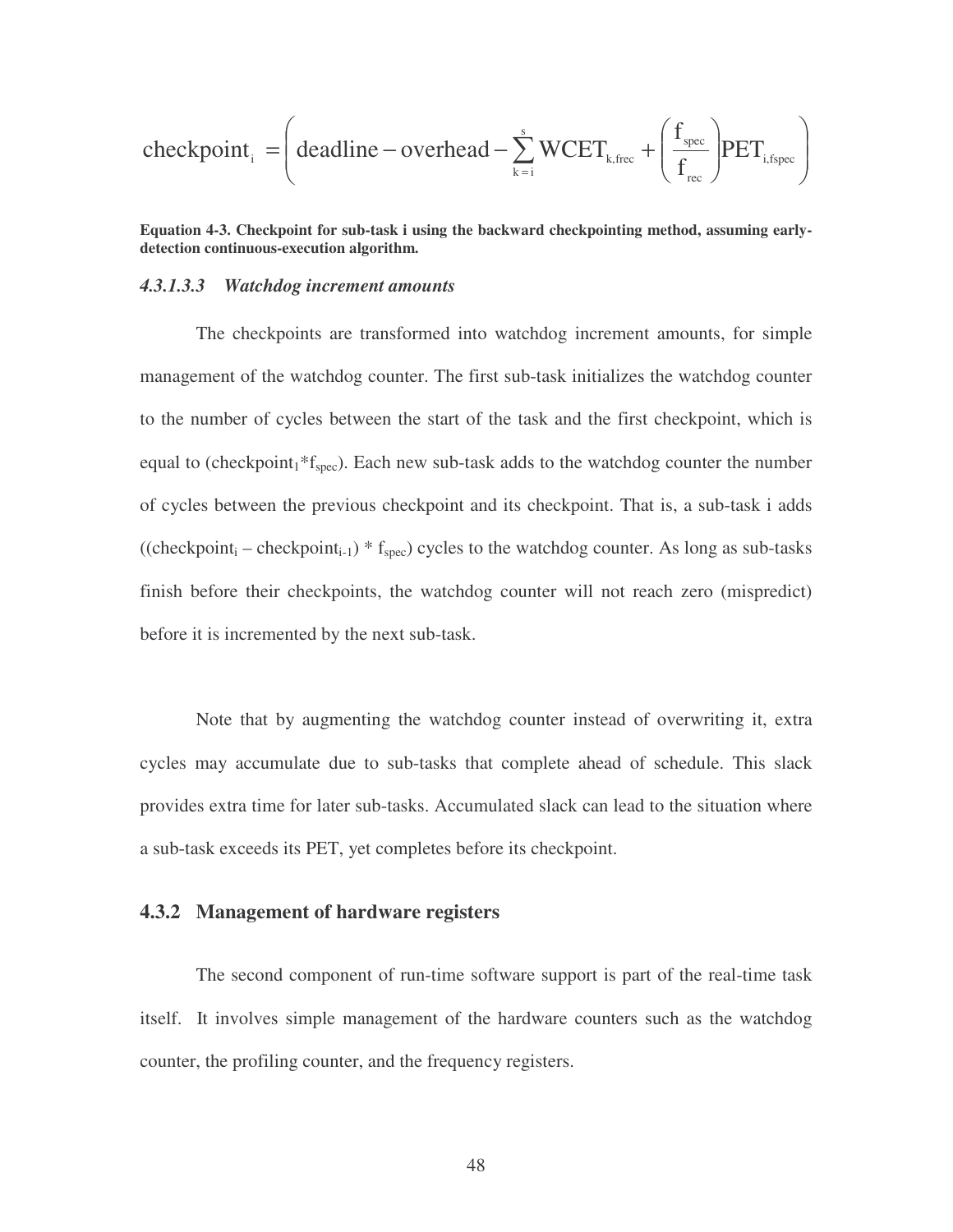#### **4.3.2.1 Management of the watchdog counter**

A code snippet at the beginning of the first sub-task initializes the watchdog counter, to the number of cycles between the start of the task and the first checkpoint. A code snippet at the beginning of every subsequent sub-task increments the watchdog counter, using the watchdog increment amounts pre-computed by the run-time system component.



**Figure 4-4. Maintenance of watchdog counter by code snippets within a task.**

#### **4.3.2.2 Management of profiling counter**

The profiling counter is used to count the number of cycles consumed by a subtask. A code snippet at the beginning of every sub-task resets the value in the profiling counter to zero. The value in the profiling counter is incremented every cycle autonomously by the processor. At the end of the sub-task, another code snippet reads out the value currently in the profiling counter. This value represents the number of cycles that were consumed by the sub-task. This value is used to generate the history for each sub-task, to be used later in setting the PETs as described in Section 4.3.1.1.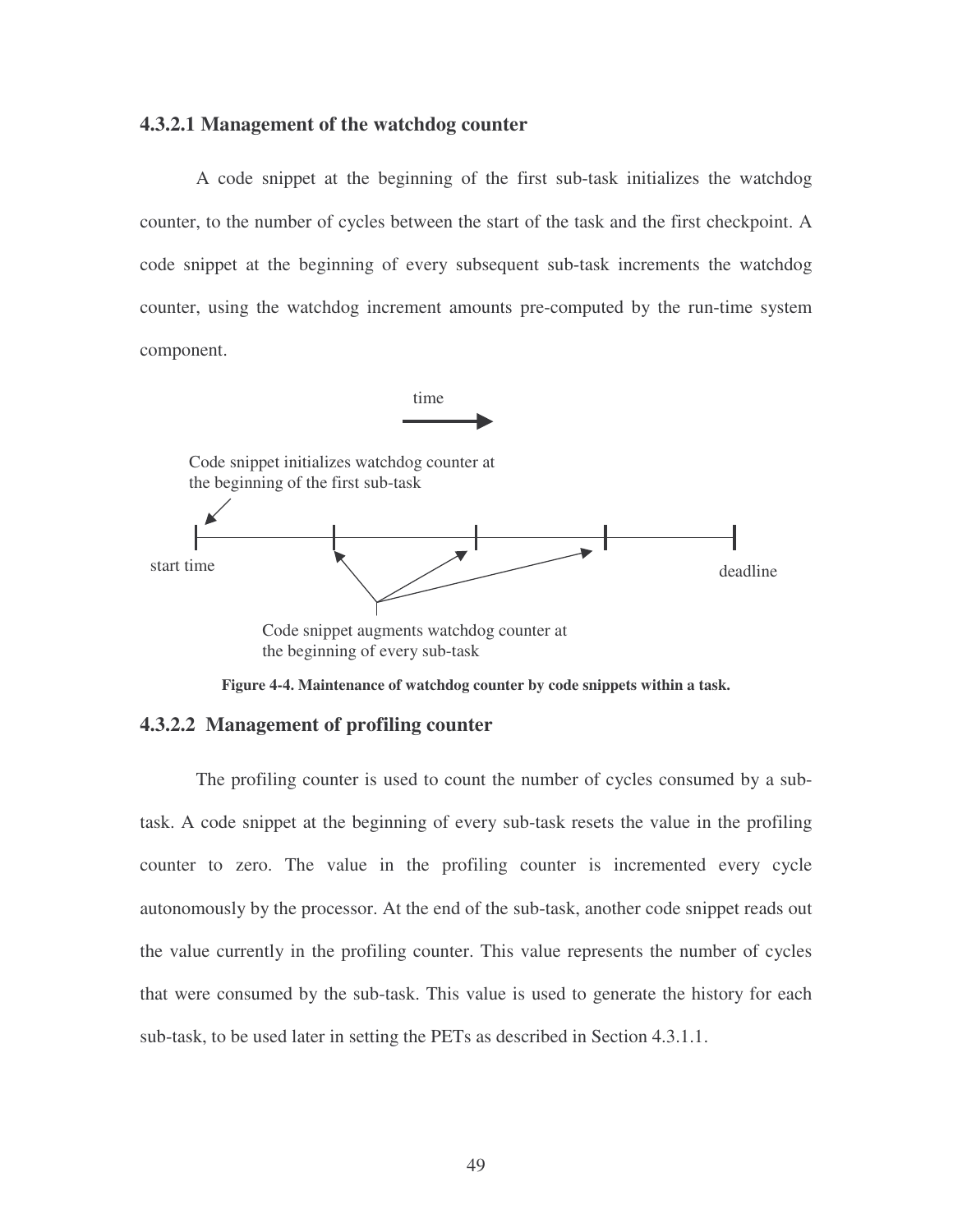## **4.3.2.3 Management of the frequency registers**

A code snippet at the start of the task stores the pre-computed speculative and recovery frequencies into the current frequency register and the recovery frequency register, respectively. In the interrupt method of misprediction detection, in case of a watchdog interrupt (misprediction), the processor copies the contents of the recovery frequency register into the current frequency register, causing the system to switch to the recovery frequency. However, if mispredictions are checked at the end of sub-tasks, i.e., watchdog interrupts are disabled, then a code snippet stores the recovery frequency into the current frequency register, causing the system to switch to the recovery frequency.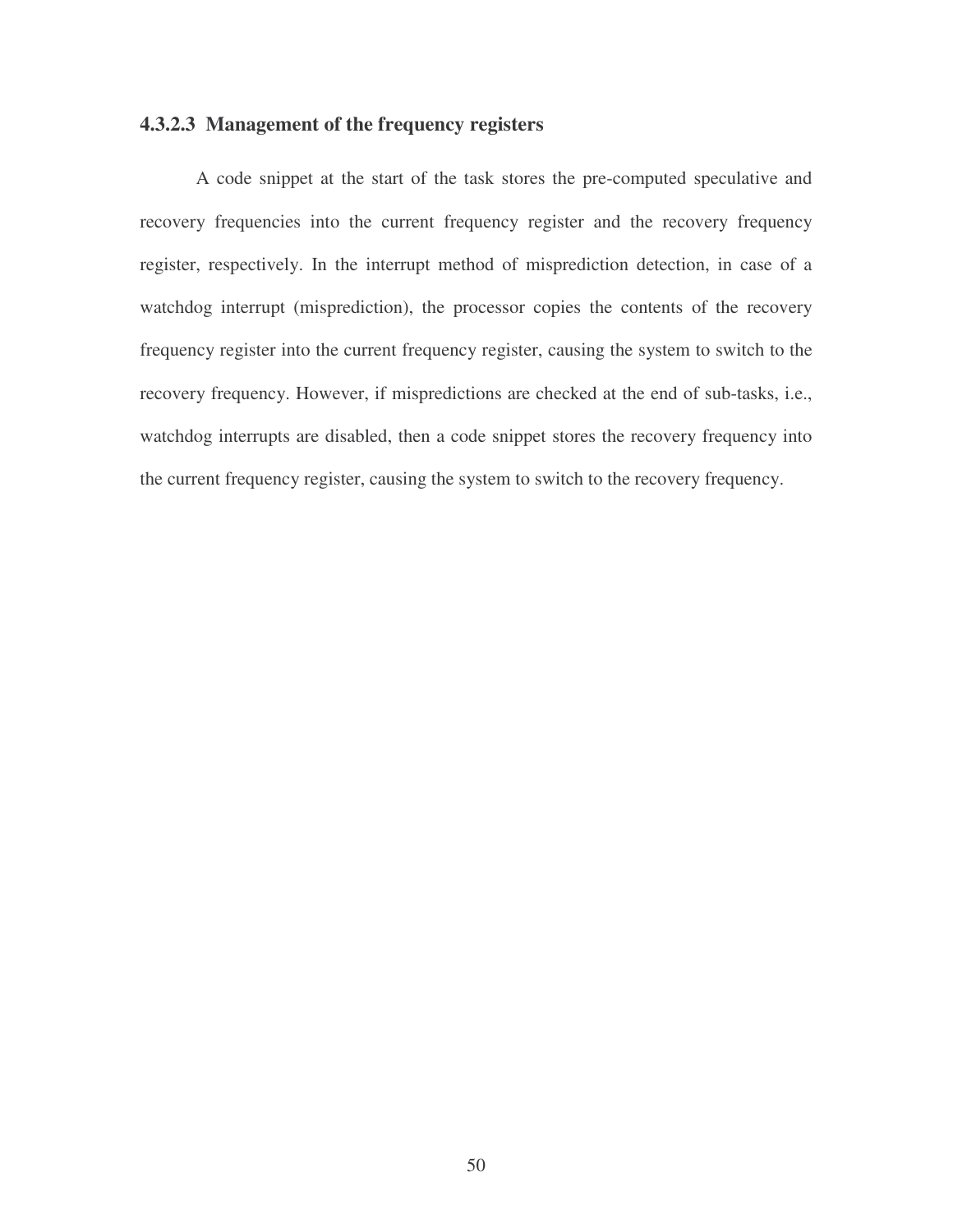# **Chapter 5 Experimental Framework**

### **5.1 Simulator Description**

A detailed cycle-accurate simulator forms the basis for the simulation environment. The Simplescalar ISA (PISA) [4] has been used. The simulator models a dynamically scheduled 4-issue processor with 128-entry reorder buffer, 64-entry issue queue, 64-entry load/store queue, 4 pipelined universal functional units, and 2 ports to both the load/store queue and the data cache. The processor has a seven-stage pipeline. The seven stages are the fetch, dispatch, issue, register read, execute/memory, write-back, and retire stages. Conditional branches are predicted using a 2 16 -entry *gshare* predictor. A 2<sup>16</sup>-entry table indexed like the *gshare* predictor is used to predict indirect branches. The instruction and data caches are 64KB 4-way set-associative each with a block size of 64 bytes. A one cycle latency is assumed on a cache hit.The microarchitecture configuration of the system is summarized in Table 5-1.

|                            | <b>Components</b>                                                                                                                                                                                                                                                                                                                                  | <b>Parameters</b>                                 |  |  |  |
|----------------------------|----------------------------------------------------------------------------------------------------------------------------------------------------------------------------------------------------------------------------------------------------------------------------------------------------------------------------------------------------|---------------------------------------------------|--|--|--|
| Caches                     | L1 instruction cache                                                                                                                                                                                                                                                                                                                               | 64KB, 4-way set-assoc., 64B block,<br>1 cycle hit |  |  |  |
|                            | L1 data cache<br>1 cycle hit<br>$2^{16}$ -entry <i>gshare</i> predictor for conditional branches<br>dispatch/issue/retire width<br>4 per cycle                                                                                                                                                                                                     |                                                   |  |  |  |
|                            | 64KB, 4-way set-assoc., 64B block,<br>$2^{16}$ -entry table indexed like <i>gshare</i> for indirect branches<br>reorder buffer<br>128 entries<br>64 entries<br>issue queue<br>load/store queue<br>64 entries<br>function units<br>4 pipelined, universal<br>number of ports to<br>2 each<br>load/store queue and D\$<br><b>MIPS R10K latencies</b> |                                                   |  |  |  |
| <b>Branch</b> predictor    |                                                                                                                                                                                                                                                                                                                                                    |                                                   |  |  |  |
|                            |                                                                                                                                                                                                                                                                                                                                                    |                                                   |  |  |  |
|                            |                                                                                                                                                                                                                                                                                                                                                    |                                                   |  |  |  |
|                            |                                                                                                                                                                                                                                                                                                                                                    |                                                   |  |  |  |
| Superscalar core           |                                                                                                                                                                                                                                                                                                                                                    |                                                   |  |  |  |
|                            |                                                                                                                                                                                                                                                                                                                                                    |                                                   |  |  |  |
|                            |                                                                                                                                                                                                                                                                                                                                                    |                                                   |  |  |  |
| <b>Execution latencies</b> |                                                                                                                                                                                                                                                                                                                                                    |                                                   |  |  |  |

**Table 5-1. Microarchitecture configuration.**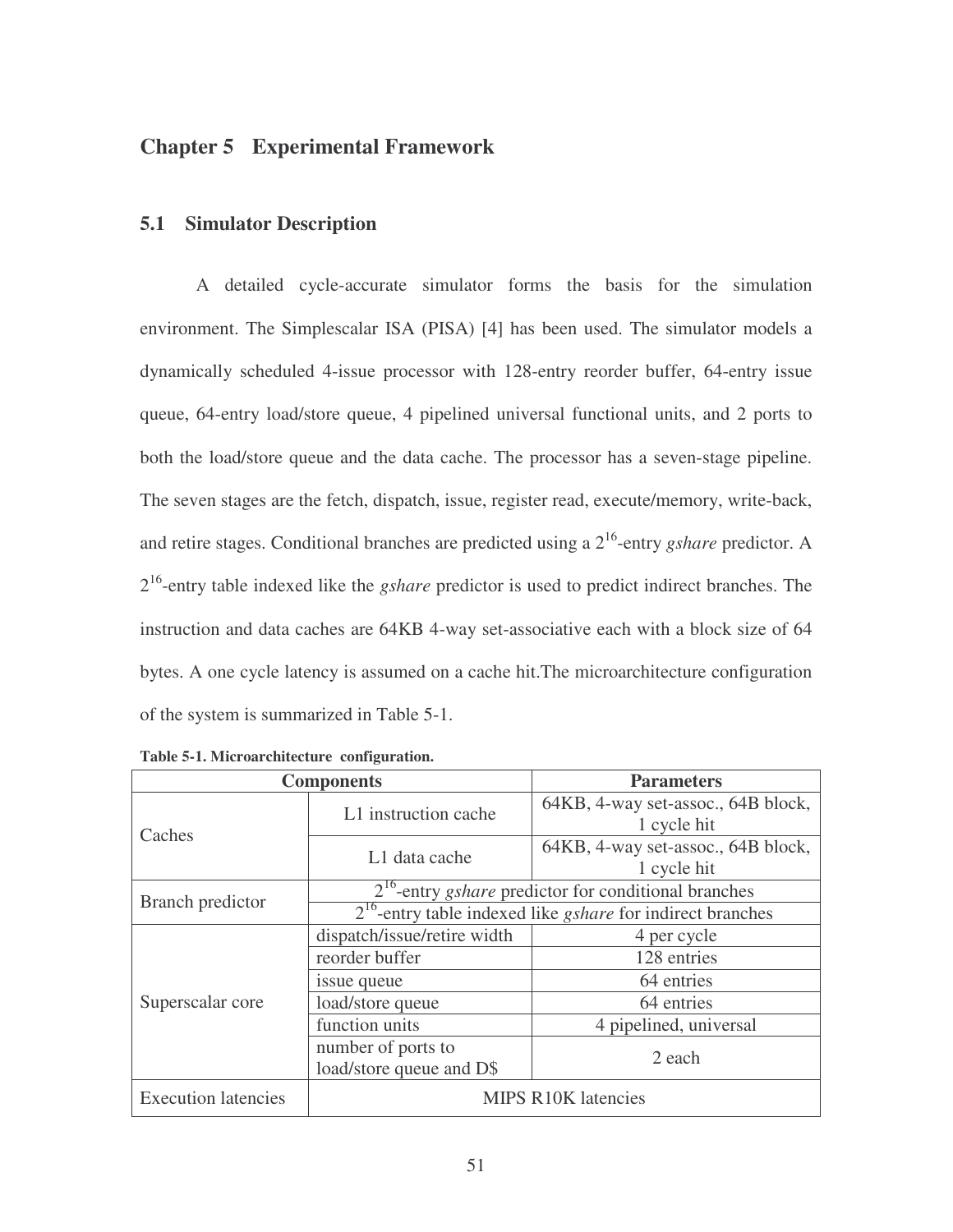Table 5-2 shows the supported frequencies and the corresponding memory latencies in cycles. Note that these memory latencies might be exceeded because of memory system contention due to prior outstanding cache misses.

| 100/10 | 200/20 | 300/30 | 400/40 | 500/50 | 600/60 | 700/70   | 800/80 | 900/90 | 1000/100 |
|--------|--------|--------|--------|--------|--------|----------|--------|--------|----------|
| 125/13 | 225/23 | 325/33 | 425/43 | 525/53 | 625/63 | 725/73   | 825/83 | 925/93 |          |
| 150/15 | 250/25 | 350/35 | 450/45 | 550/55 | 650/65 | 750/75   | 850/85 | 950/95 |          |
| 175/18 | 275/28 | 375/38 | 475/48 | 575/58 | 675/68 | 775/78 L | 875/88 | 975/98 |          |

**Table 5-2. Frequency (Mhz) /memory latency (cycles) .**

### **5.2 Power Modeling**

Power modeling is necessary to measure the power and energy consumed. The Wattch power models [3], developed at Princeton, have been integrated into the simulator for this purpose. The Wattch models are based on the Register Update Unit (RUU) microarchitecture. Modifications were made to model structures in a contemporary superscalar processor, such as a separate physical register file, active list, issue queue, and load/store queue. The interested reader is referred to the paper by David Brooks et al. [3] for details about the implementation of the power models.

Support for dynamic voltage scaling has been added. The power models use voltage/frequency settings loosely based on the Intel Xscale settings [27]. Table 4-1 (Page 35) lists the voltage/frequency pairs used.

Perfect clock gating, with and without 10% standby power, is used in the experiments [3]. Standby power accounts for power dissipated in an otherwise idle unit.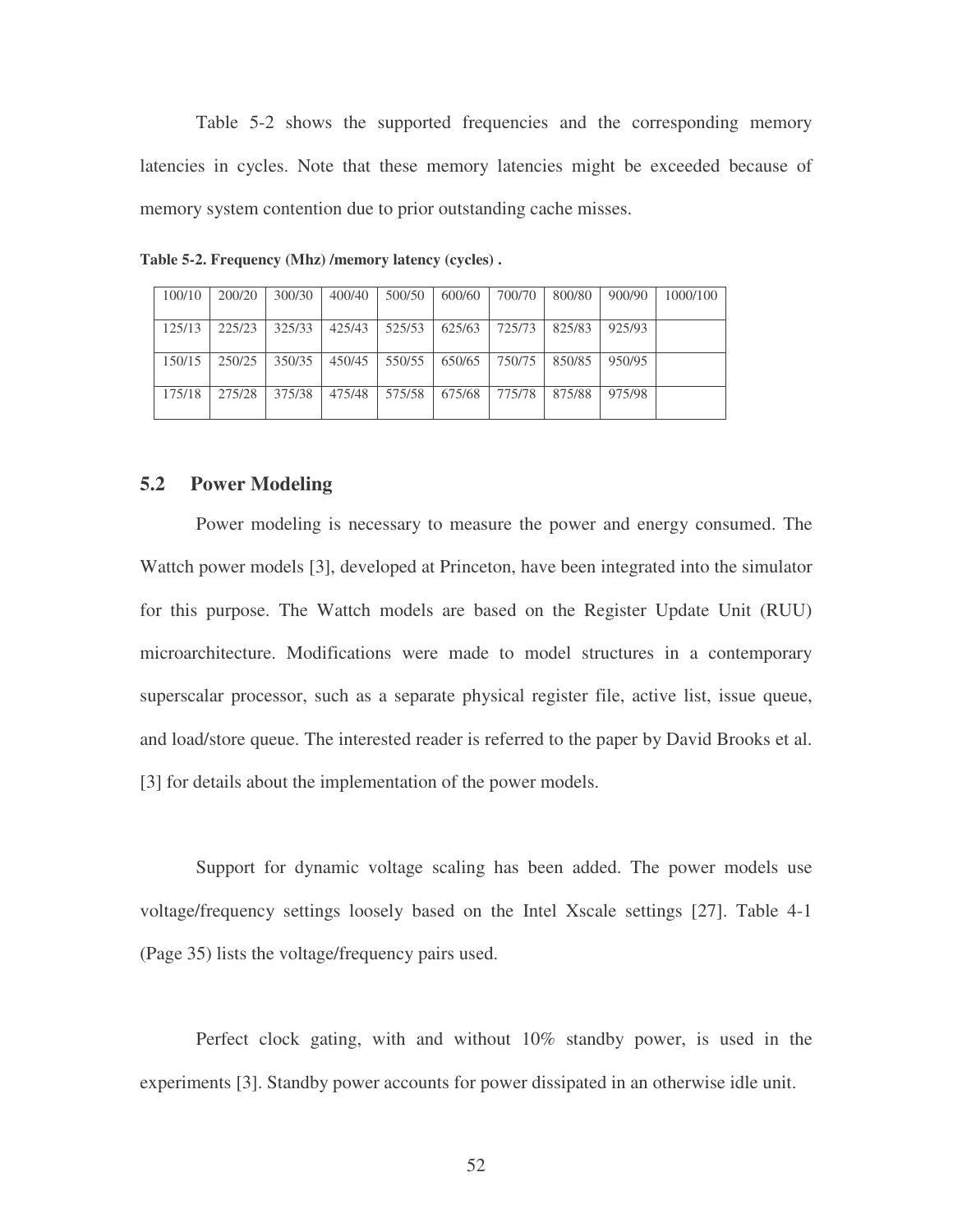The overheads of various software components of frequency speculation are included in the power measurements (managing the watchdog counter, profiling the actual execution time, re-evaluating the predicted execution times, re-computing the speculative and recovery frequencies, re-computing checkpoint information).

### **5.3 Benchmarks**

Six benchmarks have been downloaded from the C-lab real-time benchmark suite [29]. This selection represents a majority of the contributors (FSU, Gothenburg, and Seoul National University) and represents a mix of DSP, matrix-oriented, and integer benchmarks.

Table 5-3 presents the six benchmarks and their characteristics. In all experiments, a task is run 200 times consecutively as if it were a periodic task.

| name  | #of<br>#of<br>sub-<br>dynamic<br>instr./task<br>tasks |                      | deadlines(ms)<br>(tight/loose) | <b>WCET</b><br>$(\mu s)$ | initial<br><b>PET</b><br>$(\mu s)$ | steady<br>state<br><b>PET</b><br>$(\mu s)$ | WCET/<br>initial<br><b>PET</b> | WCET/<br>steady<br>state<br><b>PET</b> |
|-------|-------------------------------------------------------|----------------------|--------------------------------|--------------------------|------------------------------------|--------------------------------------------|--------------------------------|----------------------------------------|
| adpcm | 8                                                     | 1,985,842<br>3.5/5.1 |                                | 3286                     | 1600                               | 628                                        | 2.05                           | 5.23                                   |
| cnt   | 70,615<br>5                                           |                      | 0.082/0.12                     | 72                       | 50                                 | 21                                         | 1.44                           | 3.42                                   |
| fft   | 219,243<br>10                                         |                      | 0.46/0.66                      | 426                      | 275                                | 72                                         | 1.54                           | 5.91                                   |
| lms   | 10                                                    | 112,803              | 0.19/0.29                      | 173                      | 125                                | 40                                         | 1.38                           | 3.12                                   |
| mm    | 10                                                    | 1,652,980            | 2.2/3.4                        | 2056                     | 1620                               | 650                                        | 1.26                           | 3.16                                   |
| srt   | 10                                                    | 1,626,763            | 3.8/5.8                        | 3508                     | 2800                               | 525                                        | 1.25                           | 6.68                                   |

**Table 5-3. Benchmarks and characteristics.**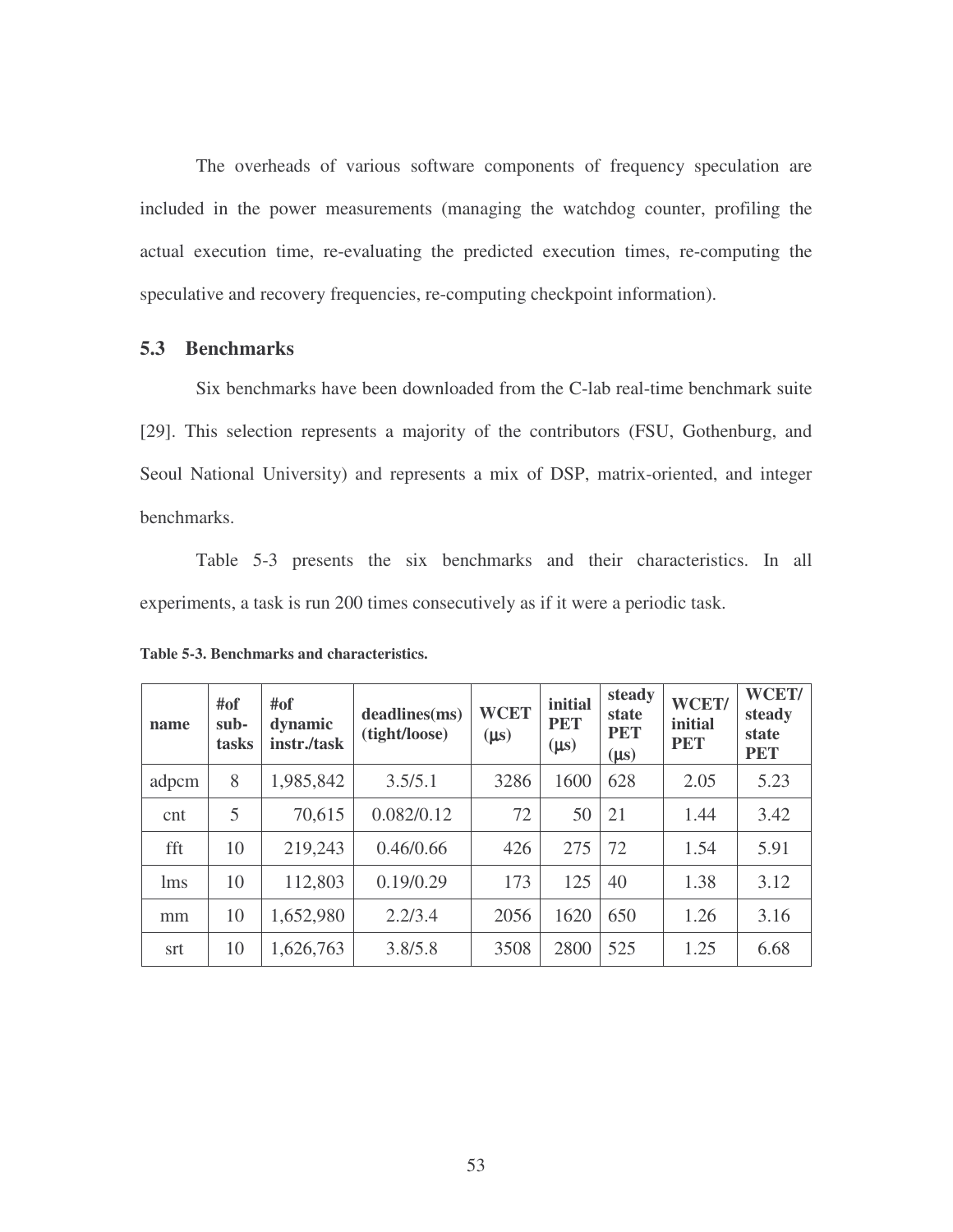# **Chapter 6 Results**

### **6.1 Frequency Reduction**

Savings achieved due to the frequency speculation algorithms is measured in terms of frequency reduction and in terms of power. This section presents the savings achieved in terms of frequency reduction.

#### **6.1.1 Varying deadlines**

The speculative frequencies generated by the three frequency speculation algorithms are shown in Figure 6-1(a) through Figure 6-6(a) for the six benchmarks. The recovery frequencies are shown in Figure 6-1(b) through Figure 6-6(b). The deadline (in milliseconds) is varied on the X-axis, starting from a loose deadline and decreasing the deadline to the tightest deadline. Frequency is shown on the Y-axis. The available frequencies range from 100 Mhz to 1000 Mhz in 25 Mhz increments. The worst-case frequency is the frequency computed using the worst-case execution times, with no frequency speculation. The worst-case execution times were generated by the timing analyzer tool. For these experiments, the PETs are the actual execution times for the last instance of the task (i.e., the  $200<sup>th</sup>$  instance). This ensures a sufficient training period, i.e., the PETs have stabilized and reached a steady state.

The first observation is that there is a considerable reduction in the frequency between the speculative frequency and the worst-case frequency for all three frequency speculation algorithms and across all benchmarks. The speculative frequency slowly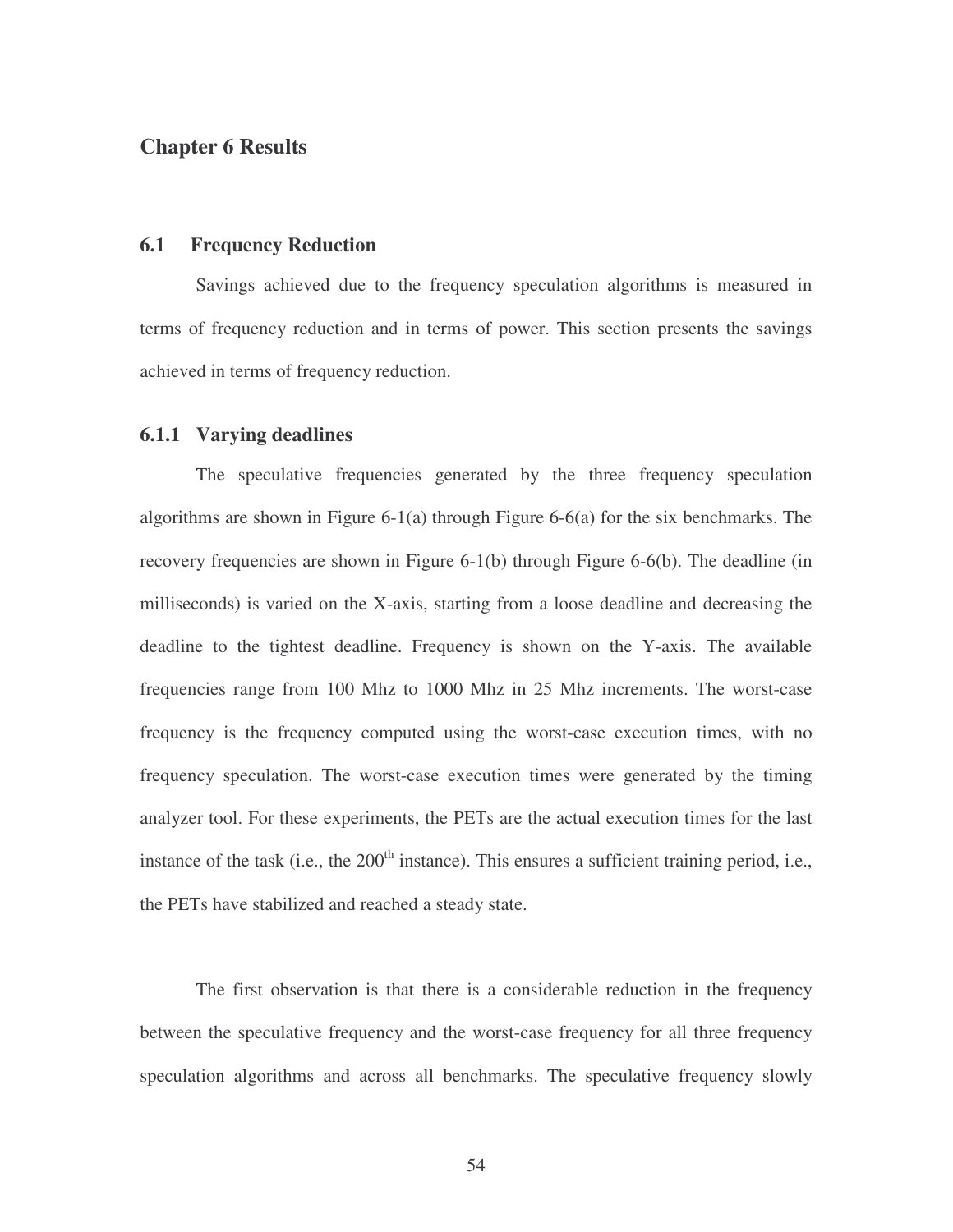increases as the deadline becomes tighter. This is expected since a higher speculative frequency is needed to meet a tighter deadline.

While the performance of all three algorithms is impressive, the original frequency speculation algorithm provides the least frequency reduction. The earlydetection continuous-execution algorithm provides the most savings, followed by the early-detection re-execution algorithm. The reason is that the original frequency speculation algorithm assumes that the mispredicted sub-task is executed entirely at the speculative frequency, whereas the other two algorithms do not. It is to be noted that although the full sub-task is logically re-executed in the early-detection re-execution algorithm, the logical re-execution is carried out at a much higher frequency, the recovery frequency. As expected, early-detection continuous-execution is observed to be the best of the three algorithms. For example, for adpcm, at a deadline of 3.42 ms, the worst-case frequency is 975 Mhz. The speculative frequencies are 775, 675, and 400 Mhz for the original frequency speculation, early-detection re-execution, and early-detection continuous-execution methods, respectively. Frequency savings (the difference between the worst-case frequency and the speculative frequency) are 200, 300, and 575 Mhz for the three methods, respectively.

The trend for the recovery frequency is that it rises and falls with constant periods in between, as the deadlines tighten. The reason for this is that the algorithm tries to minimize the speculative frequency at the expense of the recovery frequency. Once the algorithm determines that a recovery frequency cannot be found for a particular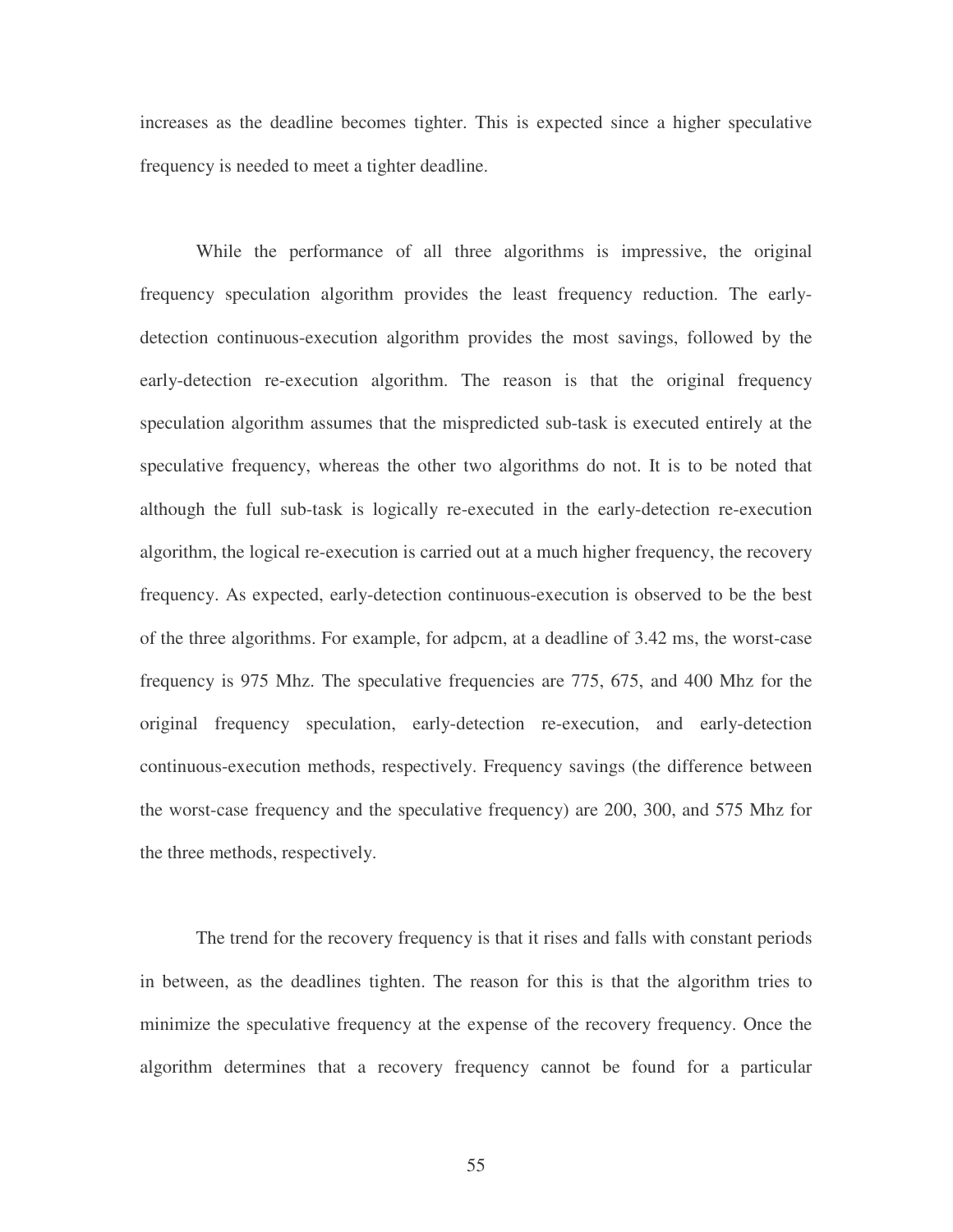speculative frequency, the next supported higher frequency is chosen as the speculative frequency. Since the speculative frequency is higher than before, a lower recovery frequency suffices to meet the deadline. Hence, the recovery frequency goes down at certain points. For *adpcm*, this trend is made clearer in Figure 6-7. In Figure 6-7, the worst-case, speculative, and recovery frequencies are plotted for varying deadlines, for the original frequency speculation method. For example, at a deadline of 4.95 ms, the speculative frequency is 200Mhz and the recovery frequency is 1000Mhz. At the next lesser deadline (4.92 ms), the speculative frequency is seen to go up to 225Mhz, while the recovery frequency goes down from 1000Mhz to 950Mhz. Figure 6-8 and Figure 6-9 plot the worst-case, speculative, and recovery frequencies for *adpcm* for the other two algorithms and a similar trend is observed in those algorithms too.

The behavior of the speculative and recovery frequencies suggests an interesting trade-off. It is seen that the algorithms try to optimize the speculative frequency at the expense of the recovery frequency. This can be disadvantageous for tasks that show a high tendency for mispredictions since a high recovery frequency means more power consumption. Sometimes, increasing the speculative frequency to the next available frequency helps reduce the recovery frequency and this can be used advantageously, in terms of both reducing the misprediction rate and reducing the power consumed in recovery mode.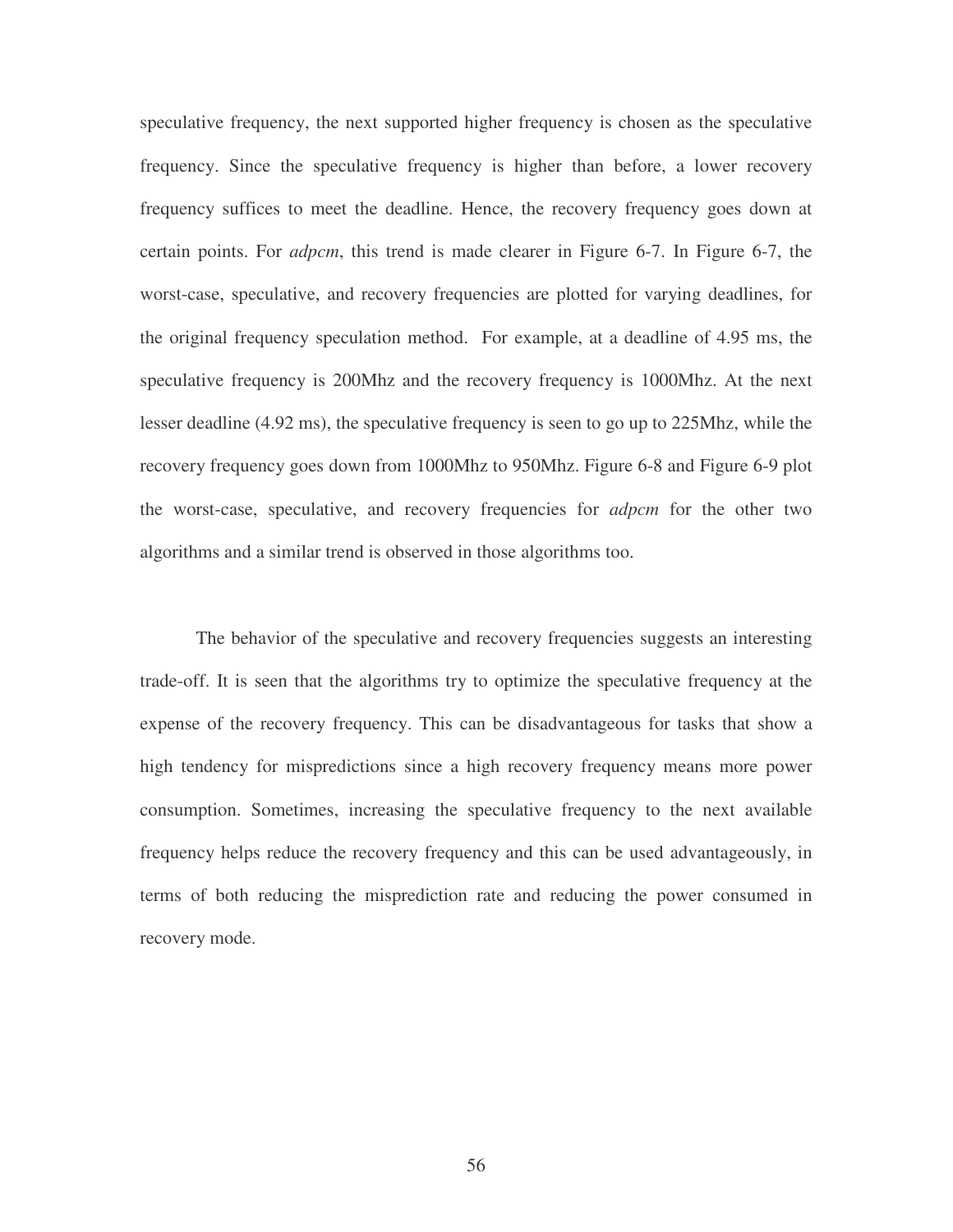

**Figure 6-1. (a) Speculative and (b) recovery frequencies generated by different frequency speculation algorithms for decreasing deadlines for** *'adpcm'.*



**Figure 6-2. (a) Speculative and (b) recovery frequencies generated by different frequency speculation algorithms for decreasing deadlines for** *'cnt'.*



**Figure 6-3. (a) Speculative and (b) recovery frequencies generated by different frequency speculation algorithms for decreasing deadlines for** *'fft'.*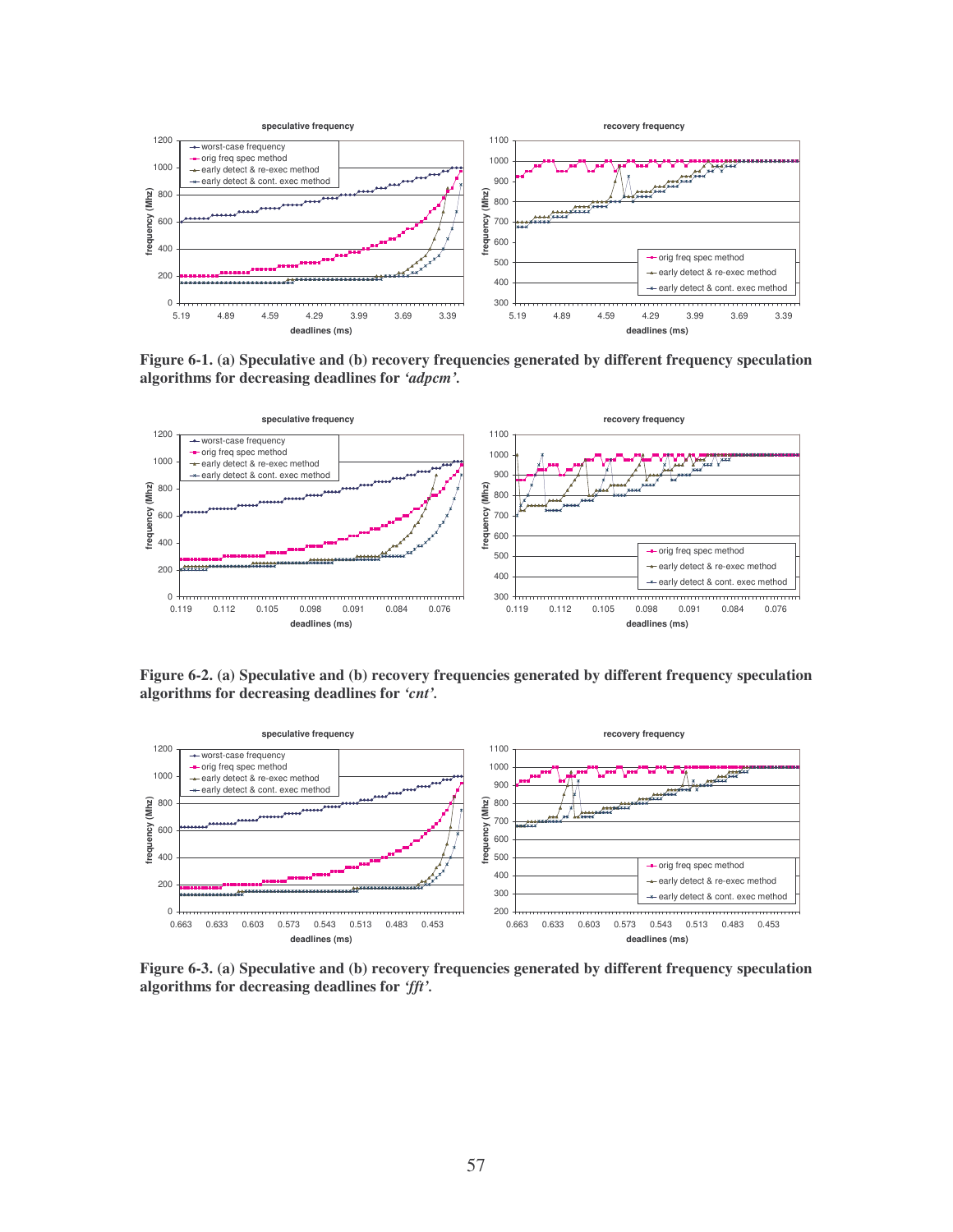

**Figure 6-4. (a) Speculative and (b) recovery frequencies generated by different frequency speculation algorithms for decreasing deadlines for** *'lms'.*



**Figure 6-5. (a) Speculative and (b) recovery frequencies generated by different frequency speculation algorithms for decreasing deadlines for** *'mm'.*



**Figure 6-6. (a) Speculative and (b) recovery frequencies generated by different frequency speculation algorithms for decreasing deadlines for** *'srt'.*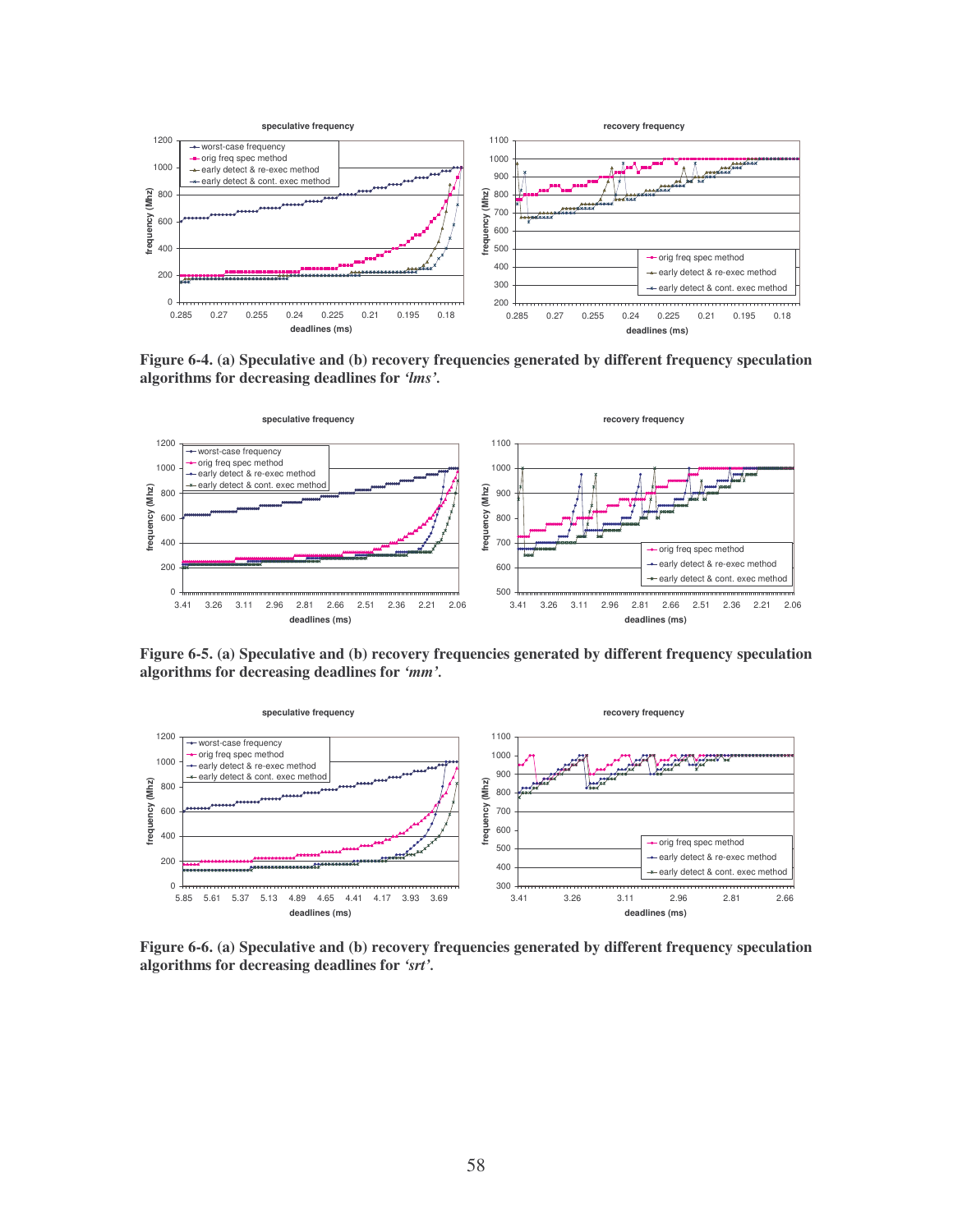

**Figure 6-7. Worst-case, speculative, and recovery frequencies generated by the original frequency speculation algorithm for decreasing deadlines for** *'adpcm'.*



**Figure 6-8. Worst-case, speculative, and recovery frequencies generated by the early-detection reexecution algorithm for decreasing deadlines for** *'adpcm'.*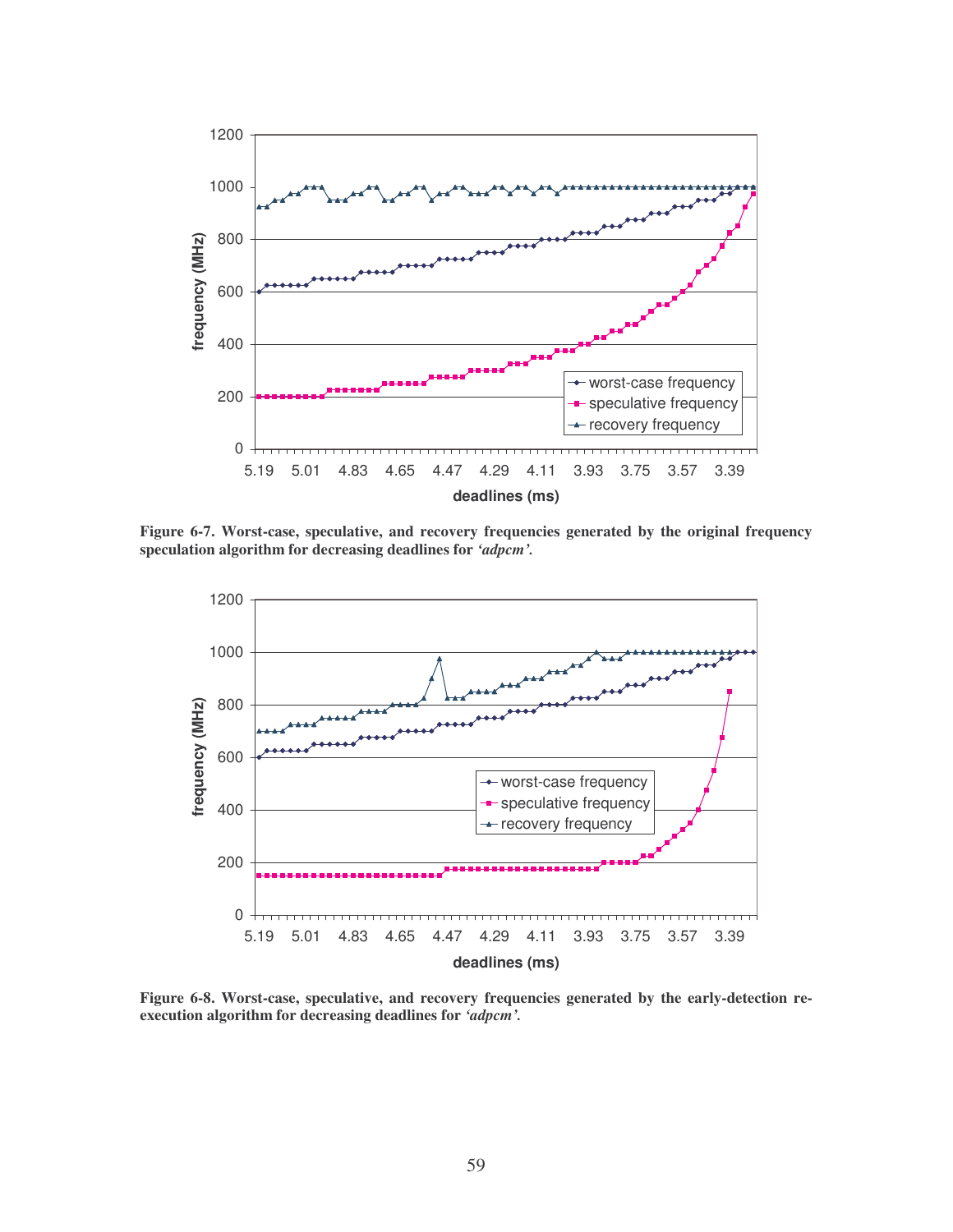

**Figure 6-9. Worst-case, speculative, and recovery frequencies generated by the early-detection continuous-execution algorithm for decreasing deadlines for '***adpcm'.*

#### **6.1.2 Varying PETs through on-line profiling**

When a task is run for the first time, the predicted execution times are inflated because the actual execution times are unknown. In this set of experiments, the effect of the predicted execution times on the performance of the algorithms is studied. The benchmarks are assumed to be periodic tasks and are run 200 times consecutively. The predicted execution times are re-evaluated and the speculative and recovery frequencies are re-computed once every 10 times the task is executed.

Figure 6-10 (a) through Figure 6-15 (a) show the speculative frequencies, as the number of task instances increase over time, for the six benchmarks and a tight deadline. Initially, when the PETs are inflated, the original frequency speculation method performs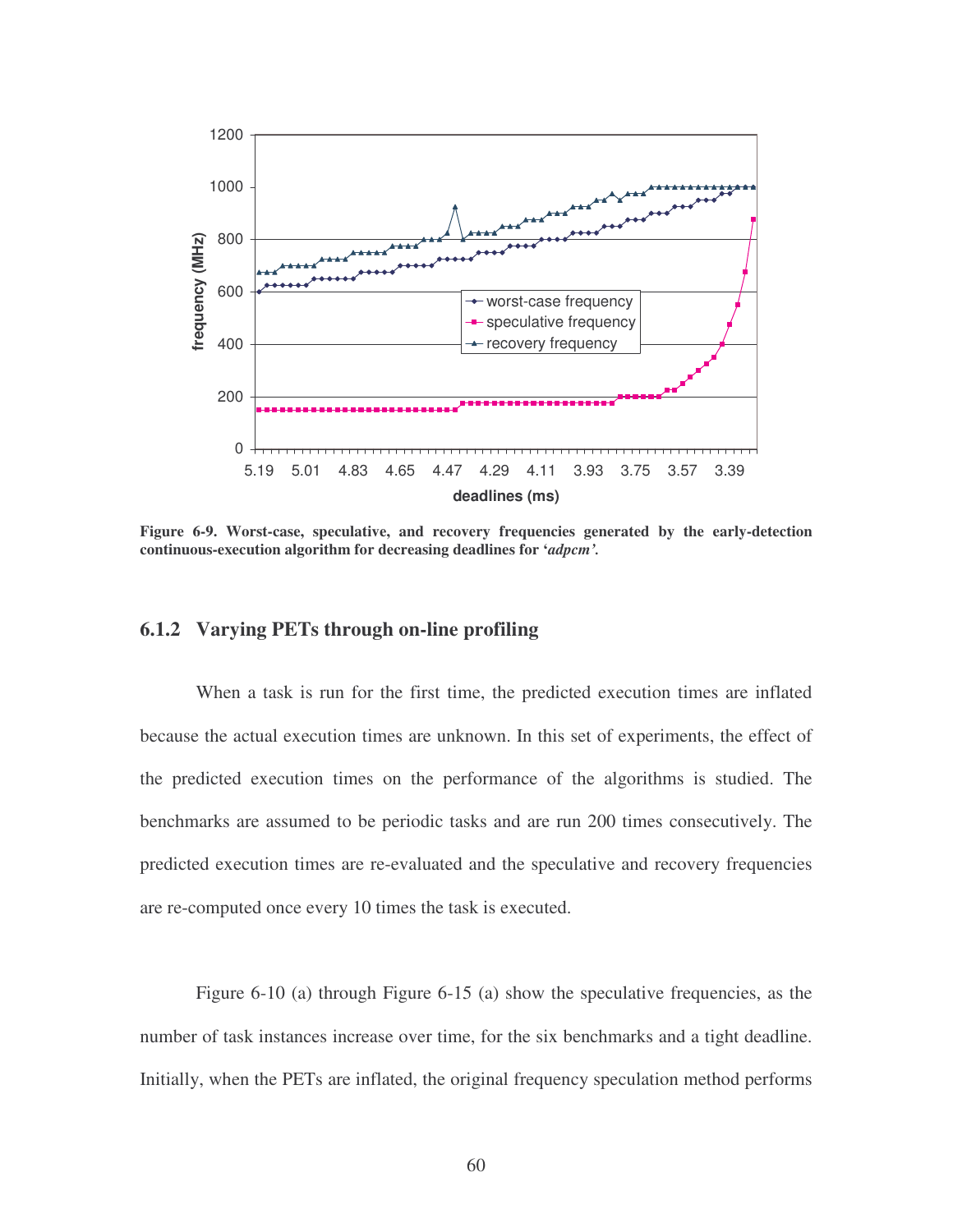better than the early-detection re-execution method. But as the PETs get updated, both of the early-detection algorithms outperform the original frequency speculation method in all six benchmarks. The reason for the worse performance of the original frequency speculation method, relative to the other two methods, is that the mispredicted sub-task is executed entirely at the speculative frequency. This term turns out to be a large factor since the worst-case scenario is assumed while executing at the speculative frequency, which is low. In the other two algorithms, the penalty due to the mispredicted sub-task is less since the sub-task is either logically re-executed or finished at the recovery frequency, which is high. It is to be noted that the portion of the task that is executed at the speculative frequency is an irreducible component that is incurred in all three algorithms. Similarly, all the sub-tasks that follow the mispredicted sub-task are executed at the recovery frequency. It is the execution of the unfinished portion of the mispredicted task that is different in the three algorithms. In the original frequency speculation method, this portion is executed at the low speculative frequency, consuming a lot more time, whereas in the other algorithms, it is executed at the recovery frequency, consuming less time (hence producing slack that is utilized by lowering the speculative frequency).

Note that the worst-case frequency stays constant even when the PETs vary. This is because the worst-case frequency is computed using only WCET numbers and is not affected by the PETs. It is seen that the worst-case frequency stays constant at 925Mhz for five benchmarks and at 875Mhz for one benchmark.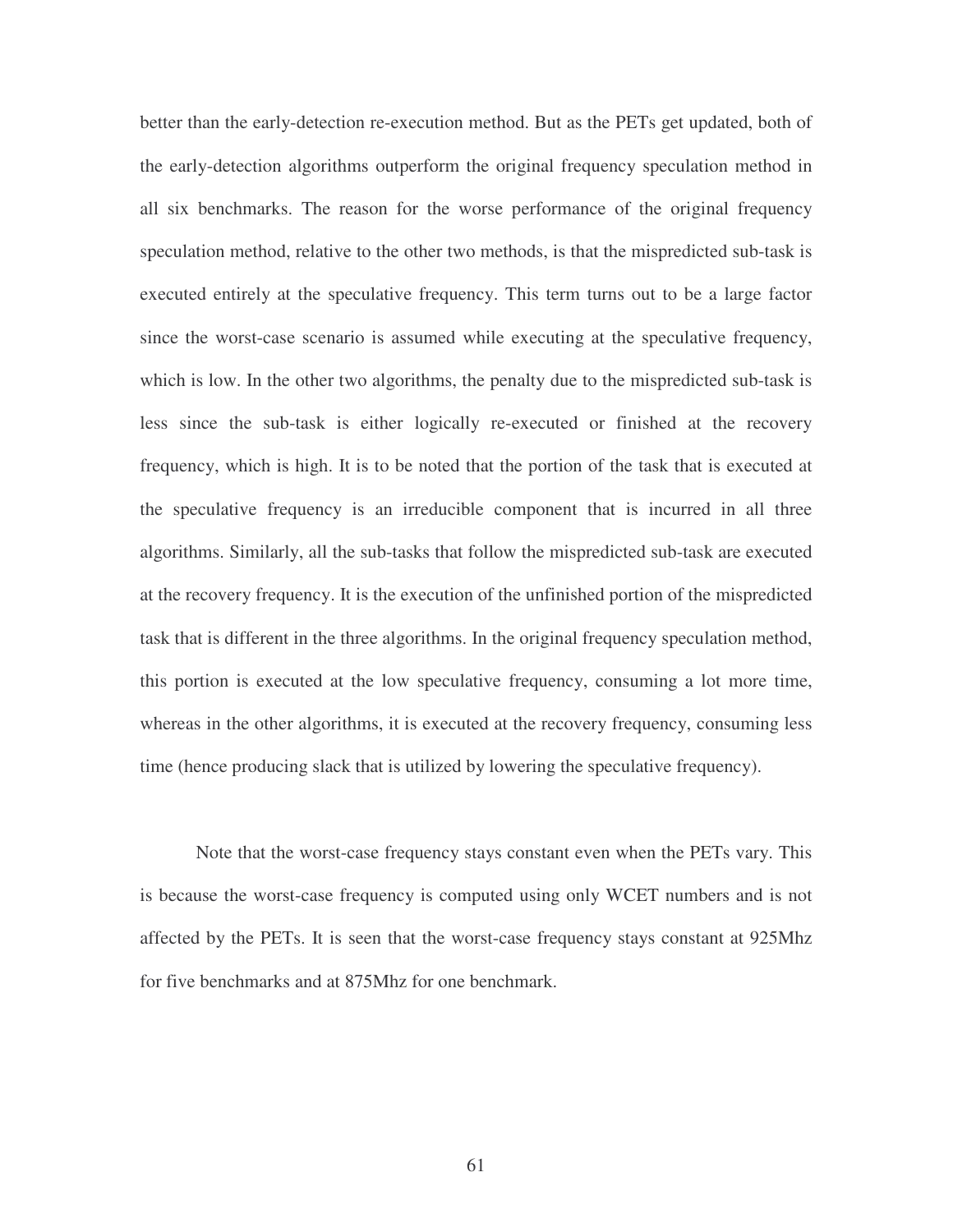Figure 6-10 (b) through Figure 6-15 (b) show the speculative frequencies as the number of task instances increases over time, for six benchmarks and a loose deadline. It is seen that the frequency trends for loose deadlines are similar to trends for the tight deadlines. However, performance of the original frequency speculation algorithm after PETs have stabilized is closer to the other algorithms with loose deadlines than with tight deadlines. Also, the savings due to frequency speculation is less for a loose deadline than for a tight deadline. This can be explained by the fact that a loose deadline has more time and a lower worst-case frequency is sufficient.









**Figure 6-11. Speculative frequency generated by different speculation algorithms for different PETs for 'cnt', for (a) a tight deadline and (b) a loose deadline.**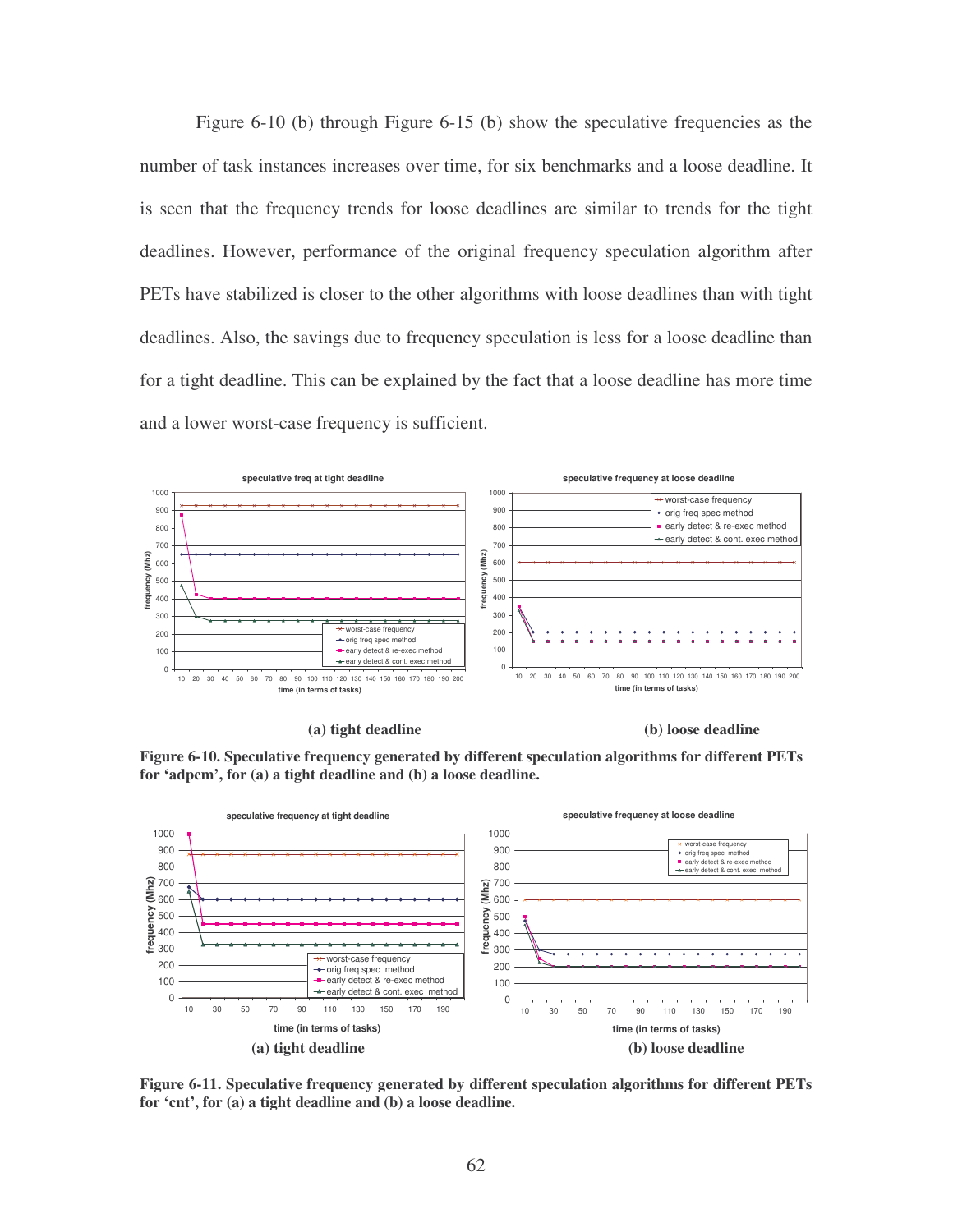

**Figure 6-12. Speculative frequency generated by different frequency speculation algorithms for different PETs for 'fft', for (a) a tight deadline and (b) a loose deadline.**



**Figure 6-13. Speculative frequency generated by different frequency speculation algorithms for different PETs for 'lms', for (a) a tight deadline and (b) a loose deadline.**



**Figure 6-14. Speculative frequency generated by different frequency speculation algorithms for different PETs for 'mm', for (a) a tight deadline and (b) a loose deadline.**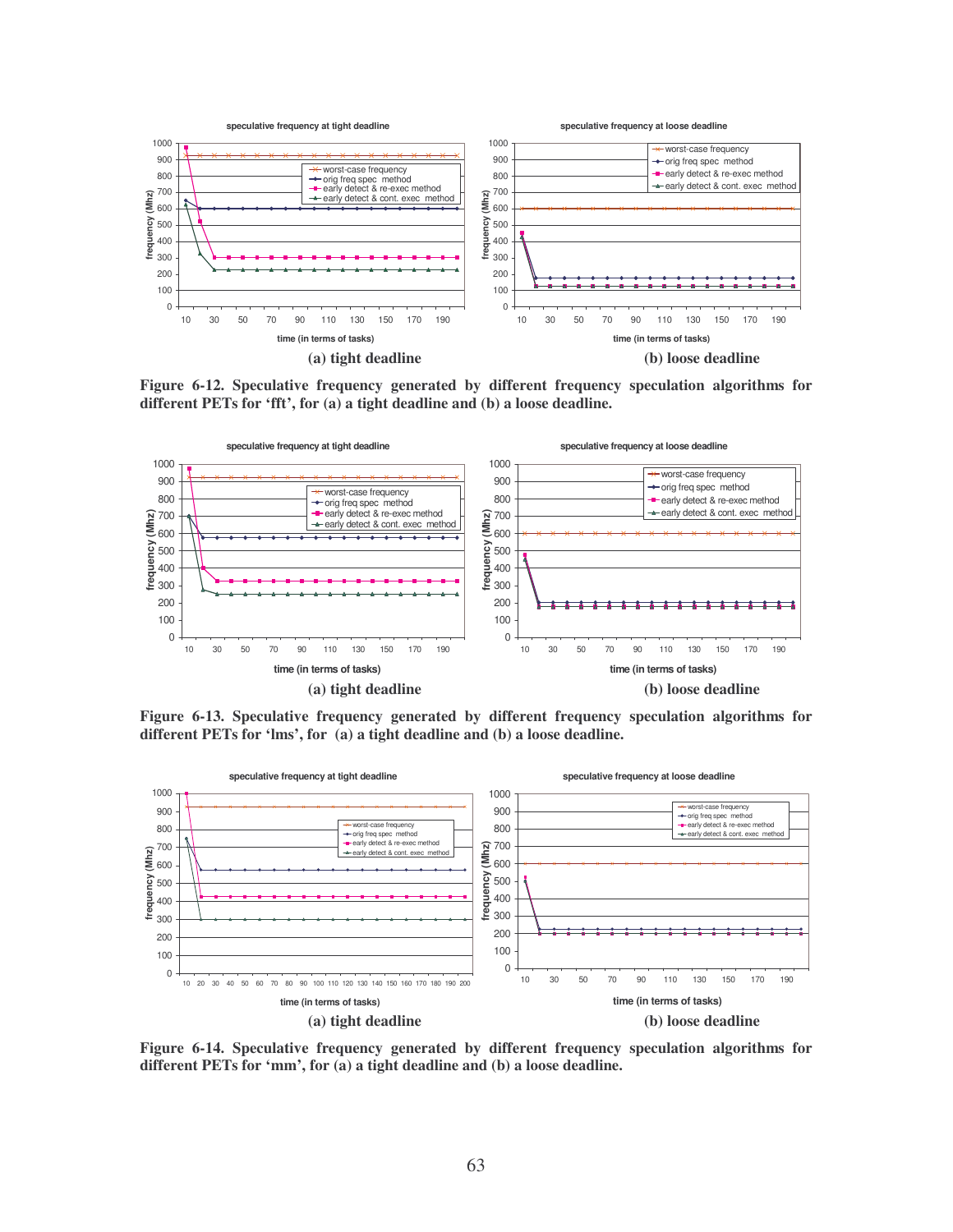

**Figure 6-15. Speculative frequency generated by different frequency speculation algorithms for different PETs for 'srt', for (a) a tight deadline and (b) a loose deadline.**

### **6.1.3 Effect of WCET analysis**

Worst-case analysis plays an important role in the computation of the speculative and recovery frequencies. Worst-case analysis also impacts the minimum deadlines that can be guaranteed. In this section, we investigate the effects of WCET on the performance of the various frequency speculation models.

WCET obtained from the static worst-case timing analysis tool is potentially pessimistic, since a simple pipeline was used for the analysis out of necessity. Therefore, the WCET is varied by subtracting successively larger amounts of time from it. The three algorithms derive the f<sub>spec</sub> and f<sub>rec</sub> for varying deadlines using this reduced WCET. The PETs are stable and are very close to actual execution times.

Figure 6-16 (a) through Figure 6-19 (a) show the speculative frequency for four different worst-case analysis scenarios, as a function of decreasing deadline, for the benchmark *cnt*. Similar trends are seen among all the other benchmarks (graphs have not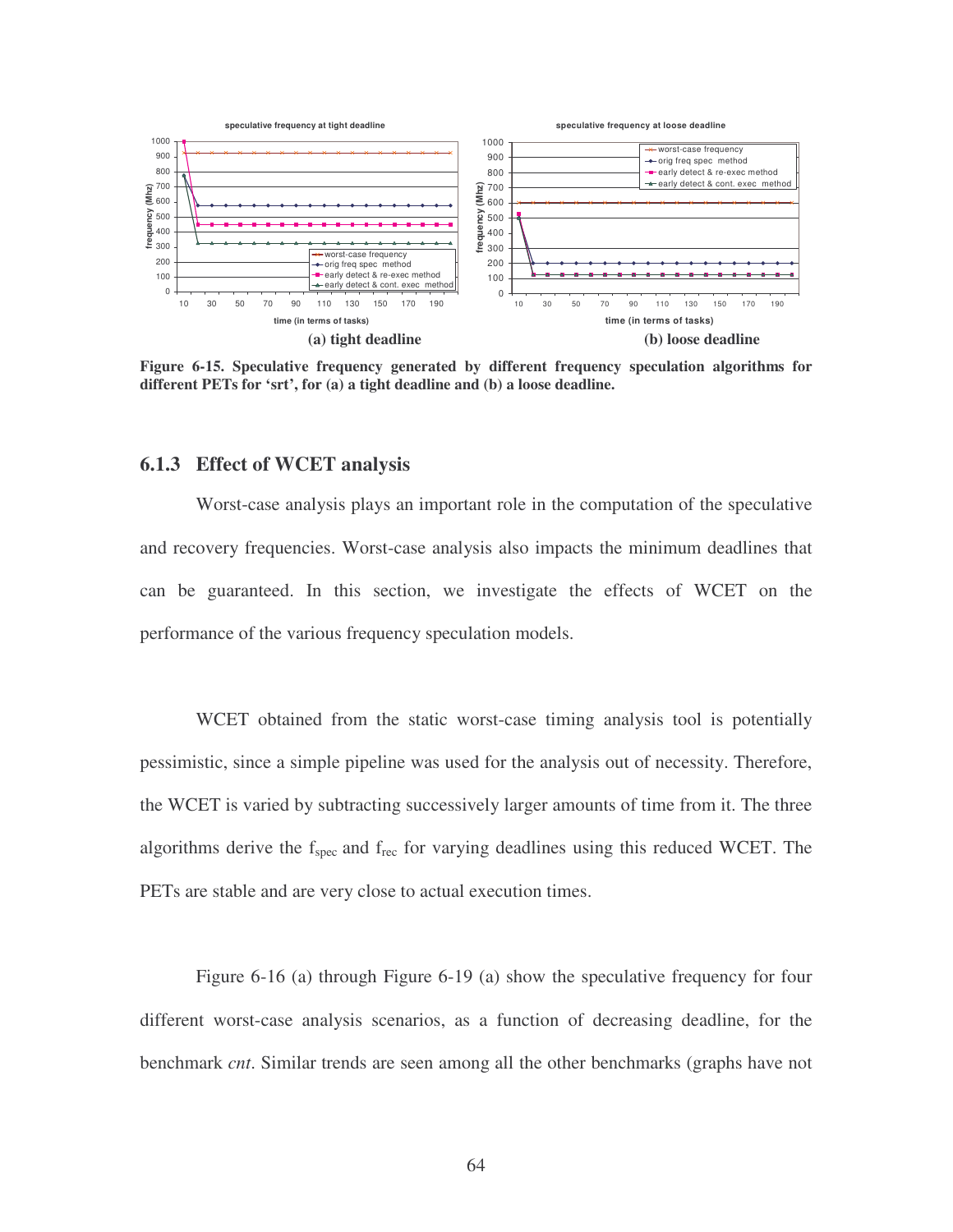been included because of space considerations). Figure 6-16 (b) through Figure 6-19 (b) show the corresponding recovery frequencies.

The worst-case analysis is increasingly pessimistic, i.e., the first set of WCETs are the tightest (Figure 6-16) and the last set of WCET numbers are the loosest (Figure 6-19). WCETs from the static worst-case timing analysis tool available to us are considered to be the most pessimistic. These WCETs are used as base numbers. WCETs for tighter worst-case analysis are obtained by subtracting some time from the base numbers (how much is subtracted depends upon the size of the sub-tasks and the judgment of the author). Note that the WCETs derived this way are not provably safe. However, the intention of these experiments is to study the effect of tighter worst-case analysis on the performance of the frequency speculation algorithms and hence they are assumed to be safe for all practical purposes.

It is seen that the difference between the speculative and worst-case frequency increases as worst-case analysis becomes more pessimistic. For example, for benchmark *cnt* and a deadline of 0.1 ms, the difference between the speculative and worst-case frequency is 175Mhz for the tightest worst-case analysis. The difference is seen to be 250MHz, 325Mhz, and 375Mhz for progressively looser worst-case analysis for the same deadline. Similar trends are observed for all three algorithms. This can be explained by the fact that the worst-case frequency increases as the accuracy of the worst-case analysis decreases. Frequency speculation is more beneficial when the accuracy of the worst-case analysis is worse. However, note that fewer deadlines are guaranteed for pessimistic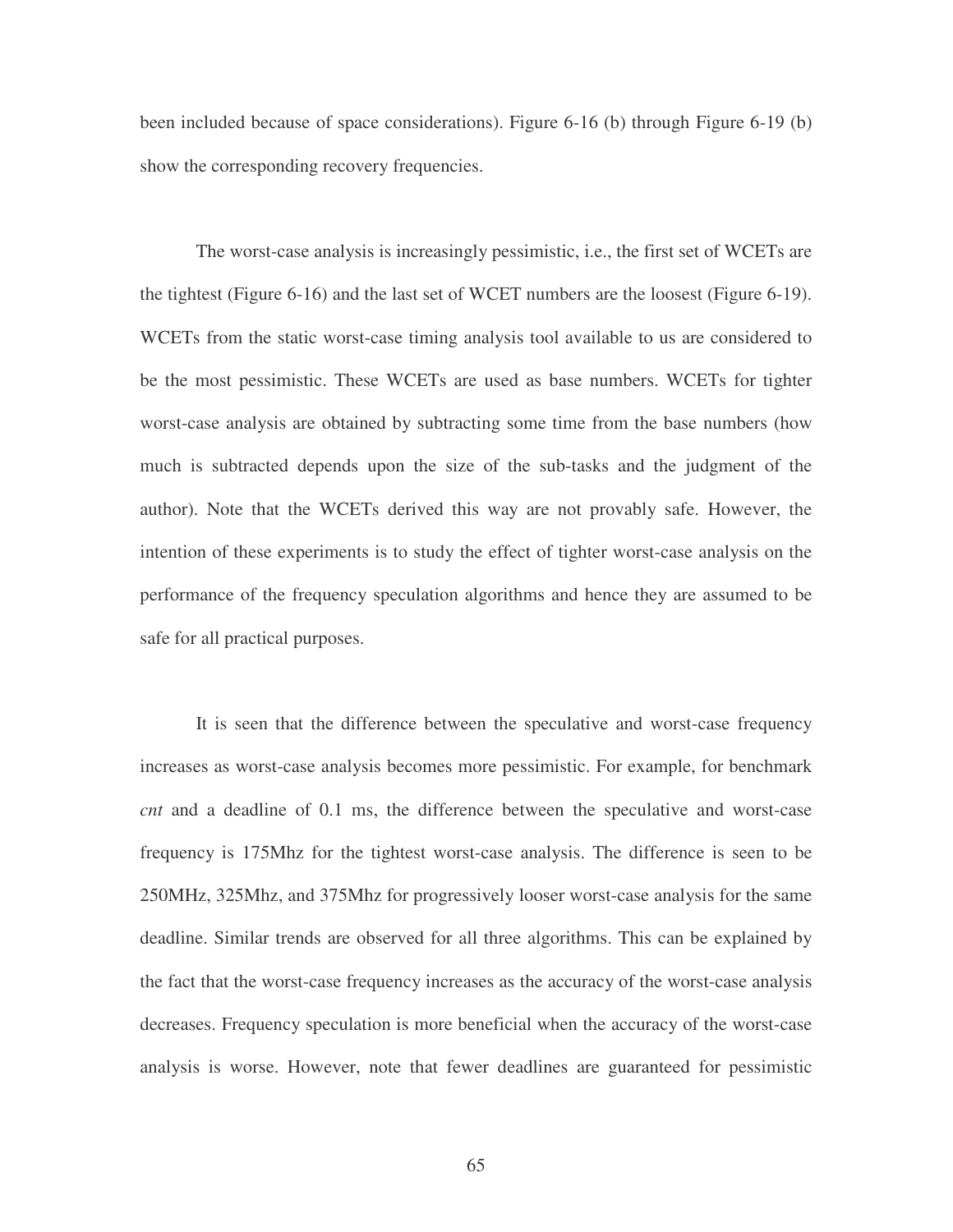worst-case analysis. For example, for *cnt*, the tightest worst-case analysis guarantees a 0.043 ms deadline, whereas the loosest worst-case analysis cannot guarantee deadlines below 0.063, for the same task.

Recovery frequency is lowest for the tightest worst-case analysis and progressively increases with looser worst-case analysis. This is expected since higher WCET increases pressure on the recovery frequency, leading to an increased recovery frequency.



**Figure 6-16. (a) Speculative and (b) recovery frequencies generated by different algorithms assuming tight worst-case analysis, for** *cnt.*



**Figure 6-17. (a) Speculative and (b) recovery frequencies generated by different algorithms assuming slightly pessimistic worst-case analysis, for** *cnt.*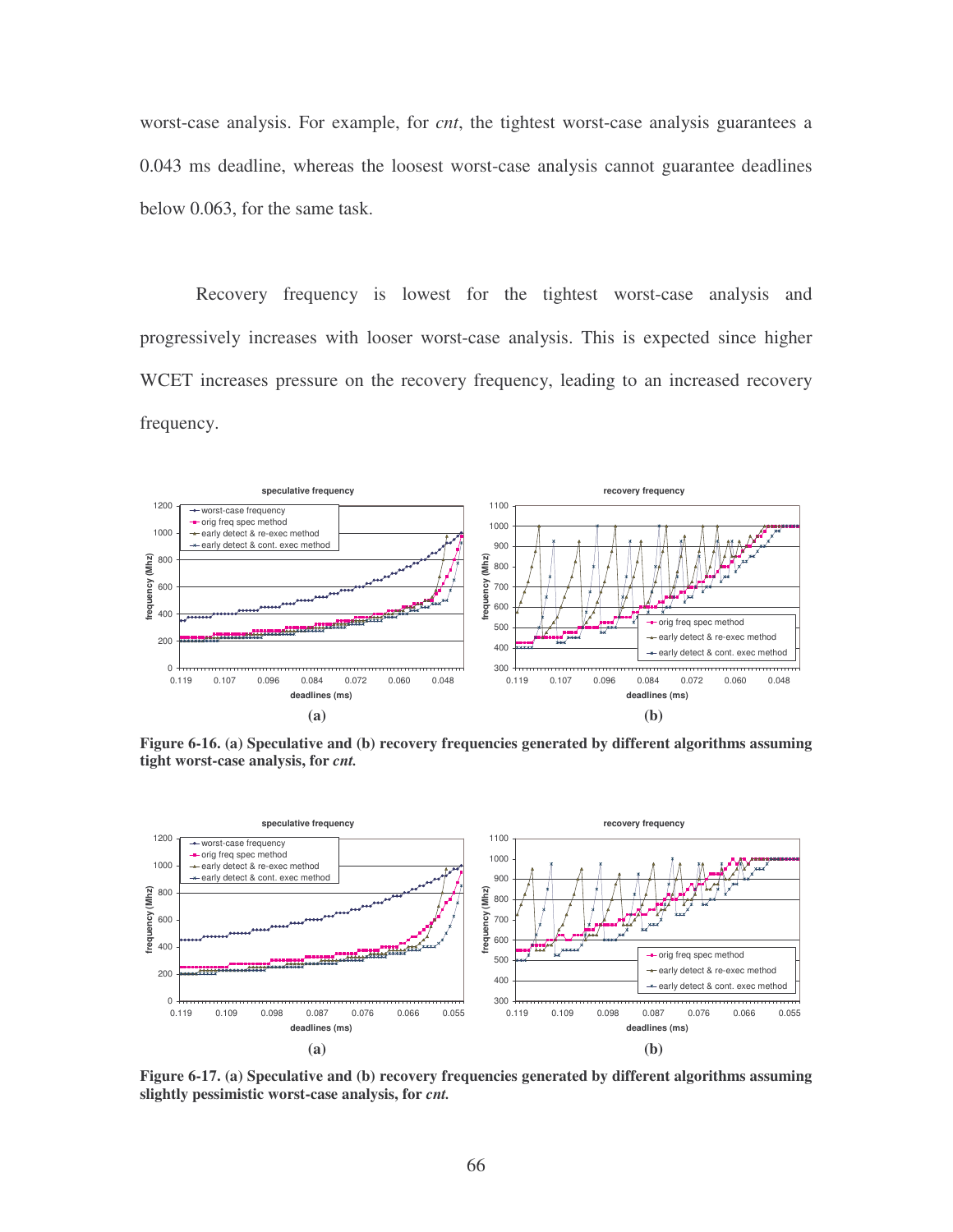

**Figure 6-18. (a) Speculative and (b) recovery frequencies generated by different algorithms assuming pessimistic worst-case analysis, for** *cnt.*



**Figure 6-19. (a) Speculative and (b) recovery frequencies generated by different algorithms assuming highly pessimistic worst-case analysis, for** *cnt.*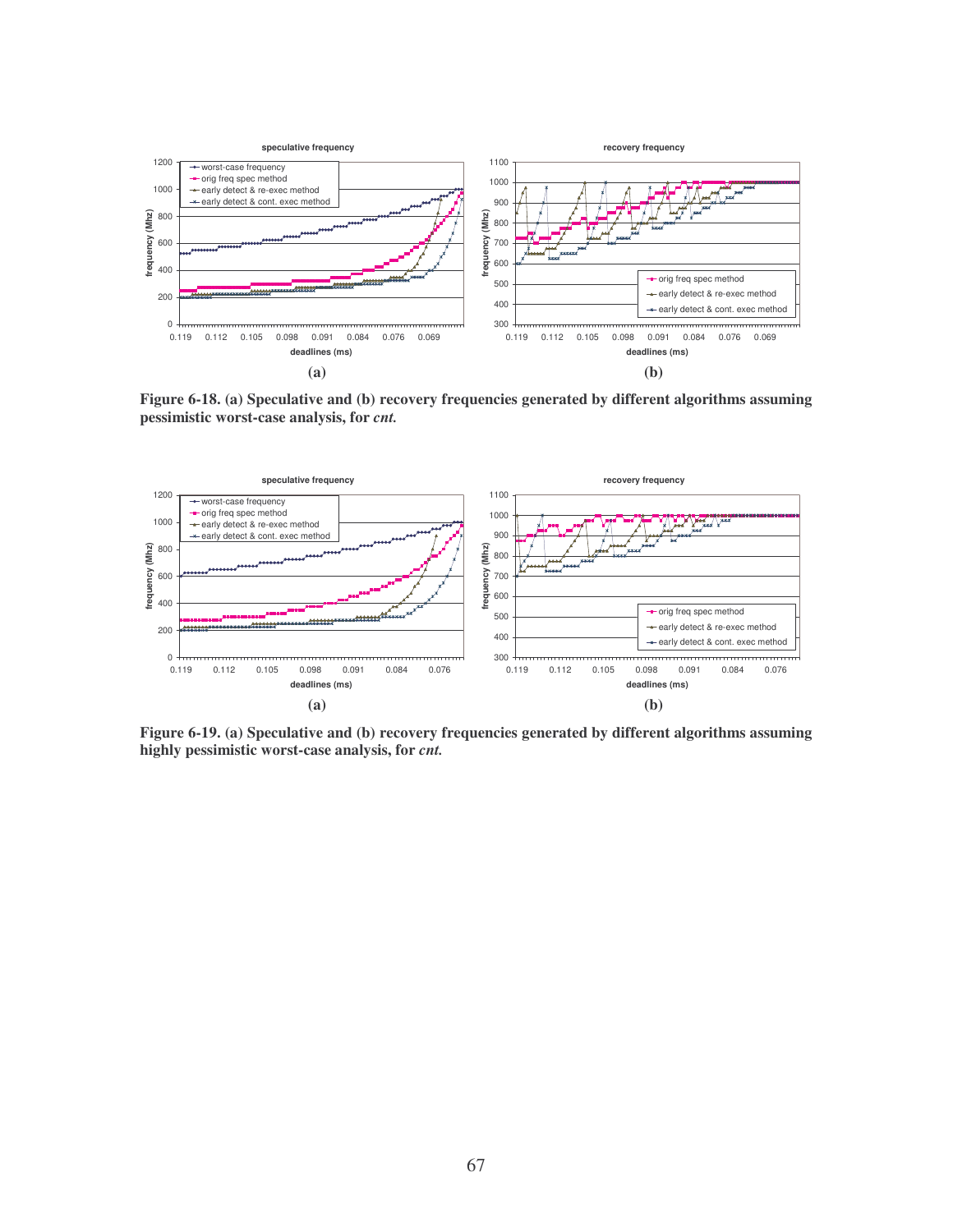#### **6.2 Power Results**

The previous section presented savings in terms of frequency. With power models incorporated in the simulation environment, it is possible to show savings in terms of power and energy. This section presents savings in power and energy achieved by frequency speculation.

Figure 6-20 and Figure 6-21 show power and energy savings, respectively, for a tight deadline. Figure 6-22 and Figure 6-23 show power and energy savings, respectively, for a loose deadline. In each experiment, the benchmark is run 200 times consecutively as if it were a periodic task. Power/energy results are reported with respect to no speculation, i.e., the base case uses worst-case frequency. Results are reported assuming perfect clock gating and perfect clock gating with 10% standby power. Similarly, results have been reported for both tight and loose deadlines. Due to stable actual execution times, no sub-tasks mispredicted in any of the runs. However, we investigate the impact of misprediction on power/energy savings later.

The first observation is that all the frequency speculation algorithms achieve significant power and energy savings, ranging from 25% to 68% for a tight deadline and 40% to 60% for a loose deadline. Comparing the efficiency of the three methods, we see that the original frequency speculation method achieves the least savings (30-50% for tight deadline, 45-58% for loose deadline) whereas the early-detection continuousexecution method achieves the most savings for both tight (60-70%) and loose deadlines (53-60%), as expected. However, the power savings of the three algorithms are closer for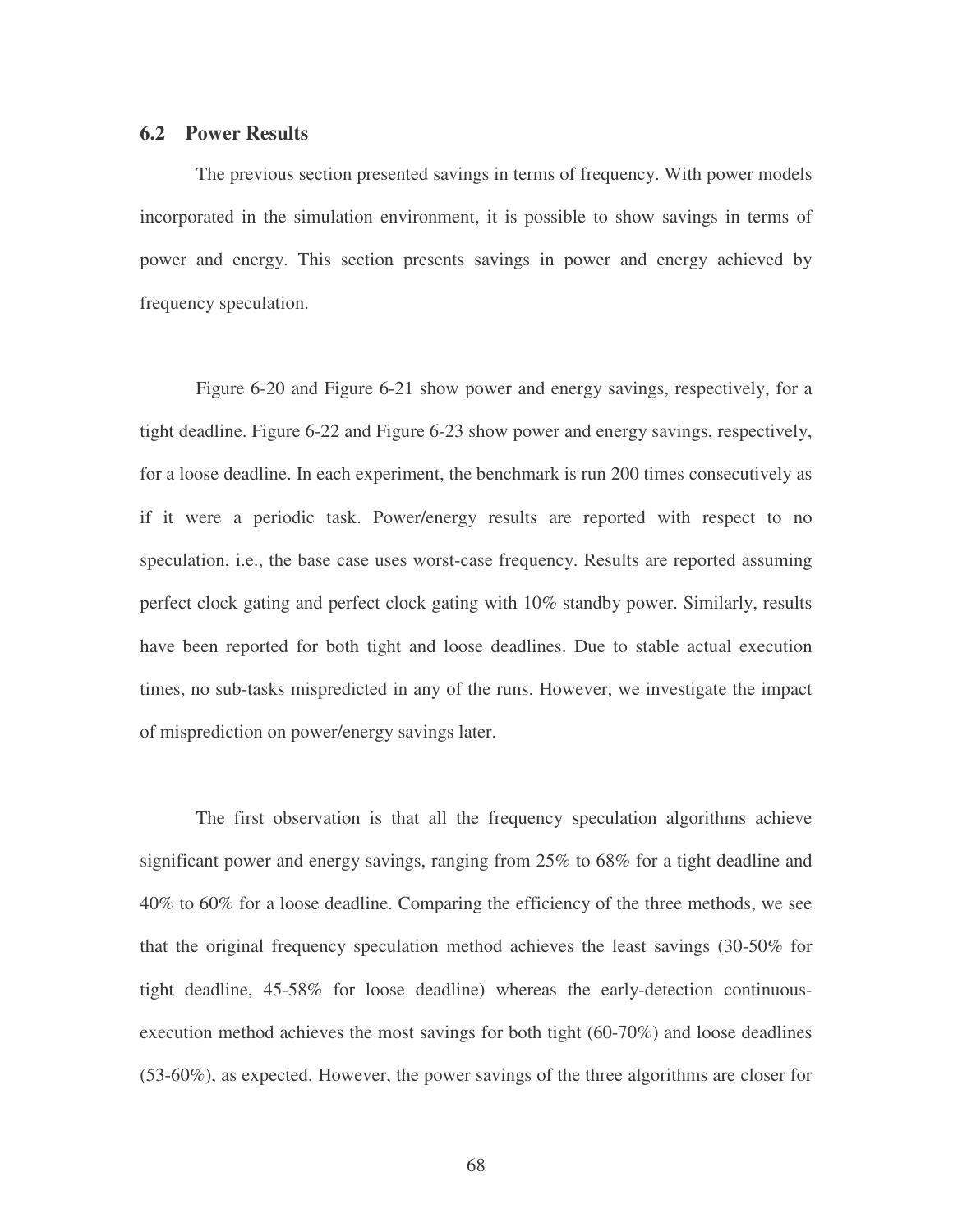a loose deadline. This is attributed to the fact that the speculative frequencies generated by the three algorithms are closer for loose deadlines.



**Figure 6-20. Power savings for different frequency speculation algorithms for a tight deadline, assuming (a) perfect clock gating and (b) perfect clock gating with standby power.**



**Figure 6-21. Energy savings for different frequency speculation algorithms for a tight deadline, assuming (a) perfect clock gating and (b) perfect clock gating with standby power.**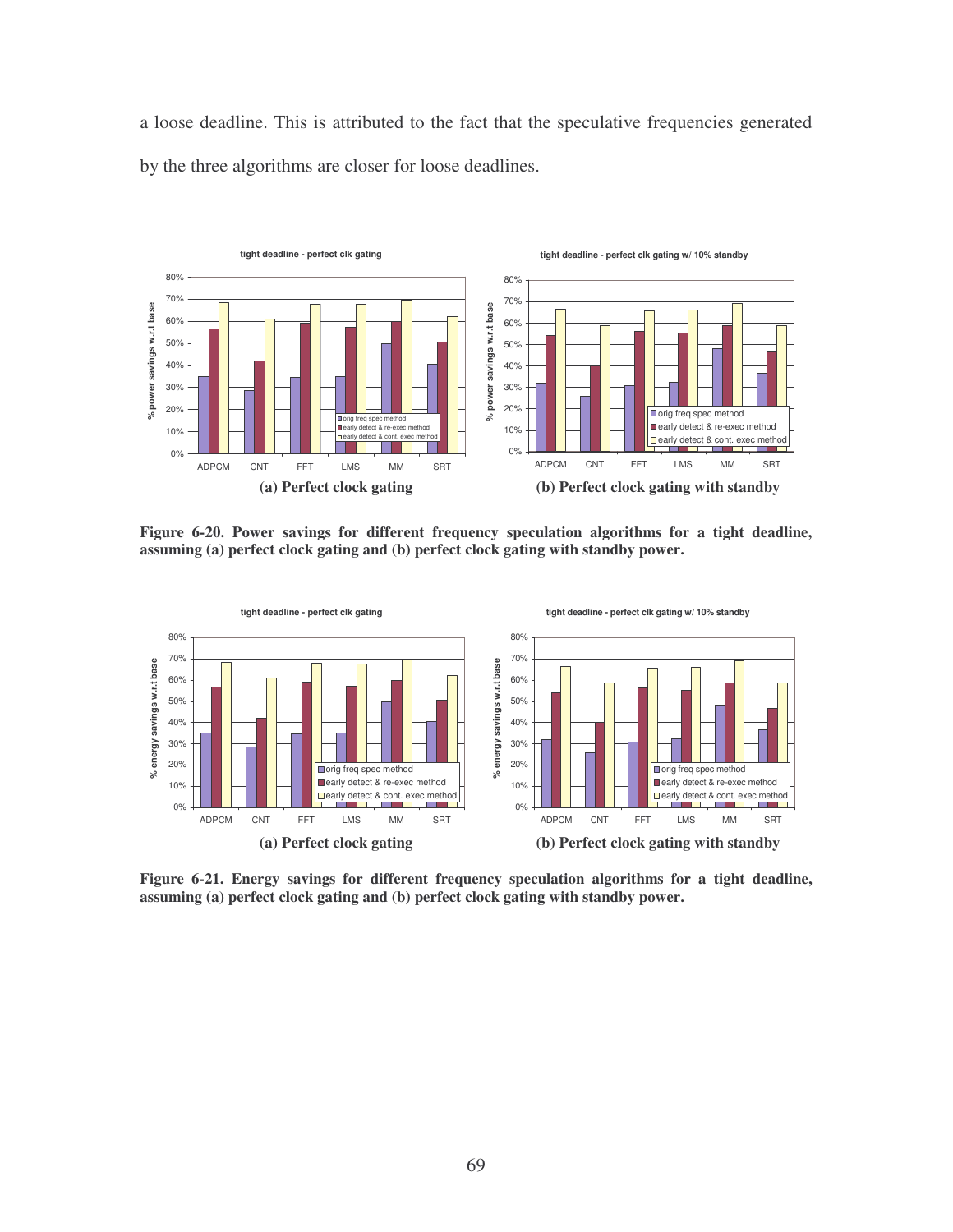

**Figure 6-22. Savings in power for different frequency speculation algorithms for a loose deadline assuming (a) perfect clock gating and (b) perfect clock gating with standby power.**



**Figure 6-23. Savings in energy for different frequency speculation algorithms for a loose deadline assuming (a) perfect clock gating and (b) perfect clock gating with standby power.**

Note that in the above experiments, there are no mispredictions and hence no transitions to the recovery frequency. We now show that frequency speculation can lower the power and energy consumption in spite of mispredictions. Since we are interested in microarchitectural uncertainty, we have used microarchitectural techniques such as flushing the instruction cache, data cache, and branch predictor to induce sub-task mispredictions. The task is consecutively executed 200 times and we flush the caches and branch predictor 20 times. This translates to roughly 20 tasks of the 200 tasks mispredicting (10% of the tasks transition to the recovery frequency). In this set of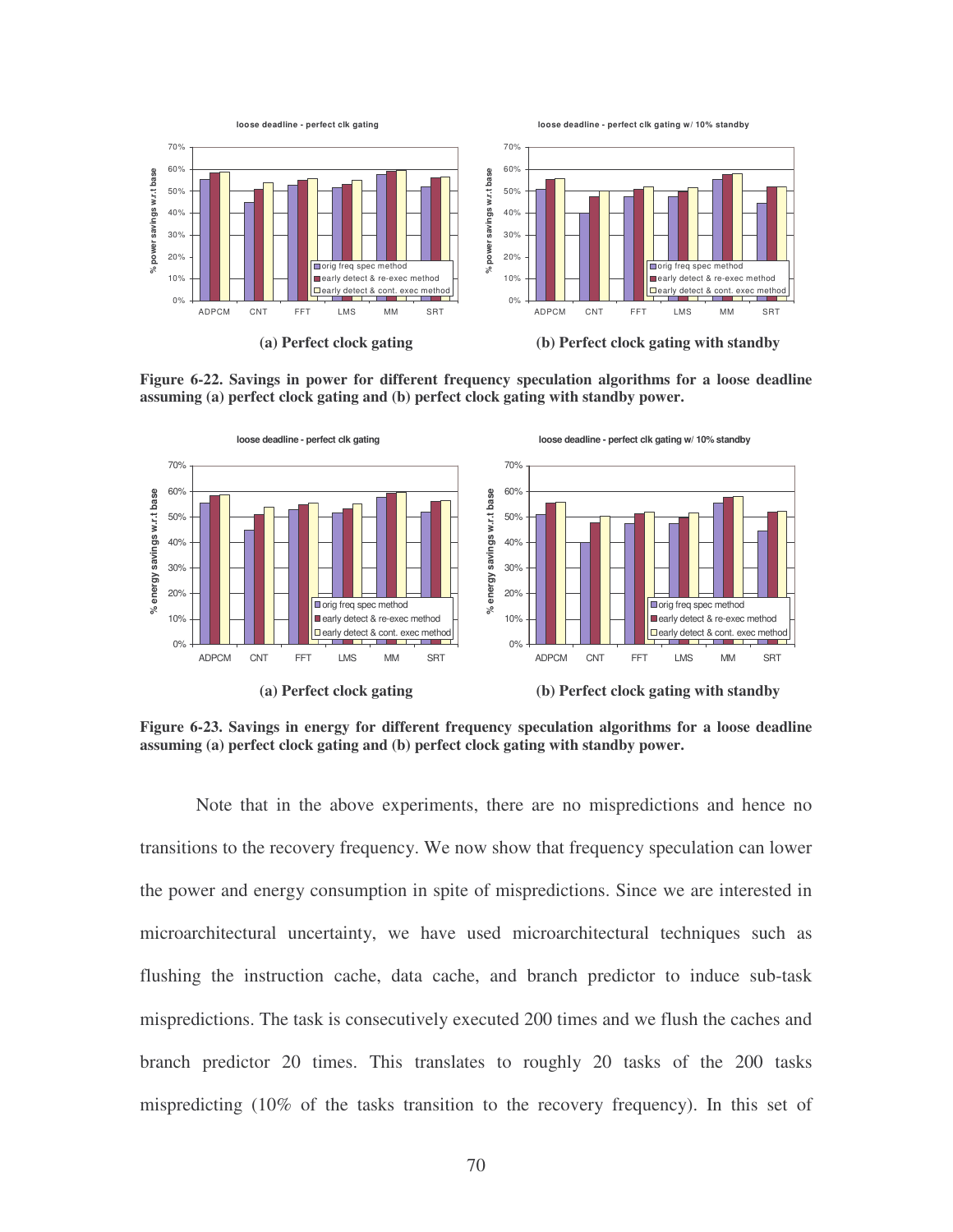experiments, the last-N-based prediction heuristic has been used to set PETs unlike previous experiments (Figure 6-20 through Figure 6-23), which use histogram-based prediction.

Figure 6-24 shows power savings with respect to no frequency speculation. It can be seen that power savings goes down compared to the case in which there are no mispredictions. The savings goes down because approximately 10% of the tasks are partially executed at the higher recovery frequency, typically consuming more power than even the base case for those tasks. Similar trends are observed for energy savings (as shown in Figure 6-25).



**(a) Perfect clock gating (b) Perfect clock gating with standby**

**Figure 6-24. Power savings for different frequency speculation algorithms for a tight deadline, assuming (a) perfect clock gating and (b) perfect clock gating with standby power, with 20 mispredictions out of 200 task executions.**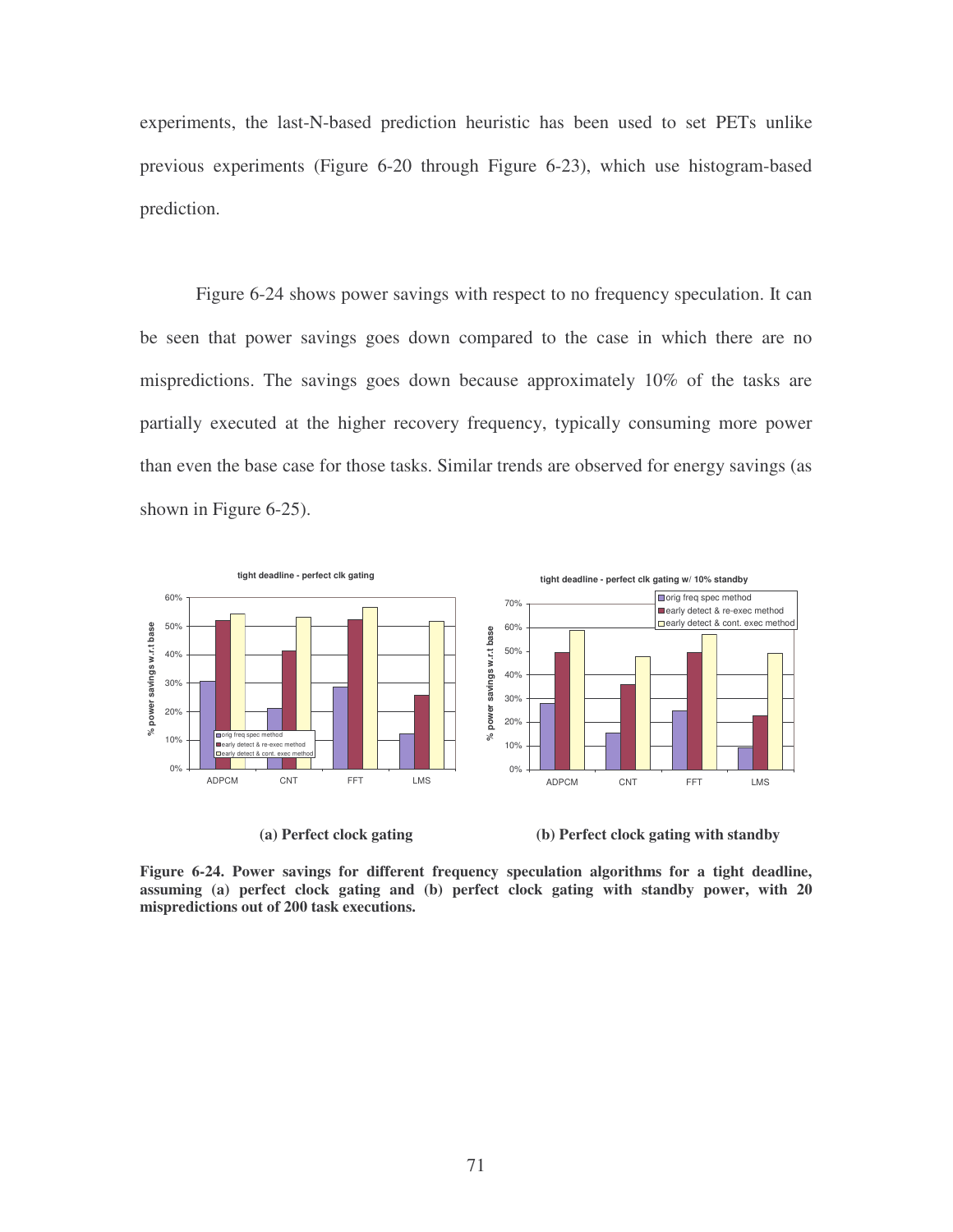

**(a) Perfect clock gating (b) Perfect clock gating with standby**

**Figure 6-25. Energy savings for different frequency speculation algorithms for a tight deadline, assuming (a) perfect clock gating and (b) perfect clock gating with standby power, with 20 mispredictions out of 200 task executions.**

#### **6.3 Effects of Sub-task Selection**

The effect of sub-task selection on frequency speculation is investigated in this section. Sub-tasks can be balanced or unbalanced in terms of the execution times. In this section, we experiment with less balanced sub-tasks. This is achieved by concatenating equal-sized sub-tasks to form a larger sub-task, and leaving other sub-tasks as is. Unbalanced tasks can be increasingly, decreasingly, or randomly unbalanced. In an increasingly unbalanced task, the sizes of the sub-tasks in the task progressively increase. The sizes of sub-tasks progressively decrease in the case of a decreasingly unbalanced task. The sub-task sizes do not exhibit any particular trend in the case of a randomly unbalanced task. Only three of the six benchmarks have been used for these experiments.

Figure 6-26 through Figure 6-28 show the trends for the speculative and recovery frequencies generated by the three algorithms for different sub-task selections, for the benchmark *adpcm*. Three types of sub-task selection are represented: balanced,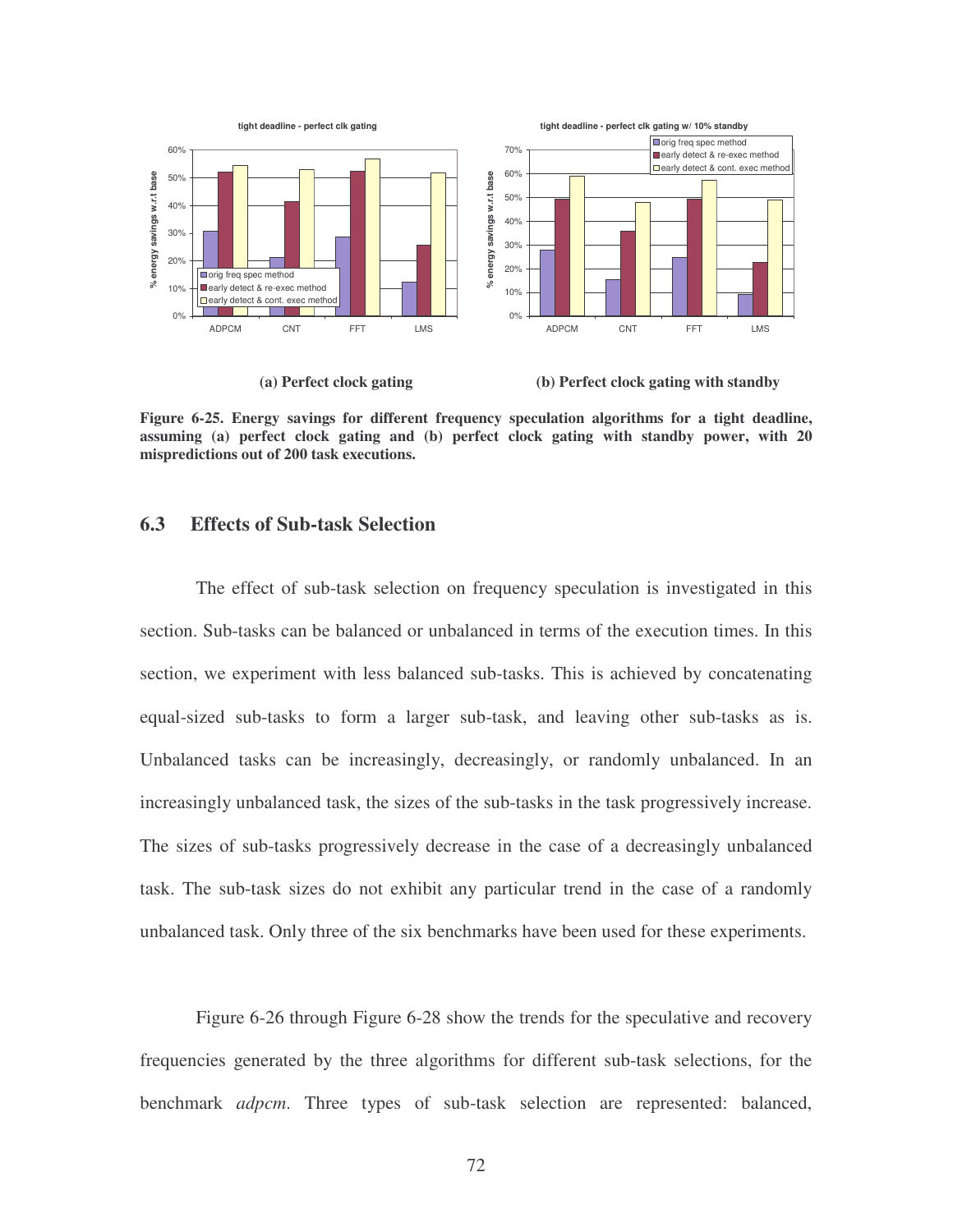increasingly unbalanced, and decreasingly unbalanced. That is, the sizes of the sub-tasks are similar, progressively increasing, or progressively decreasing, respectively.

It is interesting to compare the behavior of the frequencies for different sub-task selection methods. For all three frequency speculation algorithms, we can see that decreasingly unbalanced sub-task selection is least efficient. It always yields a higher speculative frequency than balanced and increasingly unbalanced sub-task selection. For loose deadlines, the efficiency of balanced sub-tasks is very close to (and often better than) that of increasingly unbalanced sub-task selection. However, as the deadline is tightened, the increasingly unbalanced sub-task selection yields the lowest speculative frequency. This can be explained as follows. In the scenario of the first sub-task mispredicting, all subsequent sub-tasks are executed assuming the worst-case number of cycles. This means that more work has to be done in this case compared to the scenarios of the other sub-tasks mispredicting. Hence, the scenario of the first sub-task mispredicting dictates the initial speculative and recovery frequencies. The ratio of the misprediction penalty to the overall task size is lowest in the increasingly balanced case in the case of the first sub-task mispredicting. Misprediction penalty is the extra time/cycles due to a misprediction. In the increasingly balanced method, since the size of the first sub-task is small, the misprediction penalty is small too. Hence increasingly unbalanced yields the lowest speculative frequency. On the other hand, balanced subtasks selection yields a larger first sub-task (hence a larger misprediction penalty) and a higher speculative frequency results. Decreasingly unbalanced has an even larger first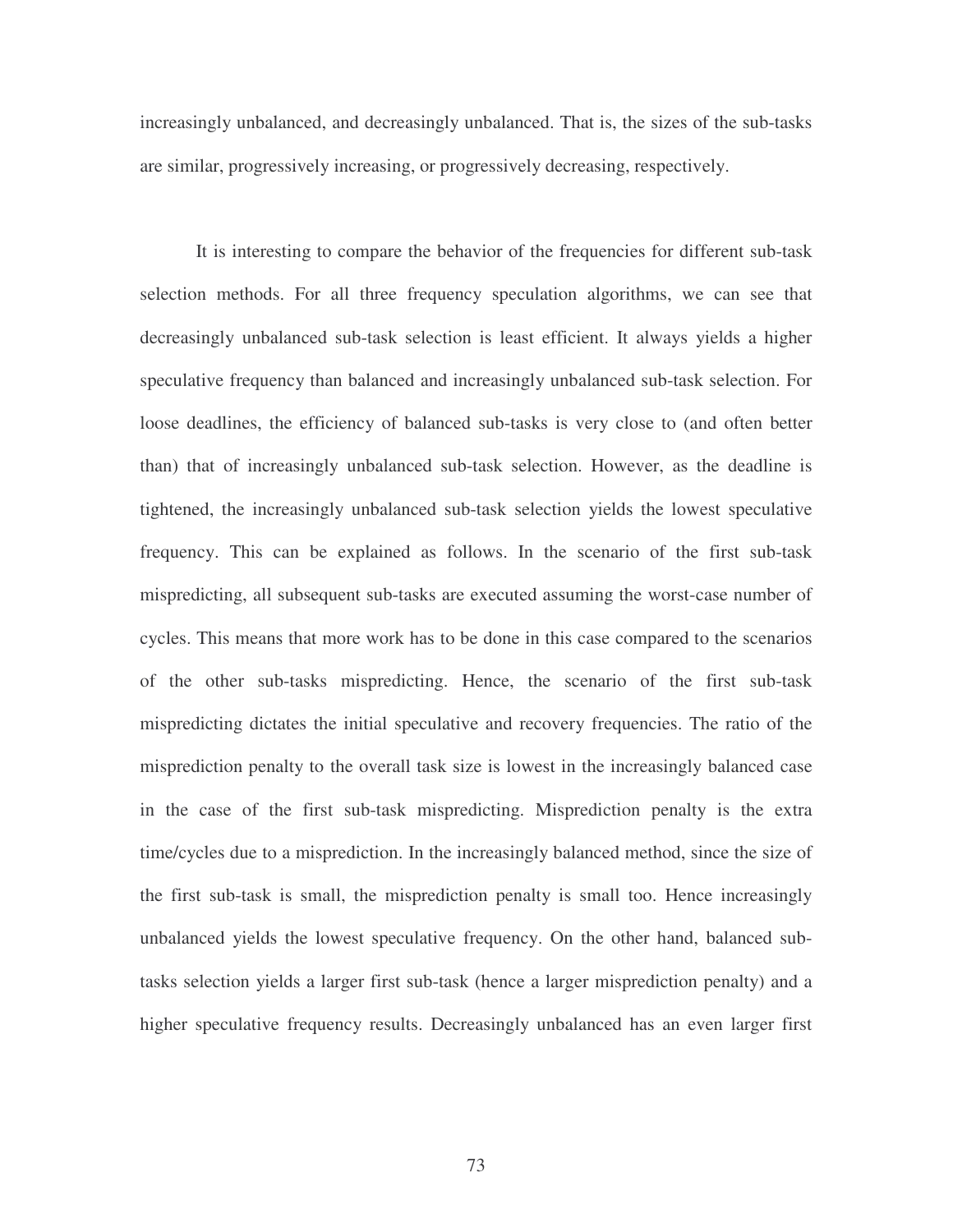sub-task and higher speculative frequency. Again, this behavior can again be attributed to the ratio of the misprediction penalty to the overall task size.



**Figure 6-26. (a) Speculative and (b) recovery frequencies generated by the original frequency speculation algorithm for various sub-task selection methods, for 'adpcm '.**



**Figure 6-27. (a) Speculative and (b) recovery frequencies generated by the early-detection reexecution algorithm for various sub-task selection methods, for 'adpcm '.**



**Figure 6-28. (a) Speculative and (b) recovery frequencies generated by early-detection continuousexecution algorithm for various sub-task selection methods, for 'adpcm '.**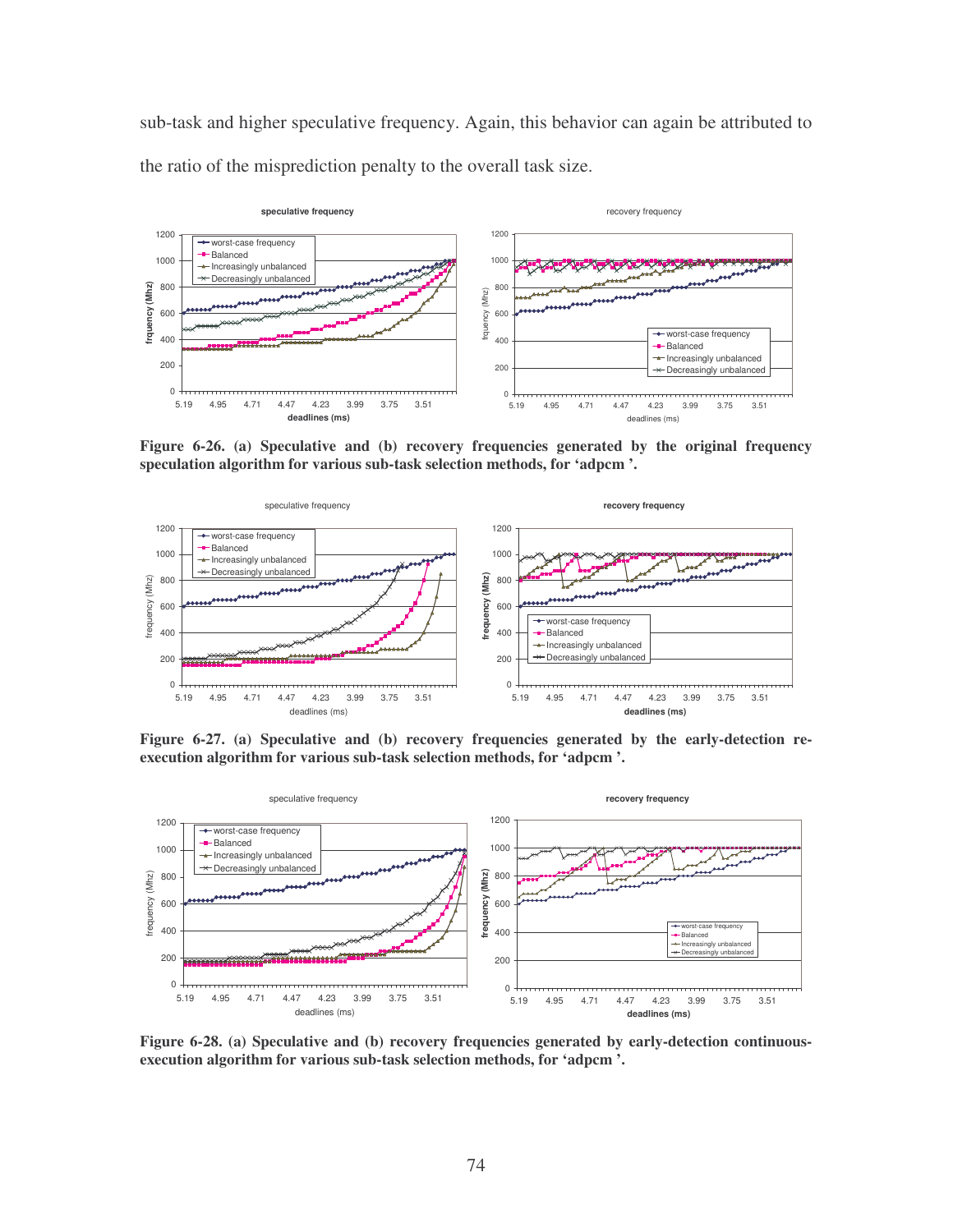# **Chapter 7 Summary and Future Work**

In hard real-time systems, system frequency is designed on the basis of worst-case execution time to guarantee safe operation. Worst-case analysis of a high-performance microarchitecture is pessimistic leading to high clock frequencies, higher than actually needed in practice.

Frequency speculation is a method for safely reducing the frequency on the basis of typical execution time. The real-time task is divided into sub-tasks. Their predicted execution times and worst-case execution times are used to compute a speculative frequency and a safe recovery frequency. The task is attempted at the speculative frequency and the sub-tasks are expected to complete within their predicted execution times. If a sub-task does not complete within its predicted execution time, the system takes corrective measures. The remaining sub-tasks are run at the recovery frequency to finish the task before the deadline, in spite of the interim misprediction.

This thesis proposes two new frequency speculation algorithms that improvise on the originally proposed frequency speculation algorithm. A drawback of the original frequency speculation algorithm is that a sub-task misprediction is detected only after completing the sub-task. This thesis showed that a misprediction could be detected earlier through the use of a watchdog timer. Since recovery can be initiated earlier, in the middle of the mispredicted sub-task, early detection introduces extra slack that can be used to lower the speculative frequency even further.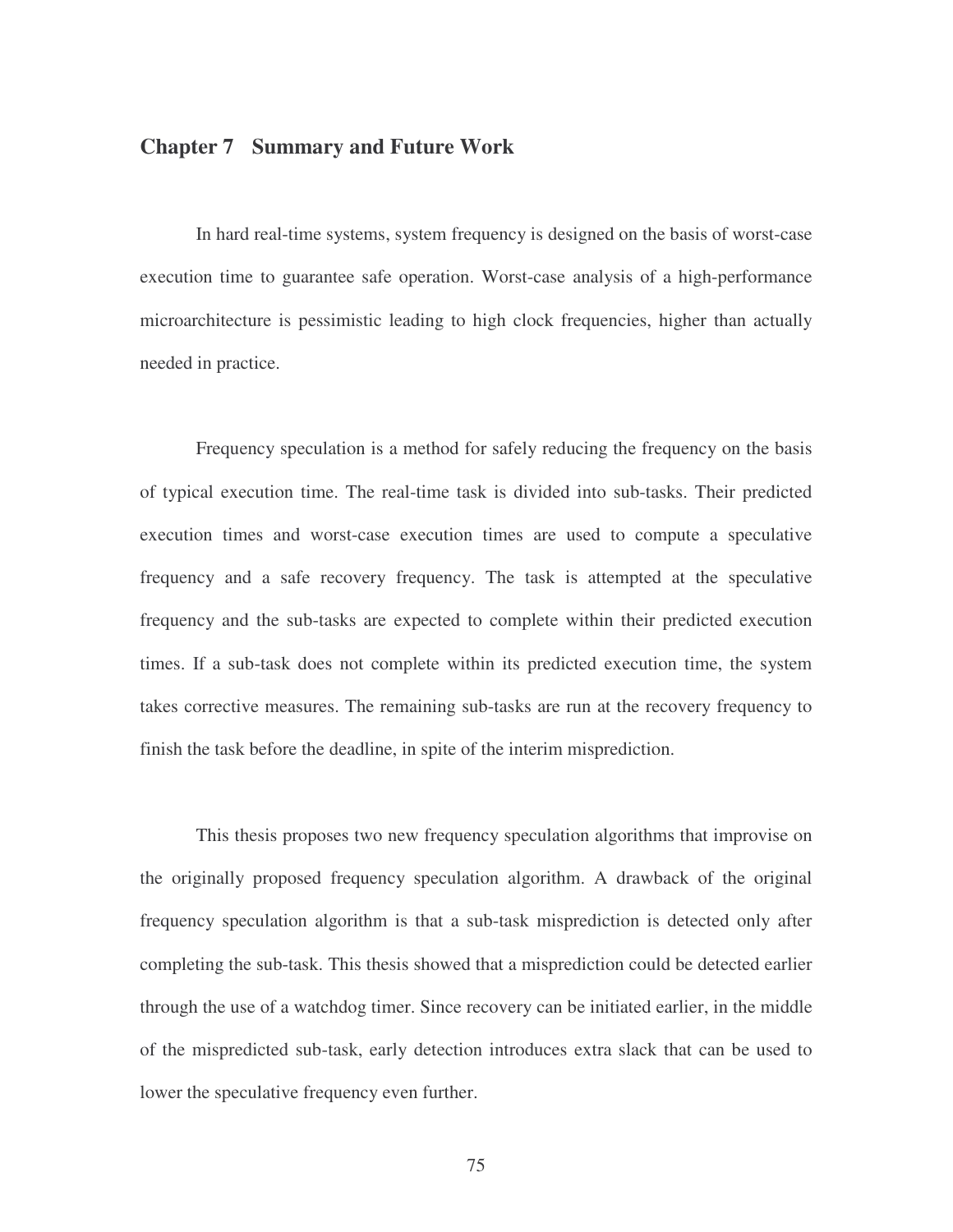However, early detection poses the new problem of bounding the amount of time needed to complete the work in the mispredicted sub-task. The two new algorithms differ in how the unfinished work is bounded. The first algorithm, called early-detection logical re-execution algorithm, conservatively bounds the execution time of the unfinished portion using the worst-case execution time of the entire sub-task. The second, called early-detection continuous-execution, uses more sophisticated analysis to derive a much tighter bound. Results confirm that both early-detection algorithms outperform the late-detection algorithm.

We have also implemented a detailed simulation framework to study frequency speculation. We have demonstrated the feasibility of sub-task selection for real benchmarks. On-line profiling ensures that the predicted execution times are continuously updated and the speculative and recovery frequencies are as low as possible. The software and hardware support that is needed for frequency speculation has been identified and described in detail.

From the research in this thesis, we are able to draw the following conclusions.

- Static frequency speculation yields up to 70% savings in power and energy.
- The early-detection continuous-execution algorithm has the highest power savings (60-70%), followed by the early-detection logical re-execution algorithm (42- 60%). The original frequency speculation algorithm, which uses late detection, has the least savings (30-58%). These results demonstrate that early detection is advantageous over late detection, confirming our original hypothesis.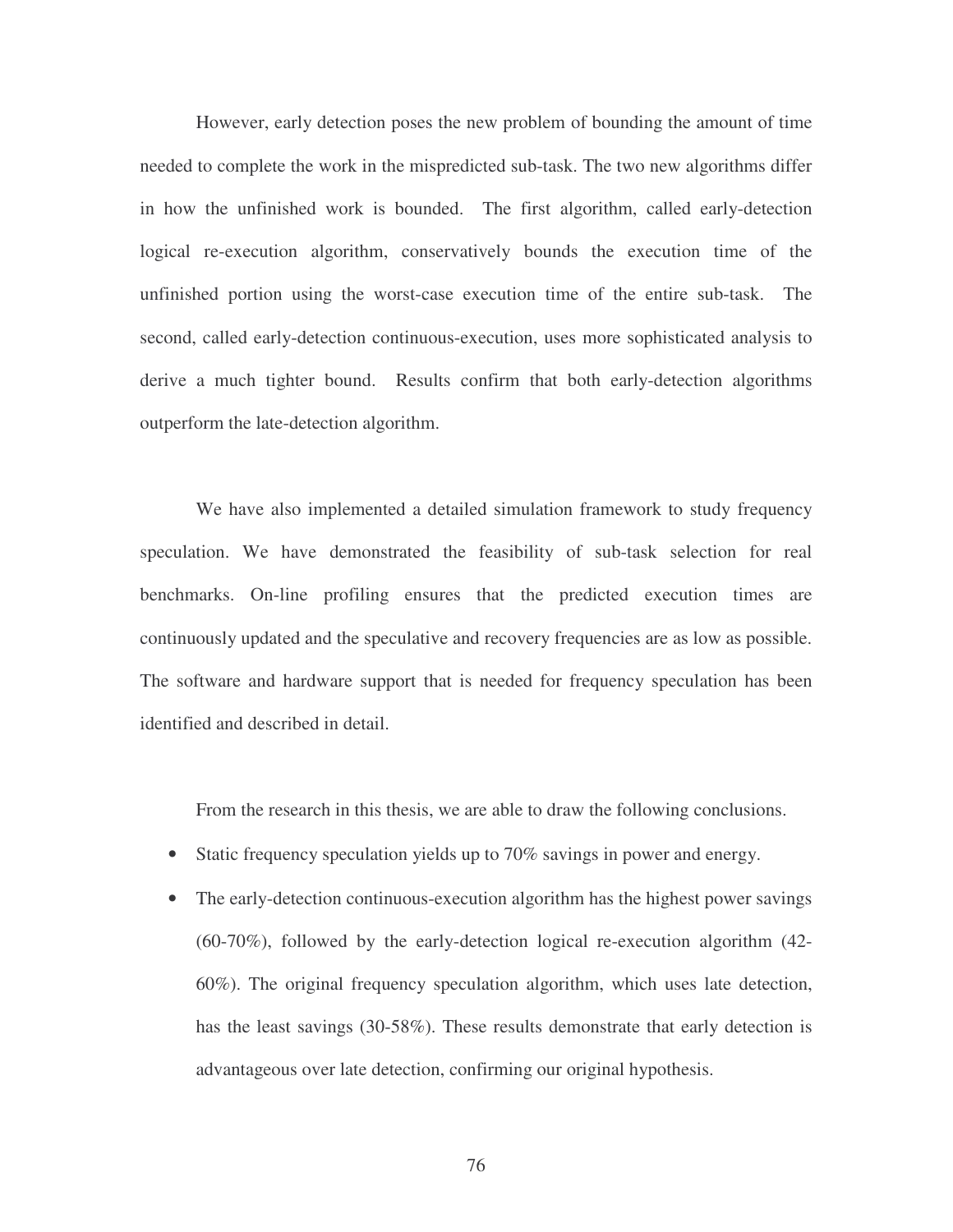- The three algorithms perform similarly for loose deadlines. This is because the ratio of the misprediction penalty (the only differentiating factor among the three algorithms) to the overall deadline is small at loose deadlines.
- Power savings increases as the pessimism of worst-case analysis increases. This is particularly significant in the context of future trends: WCET pessimism is expected to increase as microarchitectural complexity increases.
- Sub-task selection affects the power savings achieved by static frequency speculation. Increasingly unbalanced sub-tasks have the most potential for power/energy savings, followed by balanced sub-tasks, followed by decreasingly unbalanced sub-tasks.

Static worst-case timing analysis of a complex microarchitecture, such as the one used in this thesis, is potentially intractable. A tool that safely and accurately analyzes a complex microarchitecture is not known to exist at this time. We are investigating a new method that eliminates the need to do explicit worst-case timing analysis of complex architectures.

Future work also includes the following.

• It has been observed that increasing the statically generated speculative frequency to the next available frequency can significantly decrease the recovery frequency under certain conditions. We will study the trade-offs between the speculative and recovery frequencies for such cases.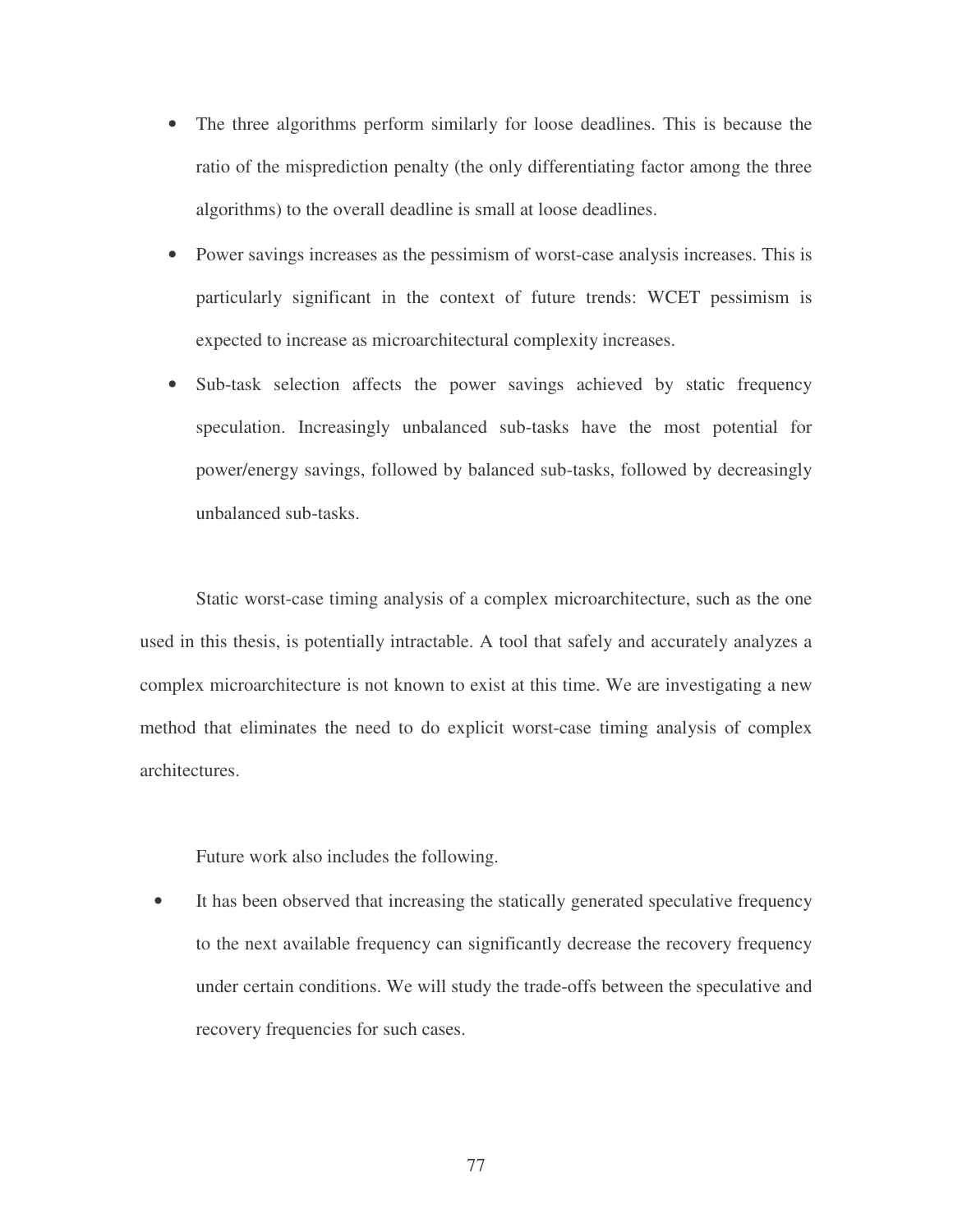- In this thesis, a single recovery frequency was used irrespective of which sub-task mispredicts, yet recovery frequency can be optimized if the mispredicted sub-task were known in advance. We propose statically generating a table of recovery frequencies, and selecting one from the table at run-time depending on which subtask mispredicts.
- It might be possible to anticipate mispredictions in future sub-tasks based on the direction of key branches (depending on how control flow resolves). We will develop mechanisms to anticipate the behavior of later sub-tasks. This information can be used to take actions earlier and thereby optimize the recovery frequency.
- We will explore frequency speculation approaches that combine various aspects of static and dynamic schemes. Particularly, we are interested in employing dynamic schemes to reduce the recovery frequency after a misprediction has occurred. For example, the system could resume speculation after a misprediction if timeliness is regained while executing at the recovery frequency. Alternatively, slack generated while executing at the recovery frequency could be used to safely lower the recovery frequency dynamically.
- We will investigate the impact of the number of sub-tasks on frequency speculation.
- We will explore the feasibility of sub-task selection for more complex benchmarks. We will also explore automation of sub-task selection.
- We will extend static frequency speculation to work in the context of multitasking and pre-emption.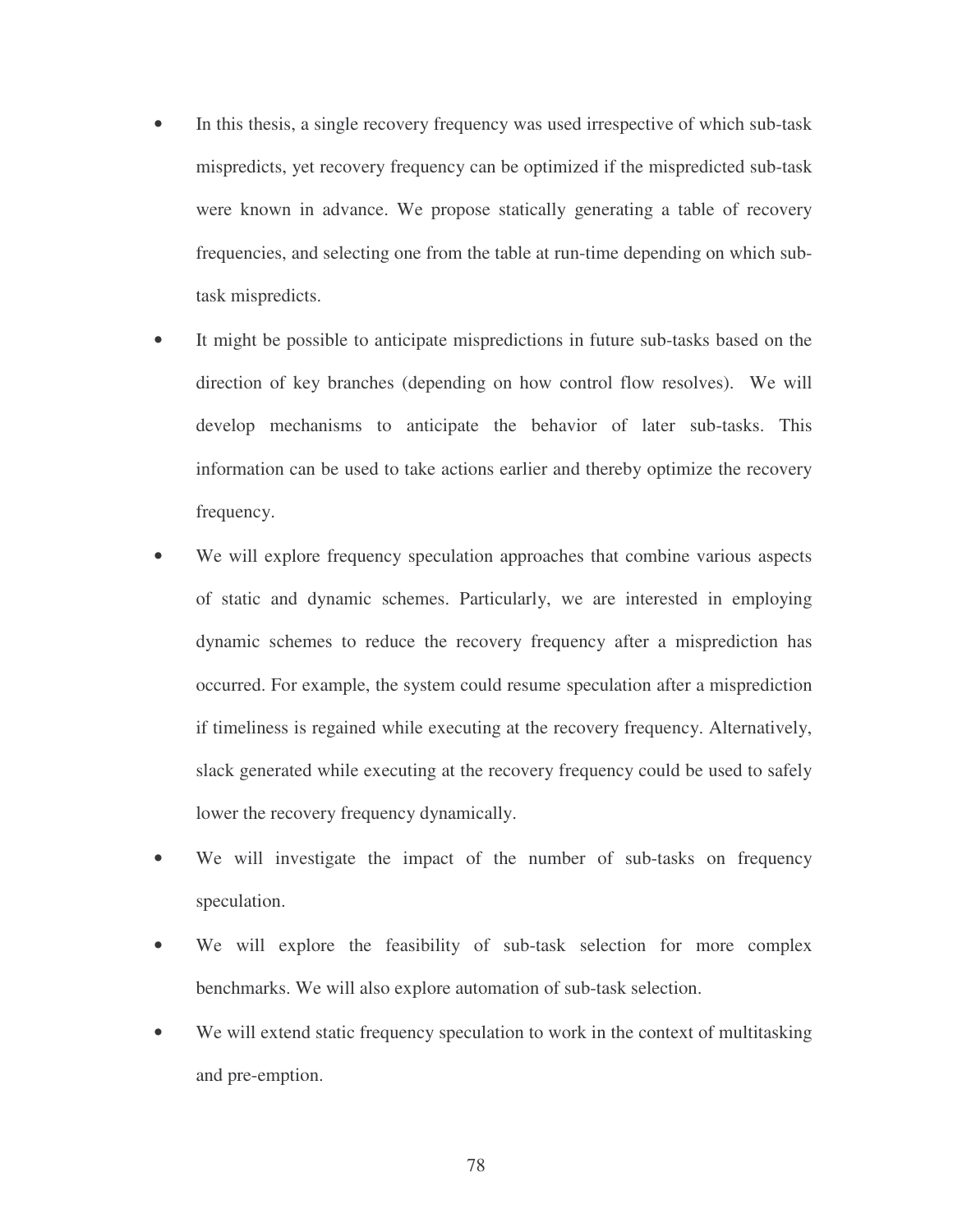#### **Bibliography**

- [1] N. AbouGhazaleh, D. Mossé, B. Childers, and R. Melhem. Toward The Placement of Power Management Points in Real Time Applications, *COLP'01 (Workshop on Compilers and Operating Systems for Low Power)*, *2001*
- [2] R. Arnold, F. Mueller, D. Whalley, and M. Harmon. Bounding worst-case instruction cache performance. *15th Real-Time Systems Symposium*, 1994.
- [3] D. Brooks, V. Tiwari, and M. Martonosi. Wattch: A framework for architectural-level power analysis and optimizations. *27th Int'l Symposium on Computer Architecture*, June 2000.
- [4] D. Burger, T. Austin, and S. Bennett. Evaluating Future Microprocessors: The Simplescalar Toolset. Tech. Rep. CS-TR-96-1308, CS Dept., Univ. of Wisconsin - Madison, July 1996.
- [5] M. Harmon, T. P. Baker, and D. B. Whalley. A retargetable technique for predicting execution time. *Real-Time Systems Symposium*, pp. 68–77, Dec. 1992.
- [6] C. A. Healy, R. D. Arnold, F. Mueller, D. Whalley, and M. G. Harmon. Bounding pipeline and instruction cache performance. *IEEE Transactions on Computers*, 48(1):53–70, Jan. 1999.
- [7] C. A. Healy, D. B. Whalley, and M. G. Harmon. Integrating the timing analysis of pipelining and instruction caching. *Real-Time Systems Symposium*, pp. 288–297, Dec. 1995.
- [8] K. Govil, E. Chan, and H. Wasserman. Comparing algorithms for dynamic speed-setting of a lowpower CPU. *1 st Int'l Conference on Mobile Computing and Networking*, Nov. 1995.
- [9] D. Grunwald, P. Levis, C. Morrey III, M. Neufeld, and K. Farkas. Policies for dynamic clock scheduling. *Symp. on Operating Systems Design and Implementation*, Oct. 2000.
- [10]I. Hong, M. Potkonjak, and M. Srivastava. On-line scheduling of hard real-time tasks on variable voltage processor. *Int'lConference on Computer-Aided Design*, Nov. 1998.
- [11]I. Hong, G. Qu, M. Potkonjak, and M. Srivastava. Synthesis techniques for low-power hard real-time systems on variable voltage processors. *19th Real-Time Systems Symposium*, Dec. 1998.
- [12]C. Krishna and Y. Lee. Voltage clock scaling adaptive scheduling techniques for low power in hard real-time systems. *6th Real-Time Technology and Applications Symposium*, May 2000.
- [13] Y. Lee and C. Krishna. Voltage clock scaling for low energy consumption in real-time embedded systems. *6th Int'l Conf. on Real-Time Computing Systems and Applications*, Dec. 1999.
- [14]J. Lorch and A. J. Smith. Improving dynamic voltage scaling algorithms with PACE. *Proceedings of the ACM SIGMETRICS 2001 Conference*, June 2001.
- [15] D. Mossé, H. Aydin, B. Childers, and R. Melhem. Compiler-assisted dynamic power-aware scheduling for real-time applications. *Workshop on Compilers and Operating Systems for Low Power*, Oct. 2000.
- [16]F. Mueller. Static Cache Simulation and its Applications. Ph.D. Thesis, Dept. of CS, Florida State Univ., July 1994.
- [17]F. Mueller. Generalizing timing predictions to set-associative caches. *EuroMicro Workshop on Real-Time Systems*, pp. 64–71, June 1997.
- [18]F. Mueller. Timing predictions for multi-level caches. ACM SIGPLAN Workshop on Language, Compiler, and Tool Support for Real-Time Systems, pp. 29–36, June 1997.
- [19]F. Mueller. Timing analysis for instruction caches. *Real-Time Systems*, 18(2/3):209–239, May 2000.
- [20] F. Mueller, D. B. Whalley, and M. Harmon. Predicting instruction cache behavior. *ACM SIGPLAN Workshop on Language, Compiler, and Tool Support for Real-Time Systems*, June 1994.
- [21]T. Pering, T. Burd, and R. Brodersen. The simulation of dynamic voltage scaling algorithms. *Symp. on Low Power Electronics*, 1995.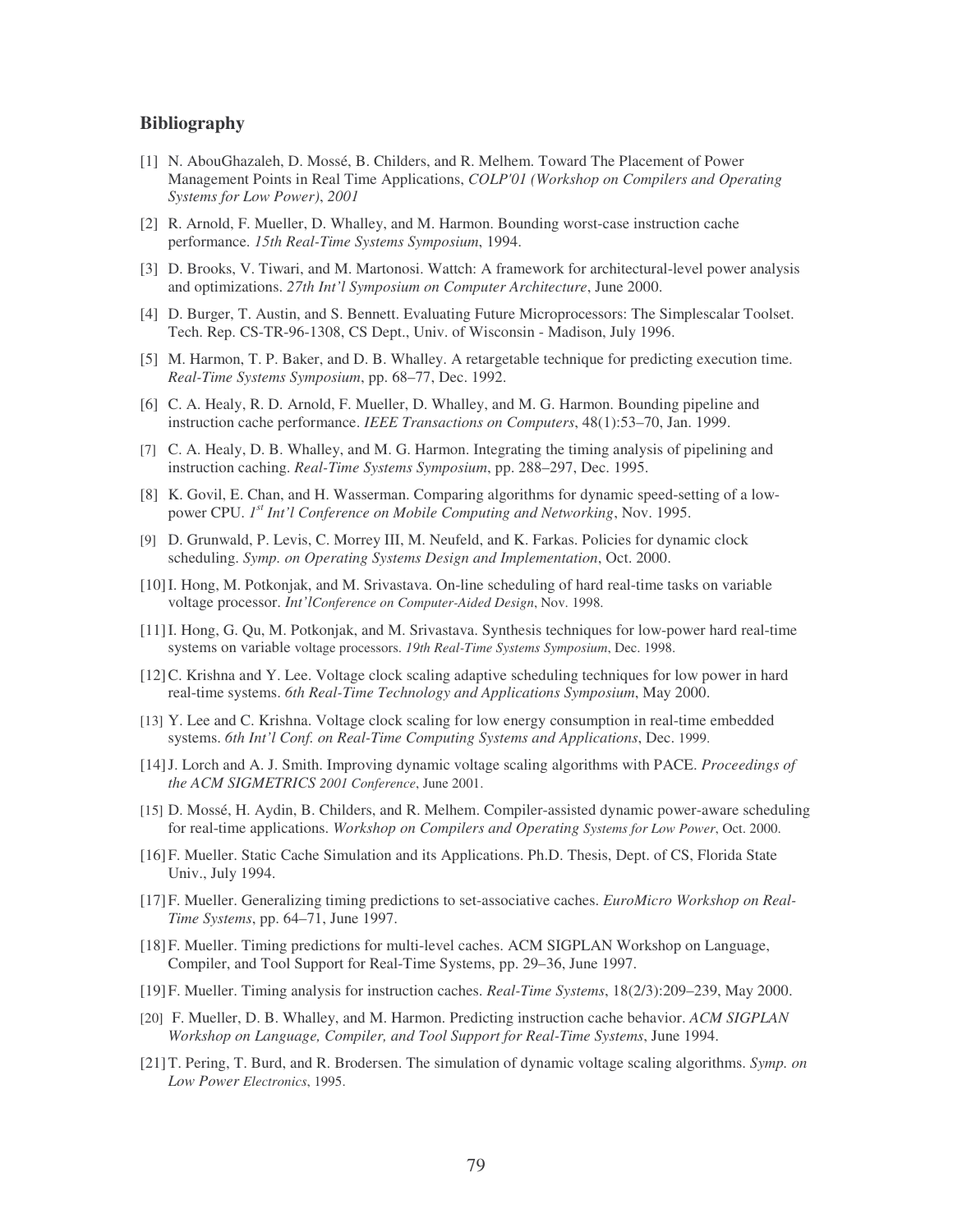- [22] E. Rotenberg. Using Variable-MHz Microprocessors to Efficiently Handle Uncertainty in Real-Time Systems. *34th International Symposium on Microarchitecture,* December 2001.
- [23]Y. Shin, K. Choi, and T. Sakurai. Power optimization of real-time embedded systems on variable speed processors. *Int'l Conf. on Computer-Aided Design*, 2000.
- [24]R. White, F. Mueller, C. Healy, D. Whalley, and M. Harmon. Timing analysis for data caches and setassociative caches. *Real-Time Technology and Applications Symposium*, pp. 192–202, June 1997.
- [25] R. T. White, F. Mueller, C. Healy, D. Whalley, and M. G. Harmon. Timing analysis for data and wraparound fill caches. *Real-Time Systems*, 17(2/3):209–233, Nov. 1999.
- [26]M. Weiser, B. Welch, A. Demers, and S. Shenker. Scheduling for reduced cpu energy. *1st Symp. on Operating Systems Design and Implementation*, Nov. 1994.
- [27] http://developer.intel.com/design/intelxscale/benchmarks.htm
- [28] http://www.intel.com/design/intelxscale/
- [29] "C-lab: WCET Benchmarks," http://www.c-lab.de/home/en/download.html.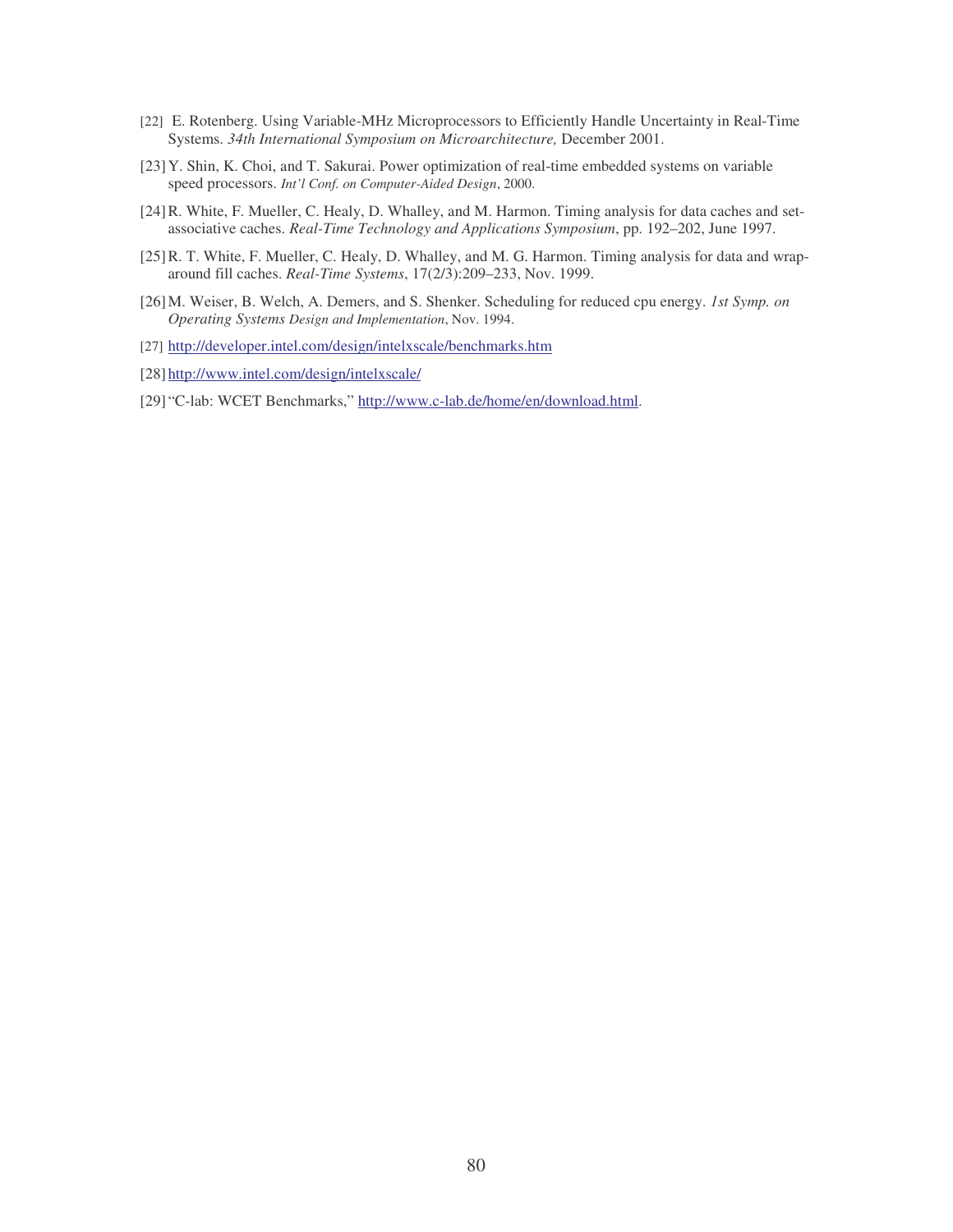## **A-1 Appendix**



**Figure A-1. Worst-case frequency, speculative, and recovery frequencies generated by the original frequency speculation algorithm for varying deadlines, for** *'cnt'.*



**Figure A-2. Worst-case frequency, speculative, and recovery frequencies generated by the earlydetection re-execution algorithm for varying deadlines, for** *'cnt'.*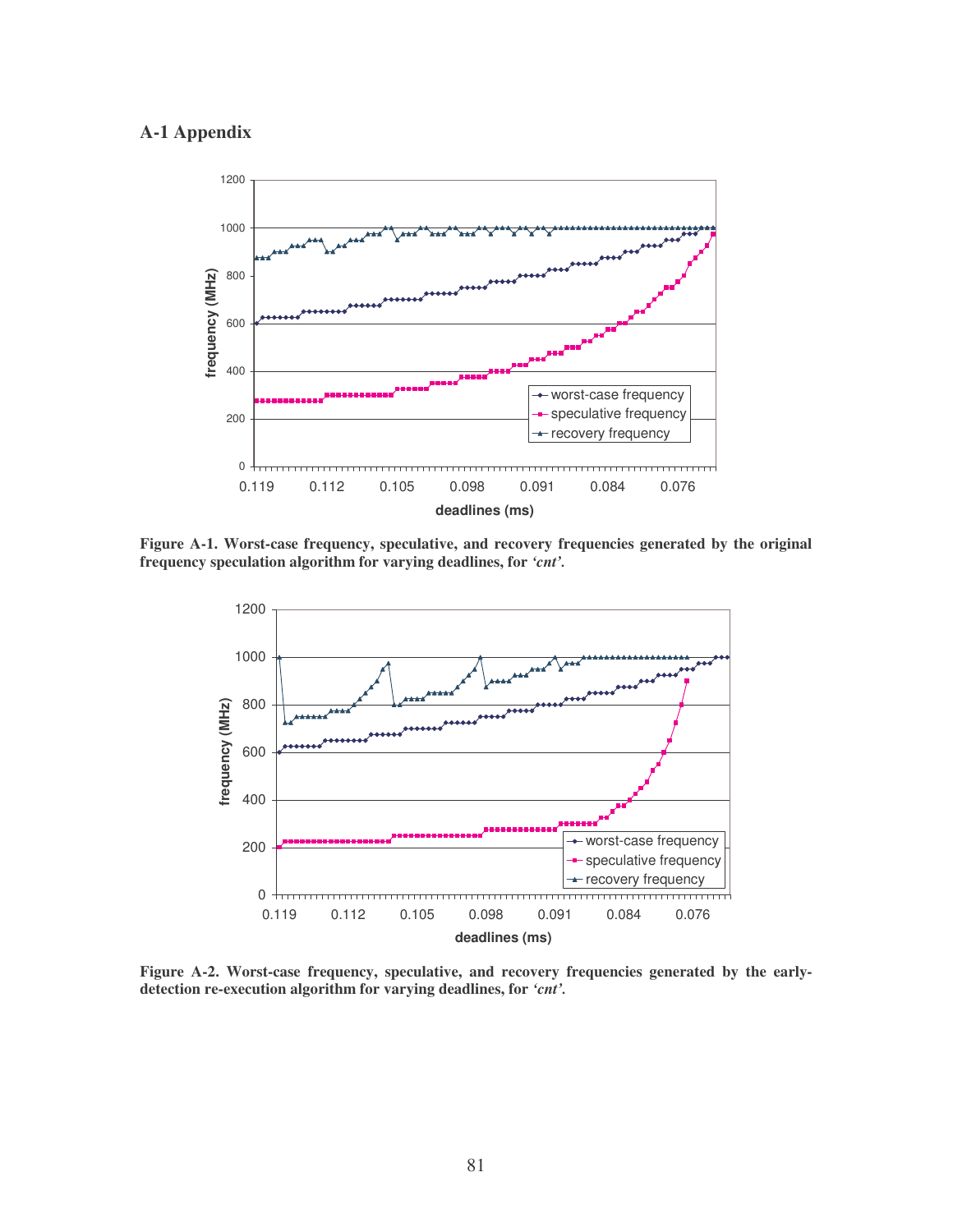

**Figure A-3. Worst-case frequency, speculative, and recovery frequencies generated by the earlydetection continuous-execution algorithm for decreasing deadlines, for** *'cnt'.*



**Figure A-4. Worst-case frequency, speculative, and recovery frequencies generated by the original frequency speculation algorithm for varying deadlines, for** *'fft'.*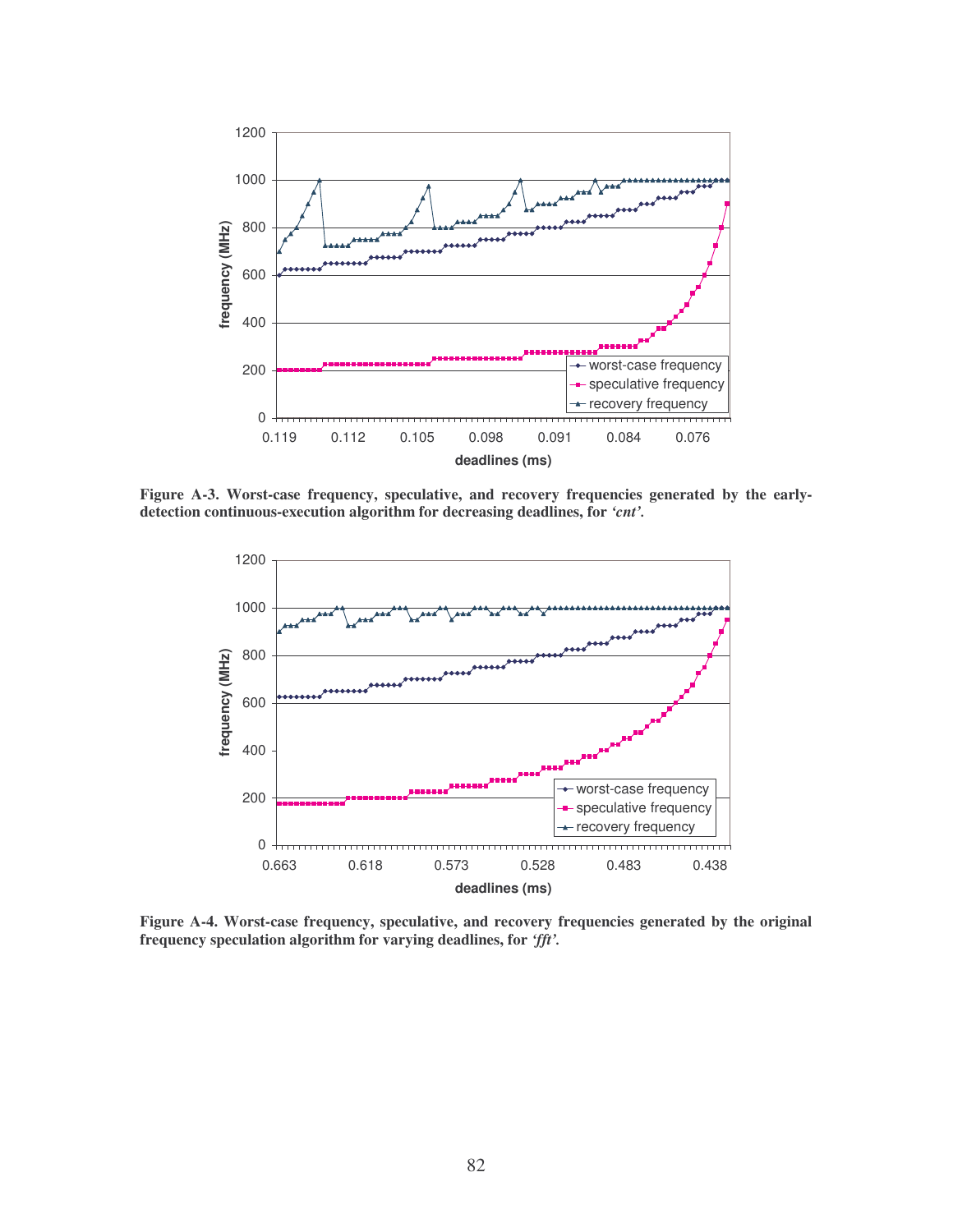

**Figure A-5. Worst-case frequency, speculative, and recovery frequencies generated by the earlydetection re-execution algorithm for varying deadlines, for** *'fft'.*



**Figure A-6. Worst-case frequency, speculative, and recovery frequencies generated by the earlydetection continuous-execution algorithm for varying deadlines, for** *'fft'.*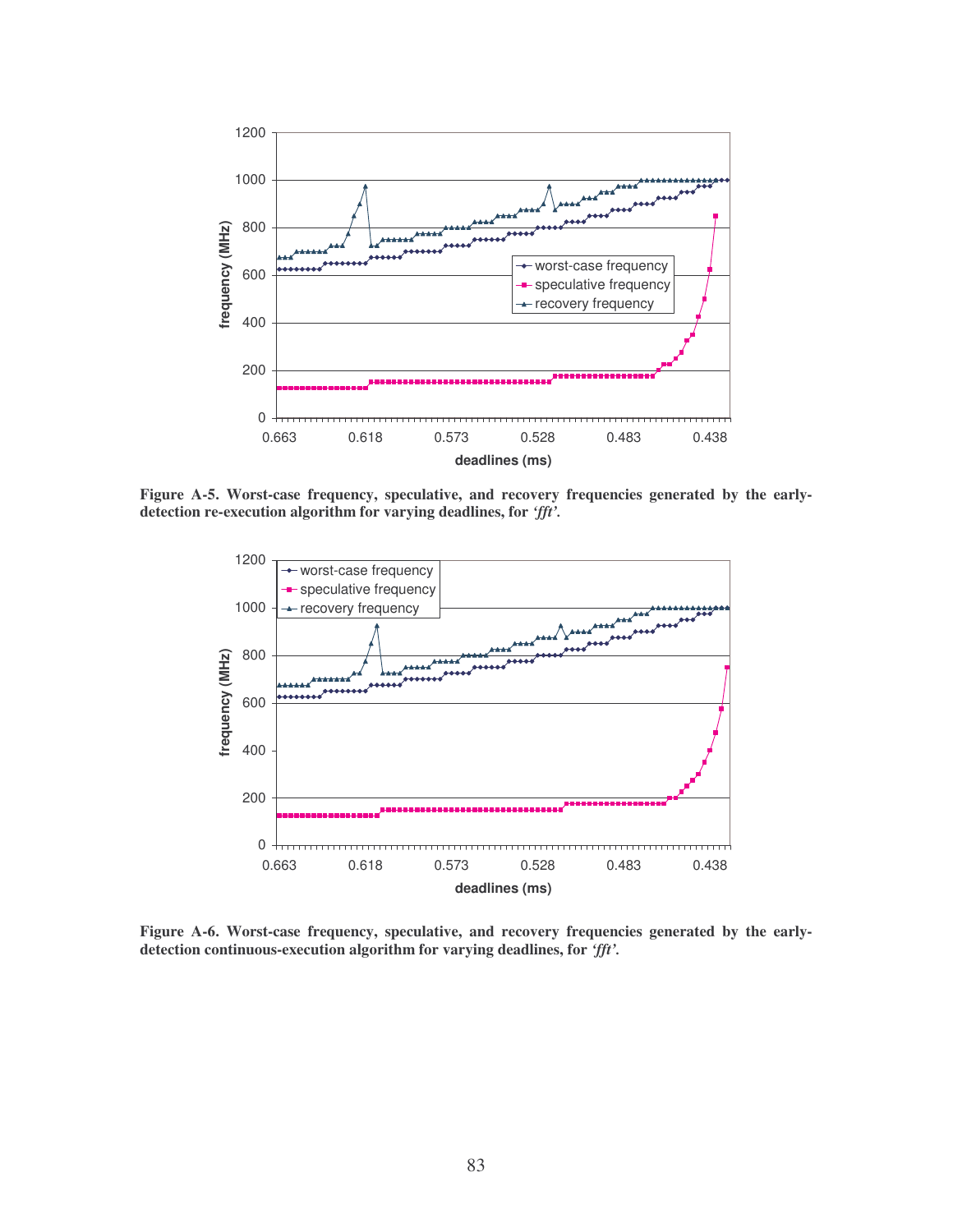

**Figure A-7. Worst-case frequency, speculative, and recovery frequencies generated by the original frequency speculation algorithm for varying deadlines, for** *'lms'.*



**Figure A-8. Worst-case frequency, speculative, and recovery frequencies generated by the earlydetection re-execution algorithm for varying deadlines, for** *'lms'.*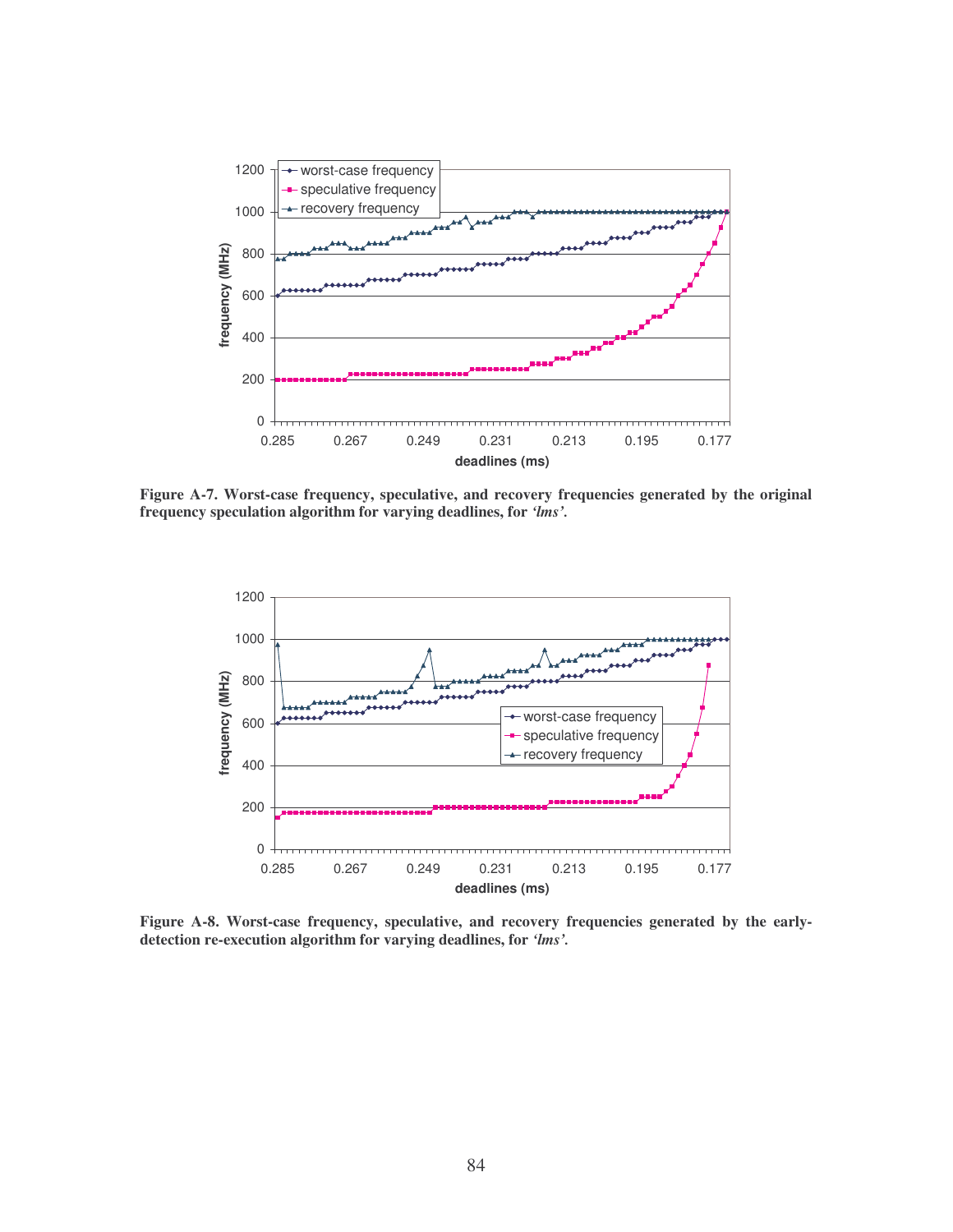

**Figure A-9. Worst-case frequency, speculative and recovery frequencies generated by the earlydetection continuous-execution algorithm for varyingdeadlines, for** *'lms'.*



**Figure A-10. Worst-case frequency, speculative, and recovery frequencies generated by the original frequency speculation algorithm for varying deadlines, for** *'mm'.*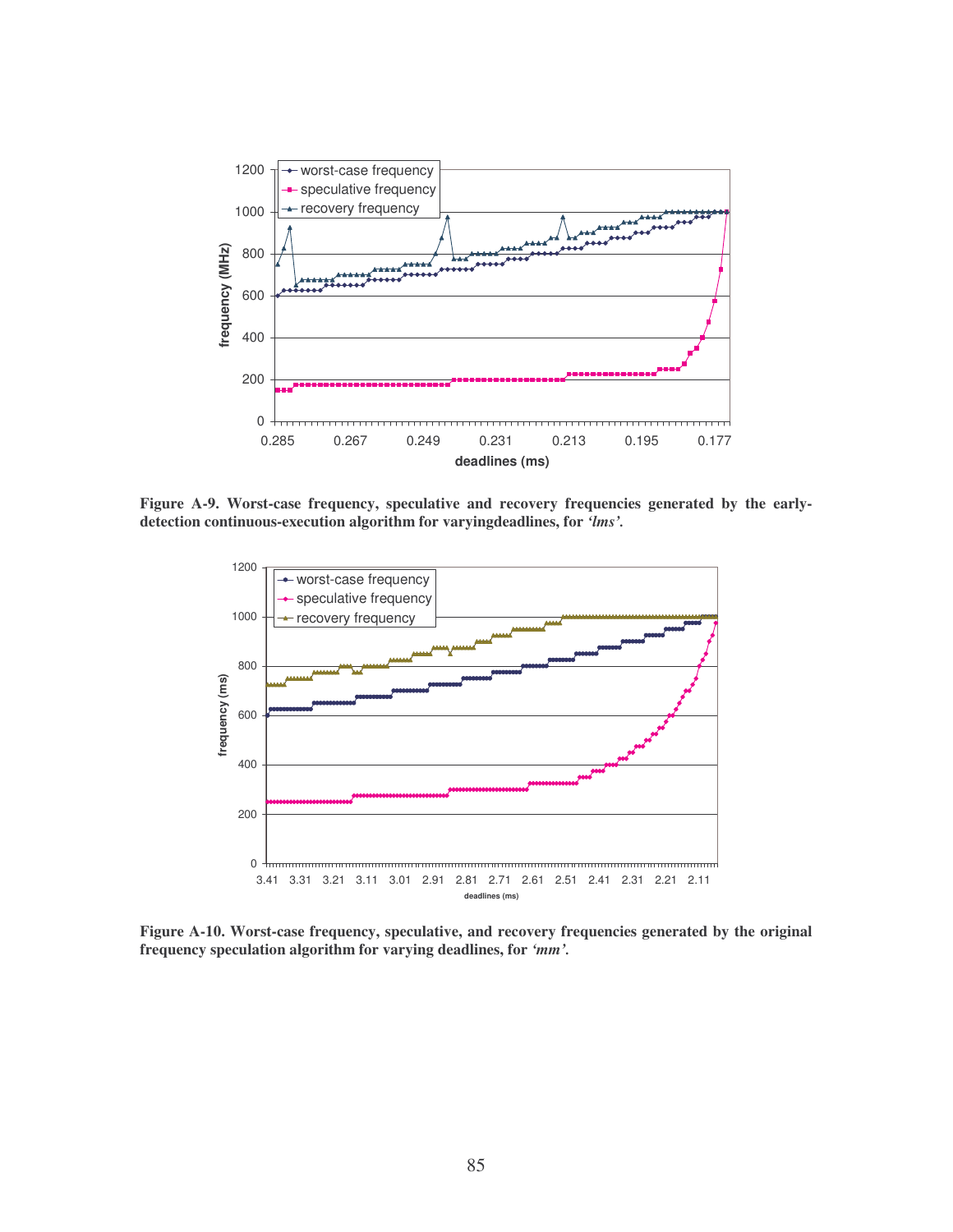

**Figure A-11. Worst-case frequency, speculative, and recovery frequencies generated by the earlydetection re-execution algorithm for varying deadlines, for** *'mm'.*



**Figure A-12. Worst-case frequency, speculative, and recovery frequencies generated by the earlydetection continuous algorithm for varying deadlines, for** *'mm'.*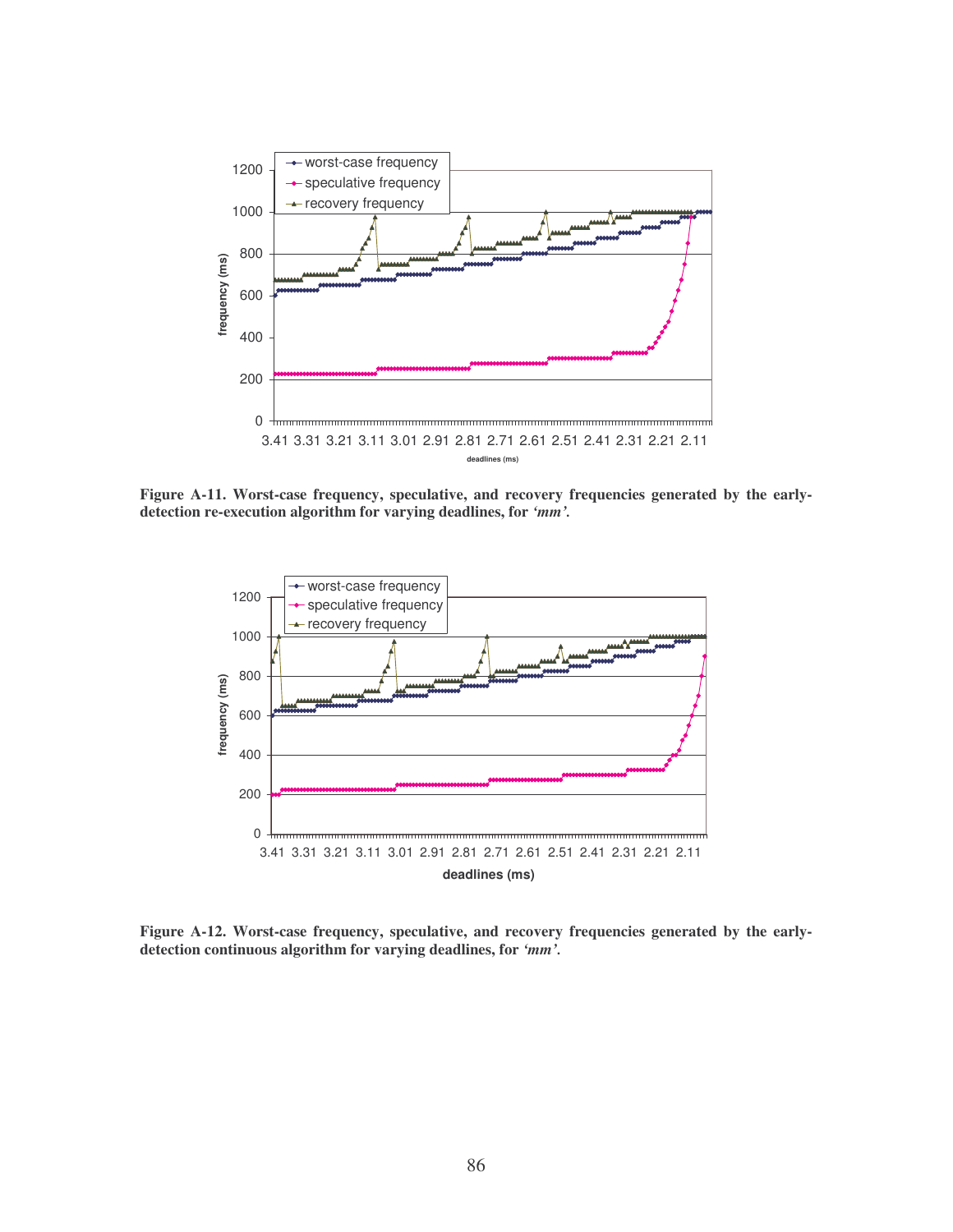

**Figure A-13. Worst-case frequency, speculative, and recovery frequencies generated by the original frequency speculation algorithm for varying deadlines, for** *'srt'.*



**Figure A-14. Worst-case frequency, speculative, and recovery frequencies generated by the early detection re-execution algorithm for varying deadlines, for** *'srt'.*